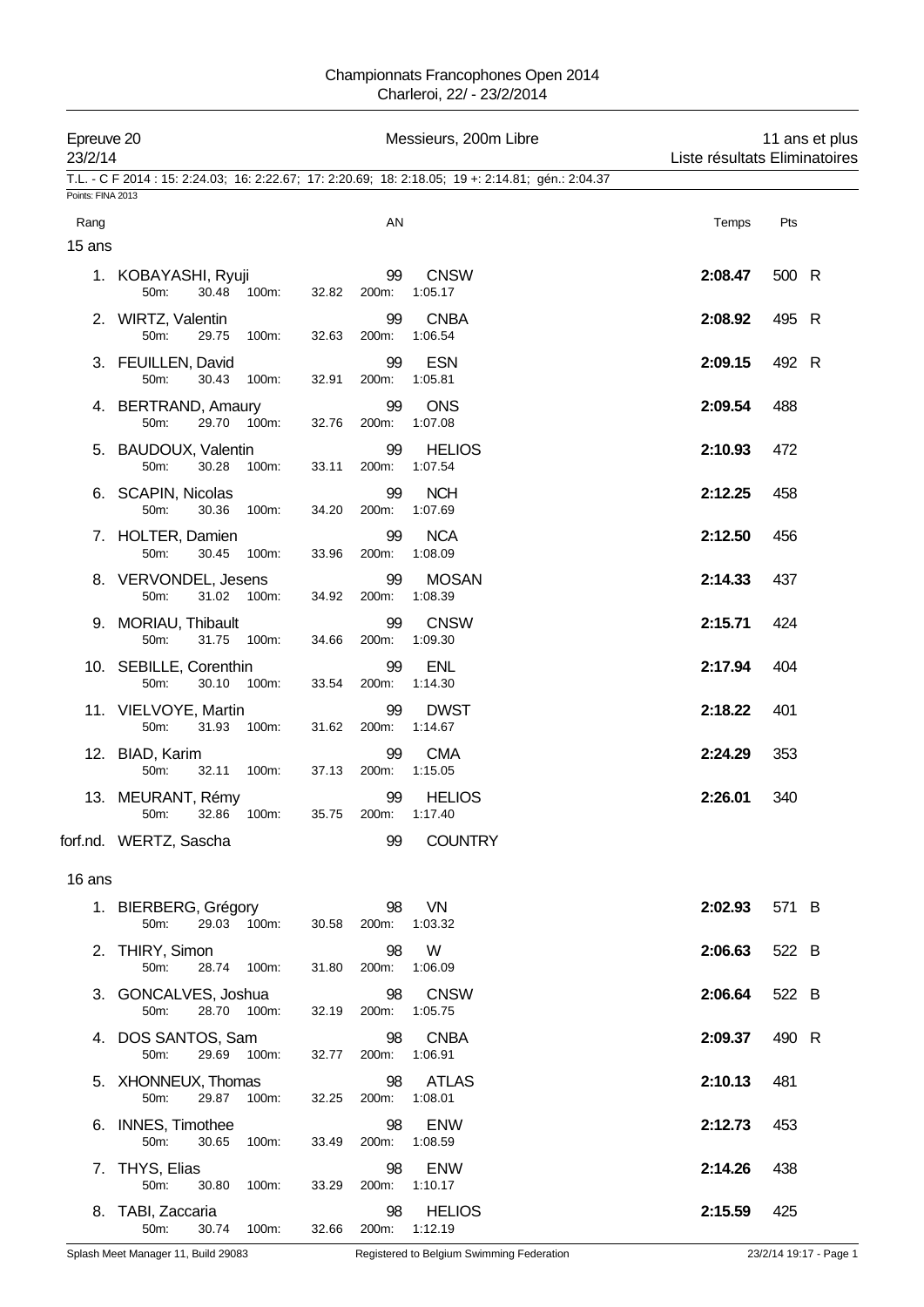| Rang        |                                                        | ΑN                           | Temps                              | Pts   |
|-------------|--------------------------------------------------------|------------------------------|------------------------------------|-------|
|             | 9. PIRE, Clément<br>50m:<br>32.70<br>100m:             | 98<br>34.70<br>200m:         | CAB<br>2:16.91<br>1:09.51          | 413   |
|             | 10. ABIB, Driss<br>50m:<br>31.58<br>100m:              | 98<br>34.63<br>200m:         | <b>CNSW</b><br>2:17.63<br>1:11.42  | 407   |
|             | 11. AMBROES, benjamin<br>50m:<br>30.63 100m:           | 98<br>34.83<br>200m:         | <b>ENN</b><br>2:17.74<br>1:12.28   | 406   |
|             | 12. JACQUEMYN, Gabriel<br>50m:<br>31.30<br>100m:       | 98<br>33.86<br>200m:         | <b>CNJ</b><br>2:18.21<br>1:13.05   | 401   |
|             | 13. DOLYAN, David<br>50m:<br>30.92<br>100m:            | 98<br>35.91<br>200m:         | <b>CNBA</b><br>2:20.34<br>1:13.51  | 383   |
|             | 14. BALLINGER, Guillaume<br>33.25 100m:<br>50m:        | 98<br>35.70<br>200m:         | <b>CNBA</b><br>2:24.75<br>1:15.80  | 349   |
|             | forf.nd. MOUALHI, Yanni<br>forf.nd. GOIRE, Adrien      | 98<br>98                     | <b>ENL</b><br><b>EMBOU</b>         |       |
| 17 - 18 ans |                                                        |                              |                                    |       |
|             | 1. BORISAVLJEVIC, Alexis<br>27.92 100m:<br>50m:        | 97<br>200m:<br>29.10         | <b>BEST</b><br>1:55.65<br>58.63    | 686 A |
|             | 2. VAN AUDEKERKE, Nils<br>50m:<br>27.49 100m:          | 96<br>30.39<br>200m:         | <b>TSZ</b><br>2:00.12<br>1:02.24   | 612 A |
|             | 3. KUIPERS, Richard<br>28.47 100m:<br>50m:             | 97<br>30.54<br>200m:         | <b>ORCA</b><br>2:01.71<br>1:02.70  | 588 A |
|             | 4. MALACHI, Constantin<br>50m:<br>27.88<br>100m:       | 97<br>30.67<br>200m:         | <b>LSC</b><br>2:02.09<br>1:03.54   | 583 A |
|             | 5. COUPE, Thomas<br>50m:<br>28.59<br>100m:             | 97<br>31.51<br>200m:         | <b>BOUST</b><br>2:04.86<br>1:04.76 | 545 B |
|             | 6. AERTS-BANCKEN, Guillaume<br>50m:<br>28.24<br>100m:  | 96<br>31.30<br>200m:         | <b>ATLAS</b><br>2:05.58<br>1:06.04 | 535 B |
|             | 7. MAROT, Joseph<br>50m:<br>29.04<br>100m:             | 96<br>32.07<br>200m:         | <b>CNHUY</b><br>2:06.22<br>1:05.11 | 527 B |
|             | 8. ALDRIC, Martial<br>50m:<br>29.25<br>100m:           | 97<br>31.98<br>200m: 1:07.38 | 2:08.61<br><b>HELIOS</b>           | 498 R |
|             | 9. DUNESME, Loic<br>29.42<br>100m:<br>50m:             | 96<br>31.87<br>200m:         | <b>MHN</b><br>2:09.33<br>1:08.04   | 490 R |
|             | 10. ZERAIDI, Amine<br>50m:<br>30.67<br>100m:           | 96<br>33.67<br>200m:         | 2:12.36<br><b>CNBA</b><br>1:08.02  | 457   |
|             | 11. WILLEMART, François<br>50m:<br>31.31<br>100m:      | 97<br>200m:<br>34.49         | CAB<br>2:15.02<br>1:09.22          | 431   |
|             | 12. BRAHAM, Kilian<br>31.41<br>100m:<br>50m:           | 97<br>34.08<br>200m:         | VN<br>2:16.87<br>1:11.38           | 413   |
|             | 13. CLAISSE, Etienne<br>50m:<br>32.35<br>100m:         | 96<br>34.45<br>200m:         | <b>CMA</b><br>2:18.17<br>1:11.37   | 402   |
|             | 14. D'ANGELO, Lisandro<br>50m:<br>31.19<br>100m:       | 97<br>34.95<br>200m:         | <b>ENL</b><br>2:19.71<br>1:13.57   | 389   |
|             | forf.nd. VISÉE, Corentin<br>forf.nd. EMBRECHTS, Victor | 97<br>97                     | <b>BCSG</b><br><b>BRABO</b>        |       |

# Epreuve 20, Garçons, 200m Libre, Eliminatoire, 16 ans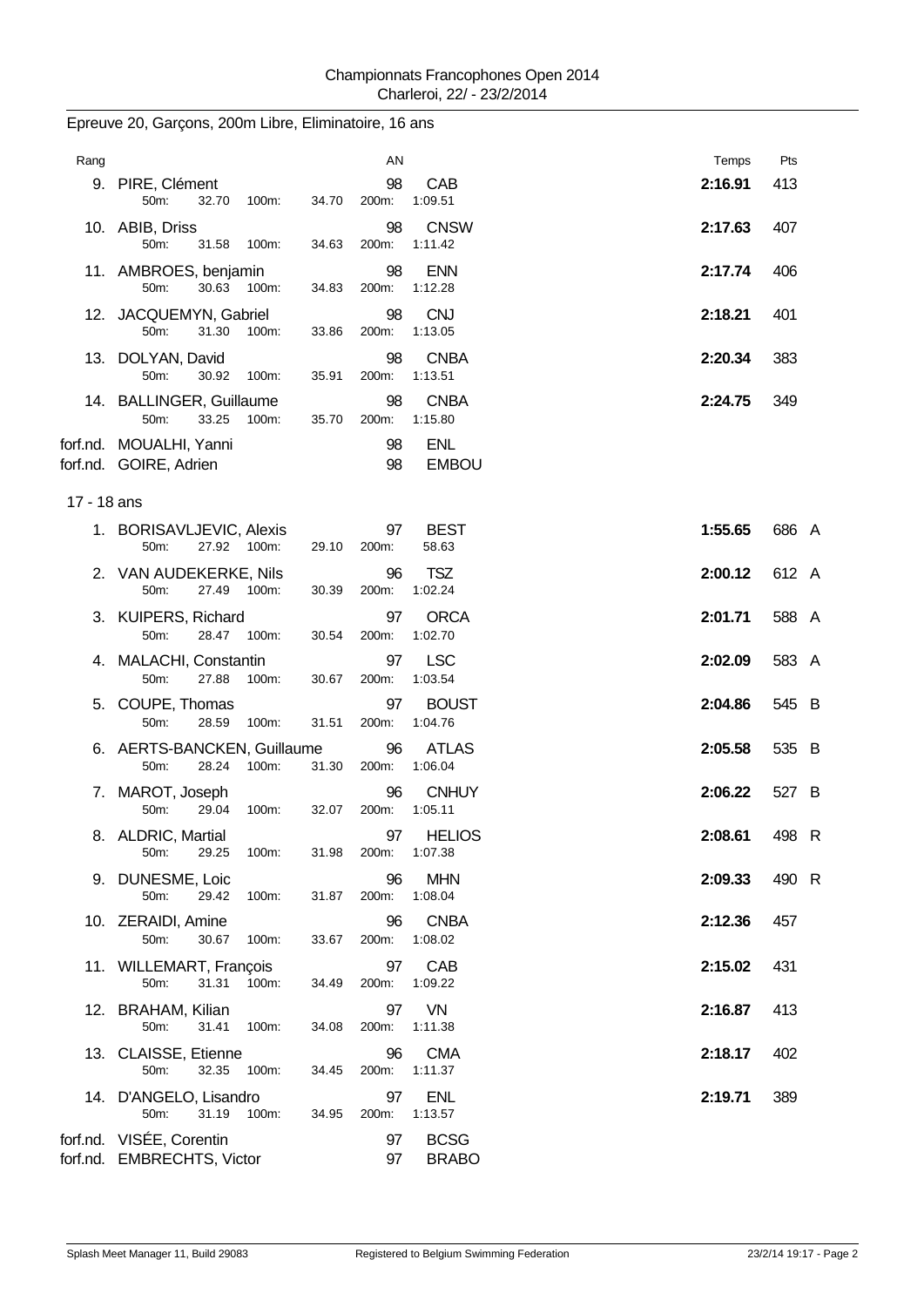## Epreuve 20, Messieurs, 200m Libre, Eliminatoire

| 19 ans et plus |
|----------------|
|----------------|

|    | 1. ANDRIEN, Maxime<br>28.20 100m:<br>$50m$ :             | 30.50       | 94<br>200m: | <b>ESN</b><br>1:01.55    | 2:00.25 | 610 A |
|----|----------------------------------------------------------|-------------|-------------|--------------------------|---------|-------|
|    | 2. DELVOIE, Cédric<br>27.95<br>100m:<br>50m:             | 30.65       | 92<br>200m: | <b>MOSAN</b><br>1:02.61  | 2:01.21 | 595 A |
|    | 3. FREDRIK, Ramon<br>50 <sub>m</sub> :<br>29.65 100m.    | 31.04 200m: | 94          | <b>ORCA</b><br>1:00.74   | 2:01.43 | 592 A |
|    | 4. CABROL, Alexis<br>28.00<br>100m:<br>50 <sub>m</sub> : | 30.58       | 91<br>200m: | <b>CNBA</b><br>1:03.27   | 2:01.85 | 586 A |
|    | 5. GASTALDELLO, Marvin<br>29.44 100m:<br>50m:            | 31.63       | 91<br>200m: | <b>MOSAN</b><br>1:04.11  | 2:05.18 | 540 B |
|    | 6. ROGGEMAN, Guillaume<br>29.40 100m:<br>50m:            | 31.64       | 93<br>200m: | WN<br>1:04.65            | 2:05.69 | 534 B |
|    | 7. MOUREAU, Charles<br>$50m$ :<br>29.21 100m.            | 31.90       | 95<br>200m: | ESN<br>1:05.58           | 2:06.69 | 521 R |
|    | 8. BRUSTEN, Arthur<br>27.74 100m.<br>50 <sub>m</sub> :   | 31.65       | 95<br>200m: | <b>ONS</b><br>1:08.97    | 2:08.36 | 501 R |
| 9. | TABI, Mehdi<br>29.77 100m:<br>$50m$ :                    | 32.08       | 95<br>200m: | <b>HELIOS</b><br>1:07.58 | 2:09.43 | 489   |
|    | 10. HERMAN, Hugues<br>50m:<br>31.57 100m:                | 32.84       | 66<br>200m: | <b>CMA</b><br>1:09.62    | 2:14.03 | 440   |
|    | 11. LONGDOZ, Enki<br>30.41<br>100m:<br>50m:              | 33.42       | 95<br>200m: | <b>MOSAN</b><br>1:11.48  | 2:15.31 | 428   |
|    | forf.nd. LEYSSENS, Jonas                                 |             | 95          | MEGA                     |         |       |

|                   | Epreuve 21<br>23/2/14               |             |             |       |             | Dames, 400m Libre             |       | 11 ans et plus<br>Liste résultats Eliminatoires                                                    |         |       |  |
|-------------------|-------------------------------------|-------------|-------------|-------|-------------|-------------------------------|-------|----------------------------------------------------------------------------------------------------|---------|-------|--|
|                   |                                     |             |             |       |             |                               |       | T.L. - C F 2014 : 15: 5:26.19; 16: 5:15.75; 17: 5:08.18; 18: 4:59.41; 19 +: 4:55.07; gén.: 4:44.79 |         |       |  |
| Points: FINA 2013 |                                     |             |             |       |             |                               |       |                                                                                                    |         |       |  |
| Rang              |                                     |             |             |       | AN          |                               |       |                                                                                                    | Temps   | Pts   |  |
| 15 ans            |                                     |             |             |       |             |                               |       |                                                                                                    |         |       |  |
|                   | DAWANS, Axelle<br>50m:              | 31.97       | 100m:       | 35.13 | 99<br>200m: | <b>PSL</b><br>1:12.99         | 400m: | 2:21.11                                                                                            | 4:41.20 | 615 A |  |
|                   | 2. PONTEUR, Ellen<br>50m:           | 32.46       | 100m:       | 35.22 | 99<br>200m: | MEGA<br>1:11.98 400m:         |       | 2:22.57                                                                                            | 4:42.23 | 608 A |  |
|                   | 3. VANDERHEYDEN, Ashley<br>50m:     | 32.74 100m: |             | 35.59 | 99<br>200m: | <b>ZGEEL</b><br>1:12.95       | 400m: | 2:23.27                                                                                            | 4:44.55 | 593 B |  |
|                   | 4. LOUNES-CHERIF, Alison<br>50m:    | 32.29       | 100m:       | 35.56 | 99<br>200m: | <b>DM</b><br>1:13.11          | 400m: | 2:27.08                                                                                            | 4:48.04 | 572 R |  |
|                   | 5. COLLE, Noémie<br>50m:            | 33.69       | 100m:       | 37.09 | 99<br>200m: | <b>EMBOU</b><br>1:14.97 400m: |       | 2:29.69                                                                                            | 4:55.44 | 530 R |  |
|                   | 6. VOOS, Marie<br>50 <sub>m</sub> : | 33.51       | 100m:       | 35.76 | 99<br>200m: | <b>BLAC</b><br>1:15.18 400m:  |       | 2:32.20                                                                                            | 4:56.65 | 523 R |  |
|                   | 7. VANHOEYMISSEN, Charline<br>50m:  | 35.11       | 100m:       | 37.88 | 99<br>200m: | <b>BOUST</b><br>1:17.62 400m: |       | 2:33.12                                                                                            | 5:03.73 | 488 R |  |
|                   | 8. VAN OUDENHOVE, Naïs<br>50m:      |             | 35.81 100m. | 38.94 | 99<br>200m: | <b>CNSW</b><br>1:19.09        | 400m: | 2:35.18                                                                                            | 5:09.02 | 463   |  |
|                   | 9. FREUVILLE, Margot<br>50m:        |             | 34.97 100m: | 37.95 | 99<br>200m: | <b>ESN</b><br>1:19.04         | 400m: | 2:38.64                                                                                            | 5:10.60 | 456   |  |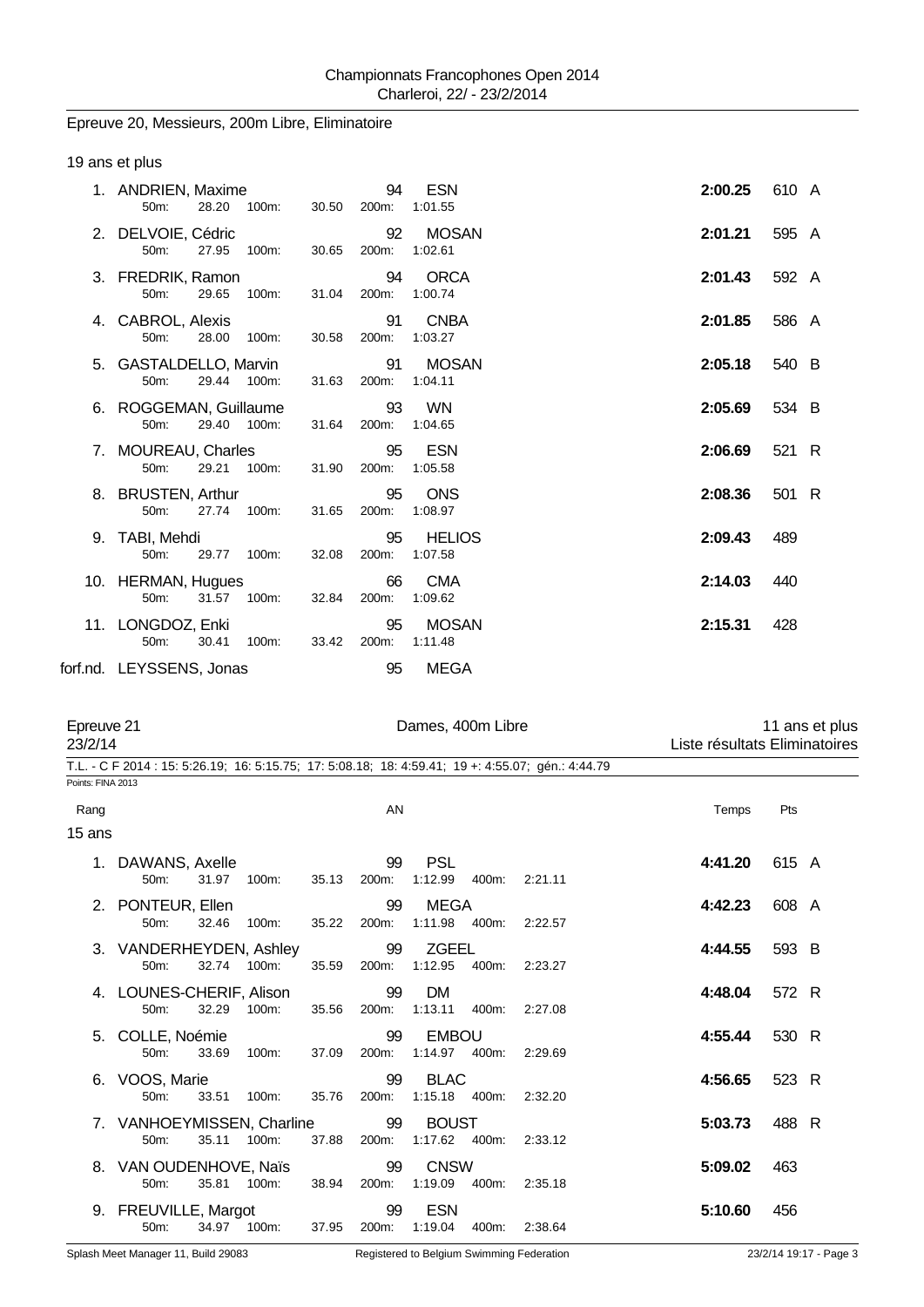|             | Epreuve 21, Filles, 400m Libre, Eliminatoire, 15 ans |             |             |                                   |         |         |       |
|-------------|------------------------------------------------------|-------------|-------------|-----------------------------------|---------|---------|-------|
| Rang        |                                                      |             | AN          |                                   |         | Temps   | Pts   |
|             | 10. DEMAREZ, Celine<br>50m:<br>34.97 100m:           | 38.27       | 99<br>200m: | <b>BCSG</b><br>1:19.61 400m:      | 2:39.13 | 5:11.98 | 450   |
|             | 11. NOISET, Sorenza<br>50m:<br>35.65<br>100m:        | 38.93       | 99<br>200m: | <b>CNSW</b><br>1:20.83 400m:      | 2:41.04 | 5:16.45 | 431   |
| 16 ans      |                                                      |             |             |                                   |         |         |       |
|             | 1. MARCHAL, Léa<br>50m:<br>32.25<br>100m:            | 34.84       | 98<br>200m: | <b>NCA</b><br>1:10.88<br>400m:    | 2:23.58 | 4:41.55 | 612 A |
|             | 2. YAX, Bénédicte<br>50m:<br>32.25<br>100m:          | 34.48       | 98<br>200m: | <b>CNBA</b><br>1:13.00<br>400m:   | 2:21.92 | 4:41.65 | 612 A |
|             | 3. DUSSORT, Marie<br>50m:<br>32.38<br>100m:          | 34.91       | 98<br>200m: | <b>CNBA</b><br>1:12.22<br>400m:   | 2:23.99 | 4:43.50 | 600 B |
|             | 4. BOCKEN, Anne<br>50m:<br>100m:<br>33.13            | 34.96       | 98<br>200m: | <b>PSL</b><br>1:11.80<br>400m:    | 2:24.01 | 4:43.90 | 597 B |
|             | 5. D'AGOSTINO, Léa<br>50m:<br>33.20<br>100m:         | 35.70       | 98<br>200m: | <b>NCA</b><br>1:12.99<br>400m:    | 2:23.60 | 4:45.49 | 587 B |
|             | 6. KERKENI, Sonia<br>50m:<br>33.04<br>100m:          | 35.28       | 98<br>200m: | <b>ESP</b><br>1:13.63<br>400m:    | 2:25.87 | 4:47.82 | 573 B |
|             | 7. VAN DESSEL, Erika<br>50m:<br>33.47<br>100m:       | 38.16       | 98<br>200m: | <b>HELIOS</b><br>1:16.33<br>400m: | 2:30.37 | 4:58.33 | 515 R |
|             | 8. NICOLE, Chloe<br>50m:<br>34.19<br>100m:           | 37.25       | 98<br>200m: | <b>ESN</b><br>1:15.53<br>400m:    | 2.32.88 | 4:59.85 | 507 R |
|             | 9. WANGERMEZ, Camille<br>50m:<br>36.05<br>100m:      | 38.99       | 98<br>200m: | <b>CMA</b><br>1:18.99<br>400m:    | 2:37.74 | 5:11.77 | 451   |
| 17 - 18 ans |                                                      |             |             |                                   |         |         |       |
|             | 1. MATTENS, Edith<br>50m:<br>32.06<br>100m:          | 33.60       | 97<br>200m: | <b>KZK</b><br>1:08.47<br>400m:    | 2:14.96 | 4:29.09 | 701 A |
|             | 2. MIDREZ, Noémie<br>50m:<br>32.42 100m:             | 34.18 200m: | 96          | <b>VN</b><br>1:10.38<br>400m:     | 2:21.98 | 4:38.96 | 630 A |
|             | 3. HENNEBERT, Alyssa<br>33.27 100m:<br>50m:          | 36.65       | 96<br>200m: | <b>ENL</b><br>1:15.82<br>400m:    | 2:32.07 | 4:57.81 | 517 R |
|             | 4. KERKENI, Sarah<br>50m:<br>32.99<br>100m:          | 35.69       | 96<br>200m: | <b>ESP</b><br>1:15.65<br>400m:    | 2:34.05 | 4:58.38 | 514 R |
|             | 5. MAROQUIN, Morgane<br>35.49 100m:<br>50m:          | 38.93       | 97<br>200m: | <b>CMA</b><br>1:19.18<br>400m:    | 2:38.45 | 5:12.05 | 450   |
|             | 19 ans et plus                                       |             |             |                                   |         |         |       |
|             | 1. MULLER, Aurélie<br>50m:<br>31.90<br>100m:         | 33.94       | 90<br>200m: | <b>CNBA</b><br>1:09.05  400m:     | 2:19.17 | 4:34.06 | 664 A |
|             | 2. CAVADINI, Caroline<br>50m:<br>32.32<br>100m:      | 34.30       | 90<br>200m: | <b>CNBA</b><br>1:11.86  400m:     | 2:23.92 | 4:42.40 | 607 A |
|             | 3. WANTER, Ann<br>50m:<br>33.61 100m:                | 35.29       | 82<br>200m: | <b>BEST</b><br>1:12.23  400m:     | 2:24.04 | 4:45.17 | 589 B |
|             | 4. CLEMENT, Kimberley<br>32.14<br>50m:<br>100m:      | 34.74       | 91<br>200m: | <b>HELIOS</b><br>1:13.07 400m:    | 2:26.06 | 4:46.01 | 584 B |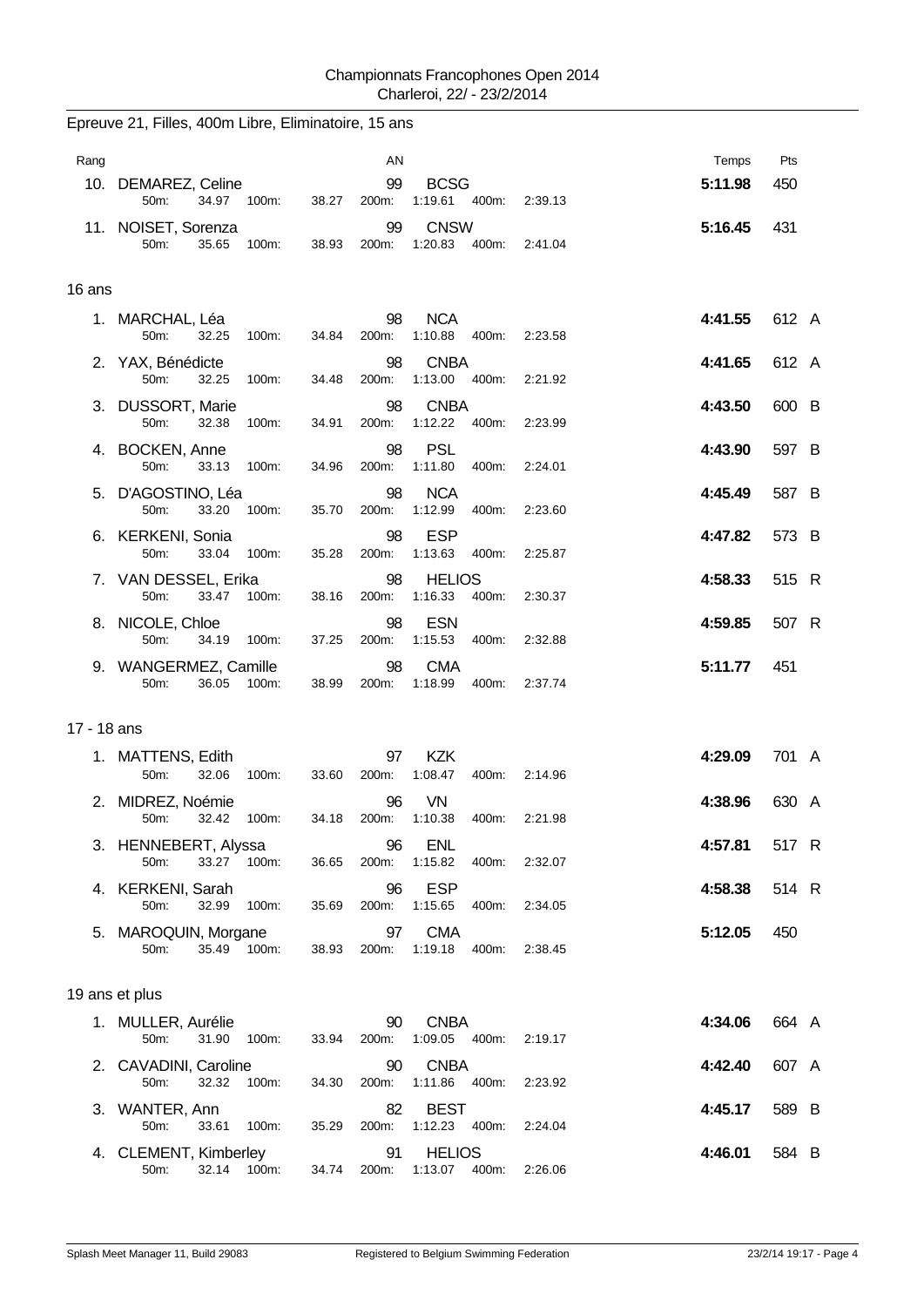|                       | Epreuve 21, Dames, 400m Libre, Eliminatoire                                                                  |       |             |                                  |         |                               |            |                |
|-----------------------|--------------------------------------------------------------------------------------------------------------|-------|-------------|----------------------------------|---------|-------------------------------|------------|----------------|
| 11 - 14 ans           |                                                                                                              |       |             |                                  |         |                               |            |                |
|                       | 1. DUMONT, Juliette<br>33.26<br>100m:<br>50m:                                                                | 36.27 | 00<br>200m: | <b>EMBOU</b><br>1:13.38<br>400m: | 2:24.48 | 4:47.39                       | 576 B      |                |
| Epreuve 22<br>23/2/14 |                                                                                                              |       |             | Messieurs, 100m Brasse           |         | Liste résultats Eliminatoires |            | 11 ans et plus |
| Points: FINA 2013     | T.L. - C F 2014 : 15: 1:29.20; 16: 1:27.29; 17: 1:25.37; 18: 1:23.80; 19 +: 1:20.52; gén.: 1:14.15           |       |             |                                  |         |                               |            |                |
| Rang                  |                                                                                                              |       | AN          |                                  |         | Temps                         | Pts        |                |
| 15 ans                |                                                                                                              |       |             |                                  |         |                               |            |                |
|                       | 1. CLAYSON, Thomas<br>34.09<br>100m:<br>50m:                                                                 | 39.07 | 99          | <b>BLAC</b>                      |         | 1:13.16                       | 510 B      |                |
|                       | 2. LEDNICKY, Vit<br>50m:<br>35.36<br>100m:                                                                   | 40.16 | 99          | <b>CNSW</b>                      |         | 1:15.52                       | 463 R      |                |
|                       | 3. MERTENS, Lucas<br>50m:<br>37.31<br>100m:                                                                  | 41.64 | 99          | <b>PSL</b>                       |         | 1:18.95                       | 405        |                |
| 5.                    | 4. LUCASSEN, Loïc<br>COUNOY, Hugo<br>37.15<br>50m:<br>100m:                                                  | 43.19 | 99<br>99    | <b>NCH</b><br><b>BCSG</b>        |         | 1:19.72<br>1:20.34            | 394<br>385 |                |
| 6.                    | <b>BIAD, Karim</b><br>40.33<br>50m:<br>100m:                                                                 | 43.83 | 99          | <b>CMA</b>                       |         | 1:24.16                       | 335        |                |
|                       | 7. BEAUCLERCQ, Quentin<br>39.55<br>50m:<br>100m:                                                             | 44.77 | 99          | <b>WN</b>                        |         | 1:24.32                       | 333        |                |
|                       | 8. WAUTHOZ, Julien<br>41.51<br>50m:<br>100m:                                                                 | 46.16 | 99          | <b>ENW</b>                       |         | 1:27.67                       | 296        |                |
|                       | 9. LABEEUW, Grégoire<br>41.39<br>100m:<br>50m:                                                               | 48.01 | 99          | <b>RBP</b>                       |         | 1:29.40                       | 279        |                |
|                       | disq. STAVART, Corentin<br>SW 7.1 a - Au départ ou pendant le virage a fait plus d'un mouvement d'ondulation |       | 99          | <b>BOUST</b>                     |         |                               |            |                |
| 16 ans                |                                                                                                              |       |             |                                  |         |                               |            |                |
|                       |                                                                                                              |       |             |                                  |         |                               |            |                |
|                       | 1. GNEEV, Daniil<br>50m:<br>34.07 100m:                                                                      | 37.27 | 98          | <b>SDUCHOR</b>                   |         | 1:11.34                       | 550 A      |                |
|                       | 2. LHEUREUX, Tom<br>37.09<br>50m:<br>100m:                                                                   | 40.12 | 98          | <b>BOUST</b>                     |         | 1:17.21                       | 434        |                |
|                       | 3. PIERARD, Geoffrey<br>36.39 100m:<br>50m:                                                                  | 42.56 | 98          | <b>ENW</b>                       |         | 1:18.95                       | 405        |                |
|                       | 4. HEYERES, Lucas<br>50m:<br>37.18 100m:                                                                     | 42.89 | 98          | VN                               |         | 1:20.07                       | 389        |                |
|                       | 5. THONAR, Mathieu<br>50m:<br>37.67 100m:                                                                    | 42.75 | 98          | <b>BOUST</b>                     |         | 1:20.42                       | 384        |                |
|                       | 6. MAWAIT, Maxime<br>50m:<br>38.26 100m:                                                                     | 42.21 | 98          | <b>CNJ</b>                       |         | 1:20.47                       | 383        |                |
|                       | 7. DISIÈRE, Thibeaut<br>32.93 100m:<br>50m:                                                                  | 50.48 | 98          | <b>ESP</b>                       |         | 1:23.41                       | 344        |                |
|                       | 8. BALLAS, Evangelos<br>50m:<br>39.81 100m:                                                                  | 45.16 | 98          | <b>RBP</b>                       |         | 1:24.97                       | 325        |                |
|                       | 9. CALLEWAERT, Corentin<br>40.93 100m:<br>50m:                                                               | 44.49 | 98          | <b>RBP</b>                       |         | 1:25.42                       | 320        |                |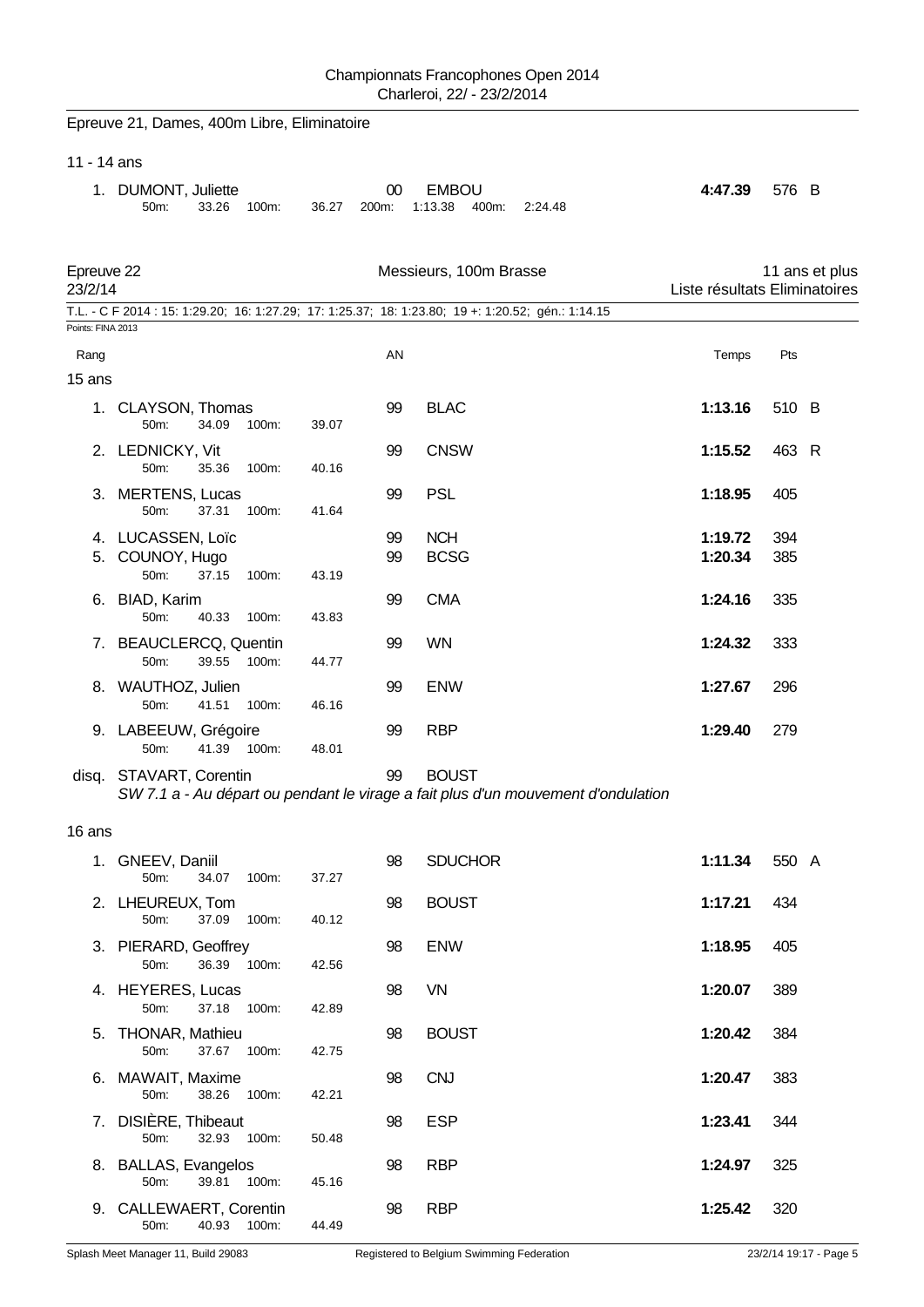| Rang        |                                                                      |       | AN       |                           | Temps              | Pts            |
|-------------|----------------------------------------------------------------------|-------|----------|---------------------------|--------------------|----------------|
|             | 10. BOURSEAU, Lucas<br>50m:<br>40.28<br>100m:                        | 45.25 | 98       | <b>VN</b>                 | 1:25.53            | 319            |
|             | 11. MODAVE, Eliot<br>50m:<br>41.12 100m:                             | 45.76 | 98       | <b>EMBOU</b>              | 1:26.88            | 304            |
|             | 12. FOSSEPREZ, Nicolas<br>42.78<br>50 <sub>m</sub> :<br>100m:        | 44.41 | 98       | <b>CNA</b>                | 1:27.19            | 301            |
|             | forf.nd. KORDBACHEH, Bijan<br>forf.nd. FAZEKAS ABEL DORIAN, Ishtvan  |       | 98<br>98 | <b>SVDE</b><br><b>ASF</b> |                    |                |
| 17 - 18 ans |                                                                      |       |          |                           |                    |                |
|             | 1. HUBERTY, Mathieu<br>32.51 100m:<br>50m:                           | 36.85 | 96       | <b>LSC</b>                | 1:09.36            | 598 A          |
|             | 2. MÜLLER, Matthias<br>50m:<br>33.32<br>100m:                        | 37.69 | 96       | <b>SSSV</b>               | 1:11.01            | 557 A          |
|             | 3. BOULLE, Romain<br>50m:<br>33.31<br>100m:                          | 39.05 | 97       | <b>CNSW</b>               | 1:12.36            | 527 B          |
|             | 4. HUPPERTZ, Matthias<br>5. HOUGARDY, Loic<br>50m:<br>34.34<br>100m: | 38.78 | 97<br>97 | <b>SSSV</b><br><b>ENW</b> | 1:12.46<br>1:13.12 | 525 B<br>511 B |
|             | 6. DUBUC, Armand<br>50m:<br>35.19<br>100m:                           | 39.95 | 97       | EC                        | 1:15.14            | 470 R          |
|             | 7. MATAIGNE, Martin<br>50m:<br>35.80<br>100m:                        | 39.71 | 97       | <b>NCA</b>                | 1:15.51            | 464 R          |
|             | 8. REMY-PAQUAY, Alexis<br>50m:<br>34.99<br>100m:                     | 41.69 | 97       | <b>VN</b>                 | 1:16.68            | 443 R          |
|             | 9. HANIN, Matthieu<br>50m:<br>35.46<br>100m:                         | 41.33 | 96       | <b>CNA</b>                | 1:16.79            | 441 R          |
|             | 10. MAROT, Emile<br>50m:<br>35.62<br>100m:                           | 41.88 | 97       | <b>CNHUY</b>              | 1:17.50            | 429            |
|             | 11. VERBAUWHEDE, Tristan<br>50m:<br>37.12 100m:                      | 40.45 | 96       | <b>CNSW</b>               | 1:17.57            | 428            |
|             | 12. WISEUR, Valentin<br>50m:<br>36.36 100m:                          | 42.33 | 96       | <b>MHN</b>                | 1:18.69            | 410            |
|             | 13. NUREDINI, Florent<br>36.34 100m:<br>50m:                         | 42.72 | 96       | <b>CNHUY</b>              | 1:19.06            | 404            |
|             | 14. VIESLET, Thomas<br>50m:<br>37.48<br>100m:                        | 41.71 | 97       | <b>LGN</b>                | 1:19.19            | 402            |
|             | 15. MABILLE, Loic<br>50m:<br>37.65<br>100m:                          | 42.17 | 97       | <b>ENL</b>                | 1:19.82            | 392            |
|             | 16. PETIT, Christopher<br>100m:<br>50m:<br>39.01                     | 42.90 | 96       | EC                        | 1:21.91            | 363            |
|             | 17. MOORE, Ryan<br>50m:<br>37.98<br>100m:                            | 44.41 | 96       | <b>WN</b>                 | 1:22.39            | 357            |
|             | 18. DEMEZ, Florian<br>50m:<br>38.94<br>100m:                         | 43.63 | 97       | EN                        | 1:22.57            | 354            |
|             | 19. STOLECKI, Thomas<br>39.72<br>50m:<br>100m:                       | 46.54 | 97       | <b>CNJ</b>                | 1:26.26            | 311            |
|             | forf.nd. DEWULF, Gillian<br>forf.nd. SOUPART, Guillaume              |       | 96<br>97 | <b>KZK</b><br><b>MHN</b>  |                    |                |

# Epreuve 22, Garçons, 100m Brasse, Eliminatoire, 16 ans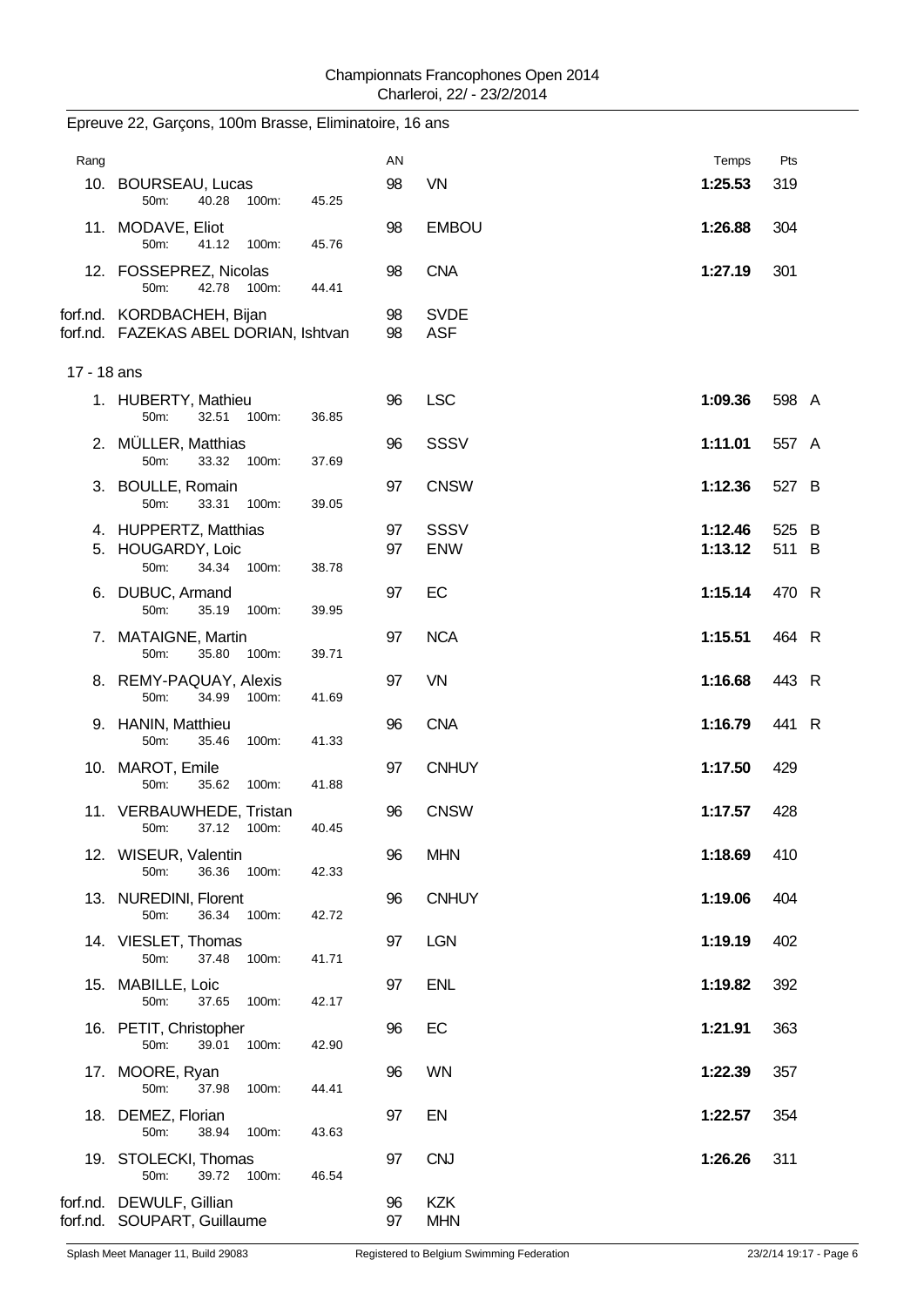## Epreuve 22, Messieurs, 100m Brasse, Eliminatoire

| 19 ans et plus                                                        |       |          |                         |                    |            |
|-----------------------------------------------------------------------|-------|----------|-------------------------|--------------------|------------|
| 1. COREELMAN, Jonas<br>31.47 100m:<br>50m:                            | 33.69 | 91       | <b>DM</b>               | 1:05.16            | 722 A      |
| 2. GRADINARU, Andrei<br>31.86<br>100m:<br>50m:                        | 36.21 | 95       | <b>FAR</b>              | 1:08.07            | 633 A      |
| 3. CABROL, Maxime<br>33.07 100m:<br>50m:                              | 36.39 | 95       | <b>CNBA</b>             | 1:09.46            | 596 A      |
| 4. EMONDS-ALT, Thibault<br>50m:<br>34.56<br>100m:                     | 35.61 | 93       | <b>MOSAN</b>            | 1:10.17            | 578 A      |
| 5. VIEJO, Yulen<br>50m:<br>33.38<br>100m:                             | 37.55 | 95       | <b>CNBA</b>             | 1:10.93            | 559 A      |
| 6. RYDANT, Hannes<br>50m:<br>34.17 100m:                              | 37.32 | 93       | <b>MEGA</b>             | 1:11.49            | 546 B      |
| 7. DE VRIES, Jesse<br>50m:<br>33.63<br>100m:                          | 39.57 | 95       | De Dolfijn              | 1:13.20            | 509 B      |
| 8. PEREZ, Leo<br>50m:<br>35.35<br>100m:                               | 38.55 | 94       | EC                      | 1:13.90            | 495 B      |
| 9. GHYSENS, Renaud<br>35.39<br>50m:<br>100m:                          | 38.73 | 93       | <b>MOSAN</b>            | 1:14.12            | 490 B      |
| 10. FEUSI, Felix<br>50m:<br>34.86<br>100m:                            | 39.60 | 91       | <b>CNBA</b>             | 1:14.46            | 483 R      |
| 11. JACOB, Geoffrey<br>50m:<br>34.73<br>100m:                         | 39.83 | 88       | HN                      | 1:14.56            | 482 R      |
| 12. JANON, Thibault<br>50m:<br>35.89<br>100m:                         | 41.12 | 90       | <b>ESN</b>              | 1:17.01            | 437 R      |
| 13. PARMENTIER, Aymeric<br>14. ARDENOY, Roy<br>36.52<br>50m:<br>100m: | 43.87 | 93<br>92 | <b>WN</b><br><b>DGH</b> | 1:19.54<br>1:20.39 | 397<br>384 |
| 15. HARDY, Joris<br>50m:<br>37.69<br>100m:                            | 43.03 | 95       | <b>NCH</b>              | 1:20.72            | 379        |
| 16. DIGNEFFE, Sébastien<br>50m:<br>38.06<br>100m:                     | 44.97 | 93       | <b>DGH</b>              | 1:23.03            | 349        |
| 17. DEVILLE, Michael<br>50m:<br>41.89<br>100m:                        | 48.64 | 92       | <b>DGH</b>              | 1:30.53            | 269        |
|                                                                       |       |          |                         |                    |            |

| 23/2/14           | Epreuve 23                              |       |          |       |             | Dames, 200m Papillon                                                                               |         | 11 ans et plus<br>Liste résultats Eliminatoires |  |  |
|-------------------|-----------------------------------------|-------|----------|-------|-------------|----------------------------------------------------------------------------------------------------|---------|-------------------------------------------------|--|--|
|                   |                                         |       |          |       |             | T.L. - C F 2014 : 15: 3:14.55; 16: 3:06.53; 17: 2:58.36; 18: 2:53.26; 19 +: 2:50.74; gén.: 2:46.14 |         |                                                 |  |  |
| Points: FINA 2013 |                                         |       |          |       |             |                                                                                                    |         |                                                 |  |  |
| Rang              |                                         |       |          |       | AN          |                                                                                                    | Temps   | Pts                                             |  |  |
| 15 ans            |                                         |       |          |       |             |                                                                                                    |         |                                                 |  |  |
| 1.                | <b>ETIENNE, Marie</b><br>$50m$ :        | 36.56 | 100m:    | 42.08 | 99<br>200m: | <b>EMBOU</b><br>1:32.43                                                                            | 2:51.07 | 361 R                                           |  |  |
| $2_{-}$           | DEFRAINE, Claris<br>$50m$ :             | 33.65 | 100m:    | 41.17 | 99<br>200m: | <b>ESN</b><br>1:38.60                                                                              | 2:53.42 | 346 R                                           |  |  |
| 3.                | DELAHAUT, Romane<br>50 <sub>m</sub> :   | 39.15 | $100m$ : | 44.92 | 99<br>200m: | <b>WN</b><br>1:30.09                                                                               | 2:54.16 | 342 R                                           |  |  |
|                   | 4. FALLAISE, Sarah<br>50 <sub>m</sub> : | 35.37 | 100m:    | 43.04 | 99<br>200m: | W<br>1:41.14                                                                                       | 2:59.55 | 312                                             |  |  |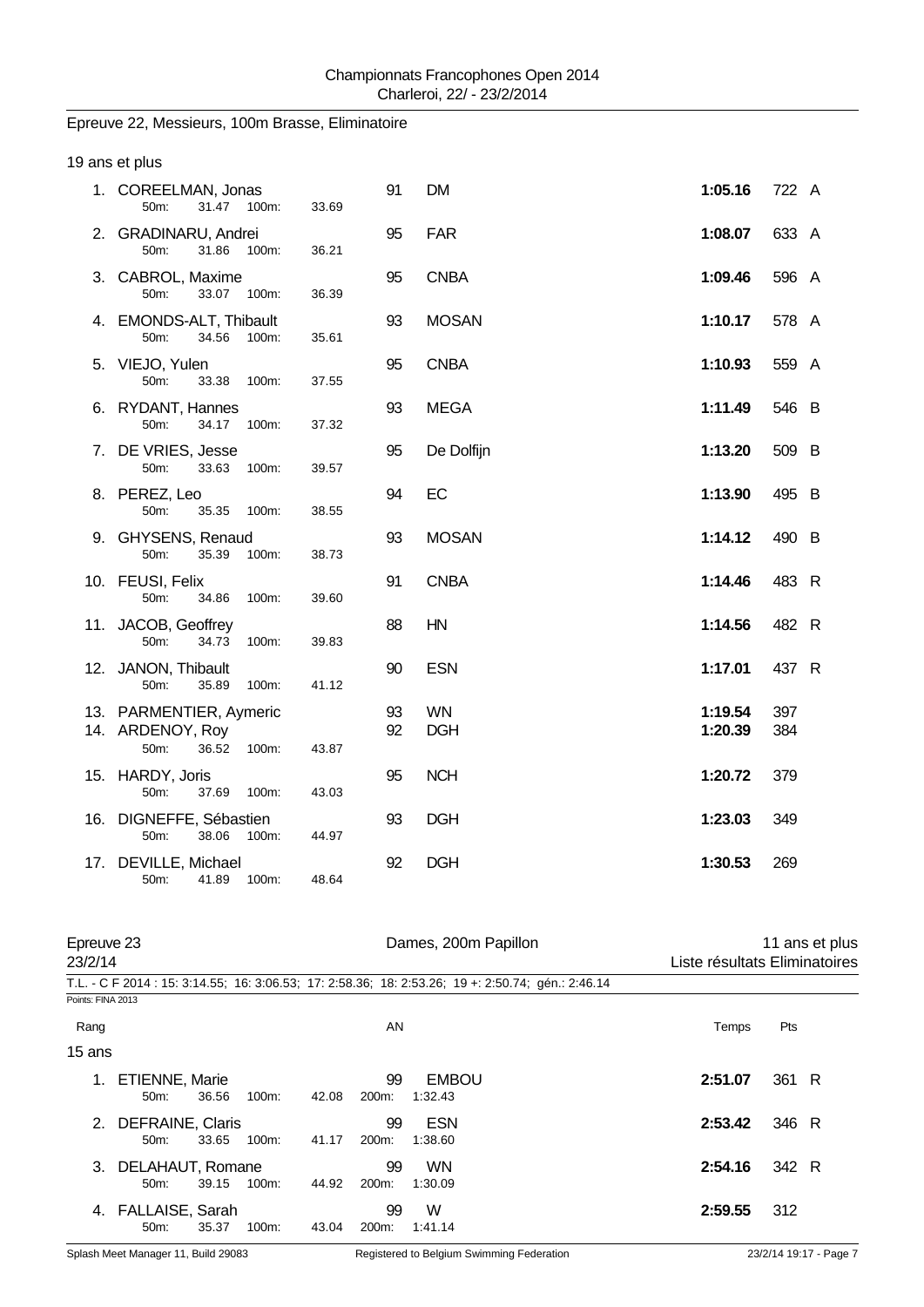Epreuve 23, Filles, 200m Papillon, Eliminatoire, 15 ans

| Rang        |                                            |             |         | AN                |                          | Temps   | Pts   |  |
|-------------|--------------------------------------------|-------------|---------|-------------------|--------------------------|---------|-------|--|
|             | 5. GREGOIRE, Lea<br>50m:<br>39.83          | 100m:       | 47.76   | 99<br>200m:       | <b>NCH</b><br>1:39.05    | 3:06.64 | 277   |  |
|             |                                            |             |         |                   |                          |         |       |  |
| 16 ans      |                                            |             |         |                   |                          |         |       |  |
|             | 1. GILLET, Victoria<br>32.65<br>50m:       | 100m:       | 36.92   | 98<br>200m:       | <b>PSL</b><br>1:18.81    | 2:28.38 | 553 A |  |
|             | 2. DE BOCK, Sonia<br>100m:<br>1:13.02      | 200m:       | 1:22.61 | 98                | <b>BRABO</b>             | 2:35.63 | 479 B |  |
|             | 3. SIMON, Fiona<br>50m:<br>35.44           | 100m:       | 39.77   | 98<br>200m:       | <b>ESN</b><br>1:25.09    | 2:40.30 | 438 B |  |
|             | 4. CAVADINI, Virginie<br>50m:              | 34.71 100m: | 40.29   | 98<br>200m:       | <b>CNBA</b><br>1:26.28   | 2:41.28 | 430 B |  |
|             | 5. VAN DESSEL, Erika<br>35.68<br>50m:      | 100m:       | 41.03   | 98<br>200m:       | <b>HELIOS</b><br>1:24.78 | 2:41.49 | 429 B |  |
|             | 6. LENAERTZ, Kiara<br>50m:<br>35.42        | 100m:       | 40.53   | 98<br>200m:       | <b>SCR</b><br>1:25.60    | 2:41.55 | 428 B |  |
|             | 7. REUL, Alicia<br>50m:<br>38.49           | 100m:       | 43.36   | 98<br>200m:       | W<br>1:34.34             | 2:56.19 | 330 R |  |
|             | 8. BACCAUW, Manon<br>50m:<br>38.92         | 100m:       | 44.27   | 98<br>200m:       | <b>MHN</b><br>1:33.58    | 2:56.77 | 327 R |  |
|             | 9. FAVART, Manon<br>50m:<br>38.19          | 100m:       | 45.03   | 98<br>200m:       | <b>ENN</b><br>1:33.88    | 2:57.10 | 325   |  |
|             | 10. GILBERT, Juliette<br>37.47<br>50m:     | 100m:       | 44.99   | 98<br>200m:       | <b>WN</b><br>1:36.09     | 2:58.55 | 317   |  |
|             | 11. ALEXANDRE, Anaïs<br>50m:<br>41.71      | 100m:       | 50.30   | 98<br>200m:       | <b>EMBOU</b><br>1:44.43  | 3:16.44 | 238   |  |
|             | forf.nd. DUSSORT, Marie                    |             |         | 98                | <b>CNBA</b>              |         |       |  |
| 17 - 18 ans |                                            |             |         |                   |                          |         |       |  |
|             | 1. GRANDJEAN, Joan<br>50m:                 | 32.97 100m: |         | 96<br>37.25 200m: | <b>PSL</b><br>1:14.24    | 2:24.46 | 599 A |  |
|             | 2. VERKAIK, Cynthia<br>100m: 1:09.91 200m: |             | 1:14.64 | 96                | <b>ORCA</b>              | 2:24.55 | 598 A |  |
|             | 3. HARZE, Marine<br>50m:                   | 34.03 100m: | 37.42   | 97<br>200m:       | <b>ATLAS</b><br>1:18.74  | 2:30.19 | 533 A |  |
|             | 4. LEDNICKA, Jindriska<br>50m:<br>35.15    | 100m:       | 1:09.76 | 97<br>200m:       | <b>CNSW</b><br>52.87     | 2:37.78 | 460 B |  |
|             | 5. L'HOMME, Camille<br>50m:                | 37.39 100m: | 43.23   | 97<br>200m:       | W<br>1:26.29             | 2:46.91 | 388 R |  |
|             | 6. NEY, Laurine<br>50m:                    | 36.63 100m: | 33.64   | 96<br>200m:       | <b>NCA</b><br>1:38.63    | 2:48.90 | 375 R |  |
|             | 19 ans et plus                             |             |         |                   |                          |         |       |  |
|             | 1. DOBRIN, Alexandra<br>31.60<br>50m:      | 100m:       | 35.81   | 93<br>200m:       | <b>CNBA</b><br>1:17.35   | 2:24.76 | 595 A |  |
|             | 2. LECHEIN, Eline                          |             |         | 92                | <b>CNBA</b>              | 2:31.89 | 515 A |  |

50m: 33.99 100m: 37.27 200m: 1:20.63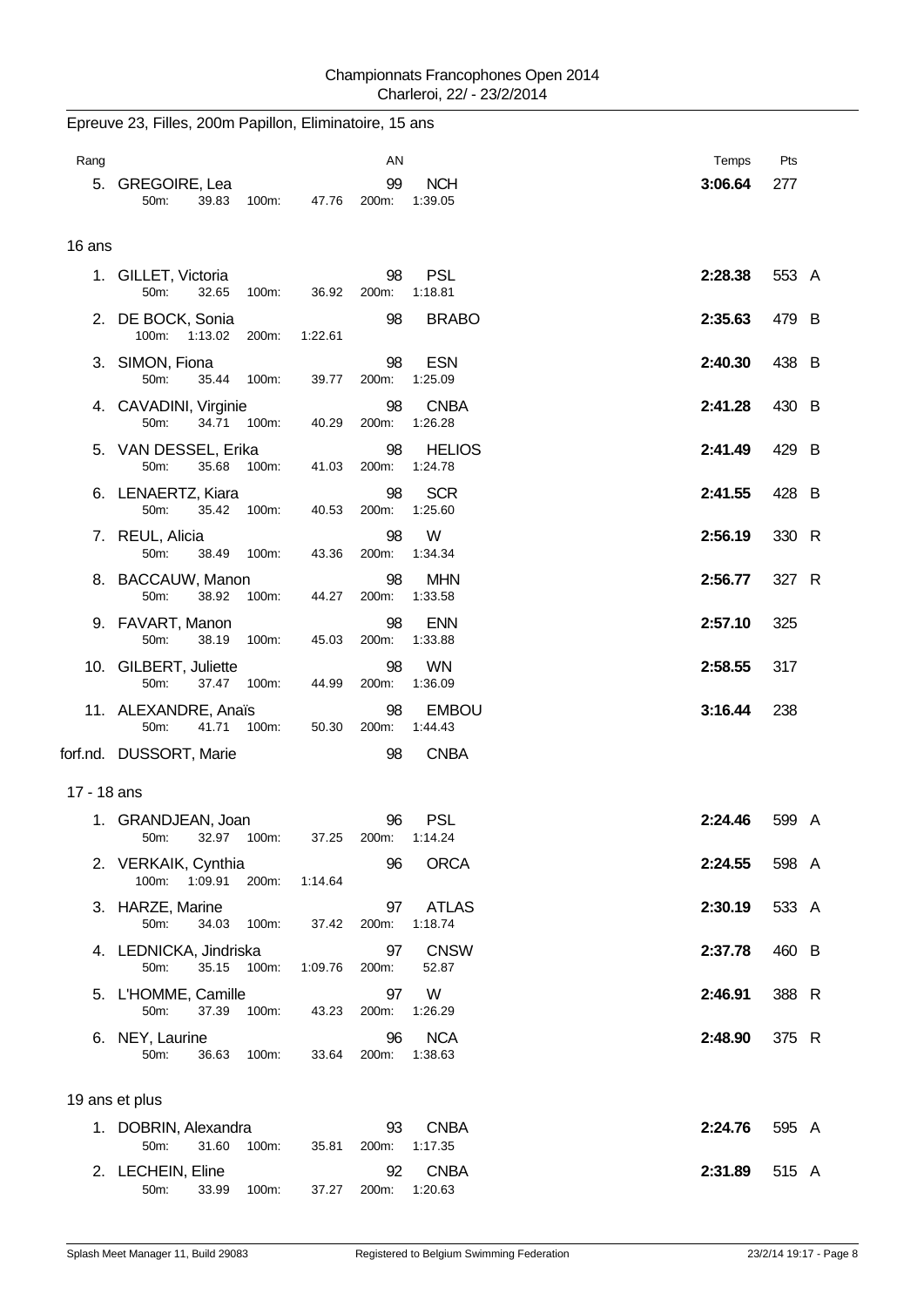Epreuve 23, Dames, 200m Papillon, Eliminatoire, 19 ans et plus

| Rang                  |                                                      |       | AN              |                                                                                                    | Temps                         | Pts   |                |
|-----------------------|------------------------------------------------------|-------|-----------------|----------------------------------------------------------------------------------------------------|-------------------------------|-------|----------------|
|                       | 3. LEPOMME, Anne-Sophie<br>35.03<br>100m:<br>50m:    | 39.52 | 86<br>200m:     | <b>NST</b><br>1:23.03                                                                              | 2:37.58                       | 461 B |                |
|                       | 4. PIRON, Noémie<br>50m:<br>36.21<br>100m:           | 40.54 | 95<br>200m:     | <b>ESN</b><br>1:29.28                                                                              | 2:46.03                       | 394 B |                |
| 5.                    | DEVILLE, Alexandra<br>50m:<br>34.29<br>100m:         | 41.47 | 95<br>200m:     | <b>CNBA</b><br>1:35.75                                                                             | 2:51.51                       | 358 R |                |
| 11 - 14 ans           |                                                      |       |                 |                                                                                                    |                               |       |                |
|                       | 1. DUMONT, Valentine<br>33.50<br>50m:<br>100m:       | 37.48 | $00\,$<br>200m: | <b>NOC</b><br>1:16.79                                                                              | 2:27.77                       | 560 A |                |
|                       | 2. PITTERI, Maria-Cristina<br>50m:<br>34.79<br>100m: | 37.75 | $00\,$<br>200m: | <b>SCC</b><br>1:18.62                                                                              | 2:31.16                       | 523 A |                |
| Epreuve 24<br>23/2/14 |                                                      |       |                 | Messieurs, 400m 4 nages                                                                            | Liste résultats Eliminatoires |       | 11 ans et plus |
| Points: FINA 2013     |                                                      |       |                 | T.L. - C F 2014 : 15: 6:01.99; 16: 5:51.74; 17: 5:44.09; 18: 5:37.68; 19 +: 5:28.02; gén.: 5:02.23 |                               |       |                |
| Rang                  |                                                      |       | AN              |                                                                                                    | Temps                         | Pts   |                |
| 15 ans                |                                                      |       |                 |                                                                                                    |                               |       |                |
|                       | 1. DAL, Lucas<br>50m:<br>31.04<br>100m:              | 36.13 | 99<br>400m:     | <b>DM</b><br>3:47.85                                                                               | 4:55.02                       | 564 A |                |
| 2.                    | DE SMET, Guillaume<br>50m:<br>31.80<br>100m:         | 38.33 | 99<br>400m:     | <b>BLAC</b><br>4:07.03                                                                             | 5:17.16                       | 454 B |                |
|                       | 3. HUPPERTZ, Stefan<br>50m:<br>33.16<br>100m:        | 39.32 | 99<br>400m:     | <b>SSSV</b><br>4:08.71                                                                             | 5:21.19                       | 437 B |                |
|                       | 4. BAUDOUX, Valentin<br>100m:<br>50m:<br>34.47       | 39.60 | 99<br>400m:     | <b>HELIOS</b><br>4:19.99                                                                           | 5:34.06                       | 388 R |                |
| 5.                    | LUCASSEN, Loïc<br>50m:<br>37.35<br>100m:             | 42.58 | 99<br>400m:     | <b>NCH</b><br>4:20.22                                                                              | 5:40.15                       | 368 R |                |
| 16 ans                |                                                      |       |                 |                                                                                                    |                               |       |                |
|                       | 1. FRIPPIAT, Florian<br>31.37 100m:<br>50m:          | 36.55 | 98<br>400m:     | <b>NCA</b><br>3:54.43                                                                              | 5:02.35                       | 524 A |                |
|                       | 2. VANDENDRIESSCHE, Stan<br>50m:<br>30.94 100m:      | 37.68 | 98<br>400m:     | <b>KZK</b><br>3:58.57                                                                              | 5:07.19                       | 500 B |                |
|                       | 3. BALLINGER, Guillaume<br>31.90<br>100m:<br>50m:    | 40.61 | 98<br>400m:     | <b>CNBA</b><br>4:14.21                                                                             | 5:26.72                       | 415 R |                |
|                       | 4. BOUHANI, Ilyas<br>50m:<br>34.31<br>100m:          | 41.59 | 98<br>400m:     | EC<br>4:14.77                                                                                      | 5:30.67                       | 400 R |                |
|                       | 5. TABI, Zaccaria<br>50m:<br>37.82<br>100m:          | 44.99 | 98<br>400m:     | <b>HELIOS</b><br>4:14.18                                                                           | 5:36.99                       | 378 R |                |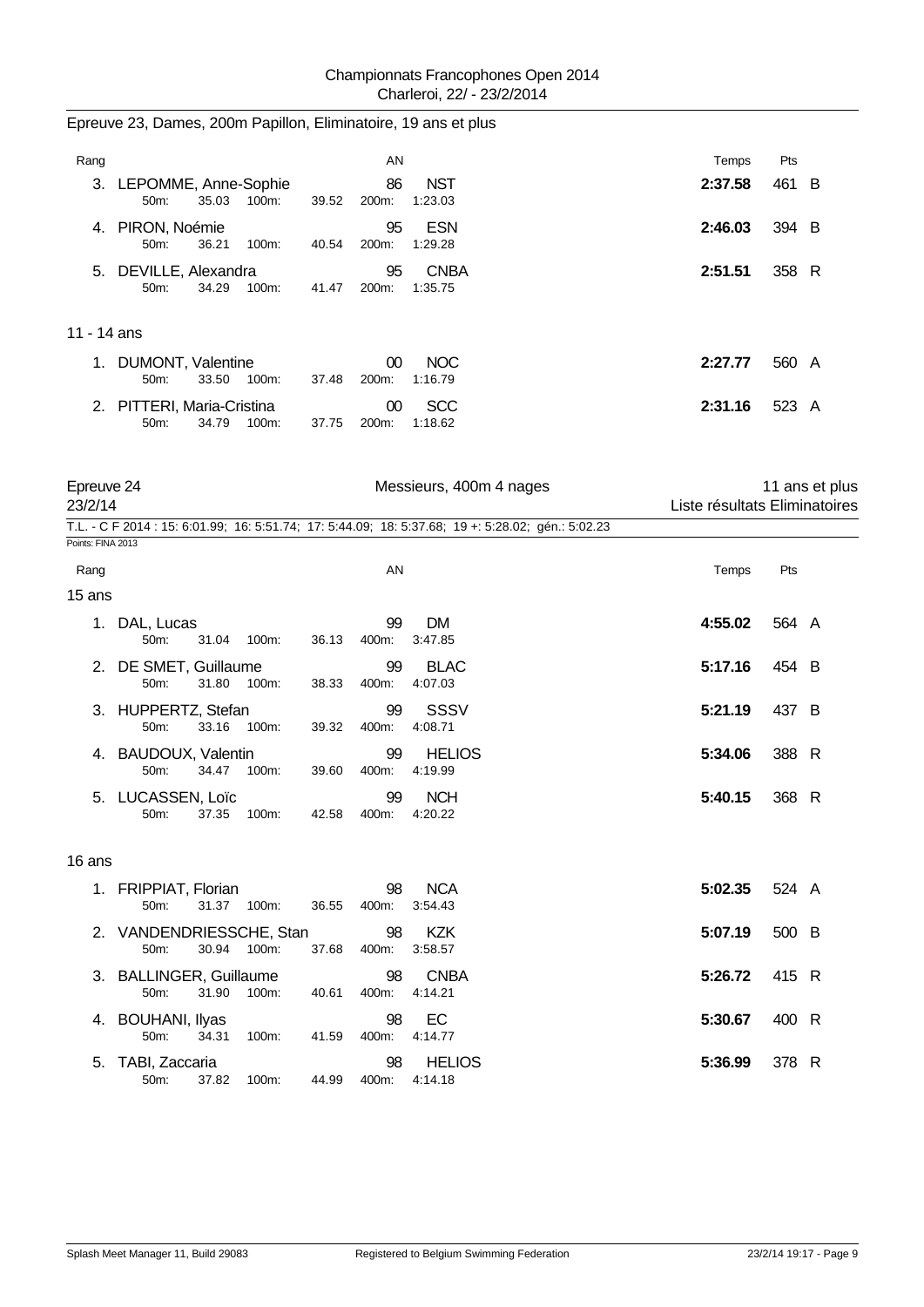# Epreuve 24, Messieurs, 400m 4 nages, Eliminatoire

| 17 - 18 ans           |                                        |                      |             |                          |                               |                |  |
|-----------------------|----------------------------------------|----------------------|-------------|--------------------------|-------------------------------|----------------|--|
|                       | 1. VANHUYS, Logan<br>50m:              | 29.11 100m:<br>34.06 | 97<br>400m: | DM<br>3:34.00            | 4:37.17                       | 680 A          |  |
|                       | 2. DAL, Thomas<br>50m:                 | 30.04 100m:<br>34.26 | 97<br>400m: | DM<br>3:33.97            | 4:38.27                       | 672 A          |  |
|                       | 3. VANGOETSENHOVEN, Dries<br>50m:      | 28.70 100m:<br>34.12 | 97<br>400m: | STT<br>3:53.75           | 4:56.57                       | 555 A          |  |
|                       | 4. BORISAVLJEVIC, Valentin<br>50m:     | 30.66 100m:<br>34.52 | 97<br>400m: | <b>BEST</b><br>3:59.11   | 5:04.29                       | 514 A          |  |
|                       | 5. SIMONS, Maxence<br>34.97<br>50m:    | 100m:<br>39.99       | 97<br>400m: | <b>NCH</b><br>4:02.72    | 5:17.68                       | 452 B          |  |
|                       | 6. RORIVE, Nicolas<br>50m:<br>32.58    | 100m:<br>37.82       | 96<br>400m: | <b>CNHUY</b><br>4:12.90  | 5:23.30                       | 429 B          |  |
|                       | 7. DUBUC, Armand<br>50m:<br>33.36      | 100m:<br>38.40       | 97<br>400m: | EC<br>4:11.56            | 5:23.32                       | 428 B          |  |
|                       | 8. ALDRIC, Martial<br>50m:<br>33.36    | 100m:<br>39.19       | 97<br>400m: | <b>HELIOS</b><br>4:25.44 | 5:37.99                       | 375 R          |  |
|                       | forf.nd. CHICA GUZMAN, Daniel Eduardo  |                      | 97          | <b>CNBA</b>              |                               |                |  |
|                       | 19 ans et plus                         |                      |             |                          |                               |                |  |
|                       | 1. MATTELAER, Mathieu<br>30.29<br>50m: | 100m:<br>33.96       | 91<br>400m: | GOLD<br>3:34.10          | 4:38.35                       | 672 A          |  |
|                       | 2. COREELMAN, Jonas<br>31.28<br>50m:   | 100m:<br>35.12       | 91<br>400m: | DM.<br>3:32.08           | 4:38.48                       | 671 A          |  |
|                       | 3. LAMBRECHT, Arno<br>31.90<br>50m:    | 100m:<br>37.72       | 94<br>400m: | KZK<br>4:03.86           | 5:13.48                       | 470 B          |  |
|                       | 4. CAPELLE, Corentin<br>50m:<br>32.00  | 100m:<br>37.09       | 95<br>400m: | <b>NCA</b><br>4:11.32    | 5:20.41                       | 440 B          |  |
|                       | 5. TABI, Mehdi<br>50m:<br>34.15        | 40.72<br>100m:       | 95<br>400m: | <b>HELIOS</b><br>4:09.23 | 5:24.10                       | 425 R          |  |
|                       | 6. PEREZ, Leo<br>50m:<br>33.08         | 38.98<br>100m:       | 94<br>400m: | EC<br>4:40.60            | 5:52.66                       | 330 R          |  |
|                       | forf.nd. ETIENNE, Tom                  |                      | 94          | <b>HZS</b>               |                               |                |  |
| Epreuve 25<br>23/2/14 |                                        |                      |             | Dames, 200m 4 nages      | Liste résultats Eliminatoires | 11 ans et plus |  |

|                   |                                             |       |       |         |    | T.L. - C F 2014 : 15: 2:58.82;  16: 2:53.26;  17: 2:49.25;  18: 2:44.43;  19 +: 2:42.04;  gén.: 2:36.44 |         |       |  |
|-------------------|---------------------------------------------|-------|-------|---------|----|---------------------------------------------------------------------------------------------------------|---------|-------|--|
| Points: FINA 2013 |                                             |       |       |         |    |                                                                                                         |         |       |  |
| Rang              |                                             |       |       |         | AN |                                                                                                         | Temps   | Pts   |  |
| 15 ans            |                                             |       |       |         |    |                                                                                                         |         |       |  |
| 1.                | MICHELS, Lise<br>50 <sub>m</sub>            | 33.08 | 200m: | 1:56.50 | 99 | <b>DM</b>                                                                                               | 2:29.58 | 599 A |  |
| 2.                | MEERE, Joleen<br>50 <sub>m</sub>            | 31.75 | 200m: | 1:59.50 | 99 | <b>DDAT</b>                                                                                             | 2:31.25 | 580 A |  |
|                   | 3. LOUNES-CHERIF, Alison<br>$50m$ :         | 33.69 | 200m: | 2:03.21 | 99 | <b>DM</b>                                                                                               | 2:36.90 | 519 B |  |
| 4.                | <b>REINQUIN, Justine</b><br>50 <sub>m</sub> | 34.59 | 200m: | 2:03.17 | 99 | <b>DM</b>                                                                                               | 2:37.76 | 511 B |  |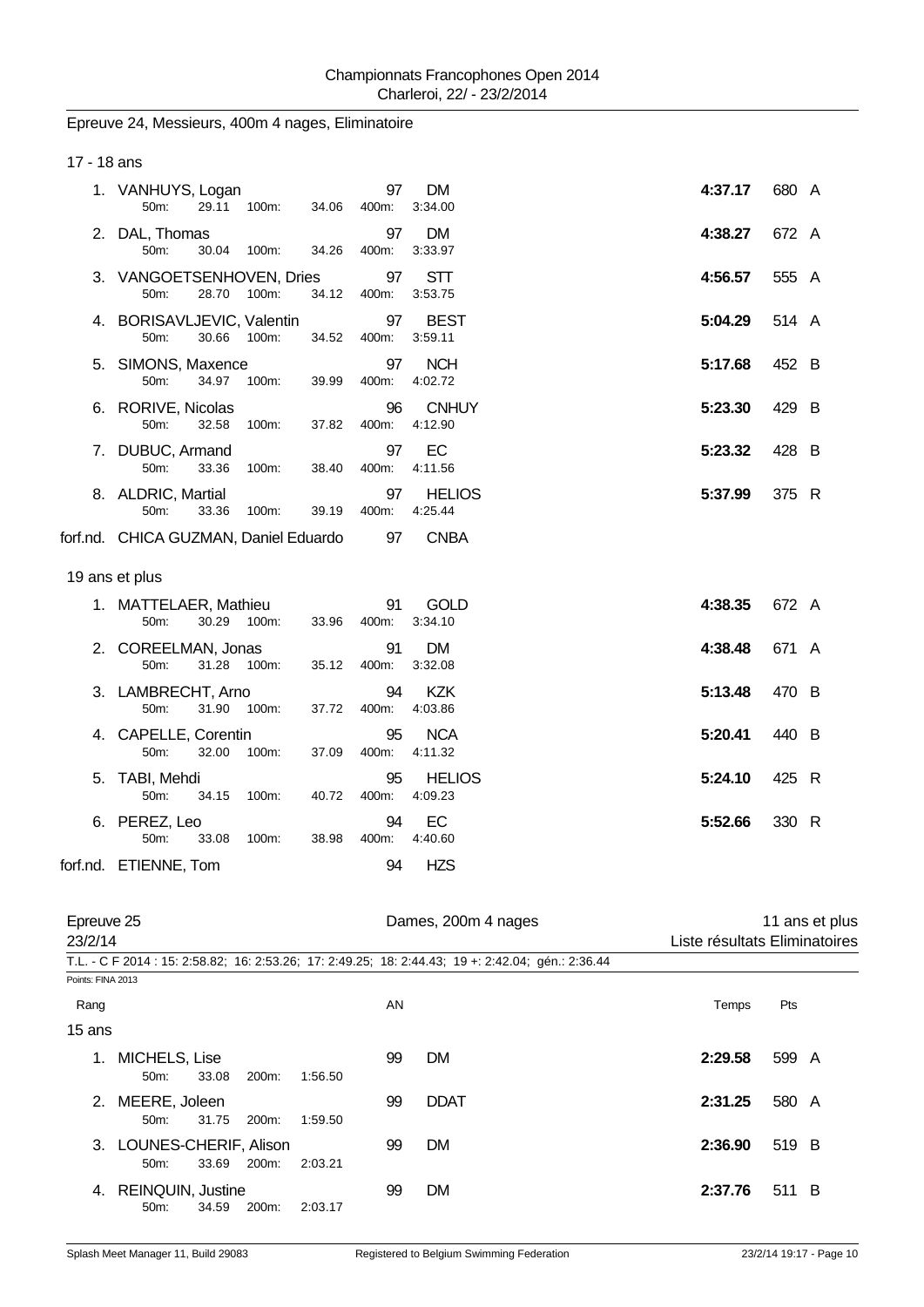| Rang        |                                                                   | AN |               | Temps   | Pts   |
|-------------|-------------------------------------------------------------------|----|---------------|---------|-------|
|             | 5. HUBERT, Lauriane<br>50m:<br>35.27 200m:<br>2:06.71             | 99 | <b>NCA</b>    | 2:41.98 | 472 R |
|             | 6. NÉLIS, Léa<br>50m:<br>38.46<br>200m:<br>2:07.22                | 99 | <b>MOSAN</b>  | 2:45.68 | 441   |
|             | 7. DELMOTTE, Elodie<br>50m:<br>38.91 200m:<br>2:07.36             | 99 | <b>BOUST</b>  | 2:46.27 | 436   |
|             | 8. DUBUFFET, Marah<br>50m:<br>36.82 200m:<br>2:13.92              | 99 | <b>MOSAN</b>  | 2:50.74 | 403   |
|             | 9. DEMAREZ, Celine<br>35.51<br>50m:<br>200m:<br>2:15.71           | 99 | <b>BCSG</b>   | 2:51.22 | 399   |
|             | 10. DELAHAUT, Romane<br>50m:<br>38.01<br>200m:<br>2:16.59         | 99 | <b>WN</b>     | 2:54.60 | 377   |
|             | 11. CATTELAIN, Emeline<br>40.56<br>200m:<br>50m:<br>2:21.99       | 99 | <b>HELIOS</b> | 3:02.55 | 330   |
|             | 12. VANDYCK, Eline<br>50m:<br>41.47<br>200m:<br>2:28.03           | 99 | <b>SCR</b>    | 3:09.50 | 295   |
| 16 ans      |                                                                   |    |               |         |       |
|             | 1. HASANVA ELVIRA, Salim<br>31.88<br>50m:<br>200m:<br>1:56.82     | 98 | <b>ASF</b>    | 2:28.70 | 610 A |
|             | 2. KHIYARA, Inès<br>50m:<br>1:58.64<br>33.22<br>200m:             | 98 | <b>PSL</b>    | 2:31.86 | 573 A |
|             | 3. MURPHY, Anya<br>50m:<br>34.29<br>200m:<br>2:05.08              | 98 | <b>WN</b>     | 2:39.37 | 495 ? |
|             | 4. VAN GINDERACHTER, Justine<br>50m:<br>34.91<br>200m:<br>2:05.29 | 98 | <b>BOUST</b>  | 2:40.20 | 488 R |
|             | 5. CAVADINI, Virginie<br>35.21 200m:<br>50m:<br>2:09.78           | 98 | <b>CNBA</b>   | 2:44.99 | 446 R |
|             | 6. CANTAMESSA, Astrid<br>36.83<br>200m:<br>50m:<br>2:08.31        | 98 | W             | 2:45.14 | 445   |
|             | 7. HENNEBERT, Barbara<br>50m:<br>34.88 200m:<br>2:10.44           | 98 | <b>ENL</b>    | 2:45.32 | 444   |
|             | 8. LONGTON, Louise<br>50m:<br>36.56<br>200m:<br>2:09.71           | 98 | <b>ATLAS</b>  | 2:46.27 | 436   |
|             | 9. JACQUES, Alison<br>34.33 200m:<br>50m:<br>2:14.79              | 98 | <b>TAN</b>    | 2:49.12 | 415   |
|             | 10. PEETERMANS, Laura<br>50m:<br>39.00 200m:<br>2:13.86           | 98 | <b>BLAC</b>   | 2:52.86 | 388   |
|             | 11. FRANCAUX, Alice<br>200m:<br>50m:<br>37.30<br>2:16.17          | 98 | <b>ONS</b>    | 2:53.47 | 384   |
| 17 - 18 ans |                                                                   |    |               |         |       |
|             | 1. VERKAIK, Cynthia<br>31.20 200m:<br>50m:<br>1:51.50             | 96 | <b>ORCA</b>   | 2:22.70 | 690 A |
|             | 2. VANLEYNSEELE, Sara<br>50m:<br>29.57<br>1:59.11<br>200m:        | 97 | <b>BRABO</b>  | 2:28.68 | 610 A |
|             | 3. DAUBA, Camille<br>50m:<br>31.83<br>200m:<br>1:58.13            | 97 | <b>NCA</b>    | 2:29.96 | 595 A |

# Epreuve 25, Filles, 200m 4 nages, Eliminatoire, 15 ans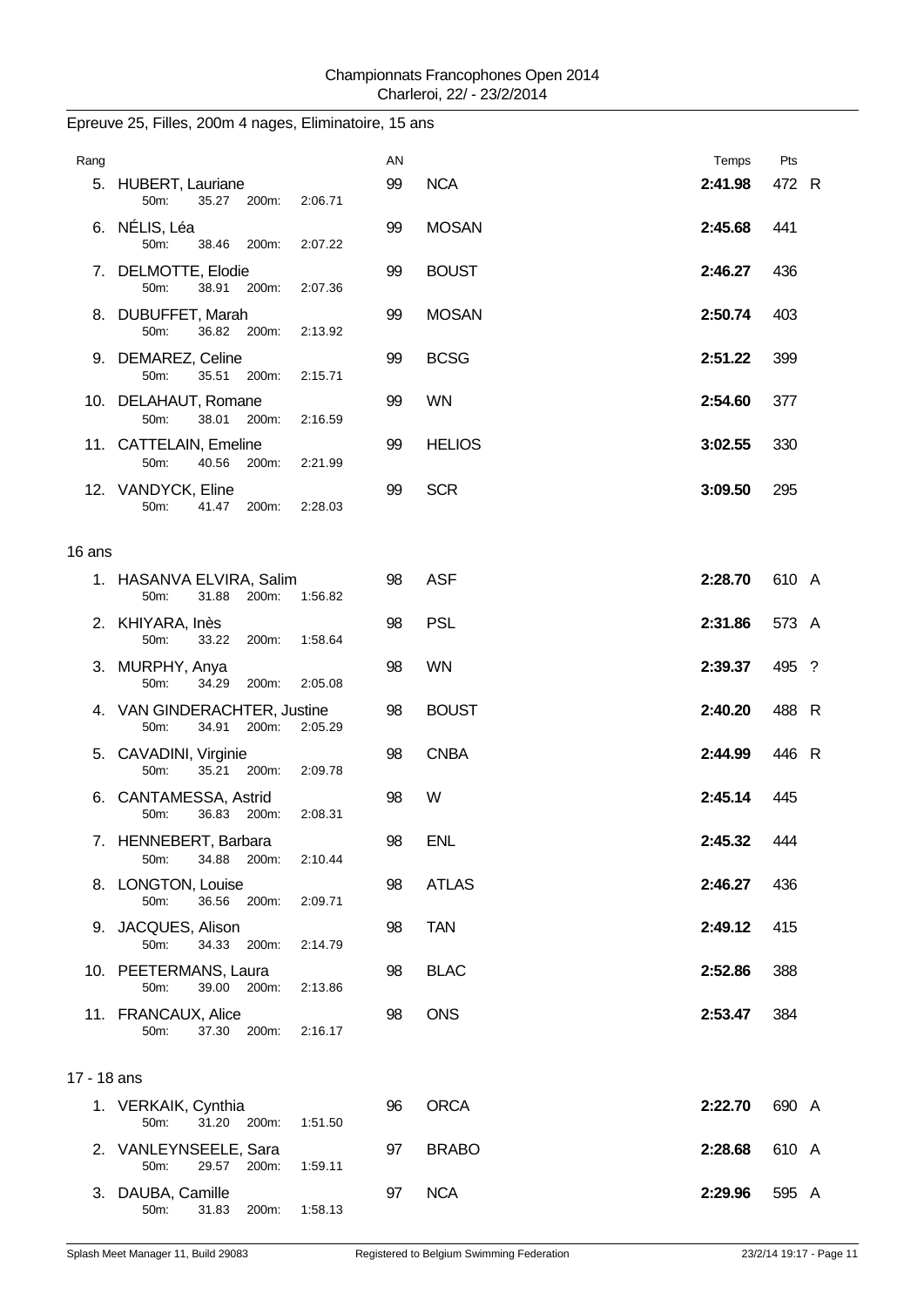|                       | Epreuve 25, Dames, 200m 4 nages, Eliminatoire, 17 - 18 ans                                         |          |                            |                               |                |                |
|-----------------------|----------------------------------------------------------------------------------------------------|----------|----------------------------|-------------------------------|----------------|----------------|
| Rang                  |                                                                                                    | AN       |                            | Temps                         | Pts            |                |
|                       | 4. MATTENS, Edith<br>35.53<br>50m:<br>200m:<br>1:56.98                                             | 97       | <b>KZK</b>                 | 2:32.51                       | 565 B          |                |
|                       | 5. VAN DEN BOSSCHE, Manon<br>50 <sub>m</sub> :<br>33.91<br>200m:<br>1:58.85                        | 97       | <b>MOSAN</b>               | 2:32.76                       | 563 B          |                |
|                       | 6. EZQUER ECHANDIA, Pauline<br>50m:<br>32.66<br>200m:<br>2:04.35                                   | 97       | <b>BCSG</b>                | 2:37.01                       | 518 B          |                |
|                       | 7. COESSENS, Audrey<br>33.26 200m:<br>50m:<br>2:04.12                                              | 96       | <b>CMA</b>                 | 2:37.38                       | 515 B          |                |
|                       | 8. DE GRAEVE, Caroline<br>36.18<br>200m:<br>50m:<br>2:08.44                                        | 96       | <b>CCM</b>                 | 2:44.62                       | 450 R          |                |
|                       | 19 ans et plus                                                                                     |          |                            |                               |                |                |
|                       | 1. DOBRIN, Alexandra<br>31.29<br>200m:<br>50m:<br>1:59.27                                          | 93       | <b>CNBA</b>                | 2:30.56                       | 588 A          |                |
|                       | 2. DEVILLE, Alexandra<br>50m:<br>31.91<br>200m:<br>2:03.76                                         | 95       | <b>CNBA</b>                | 2:35.67                       | 532 B          |                |
|                       | 3. WANTER, Ann<br>50m:<br>34.28<br>200m:<br>2:01.42                                                | 82       | <b>BEST</b>                | 2:35.70                       | 531 B          |                |
|                       | 4. DELVOIE, Natacha<br>50m:<br>34.57<br>200m:<br>2:03.82                                           | 95       | <b>MOSAN</b>               | 2:38.39                       | 505 R          |                |
|                       | 5. LEPOMME, Anne-Sophie<br>50m:<br>34.55<br>200m:<br>2:04.82                                       | 86       | <b>NST</b>                 | 2:39.37                       | 495 ?          |                |
|                       | 6. LECHEIN, Eline<br>33.69<br>200m:<br>2:07.55<br>50m:                                             | 92       | <b>CNBA</b>                | 2:41.24                       | 478 R          |                |
| 11 - 14 ans           |                                                                                                    |          |                            |                               |                |                |
|                       | forf.nd. DUMONT, Juliette                                                                          | $00\,$   | <b>EMBOU</b>               |                               |                |                |
| Epreuve 26<br>23/2/14 |                                                                                                    |          | Messieurs, 200m Dos        | Liste résultats Eliminatoires |                | 11 ans et plus |
| Points: FINA 2013     | T.L. - C F 2014 : 15: 2:49.87; 16: 2:47.92; 17: 2:43.47; 18: 2:40.42; 19 +: 2:36.04; gén.: 2:23.80 |          |                            |                               |                |                |
| Rang                  |                                                                                                    | AN       |                            | Temps                         | Pts            |                |
| 15 ans                |                                                                                                    |          |                            |                               |                |                |
|                       | 1. MARCOURT, Alexandre<br>2. DURIEUX, Damien                                                       | 99<br>99 | <b>PSL</b><br><b>NCA</b>   | 2:14.31<br>2:20.73            | 578 A<br>502 B |                |
| 3.                    | DOUKMANI, Zakariya                                                                                 | 99       | HN                         | 2:26.36                       | 447 B          |                |
|                       | 4. VERVONDEL, Jesens                                                                               | 99       | <b>MOSAN</b>               | 2:26.37                       | 447 B          |                |
|                       | 5. FEUILLEN, David                                                                                 | 99       | <b>ESN</b>                 | 2:27.04                       | 440 B          |                |
|                       | 6. KOBAYASHI, Ryuji                                                                                | 99       | <b>CNSW</b>                | 2:27.73                       | 434 R          |                |
| 7.<br>8.              | STAVART, Corentin<br>SEBILLE, Corenthin                                                            | 99<br>99 | <b>BOUST</b><br><b>ENL</b> | 2:28.59<br>2:33.36            | 427 R<br>388   |                |
|                       | 9. LAGAE, Remy                                                                                     | 99       | <b>DM</b>                  | 2:35.55                       | 372            |                |
|                       | 10. MORIAU, Thibault                                                                               | 99       | <b>CNSW</b>                | 2:38.78                       | 350            |                |
| 11.                   | SOOLS, Emmanuel                                                                                    | 99       | <b>TAN</b>                 | 2:40.09                       | 341            |                |
|                       | 12. BEAUCLERCQ, Quentin                                                                            | 99       | <b>WN</b>                  | 2:41.79                       | 331            |                |
|                       | 13. DARGE, Martin                                                                                  | 99       | <b>SCR</b>                 | 2:45.85                       | 307            |                |
|                       | 14. MEURANT, Rémy                                                                                  | 99       | <b>HELIOS</b>              | 2:50.64                       | 282            |                |
|                       | forf.nd. KORDBACHEH, Agin                                                                          | 99       | <b>SVDE</b>                |                               |                |                |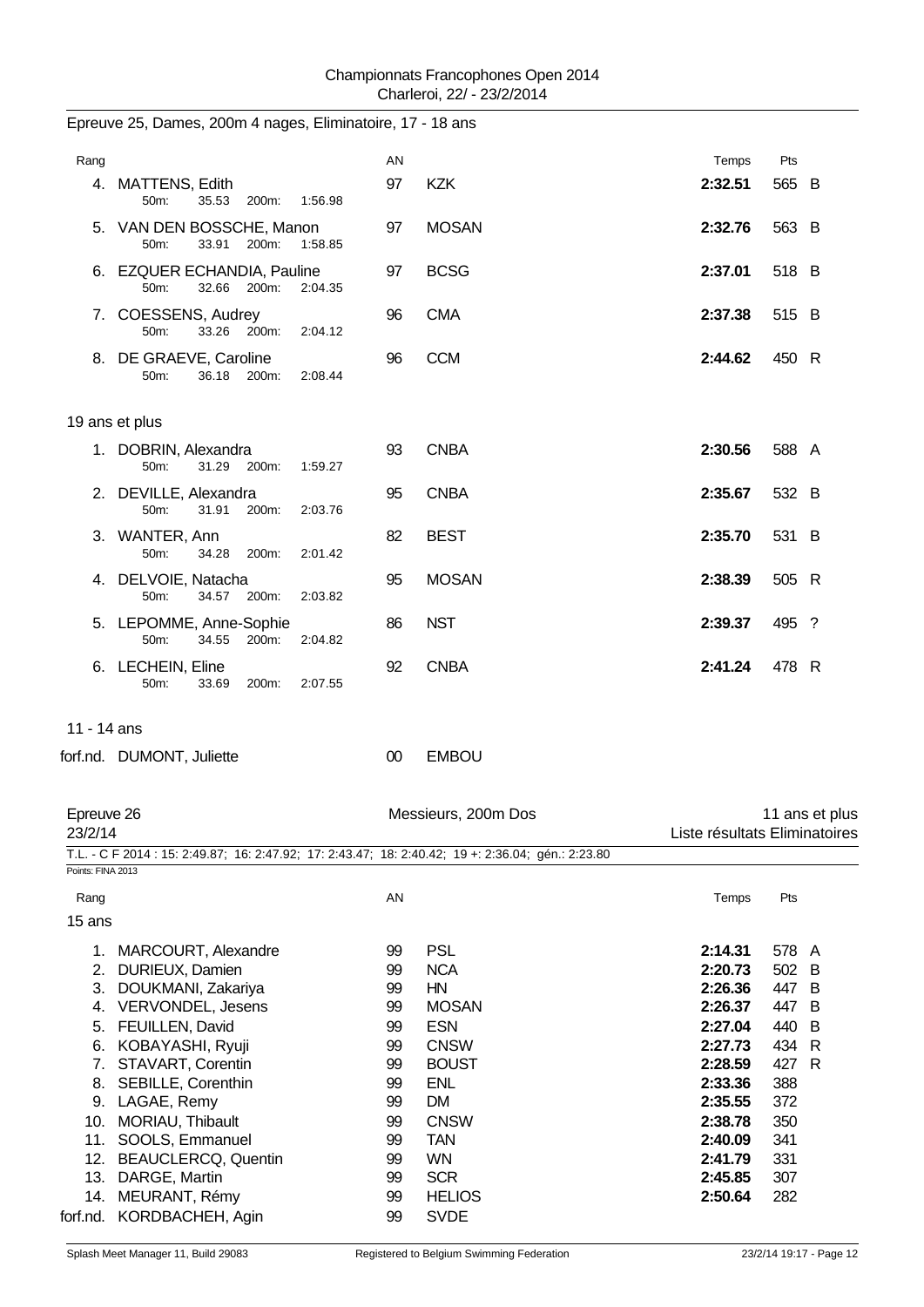## Epreuve 26, Messieurs, 200m Dos, Eliminatoire

16 ans

|             | 1. AERTS-BANCKEN, Martin   | 98 | <b>ATLAS</b> | 2:16.32 | 553 A |  |
|-------------|----------------------------|----|--------------|---------|-------|--|
|             | 2. DEWULF, Tjorven         | 98 | <b>KZK</b>   | 2:28.27 | 430 R |  |
|             | 3. FRIPPIAT, Florian       | 98 | <b>NCA</b>   | 2:28.52 | 427 R |  |
|             | 4. INNES, Timothee         | 98 | <b>ENW</b>   | 2:29.65 | 418 R |  |
|             | 5. DISIÈRE, Thibeaut       | 98 | <b>ESP</b>   | 2:30.24 | 413   |  |
|             | 6. BAUDUIN, Liam           | 98 | <b>BOUST</b> | 2:30.32 | 412   |  |
|             | 7. COUASNARD, Maxime       | 98 | DM.          | 2:36.35 | 366   |  |
|             | 8. GOIRE, Adrien           | 98 | <b>EMBOU</b> | 2:36.46 | 366   |  |
|             | 9. DOLIVIER, Cyril         | 98 | <b>ENL</b>   | 2:36.48 | 365   |  |
|             | 10. CHEVREMONT, Etienne    | 98 | VN           | 2:36.59 | 365   |  |
|             | 11. PORTIER, Théo          | 98 | <b>ATLAS</b> | 2:38.45 | 352   |  |
|             | 12. CHAREF, Zakaria        | 98 | <b>HN</b>    | 2:43.30 | 321   |  |
|             | MESBAHI, Ismail            | 98 | <b>TAN</b>   | 2:43.30 | 321   |  |
|             | 14. DEBELLE, Alois         | 98 | <b>CNJ</b>   | 2:46.60 | 303   |  |
|             | forf.nd. DE COCK, Justin   | 98 | <b>BOUST</b> |         |       |  |
| 17 - 18 ans |                            |    |              |         |       |  |
|             | 1. VAN AUDEKERKE, Nils     | 96 | <b>TSZ</b>   | 2:11.87 | 611 A |  |
|             | 2. TRAP, Alexander         | 97 | <b>STT</b>   | 2:13.17 | 593 A |  |
|             | 3. SORET, Lucas            | 97 | <b>PSL</b>   | 2:15.89 | 558 A |  |
|             | 4. IEMMOLO, Romain         | 97 | <b>MOSAN</b> | 2:19.52 | 516 A |  |
|             | 5. DAWANS, Audric          | 97 | <b>PSL</b>   | 2:21.50 | 494 B |  |
|             | 6. KUIPERS, Richard        | 97 | <b>ORCA</b>  | 2:21.55 | 494 B |  |
|             | 7. VERHAEGHE, Niels        | 97 | <b>KZK</b>   | 2:23.22 | 477 B |  |
|             | 8. GUEUNING, Louis         | 97 | <b>BOUST</b> | 2:23.48 | 474 B |  |
|             | 9. HUTZEMAKERS, Julien     | 97 | <b>ATLAS</b> | 2:27.40 | 437 R |  |
|             | 10. MAROT, Joseph          | 96 | <b>CNHUY</b> | 2:27.42 | 437 R |  |
|             | 11. BOULLE, Romain         | 97 | <b>CNSW</b>  | 2:30.08 | 414   |  |
|             | 12. ANSELAIN, Benoit       | 96 | <b>ESP</b>   | 2:31.38 | 404   |  |
|             | 13. RORIVE, Nicolas        | 96 | <b>CNHUY</b> | 2:34.59 | 379   |  |
|             | 14. BRAHAM, Kilian         | 97 | VN           | 2:36.28 | 367   |  |
|             | 15. DEFOURNY, Guillaume    | 97 | <b>NCH</b>   | 2:36.83 | 363   |  |
|             | 16. CLAISSE, Etienne       | 96 | <b>CMA</b>   | 2:37.67 | 357   |  |
|             | 17. LARSY, Julien          | 96 | <b>ESP</b>   | 2:39.29 | 346   |  |
|             | 18. TEMPLE, Mike           | 96 | <b>ESP</b>   | 2:45.01 | 312   |  |
|             | forf.nd. EMBRECHTS, Victor | 97 | <b>BRABO</b> |         |       |  |
|             | forf.nd. ATTARD, Matthias  | 96 | <b>RBP</b>   |         |       |  |
|             | 19 ans et plus             |    |              |         |       |  |
|             | 1. CABROL, Alexis          | 91 | <b>CNBA</b>  | 2:15.64 | 561 A |  |
|             | 2. DELVOIE, Cédric         | 92 | <b>MOSAN</b> | 2:16.87 | 546 A |  |
|             | 3. JACQUERIE, Paul         | 94 | HN           | 2:28.19 | 430 R |  |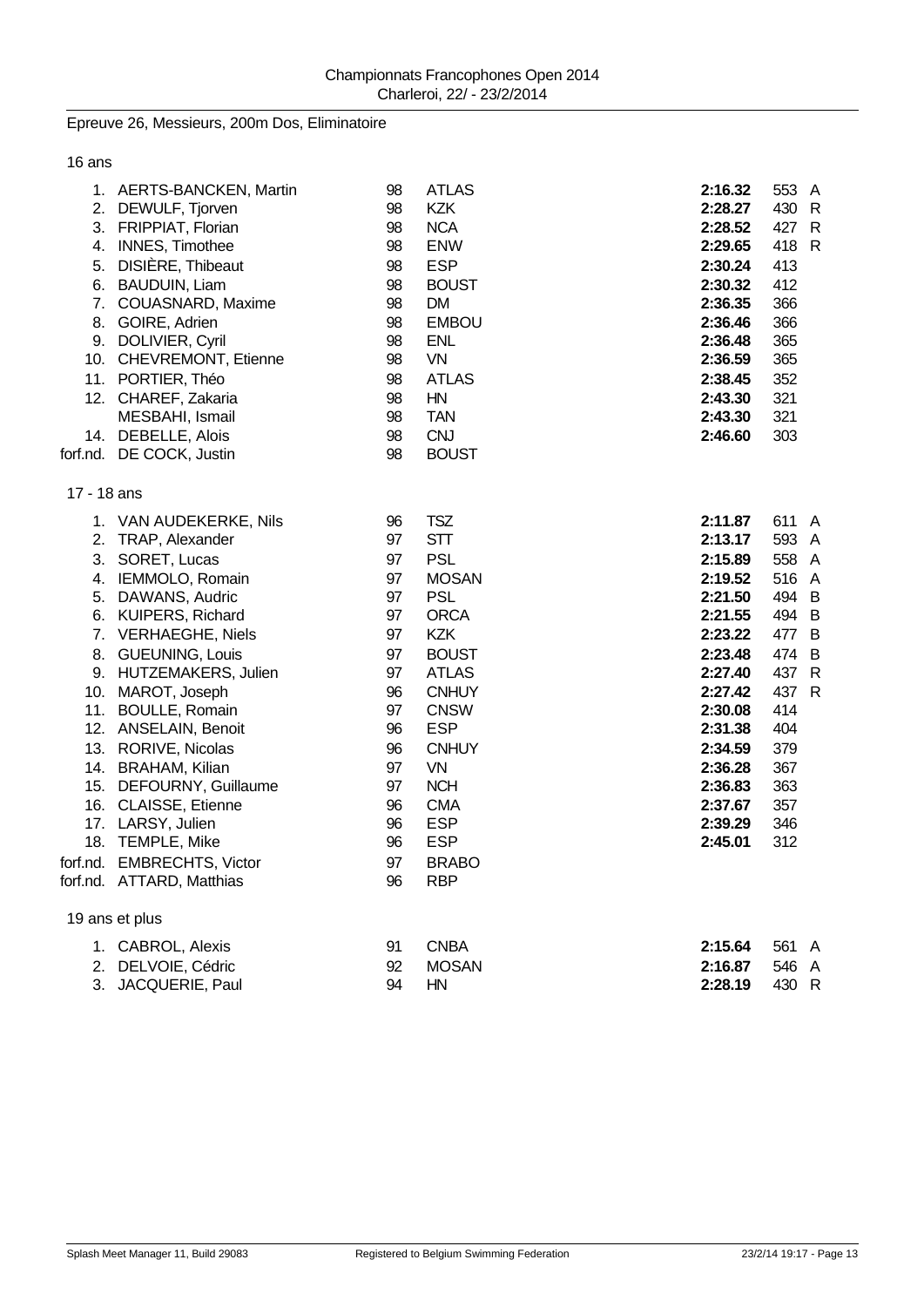| Epreuve 27<br>23/2/14 |                                                                                                    | Dames, 100m Dos | 11 ans et plus<br>Liste résultats Eliminatoires |                    |                       |  |  |
|-----------------------|----------------------------------------------------------------------------------------------------|-----------------|-------------------------------------------------|--------------------|-----------------------|--|--|
| Points: FINA 2013     | T.L. - C F 2014 : 15: 1:24.41; 16: 1:21.98; 17: 1:19.75; 18: 1:16.77; 19 +: 1:15.67; gén.: 1:12.31 |                 |                                                 |                    |                       |  |  |
| Rang                  |                                                                                                    | AN              |                                                 | Temps              | Pts                   |  |  |
| 15 ans                |                                                                                                    |                 |                                                 |                    |                       |  |  |
|                       |                                                                                                    |                 |                                                 |                    |                       |  |  |
|                       | 1. VAN DEN BOSSCHE, Eline                                                                          | 99              | <b>MOSAN</b>                                    | 1:10.19            | 567 B                 |  |  |
|                       | 2. JUNGLING, Florence                                                                              | 99              | <b>PSL</b>                                      | 1:10.26            | 566 B                 |  |  |
|                       | 3. DEVREUX, Laura                                                                                  | 99              | <b>CNSW</b>                                     | 1:11.18            | 544 R                 |  |  |
|                       | 4. DAWANS, Axelle                                                                                  | 99              | <b>PSL</b>                                      | 1:14.49            | 474                   |  |  |
|                       | 5. VANHOEYMISSEN, Charline                                                                         | 99              | <b>BOUST</b>                                    | 1:14.84            | 468                   |  |  |
|                       | 6. WATHIONG, Marine                                                                                | 99              | <b>BLAC</b>                                     | 1:14.96            | 466                   |  |  |
|                       | 7. DEWANDRE, Valentine<br>8. VAN OUDENHOVE, Naïs                                                   | 99<br>99        | <b>MOSAN</b><br><b>CNSW</b>                     | 1:16.02<br>1:16.30 | 446<br>441            |  |  |
|                       | 9. VOOS, Marie                                                                                     | 99              | <b>BLAC</b>                                     | 1:16.43            | 439                   |  |  |
|                       | 10. FREUVILLE, Margot                                                                              | 99              | <b>ESN</b>                                      | 1:17.49            | 421                   |  |  |
|                       | 11. VANVYNCKT, Lisa                                                                                | 99              | <b>CNSW</b>                                     | 1:18.82            | 400                   |  |  |
|                       | 12. DEMAREZ, Celine                                                                                | 99              | <b>BCSG</b>                                     | 1:18.86            | 400                   |  |  |
|                       | 13. JEANGOUT, Cécile                                                                               | 99              | <b>CNA</b>                                      | 1:19.81            | 386                   |  |  |
|                       | 14. GIRS, Manon                                                                                    | 99              | <b>CNB</b>                                      | 1:19.90            | 384                   |  |  |
|                       | 15. WUILLEM, Sannerie                                                                              | 99              | <b>RBP</b>                                      | 1:21.00            | 369                   |  |  |
|                       | 16. DUBUFFET, Marah                                                                                | 99              | <b>MOSAN</b>                                    | 1:21.10            | 368                   |  |  |
|                       | 17. DELAHAUT, Katya                                                                                | 99              | <b>ESN</b>                                      | 1:21.26            | 365                   |  |  |
|                       | 18. OGILVIE, Lara                                                                                  | 99              | <b>CHTHN</b>                                    | 1:21.44            | 363                   |  |  |
|                       | 19. GREGOIRE, Lea                                                                                  | 99              | <b>NCH</b>                                      | 1:23.22            | 340                   |  |  |
|                       | 20. JOVENEAU, Cheyenne                                                                             | 99              | <b>DM</b>                                       | 1:23.29            | 339                   |  |  |
|                       | 21. PIGEON, Louise                                                                                 | 99              | <b>EMBOU</b>                                    | 1:24.11            | 329                   |  |  |
|                       | 22. PORTON, Océane                                                                                 | 99              | <b>CNSW</b>                                     | 1:24.65            | 323                   |  |  |
|                       | 23. BESEME, Bérénice                                                                               | 99              | <b>NST</b>                                      | 1:24.82            | 321                   |  |  |
|                       | 24. CATTELAIN, Emeline                                                                             | 99              | <b>HELIOS</b>                                   | 1:25.45            | 314                   |  |  |
|                       | 25. VANDYCK, Eline                                                                                 | 99              | <b>SCR</b>                                      | 1:28.04            | 287                   |  |  |
|                       | 26. CALET, Malorie                                                                                 | 99              | <b>HELIOS</b>                                   | 1:29.52            | 273                   |  |  |
|                       | forf.nd. MAHY, Alexandra                                                                           | 99              | <b>CNJ</b>                                      |                    |                       |  |  |
| 16 ans                |                                                                                                    |                 |                                                 |                    |                       |  |  |
| 1.                    | <b>BOCKEN, Anne</b>                                                                                | 98              | <b>PSL</b>                                      | 1:08.53            | 610 A                 |  |  |
|                       | 2. STEL, Serena                                                                                    | 98              | De Dolfijn                                      | 1:10.07            | 570<br>A              |  |  |
|                       | 3. HAZENDONCK, Wynona                                                                              | 98              | <b>CNSW</b>                                     | 1:10.29            | 565 B                 |  |  |
| 4.                    | STEPHAN, Charlotte                                                                                 | 98              | <b>CNBA</b>                                     | 1:10.50            | 560<br>$\overline{B}$ |  |  |
|                       | 5. VANDENHAUTE, Sarah                                                                              | 98              | <b>MEGA</b>                                     | 1:11.31            | 541<br>$\mathsf{R}$   |  |  |
| 6.                    | SIMON, Fiona                                                                                       | 98              | <b>ESN</b>                                      | 1:12.81            | 508 R                 |  |  |
| 7.                    | STESYREK, Yulya                                                                                    | 98              | <b>ASF</b>                                      | 1:12.83            | 508<br>R              |  |  |
|                       | 8. VOLCHER, Caroline                                                                               | 98              | <b>MHN</b>                                      | 1:13.03            | 504                   |  |  |
|                       | 9. FAVART, Megan                                                                                   | 98              | <b>ENN</b>                                      | 1:13.92            | 486                   |  |  |
|                       | 10. PIVONT, Laura                                                                                  | 98              | <b>CNSW</b>                                     | 1:15.16            | 462                   |  |  |
|                       | 11. DELCOURT, Morgan                                                                               | 98<br>98        | <b>TAN</b><br><b>ESN</b>                        | 1:15.38            | 458                   |  |  |
|                       | 12. DUMOULIN, Tamara<br>13. RUMFELS, Océane                                                        | 98              | <b>ATLAS</b>                                    | 1:15.82<br>1:15.93 | 450<br>448            |  |  |
| 14.                   | JACQUES, Alison                                                                                    | 98              | <b>TAN</b>                                      | 1:17.13            | 427                   |  |  |
|                       | 15. BRANDT, Tasha                                                                                  | 98              | <b>CNSW</b>                                     | 1:17.33            | 424                   |  |  |
|                       | 16. MELICE, Océane                                                                                 | 98              | <b>CMA</b>                                      | 1:18.63            | 403                   |  |  |
| 17.                   | MODZELEWSKA, Dominika                                                                              | 98              | <b>BLAC</b>                                     | 1:19.30            | 393                   |  |  |
| 18.                   | DONNELLY, Claire                                                                                   | 98              | WN                                              | 1:19.77            | 386                   |  |  |
|                       | 19. VERHAEGHE, Nikita                                                                              | 98              | <b>KZK</b>                                      | 1:21.21            | 366                   |  |  |
|                       | 20. CUVELLIEZ, Lucie                                                                               | 98              | <b>WN</b>                                       | 1:22.32            | 351                   |  |  |
| 21.                   | JAMAR DE BOLSEE, Mathilde                                                                          | 98              | <b>ATLAS</b>                                    | 1:23.05            | 342                   |  |  |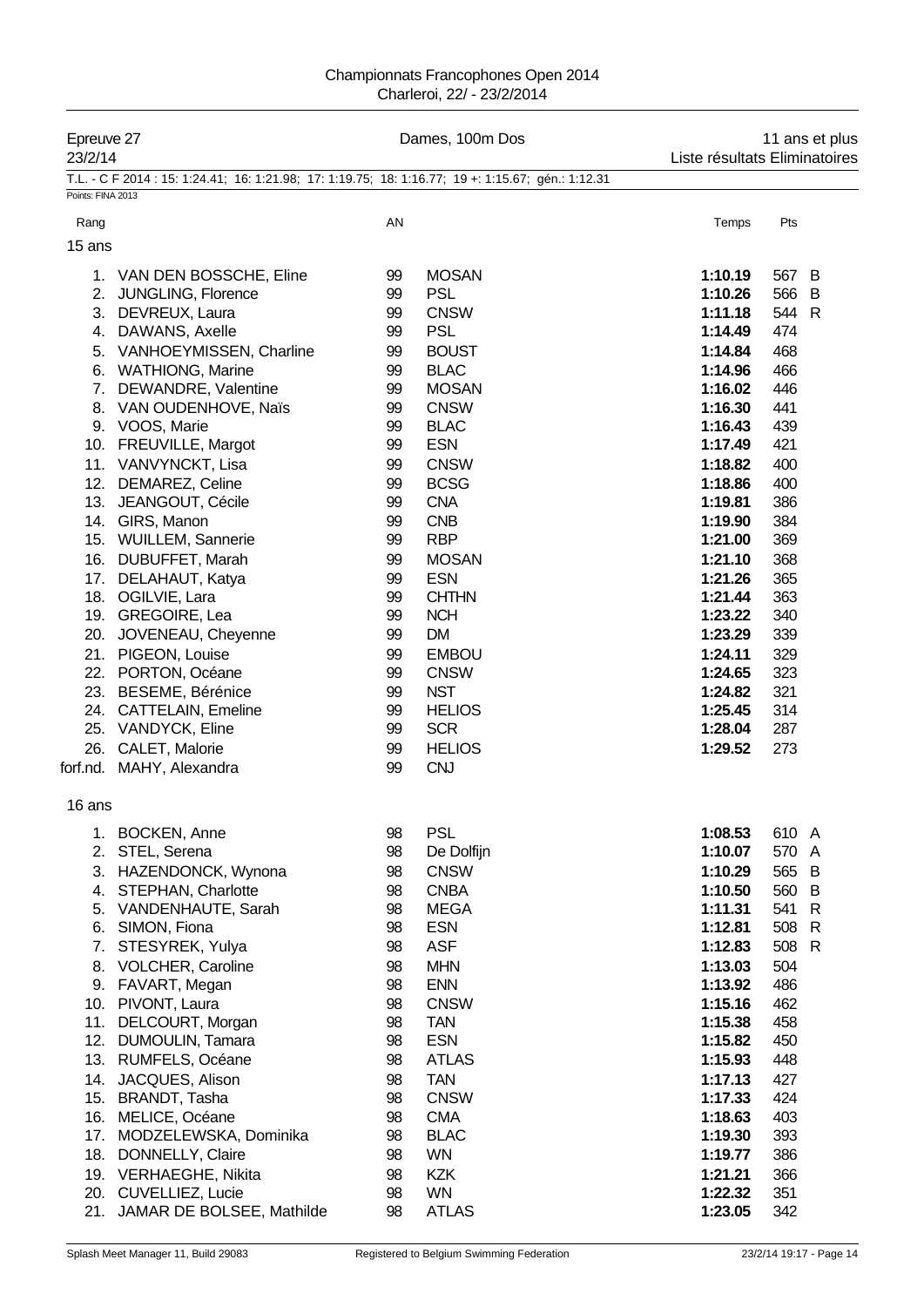|             | Epreuve 27, Filles, 100m Dos, Eliminatoire, 16 ans |          |                            |                    |            |
|-------------|----------------------------------------------------|----------|----------------------------|--------------------|------------|
| Rang        |                                                    | AN       |                            | Temps              | Pts        |
| 22.         | <b>TROISFONTAINES, Clelie</b>                      | 98       | <b>ATLAS</b>               | 1:23.14            | 341        |
| 17 - 18 ans |                                                    |          |                            |                    |            |
|             | 1. DE VRIES, Claris                                | 97       | <b>ORCA</b>                | 1:07.19            | 647 A      |
|             | 2. VANLEYNSEELE, Sara                              | 97       | <b>BRABO</b>               | 1:09.60            | 582 A      |
|             | 3. LAGAE, Chloe                                    | 96       | <b>DM</b>                  | 1:10.18            | 567 B      |
|             | 4. FEUILLEN, Caroline                              | 97       | <b>ESN</b>                 | 1:10.35            | 563 B      |
|             | 5. LEVEQUE, Justine                                | 97       | <b>MHN</b>                 | 1:10.66            | 556 B      |
|             | 6. DELAHAUT, Camille                               | 97       | <b>WN</b>                  | 1:11.80            | 530 R      |
|             | 7. WASTYN, Heline                                  | 97       | <b>KZK</b>                 | 1:12.07            | 524 R      |
|             | 8. STOLL, Justine                                  | 97       | <b>CNSW</b>                | 1:13.10            | 502        |
|             | 9. COESSENS, Audrey                                | 96       | <b>CMA</b>                 | 1:13.17            | 501        |
|             | 10. BAUDUIN, Fiona                                 | 97       | <b>WN</b>                  | 1:13.34            | 497        |
|             | 11. BEAUVOIS, Aurélie                              | 97       | <b>BOUST</b>               | 1:13.54            | 493        |
|             | 12. EZQUER ECHANDIA, Pauline                       | 97       | <b>BCSG</b>                | 1:14.20            | 480        |
|             | 13. NEY, Laurine                                   | 96       | <b>NCA</b>                 | 1:14.58            | 473        |
|             | 14. KERKENI, Sarah                                 | 96       | <b>ESP</b>                 | 1:15.14            | 462        |
|             | 15. CANTAMESSA, Roxane                             | 97       | W                          | 1:15.62            | 454        |
|             | 16. HENNEBERT, Alyssa                              | 96       | <b>ENL</b>                 | 1:16.99            | 430        |
|             | 17. DE GRAEVE, Caroline<br>18. GODEFROID, Marie    | 96<br>96 | <b>CCM</b><br><b>CHTHN</b> | 1:17.21<br>1:17.62 | 426<br>419 |
|             | 19. MAHER, Alexandra                               | 97       | <b>SCR</b>                 | 1:19.63            | 388        |
|             | 20. CASTAIGNE, Justine                             | 96       | <b>CNA</b>                 | 1:21.03            | 369        |
|             | 21. RIZZOLI, Elodie                                | 96       | <b>CNA</b>                 | 1:21.24            | 366        |
|             | 22. BADER, Zoe                                     | 96       | <b>NCH</b>                 | 1:21.25            | 366        |
|             | 23. VAN MELKEBEKE, Léonore                         | 97       | <b>BOUST</b>               | 1:21.56            | 361        |
|             |                                                    |          |                            |                    |            |
|             | 19 ans et plus                                     |          |                            |                    |            |
|             | 1. KRAAIJEVELD, Ilse                               | 90       | <b>ORCA</b>                | 1:06.95            | 654 A      |
|             | 2. GOETHALS, Hilkje                                | 95       | <b>MEGA</b>                | 1:07.09            | 650 A      |
|             | 3. VRIEZE, Guusje                                  | 95       | De Dolfijn                 | 1:08.89            | 600 A      |
|             | 4. DOBRIN, Alexandra                               | 93       | <b>CNBA</b>                | 1:09.14            | 594 A      |
| 5.          | LHOST, Elodie                                      | 93       | <b>MOSAN</b>               | 1:11.26            | 542 R      |
|             | 6. CLEMENT, Kimberley                              | 91       | <b>HELIOS</b>              | 1:13.78            | 488        |
| 7.          | DELVOIE, Natacha                                   | 95       | <b>MOSAN</b>               | 1:14.82            | 468        |
| 8.          | <b>BULTÉ, Maureen</b>                              | 93       | <b>ESN</b>                 | 1:15.41            | 457        |
| 9.          | MELICE, Eloïse                                     | 95       | <b>CMA</b>                 | 1:15.82            | 450        |
| 11 - 14 ans |                                                    |          |                            |                    |            |
|             | 1. PITTERI, Maria-Cristina                         | $00\,$   | <b>SCC</b>                 | 1:10.36            | 563 B      |
| 2.          | HEINE, Clarisse                                    | $00\,$   | ENW                        | 1:10.79            | 553 R      |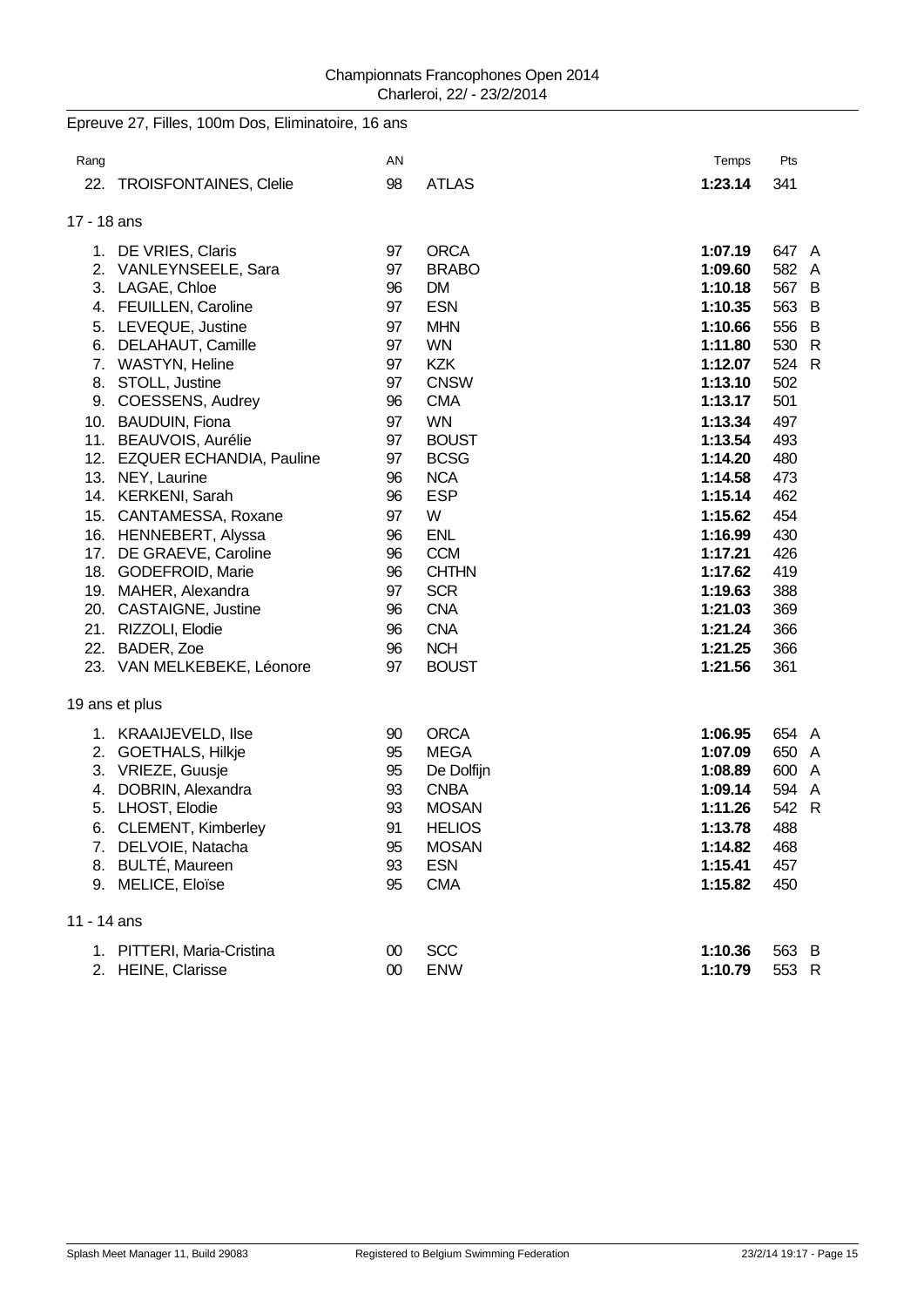| Epreuve 28<br>23/2/14                                     |                                                                                                                                                                                                                                                                                                                                                                                                                                                                                                                                                                                                                                                           |                                                                                                                                                                      | Messieurs, 50m Libre                                                                                                                                                                                                                                                                                                                                                               |                                                                                                                                                                                                                                                          | 11 ans et plus<br>Liste résultats Eliminatoires                                                                                                                                                        |  |  |
|-----------------------------------------------------------|-----------------------------------------------------------------------------------------------------------------------------------------------------------------------------------------------------------------------------------------------------------------------------------------------------------------------------------------------------------------------------------------------------------------------------------------------------------------------------------------------------------------------------------------------------------------------------------------------------------------------------------------------------------|----------------------------------------------------------------------------------------------------------------------------------------------------------------------|------------------------------------------------------------------------------------------------------------------------------------------------------------------------------------------------------------------------------------------------------------------------------------------------------------------------------------------------------------------------------------|----------------------------------------------------------------------------------------------------------------------------------------------------------------------------------------------------------------------------------------------------------|--------------------------------------------------------------------------------------------------------------------------------------------------------------------------------------------------------|--|--|
| Points: FINA 2013                                         | T.L. - C F 2014 : 15: 30.80; 16: 30.17; 17: 29.56; 19 +: 27.94; gén.: 25.88                                                                                                                                                                                                                                                                                                                                                                                                                                                                                                                                                                               |                                                                                                                                                                      |                                                                                                                                                                                                                                                                                                                                                                                    |                                                                                                                                                                                                                                                          |                                                                                                                                                                                                        |  |  |
| Rang                                                      |                                                                                                                                                                                                                                                                                                                                                                                                                                                                                                                                                                                                                                                           | AN                                                                                                                                                                   |                                                                                                                                                                                                                                                                                                                                                                                    | Temps                                                                                                                                                                                                                                                    | Pts                                                                                                                                                                                                    |  |  |
| 15 ans                                                    |                                                                                                                                                                                                                                                                                                                                                                                                                                                                                                                                                                                                                                                           |                                                                                                                                                                      |                                                                                                                                                                                                                                                                                                                                                                                    |                                                                                                                                                                                                                                                          |                                                                                                                                                                                                        |  |  |
| 7.                                                        | 1. BERTRAND, Amaury<br>2. BAUDOUX, Valentin<br>3. LEDNICKY, Vit<br>4. CLAYSON, Thomas<br>5. LEDECQ, Nicolas<br>6. BIAD, Karim<br>CAVALLONE, Matteo<br>8. HOLTER, Damien<br>9. COUNOY, Hugo<br>10. VEKEMANS, Kilian<br>11. DE SMET, Guillaume<br>12. THIANGE, Cyril<br>13. DARGE, Martin<br>14. MEURANT, Rémy<br>15. SOOLS, Emmanuel<br>16. VIELVOYE, Martin                                                                                                                                                                                                                                                                                               | 99<br>99<br>99<br>99<br>99<br>99<br>99<br>99<br>99<br>99<br>99<br>99<br>99<br>99<br>99<br>99                                                                         | <b>ONS</b><br><b>HELIOS</b><br><b>CNSW</b><br><b>BLAC</b><br><b>BOUST</b><br><b>CMA</b><br><b>BCSG</b><br><b>NCA</b><br><b>BCSG</b><br><b>EMBOU</b><br><b>BLAC</b><br><b>SCR</b><br><b>SCR</b><br><b>HELIOS</b><br><b>TAN</b><br><b>DWST</b>                                                                                                                                       | 27.15<br>27.68<br>27.88<br>27.97<br>28.17<br>28.19<br>28.55<br>28.78<br>29.28<br>29.91<br>30.24<br>30.35<br>30.37<br>30.39<br>30.89                                                                                                                      | 456<br>431<br>421<br>417<br>408<br>408<br>392<br>383<br>364<br>341<br>330<br>327<br>326<br>325<br>310<br>303                                                                                           |  |  |
|                                                           | forf.nd. WERTZ, Sascha                                                                                                                                                                                                                                                                                                                                                                                                                                                                                                                                                                                                                                    | 99                                                                                                                                                                   | <b>COUNTRY</b>                                                                                                                                                                                                                                                                                                                                                                     | 31.11                                                                                                                                                                                                                                                    |                                                                                                                                                                                                        |  |  |
| 16 ans                                                    |                                                                                                                                                                                                                                                                                                                                                                                                                                                                                                                                                                                                                                                           |                                                                                                                                                                      |                                                                                                                                                                                                                                                                                                                                                                                    |                                                                                                                                                                                                                                                          |                                                                                                                                                                                                        |  |  |
| 1.<br>7.<br>17.<br>18.<br>21.<br>23.<br>24.<br>25.<br>26. | THIRY, Simon<br>2. BIERBERG, Grégory<br>3. FAZEKAS ABEL DORIAN, Ishtvan<br>4. XHONNEUX, Thomas<br>5. AERTS-BANCKEN, Martin<br>6. GONCALVES, Joshua<br>CAFAROV KAMRAN, Nasib<br>8. GNEEV, Daniil<br>9. DOS SANTOS, Sam<br>10. LHEUREUX, Tom<br>11. ABIB, Driss<br>12. JACQUEMYN, Gabriel<br>13. BAUDUIN, Liam<br>14. AMBROES, benjamin<br>15. INNES, Timothee<br>16. THYS, Elias<br>MOUALHI, Yanni<br><b>BOURSEAU, Lucas</b><br>19. CHEVREMONT, Etienne<br>20. SIMOENS, Jerome<br>DOLYAN, David<br>22. BALLAS, Evangelos<br>TABI, Zaccaria<br><b>HEYERES, Lucas</b><br>MODAVE, Eliot<br>MAWAIT, Maxime<br>27. DECUYPERE, Felix<br>28. CALLEWAERT, Corentin | 98<br>98<br>98<br>98<br>98<br>98<br>98<br>98<br>98<br>98<br>98<br>98<br>98<br>98<br>98<br>98<br>98<br>98<br>98<br>98<br>98<br>98<br>98<br>98<br>98<br>98<br>98<br>98 | W<br>VN<br><b>ASF</b><br><b>ATLAS</b><br><b>ATLAS</b><br><b>CNSW</b><br><b>ASF</b><br><b>SDUCHOR</b><br><b>CNBA</b><br><b>BOUST</b><br><b>CNSW</b><br><b>CNJ</b><br><b>BOUST</b><br><b>ENN</b><br><b>ENW</b><br><b>ENW</b><br><b>ENL</b><br>VN<br>VN<br><b>HELIOS</b><br><b>CNBA</b><br><b>RBP</b><br><b>HELIOS</b><br>VN<br><b>EMBOU</b><br><b>CNJ</b><br><b>WN</b><br><b>RBP</b> | 25.56<br>26.13<br>26.30<br>26.73<br>26.76<br>26.91<br>26.93<br>26.98<br>27.28<br>27.46<br>27.49<br>27.77<br>27.92<br>27.98<br>28.08<br>28.12<br>28.15<br>28.30<br>28.39<br>28.50<br>28.94<br>29.32<br>29.48<br>29.59<br>29.67<br>29.75<br>29.88<br>30.15 | 547 A<br>512 R<br>502 R<br>478<br>477<br>469<br>468<br>465<br>450<br>441<br>440<br>426<br>420<br>417<br>412<br>411<br>409<br>403<br>399<br>394<br>377<br>362<br>356<br>352<br>350<br>347<br>342<br>333 |  |  |
|                                                           | 29. DEBELLE, Alois<br>disq. THUMAS, Arthur<br>SW 4.4 - Départ anticipé                                                                                                                                                                                                                                                                                                                                                                                                                                                                                                                                                                                    | 98<br>98                                                                                                                                                             | <b>CNJ</b><br><b>WN</b>                                                                                                                                                                                                                                                                                                                                                            | 30.57                                                                                                                                                                                                                                                    | 320                                                                                                                                                                                                    |  |  |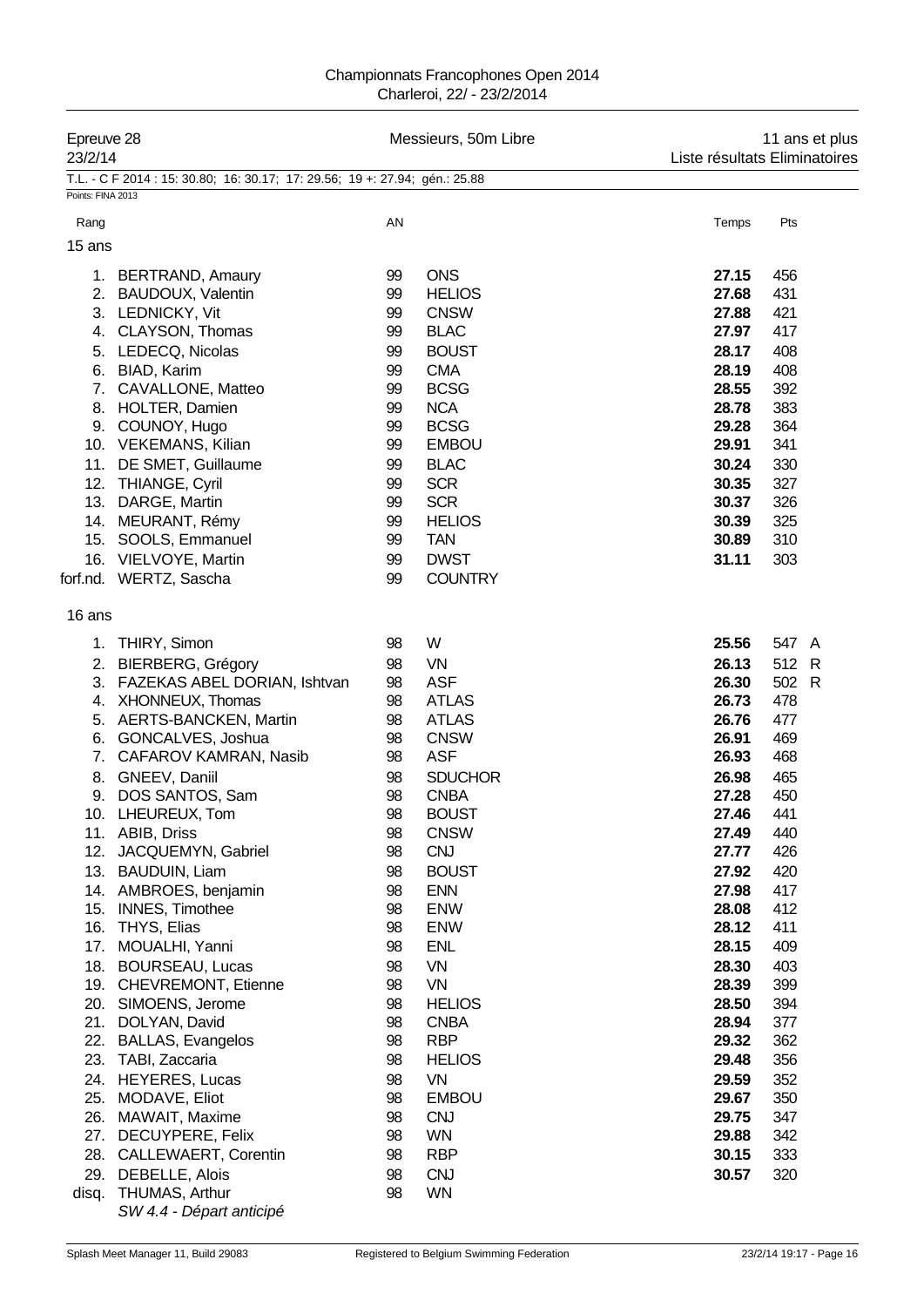|             | Epreuve 28, Garçons, 50m Libre, Eliminatoire, 16 ans |          |                          |                |            |
|-------------|------------------------------------------------------|----------|--------------------------|----------------|------------|
| Rang        |                                                      | AN       |                          | Temps          | Pts        |
|             | forf.nd. KORDBACHEH, Bijan                           | 98       | <b>SVDE</b>              |                |            |
| 17 - 18 ans |                                                      |          |                          |                |            |
|             | 1. BORISAVLJEVIC, Alexis                             | 97       | <b>BEST</b>              | 24.88          | 593 A      |
|             | 2. ARKANIYA, Zaur                                    | 97       | <b>ASF</b>               | 25.11          | 577 A      |
|             | 3. MALACHI, Constantin                               | 97       | <b>LSC</b>               | 25.18          | 572 A      |
|             | 4. BORISAVLJEVIC, Valentin                           | 97       | <b>BEST</b>              | 25.58          | 546 B      |
|             | 5. SORET, Lucas                                      | 97       | <b>PSL</b>               | 25.92          | 524 B      |
|             | 6. AERTS-BANCKEN, Guillaume                          | 96       | <b>ATLAS</b>             | 26.24          | 506 R      |
|             | 7. HANIN, Matthieu                                   | 96       | <b>CNA</b>               | 26.27          | 504 R      |
|             | 8. IEMMOLO, Romain                                   | 97       | <b>MOSAN</b>             | 26.45          | 494 R      |
|             | 9. HOUGARDY, Loic                                    | 97       | <b>ENW</b>               | 26.49          | 491        |
|             | HUBERTY, Mathieu                                     | 96       | <b>LSC</b>               | 26.49          | 491        |
|             | 11. WISEUR, Valentin                                 | 96       | <b>MHN</b>               | 26.69          | 480        |
|             | 12. BARNSTIJN, Alexandre                             | 96       | <b>CNBA</b>              | 26.88          | 470        |
|             | 13. FAUVART, Adrien                                  | 97       | EC                       | 26.89          | 470        |
|             | 14. HUTZEMAKERS, Julien                              | 97       | <b>ATLAS</b>             | 26.93          | 468        |
| 15.         | DUBUC, Armand                                        | 97       | EC                       | 26.94          | 467        |
|             | 16. POPGEORGIEV, Georgi                              | 96       | <b>RBP</b>               | 27.37          | 445        |
| 17.         | D'ANGELO, Lisandro                                   | 97       | <b>ENL</b>               | 27.46          | 441        |
|             | 18. REMY-PAQUAY, Alexis                              | 97       | <b>VN</b>                | 27.52          | 438        |
|             | 19. VOLCHER, Steven                                  | 97       | <b>MHN</b>               | 27.71          | 429        |
|             | 20. ALDRIC, Martial                                  | 97       | <b>HELIOS</b>            | 28.02          | 415        |
| 21.         | MEURANT, Jason                                       | 97       | <b>ENL</b>               | 28.03          | 415        |
| 22.         | DAWANS, Audric                                       | 97       | <b>PSL</b>               | 28.07          | 413        |
|             | 23. VERBAUWHEDE, Tristan                             | 96       | <b>CNSW</b>              | 28.15          | 409        |
|             | 24. VIESLET, Thomas                                  | 97       | <b>LGN</b>               | 28.22          | 406        |
| 25.         | MAROT, Emile                                         | 97       | <b>CNHUY</b>             | 28.30          | 403        |
| 26.         | DEMEZ, Florian                                       | 97       | EN                       | 28.39          | 399        |
|             | 27. ZERAIDI, Amine                                   | 96       | <b>CNBA</b>              | 28.51          | 394        |
|             | 28. ANSELAIN, Benoit                                 | 96       | <b>ESP</b>               | 28.56          | 392        |
|             | 29. DEFOURNY, Guillaume<br>30. MABILLE, Loic         | 97       | <b>NCH</b><br><b>ENL</b> | 28.92          | 377        |
|             |                                                      | 97       |                          | 28.94          | 377        |
|             | 31. LARSY, Julien                                    | 96       | <b>ESP</b>               | 29.09<br>29.43 | 371        |
|             | 32. SIMONS, Maxence                                  | 97<br>96 | <b>NCH</b><br><b>WN</b>  | 29.44          | 358        |
|             | 33. MOORE, Ryan<br>34. STOLECKI, Thomas              | 97       | <b>CNJ</b>               | 29.76          | 358<br>346 |
|             | 35. BRAHAM, Kilian                                   | 97       | VN                       | 29.86          | 343        |
|             | forf.nd. VISÉE, Corentin                             | 97       | <b>BCSG</b>              |                |            |
|             | forf.nd. DEWULF, Gillian                             | 96       | <b>KZK</b>               |                |            |
|             | forf.nd. SOUPART, Guillaume                          | 97       | <b>MHN</b>               |                |            |
|             | forf.nd. CHICA GUZMAN, Daniel Eduardo                | 97       | <b>CNBA</b>              |                |            |
|             | forf.nd. ATTARD, Matthias                            | 96       | <b>RBP</b>               |                |            |
|             |                                                      |          |                          |                |            |
|             | 19 ans et plus                                       |          |                          |                |            |
|             | 1. HEERSBRANDT, François                             | 89       | <b>NST</b>               | 24.05          | 657 A      |
|             | 2. DE BOER, Thom                                     | 91       | De Dolfijn               | 24.35          | 633 A      |
|             | 3. DELVOIE, Cédric                                   | 92       | <b>MOSAN</b>             | 25.04          | 582 A      |
|             | 4. CABROL, Alexis                                    | 91       | <b>CNBA</b>              | 25.32          | 563 A      |
| 5.          | OLSEN, Antoine                                       | 87       | <b>NST</b>               | 25.59          | 545 B      |
|             | 6. EMONDS-ALT, Thibault                              | 93       | <b>MOSAN</b>             | 25.69          | 539 B      |
|             | <b>BRUSTEN, Arthur</b>                               | 95       | <b>ONS</b>               | 25.69          | 539 B      |
|             | 8. DAVID, Mathieu                                    | 95       | <b>WN</b>                | 25.98          | 521 B      |
|             | 9. ROGGEMAN, Guillaume                               | 93       | <b>WN</b>                | 26.03          | 518 B      |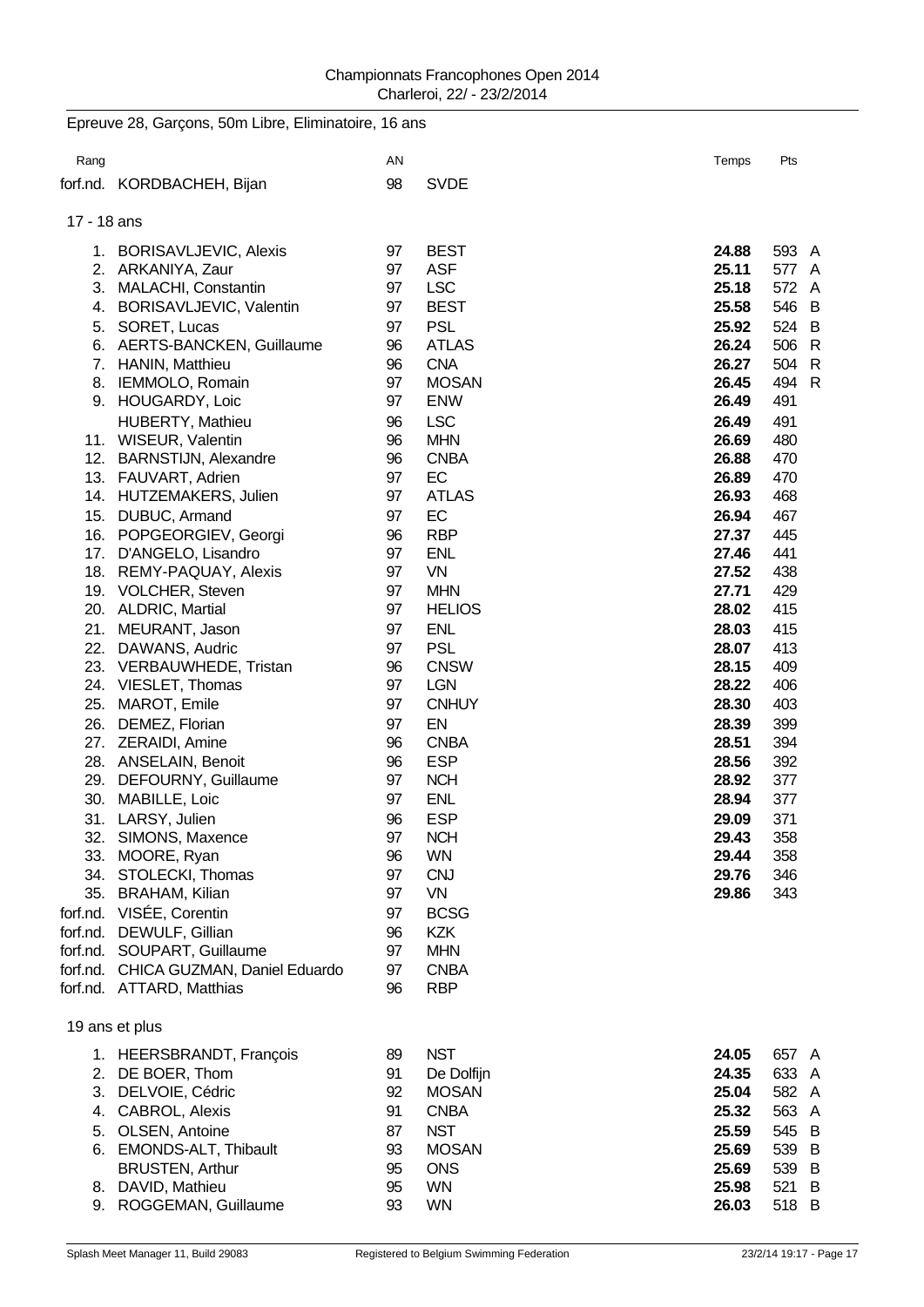## Epreuve 28, Messieurs, 50m Libre, Eliminatoire, 19 ans et plus

| Rang |                            | AN |               | Temps | Pts |     |
|------|----------------------------|----|---------------|-------|-----|-----|
| 9.   | RYDANT, Hannes             | 93 | <b>MEGA</b>   | 26.03 | 518 | - B |
| 11.  | JANON, Guillaume           | 95 | <b>ESN</b>    | 26.07 | 515 | R   |
| 12.  | <b>MOUREAU, Charles</b>    | 95 | <b>ESN</b>    | 26.21 | 507 | R   |
| 13.  | VIEJO, Yulen               | 95 | <b>CNBA</b>   | 26.36 | 499 | R   |
| 14.  | CABROL, Maxime             | 95 | <b>CNBA</b>   | 26.57 | 487 |     |
| 15.  | LEMAINE, Kevin             | 95 | <b>WN</b>     | 26.79 | 475 |     |
| 16.  | GASTALDELLO, Marvin        | 91 | <b>MOSAN</b>  | 26.90 | 469 |     |
| 17.  | FEUSI, Felix               | 91 | <b>CNBA</b>   | 27.30 | 449 |     |
| 18.  | ARDENOY, Roy               | 92 | <b>DGH</b>    | 27.34 | 447 |     |
| 19.  | JANON, Thibault            | 90 | <b>ESN</b>    | 27.59 | 435 |     |
| 20.  | JACOB, Geoffrey            | 88 | HN            | 27.69 | 430 |     |
| 21.  | <b>HERMAN, Hugues</b>      | 66 | <b>CMA</b>    | 27.74 | 428 |     |
| 22.  | TABI, Mehdi                | 95 | <b>HELIOS</b> | 27.86 | 422 |     |
| 23.  | PEREZ, Leo                 | 94 | EC.           | 27.99 | 416 |     |
| 24.  | DE MEUNYNCK, Ivan          | 91 | WN            | 28.22 | 406 |     |
| 25.  | HARDY, Joris               | 95 | <b>NCH</b>    | 28.34 | 401 |     |
| 26.  | DEVILLE, Michael           | 92 | <b>DGH</b>    | 28.35 | 401 |     |
| 27.  | DIGNEFFE, Sébastien        | 93 | <b>DGH</b>    | 28.74 | 385 |     |
|      | forf.nd. LENAERTS, Michael | 91 | <b>CNBA</b>   |       |     |     |
|      |                            |    |               |       |     |     |

| Epreuve 29        |                                                                                        |    | Dames, 50m Papillon |       | 11 ans et plus                |   |  |  |
|-------------------|----------------------------------------------------------------------------------------|----|---------------------|-------|-------------------------------|---|--|--|
|                   | 23/2/14                                                                                |    |                     |       | Liste résultats Eliminatoires |   |  |  |
|                   | T.L. - C F 2014 : 15: 36.76; 16: 35.80; 17: 34.33; 18: 33.04; 19 +: 32.56; gén.: 31.60 |    |                     |       |                               |   |  |  |
| Points: FINA 2013 |                                                                                        |    |                     |       |                               |   |  |  |
| Rang              |                                                                                        | AN |                     | Temps | Pts                           |   |  |  |
| 15 ans            |                                                                                        |    |                     |       |                               |   |  |  |
| 1.                | DEFRAINE, Claris                                                                       | 99 | <b>ESN</b>          | 30.88 | 535 B                         |   |  |  |
| 2.                | VAN DEN BOSSCHE, Eline                                                                 | 99 | <b>MOSAN</b>        | 31.63 | 497 R                         |   |  |  |
| 3.                | <b>ETIENNE, Marie</b>                                                                  | 99 | <b>EMBOU</b>        | 33.02 | 437                           |   |  |  |
| 4.                | KAMEL, Joy                                                                             | 99 | <b>DM</b>           | 33.70 | 411                           |   |  |  |
| 5.                | DEMAREZ, Celine                                                                        | 99 | <b>BCSG</b>         | 33.84 | 406                           |   |  |  |
| 6.                | FALLAISE, Sarah                                                                        | 99 | W                   | 34.09 | 397                           |   |  |  |
| 7.                | DELAHAUT, Romane                                                                       | 99 | <b>WN</b>           | 35.34 | 356                           |   |  |  |
| 8.                | DEWANDRE, Valentine                                                                    | 99 | <b>MOSAN</b>        | 35.41 | 354                           |   |  |  |
| 9.                | <b>HUBERT, Lauriane</b>                                                                | 99 | <b>NCA</b>          | 35.45 | 353                           |   |  |  |
|                   | 10. TCHALTSEV, Elisa                                                                   | 99 | <b>RBP</b>          | 35.93 | 339                           |   |  |  |
|                   | 11. WUILLEM, Sannerie                                                                  | 99 | <b>RBP</b>          | 37.90 | 289                           |   |  |  |
| 16 ans            |                                                                                        |    |                     |       |                               |   |  |  |
|                   | 1. GILLET, Victoria                                                                    | 98 | <b>PSL</b>          | 30.03 | 581                           | A |  |  |
| 2.                | SIMON, Fiona                                                                           | 98 | <b>ESN</b>          | 31.71 | 494 ?                         |   |  |  |
| 3.                | <b>KERKENI, Sonia</b>                                                                  | 98 | <b>ESP</b>          | 31.88 | 486 R                         |   |  |  |
| 4.                | <b>STEPHAN, Charlotte</b>                                                              | 98 | <b>CNBA</b>         | 31.99 | 481                           | R |  |  |
| 5.                | DUMOULIN, Tamara                                                                       | 98 | <b>ESN</b>          | 32.57 | 456                           |   |  |  |
| 6.                | NICOLE, Chloe                                                                          | 98 | <b>ESN</b>          | 32.74 | 448                           |   |  |  |
| 7.                | VAN DESSEL, Erika                                                                      | 98 | <b>HELIOS</b>       | 33.28 | 427                           |   |  |  |
| 8.                | JACQUES, Alison                                                                        | 98 | <b>TAN</b>          | 33.44 | 421                           |   |  |  |
| 9.                | GILBERT, Juliette                                                                      | 98 | <b>WN</b>           | 33.73 | 410                           |   |  |  |
|                   | 10. LONGTON, Louise                                                                    | 98 | <b>ATLAS</b>        | 33.81 | 407                           |   |  |  |
|                   | 11. JEVENS, Clodagh                                                                    | 98 | <b>WN</b>           | 34.24 | 392                           |   |  |  |
| 12.               | HENNEBERT, Barbara                                                                     | 98 | <b>ENL</b>          | 34.28 | 391                           |   |  |  |
| 13.               | CAVADINI, Virginie                                                                     | 98 | <b>CNBA</b>         | 34.43 | 386                           |   |  |  |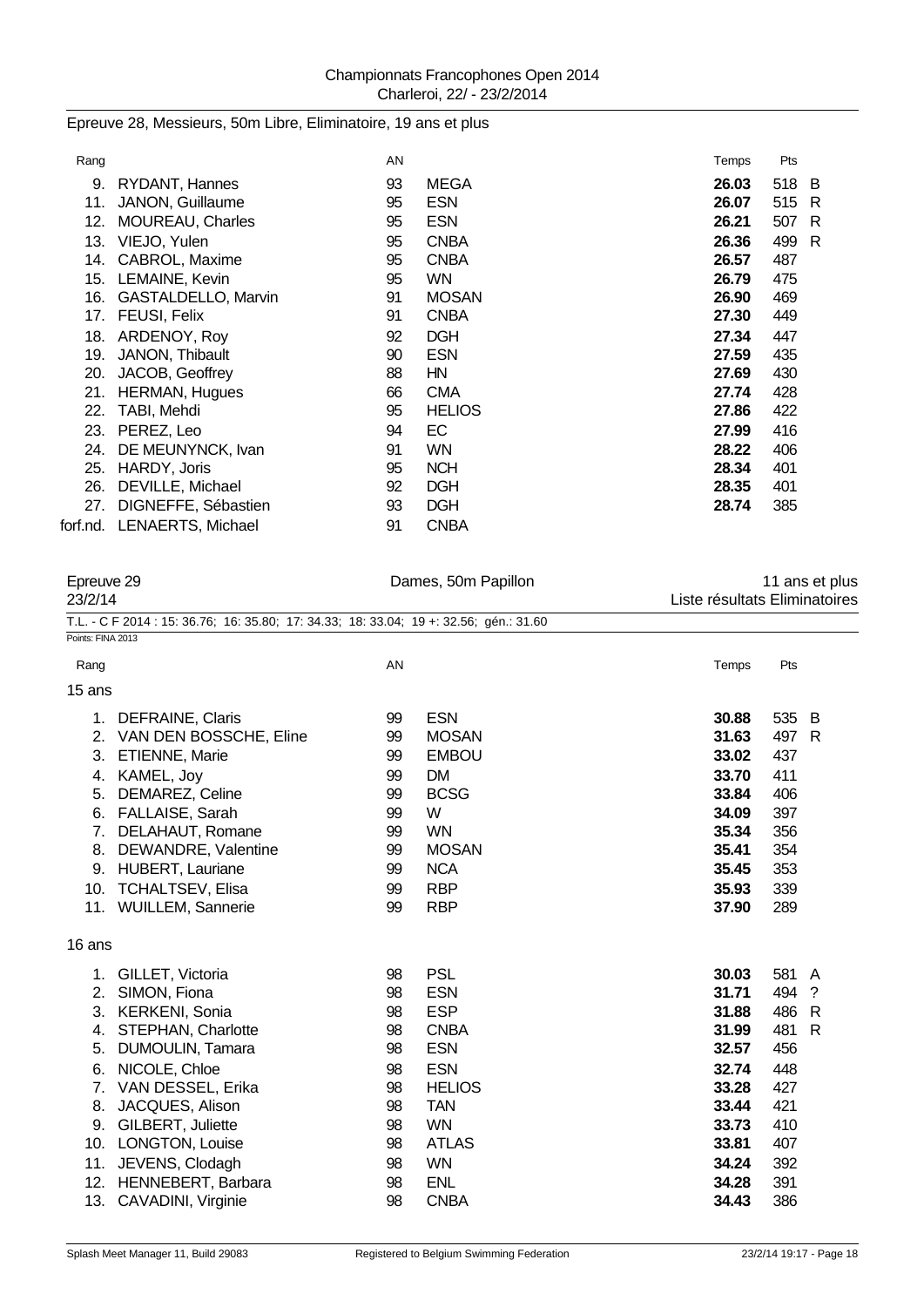|             | Epreuve 29, Filles, 50m Papillon, Eliminatoire, 16 ans |        |                    |       |       |                |
|-------------|--------------------------------------------------------|--------|--------------------|-------|-------|----------------|
| Rang        |                                                        | AN     |                    | Temps | Pts   |                |
|             | 14. STESYREK, Yulya                                    | 98     | <b>ASF</b>         | 34.78 | 374   |                |
|             | 15. BACCAUW, Manon                                     | 98     | <b>MHN</b>         | 35.30 | 358   |                |
|             | 16. FRANCAUX, Alice                                    | 98     | <b>ONS</b>         | 36.02 | 337   |                |
|             | 17. RUMFELS, Océane                                    | 98     | <b>ATLAS</b>       | 36.38 | 327   |                |
| 17 - 18 ans |                                                        |        |                    |       |       |                |
|             | 1. GRANDJEAN, Joan                                     | 96     | <b>PSL</b>         | 29.19 | 633 A |                |
|             | 2. HARZE, Marine                                       | 97     | <b>ATLAS</b>       | 30.17 | 573 A |                |
|             | 3. DAUBA, Camille                                      | 97     | <b>NCA</b>         | 30.43 | 559 B |                |
|             | 4. LEDNICKA, Jindriska                                 | 97     | <b>CNSW</b>        | 30.64 | 547 B |                |
|             | 5. SCHOEMANS, Céline                                   | 96     | <b>LSC</b>         | 30.69 | 545 B |                |
|             | 6. BULTE, Manon                                        | 97     | <b>ESN</b>         | 31.41 | 508 R |                |
|             | 7. EZQUER ECHANDIA, Pauline                            | 97     | <b>BCSG</b>        | 32.17 | 473 R |                |
|             | 8. WASTYN, Heline                                      | 97     | <b>KZK</b>         | 32.21 | 471   |                |
|             | 9. LAGAE, Chloe                                        | 96     | <b>DM</b>          | 32.25 | 469   |                |
|             | 10. COESSENS, Audrey                                   | 96     | <b>CMA</b>         | 32.29 | 468   |                |
|             | 11. ANCIAUX, Camille                                   | 97     | <b>NOC</b>         | 32.66 | 452   |                |
|             | 12. CANTAMESSA, Roxane                                 | 97     | W                  | 32.77 | 447   |                |
|             | 13. GODEFROID, Marie                                   | 96     | <b>CHTHN</b>       | 33.10 | 434   |                |
|             | 14. CARPIN, Violette                                   | 97     | <b>ENL</b>         | 35.30 | 358   |                |
|             | 19 ans et plus                                         |        |                    |       |       |                |
|             | 1. TOUATI, Assia                                       | 95     | <b>CNBA</b>        | 29.16 | 635 A |                |
|             | 2. DEVILLE, Alexandra                                  | 95     | <b>CNBA</b>        | 30.35 | 563 A |                |
|             | 3. DOBRIN, Alexandra                                   | 93     | <b>CNBA</b>        | 30.37 | 562 A |                |
|             | 4. CAVADINI, Caroline                                  | 90     | <b>CNBA</b>        | 30.62 | 548   | B              |
|             | 5. GOETHALS, Hilkje                                    | 95     | <b>MEGA</b>        | 31.00 | 528   | B              |
|             | 6. WANTER, Ann                                         | 82     | <b>BEST</b>        | 31.04 | 526   | B              |
|             | 7. LEPOMME, Anne-Sophie                                | 86     | <b>NST</b>         | 31.32 | 512 B |                |
|             | 8. LECHEIN, Eline                                      | 92     | <b>CNBA</b>        | 31.79 | 490 R |                |
|             | 9. MULLER, Aurélie                                     | 90     | <b>CNBA</b>        | 32.24 | 470   |                |
| forf.nd.    | BAUM, Sydney                                           | 93     | <b>BOUST</b>       |       |       |                |
| 11 - 14 ans |                                                        |        |                    |       |       |                |
|             | 1. DUMONT, Juliette                                    | 00     | <b>EMBOU</b>       | 29.94 | 587 A |                |
|             | 2. PITTERI, Maria-Cristina                             | $00\,$ | <b>SCC</b>         | 30.34 | 564 A |                |
|             | 3. DUMONT, Valentine                                   | $00\,$ | <b>NOC</b>         | 31.71 | 494 ? |                |
|             |                                                        |        |                    |       |       |                |
| Epreuve 30  |                                                        |        | Messieurs, 50m Dos |       |       | 11 ans et plus |

| 23/2/14                                                                                |    | Liste résultats Eliminatoires |       |            |  |  |  |  |
|----------------------------------------------------------------------------------------|----|-------------------------------|-------|------------|--|--|--|--|
| T.L. - C F 2014 : 15: 36.56; 16: 35.66; 17: 35.19; 18: 34.54; 19 +: 33.04; qén.: 30.67 |    |                               |       |            |  |  |  |  |
| Points: FINA 2013                                                                      |    |                               |       |            |  |  |  |  |
| Rang                                                                                   | AN |                               | Temps | Pts        |  |  |  |  |
| 15 ans                                                                                 |    |                               |       |            |  |  |  |  |
| DURIEUX, Damien                                                                        | 99 | <b>NCA</b>                    | 29.96 | 516 A      |  |  |  |  |
| <b>FEUILLEN, David</b><br>2.                                                           | 99 | <b>ESN</b>                    | 30.55 | 487 B      |  |  |  |  |
| STAVART, Corentin<br>3.                                                                | 99 | <b>BOUST</b>                  | 31.22 | 456 B      |  |  |  |  |
| SEBILLE, Corenthin<br>4.                                                               | 99 | ENL                           | 32.41 | 408 R      |  |  |  |  |
| HUPPERTZ, Stefan<br>5.                                                                 | 99 | SSSV                          | 32.48 | 405 R      |  |  |  |  |
| VERVONDEL, Jesens<br>6.                                                                | 99 | <b>MOSAN</b>                  | 32.58 | 401<br>- ? |  |  |  |  |
| LAGAE, Remy                                                                            | 99 | <b>DM</b>                     | 32.65 | 399        |  |  |  |  |
|                                                                                        |    |                               |       |            |  |  |  |  |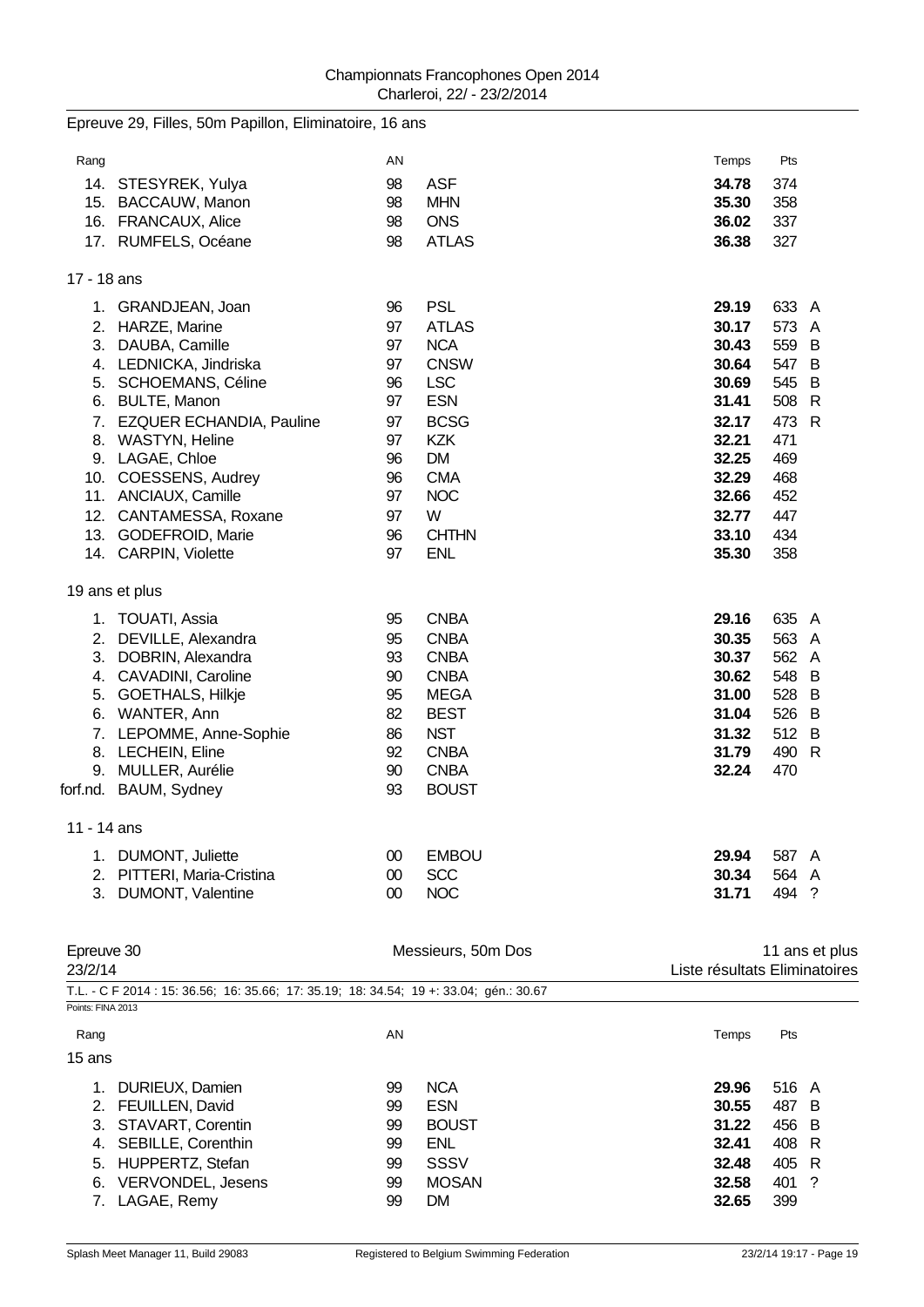|             | Epreuve 30, Garçons, 50m Dos, Eliminatoire, 15 ans |          |                               |                |                |
|-------------|----------------------------------------------------|----------|-------------------------------|----------------|----------------|
| Rang        |                                                    | AN       |                               | Temps          | Pts            |
| 8.          | DOUKMANI, Zakariya<br>9. BIAD, Karim               | 99<br>99 | HN<br><b>CMA</b>              | 33.10<br>33.57 | 383<br>367     |
|             | 10. LEDECQ, Nicolas<br>11. MEURANT, Rémy           | 99<br>99 | <b>BOUST</b><br><b>HELIOS</b> | 33.60<br>35.63 | 366<br>307     |
| disq.       | DARGE, Martin                                      | 99       | <b>SCR</b>                    |                |                |
|             | SW 4.4 - Départ anticipé                           |          |                               |                |                |
|             | forf.nd. WERTZ, Sascha                             | 99       | <b>COUNTRY</b>                |                |                |
| 16 ans      |                                                    |          |                               |                |                |
|             | 1. AERTS-BANCKEN, Martin                           | 98       | <b>ATLAS</b>                  | 29.08          | 564 A          |
|             | 2. COUASNARD, Maxime                               | 98       | <b>DM</b>                     | 31.35          | 450 B          |
|             | 3. VANDENDRIESSCHE, Stan                           | 98       | <b>KZK</b>                    | 31.41          | 448 R          |
|             | 4. DISIÈRE, Thibeaut                               | 98       | <b>ESP</b>                    | 32.90          | 390<br>372     |
|             | 5. SIMOENS, Jerome<br>6. DOLIVIER, Cyril           | 98<br>98 | <b>HELIOS</b><br><b>ENL</b>   | 33.40<br>33.64 | 364            |
|             | 7. JACQUEMYN, Gabriel                              | 98       | <b>CNJ</b>                    | 34.23          | 346            |
|             | 8. THUMAS, Arthur                                  | 98       | <b>WN</b>                     | 35.07          | 322            |
|             | 9. CHAREF, Zakaria                                 | 98       | HN                            | 35.60          | 307            |
|             | 10. DEBELLE, Alois                                 | 98       | <b>CNJ</b>                    | 35.85          | 301            |
| 11.         | DOLYAN, David                                      | 98       | <b>CNBA</b>                   | 36.07          | 296            |
| 12.         | MAWAIT, Maxime                                     | 98       | <b>CNJ</b>                    | 36.77          | 279            |
| forf.nd.    | DOS SANTOS, Sam                                    | 98       | <b>CNBA</b>                   |                |                |
|             | forf.nd. DE COCK, Justin                           | 98       | <b>BOUST</b>                  |                |                |
| 17 - 18 ans |                                                    |          |                               |                |                |
|             | 1. HUPPERTZ, Matthias                              | 97       | SSSV                          | 28.75          | 584 A          |
| 2.          | SORET, Lucas                                       | 97       | <b>PSL</b>                    | 29.01          | 569 A          |
| 3.          | DAWANS, Audric                                     | 97       | <b>PSL</b>                    | 30.35          | 496 B          |
|             | 4. GUEUNING, Louis                                 | 97       | <b>BOUST</b>                  | 30.48          | 490 B          |
|             | 5. HUTZEMAKERS, Julien                             | 97       | <b>ATLAS</b>                  | 30.73          | 478 B          |
| 7.          | 6. MALACHI, Constantin<br>ZERAIDI, Amine           | 97<br>96 | <b>LSC</b><br><b>CNBA</b>     | 31.71<br>32.56 | 435 R<br>402 R |
| 8.          | ANSELAIN, Benoit                                   | 96       | <b>ESP</b>                    | 33.06          | 384            |
|             | 9. TEMPLE, Mike                                    | 96       | <b>ESP</b>                    | 33.29          | 376            |
|             | 10. DEFOURNY, Guillaume                            | 97       | <b>NCH</b>                    | 33.92          | 355            |
|             | 11. LARSY, Julien                                  | 96       | <b>ESP</b>                    | 34.27          | 345            |
|             | 12. CLAISSE, Etienne                               | 96       | <b>CMA</b>                    | 34.66          | 333            |
|             | 13. MABILLE, Loic                                  | 97       | <b>ENL</b>                    | 35.78          | 303            |
|             | forf.nd. VISÉE, Corentin                           | 97       | <b>BCSG</b>                   |                |                |
|             | forf.nd. SOUPART, Guillaume                        | 97       | <b>MHN</b>                    |                |                |
|             | forf.nd. RAQUET, Damien                            | 97       | <b>CNBA</b>                   |                |                |
|             | forf.nd. ATTARD, Matthias                          | 96       | <b>RBP</b>                    |                |                |
|             | 19 ans et plus                                     |          |                               |                |                |
|             | 1. CABROL, Alexis                                  | 91       | <b>CNBA</b>                   | 27.95          | 636 A          |
|             | 2. ANDRIEN, Maxime                                 | 94       | <b>ESN</b>                    | 28.03          | 630 A          |
|             | 3. ETIENNE, Tom                                    | 94       | <b>HZS</b>                    | 28.05          | 629 A          |
| 4.          | DAVID, Mathieu                                     | 95       | <b>WN</b>                     | 28.50          | 600 A          |
| 5.          | JACQUERIE, Paul                                    | 94       | HN                            | 30.68          | 481 B          |
| 6.          | JANON, Guillaume                                   | 95       | <b>ESN</b>                    | 30.94          | 469 B          |
| 7.          | JAMART, Nicolas<br>8. PARMENTIER, Aymeric          | 88<br>93 | <b>ENN</b><br><b>WN</b>       | 31.37<br>32.08 | 450 R<br>420 R |
|             | 9. LAMBRECHT, Arno                                 | 94       | <b>KZK</b>                    | 32.58          | 401 ?          |
|             |                                                    |          |                               |                |                |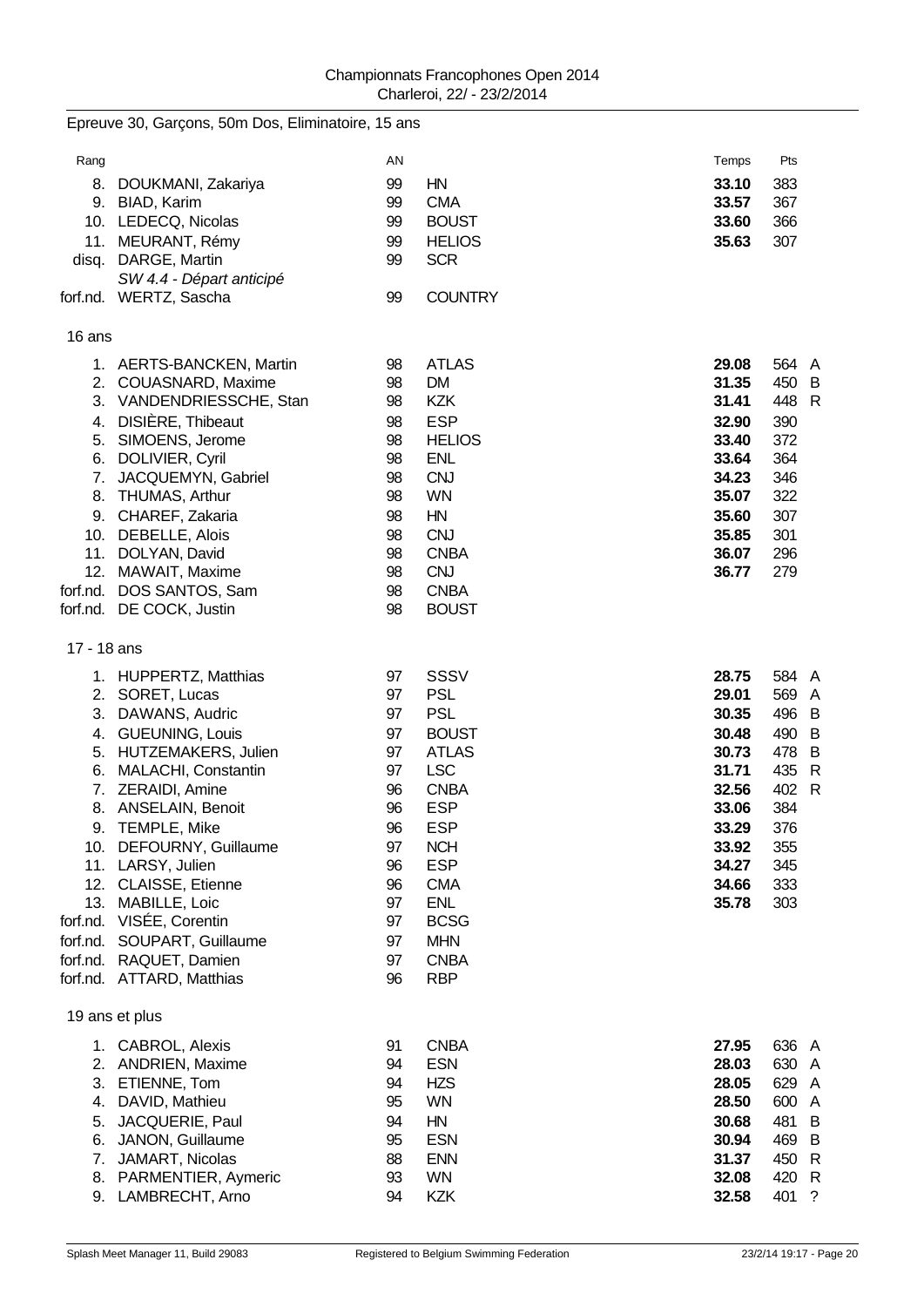Epreuve 30, Messieurs, 50m Dos, Eliminatoire, 19 ans et plus

## Rang and the control of the control of the control of the control of the control of the control of the control of the control of the control of the control of the control of the control of the control of the control of the 10. LEMAINE, Kevin 95 WN **35.66** 306 forf.nd. HEERSBRANDT, François 89 NST 11 ans et plus 1. CABROL, Alexis 91 CNBA **27.95** 636 A 2. ANDRIEN, Maxime 94 ESN **28.03** 630 A 3. ETIENNE, Tom 94 HZS **28.05** 629 A 4. DAVID, Mathieu 95 WN **28.50** 600 A 5. HUPPERTZ, Matthias 97 SSSV **28.75** 584 A 6. SORET, Lucas 97 PSL **29.01** 569 A 7. AERTS-BANCKEN, Martin 98 ATLAS **29.08** 564 A 8. DURIEUX, Damien 99 NCA **29.96** 516 A 9. DAWANS, Audric 97 PSL **30.35** 496 B 10. GUEUNING, Louis 97 BOUST **30.48** 490 B 11. FEUILLEN, David 99 ESN **30.55** 487 B 12. JACQUERIE, Paul 94 HN **30.68** 481 B 13. HUTZEMAKERS, Julien 97 ATLAS **30.73** 478 B 14. JANON, Guillaume 95 ESN **30.94** 469 B 15. STAVART, Corentin 99 BOUST **31.22** 456 B 16. COUASNARD, Maxime 98 DM **31.35** 450 B 17. JAMART, Nicolas 88 ENN **31.37** 450 R 18. VANDENDRIESSCHE, Stan 98 KZK **31.41** 448 R 19. MALACHI, Constantin 97 LSC **31.71** 435 R 20. PARMENTIER, Aymeric 93 WN **32.08** 420 R 21. SEBILLE, Corenthin 99 ENL **32.41** 408 R 22. HUPPERTZ, Stefan 99 SSSV **32.48** 405 R 23. ZERAIDI, Amine 96 CNBA **32.56** 402 R 24. LAMBRECHT, Arno 94 KZK **32.58** 401 ? VERVONDEL, Jesens 99 MOSAN **32.58** 401 ? 26. LAGAE, Remy 99 DM **32.65** 399 27. DISIÈRE, Thibeaut 98 ESP **32.90** 390 28. ANSELAIN, Benoit 96 ESP **33.06** 384 29. DOUKMANI, Zakariya 99 HN **33.10** 383 30. TEMPLE, Mike 96 ESP **33.29** 376 31. SIMOENS, Jerome 98 HELIOS **33.40** 372 32. BIAD, Karim 99 CMA **33.57** 367 33. LEDECQ, Nicolas 99 BOUST **33.60** 366 34. DOLIVIER, Cyril 98 ENL **33.64** 364 35. DEFOURNY, Guillaume 97 NCH **33.92** 355 36. JACQUEMYN, Gabriel 98 CNJ **34.23** 346 37. LARSY, Julien 96 ESP **34.27** 345 38. CLAISSE, Etienne 96 CMA **34.66** 333 39. THUMAS, Arthur 98 WN **35.07** 322 40. CHAREF, Zakaria 98 HN **35.60** 307 41. MEURANT, Rémy 99 HELIOS **35.63** 307 42. LEMAINE, Kevin 95 WN **35.66** 306 43. MABILLE, Loic 97 ENL **35.78** 303 44. DEBELLE, Alois 98 CNJ **35.85** 301 45. DOLYAN, David 98 CNBA **36.07** 296 46. MAWAIT, Maxime 98 CNJ **36.77** 279 disg. DARGE, Martin 199 SCR *SW 4.4 - Départ anticipé* forf.nd. WERTZ, Sascha 99 COUNTRY forf.nd. VISÉE, Corentin 97 BCSG forf.nd. HEERSBRANDT, François 89 NST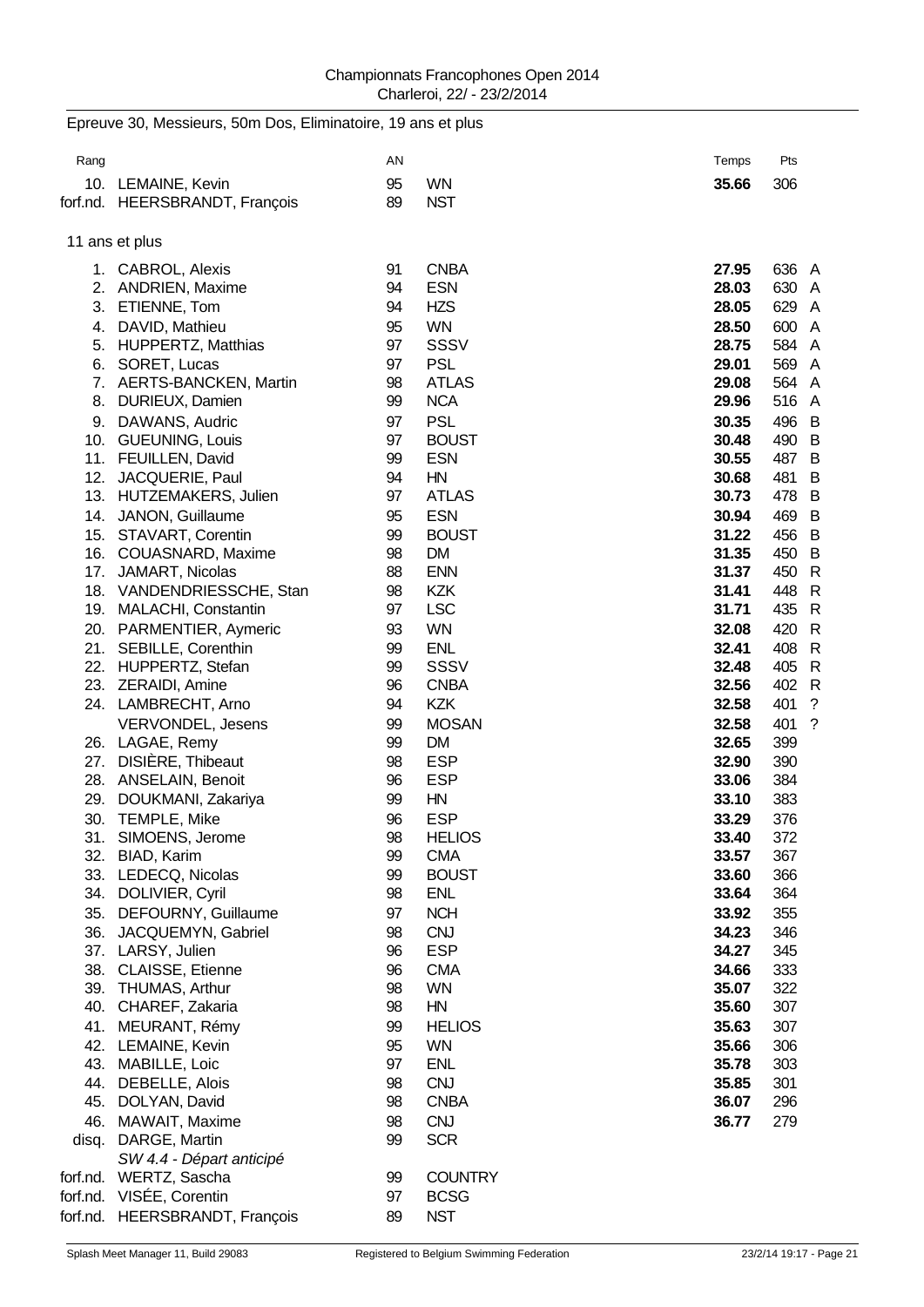| Epreuve 30, Messieurs, 50m Dos, Eliminatoire, 11 ans et plus                                                |          |                              |                |                                                 |
|-------------------------------------------------------------------------------------------------------------|----------|------------------------------|----------------|-------------------------------------------------|
| Rang                                                                                                        | AN       |                              | Temps          | Pts                                             |
| forf.nd. SOUPART, Guillaume<br>forf.nd. DOS SANTOS, Sam                                                     | 97<br>98 | <b>MHN</b><br><b>CNBA</b>    |                |                                                 |
| forf.nd. RAQUET, Damien                                                                                     | 97       | <b>CNBA</b>                  |                |                                                 |
| forf.nd. ATTARD, Matthias                                                                                   | 96       | <b>RBP</b>                   |                |                                                 |
| forf.nd. DE COCK, Justin                                                                                    | 98       | <b>BOUST</b>                 |                |                                                 |
| Epreuve 31<br>23/2/14                                                                                       |          | Dames, 50m Brasse            |                | 11 ans et plus<br>Liste résultats Eliminatoires |
| T.L. - C F 2014 : 15: 44.49; 16: 43.17; 17: 41.86; 18: 40.30; 19 +: 39.72; gén.: 38.13<br>Points: FINA 2013 |          |                              |                |                                                 |
| Rang                                                                                                        | AN       |                              | Temps          | Pts                                             |
| 15 ans                                                                                                      |          |                              |                |                                                 |
| 1. MICHELS, Lise                                                                                            | 99       | <b>DM</b>                    | 34.43          | 648 A                                           |
| MEERE, Joleen<br>2.                                                                                         | 99       | <b>DDAT</b>                  | 37.33          | 508 B                                           |
| 3. VAN DEN BOSSCHE, Eline                                                                                   | 99       | <b>MOSAN</b>                 | 38.34          | 469 R                                           |
| 4. MAGREMANNE, Zoé                                                                                          | 99       | <b>WN</b>                    | 39.08          | 443 R                                           |
| 5. TALEB, Yasmine                                                                                           | 99<br>99 | <b>MHN</b><br><b>CNSW</b>    | 39.49<br>39.81 | 429<br>R<br>419 R                               |
| 6. VANVYNCKT, Lisa<br>7. LACOCHE, Laurine                                                                   | 99       | <b>DM</b>                    | 40.39          | 401                                             |
| 8. MOMMEN, Ines                                                                                             | 99       | <b>ENW</b>                   | 40.46          | 399                                             |
| 9. NÉLIS, Léa                                                                                               | 99       | <b>MOSAN</b>                 | 40.73          | 391                                             |
| 10. PORTON, Océane                                                                                          | 99       | <b>CNSW</b>                  | 40.96          | 385                                             |
| 11. JEANGOUT, Cécile                                                                                        | 99       | <b>CNA</b>                   | 41.43          | 372                                             |
| 12. GOFFAUX, Célia                                                                                          | 99       | W                            | 41.88          | 360                                             |
| 13. TCHALTSEV, Elisa                                                                                        | 99       | <b>RBP</b>                   | 41.95          | 358                                             |
| 14. CALET, Malorie                                                                                          | 99       | <b>HELIOS</b>                | 41.99          | 357                                             |
| 15. GIRS, Manon                                                                                             | 99       | <b>CNB</b>                   | 42.21          | 351                                             |
| 16. PIRON, Juliette                                                                                         | 99       | <b>ESN</b>                   | 42.54          | 343                                             |
| 17. MOSKWIAK, Zoé                                                                                           | 99       | <b>ENN</b>                   | 42.99          | 333                                             |
| 18. SCHROEDER, Chloé                                                                                        | 99       | <b>CNB</b>                   | 43.09          | 330                                             |
| 19. BECKMANN, Anais                                                                                         | 99       | <b>CNB</b>                   | 43.73          | 316                                             |
| 20. DUBUFFET, Marah<br>21. VANDERSMISSEN, Alexandra                                                         | 99<br>99 | <b>MOSAN</b><br><b>MOSAN</b> | 44.10<br>44.40 | 308<br>302                                      |
| 22. WUILLEM, Sannerie                                                                                       | 99       | <b>RBP</b>                   | 44.64          | 297                                             |
| 23. FOSSEPREZ, Lisa                                                                                         | 99       | <b>CNA</b>                   | 44.89          | 292                                             |
| 24. BESEME, Bérénice                                                                                        | 99       | <b>NST</b>                   | 45.26          | 285                                             |
| 25. PIGEON, Louise                                                                                          | 99       | <b>EMBOU</b>                 | 46.00          | 271                                             |
| forf.nd. MAHY, Alexandra                                                                                    | 99       | <b>CNJ</b>                   |                |                                                 |
| 16 ans                                                                                                      |          |                              |                |                                                 |
| 1. SCHOEFS, Elise                                                                                           | 98       | <b>HZS</b>                   | 35.31          | 601 A                                           |
| 2. COCU, Florine                                                                                            | 98       | <b>MHN</b>                   | 36.19          | 558 A                                           |
| 3. HASANVA ELVIRA, Salim                                                                                    | 98       | <b>ASF</b>                   | 37.25          | 512 B                                           |
| 4. KRIMPELBEIN, Celina-Marie                                                                                | 98       | <b>DWST</b>                  | 37.39          | 506 B                                           |
| GREGOIRE, Raphaëlle<br>5.                                                                                   | 98       | VN                           | 38.10          | 478 B                                           |
| 6. MURPHY, Anya                                                                                             | 98       | <b>WN</b>                    | 38.29          | 471<br>- B                                      |
| 7. PIVONT, Laura                                                                                            | 98       | <b>CNSW</b>                  | 39.15          | 441 R                                           |
| 8. CANTAMESSA, Astrid<br>9. PEETERMANS, Laura                                                               | 98<br>98 | W<br><b>BLAC</b>             | 40.30<br>40.86 | 404<br>387                                      |
| 10. MELICE, Océane                                                                                          | 98       | <b>CMA</b>                   | 40.91          | 386                                             |
| 11. DELCOURT, Morgan                                                                                        | 98       | <b>TAN</b>                   | 42.44          | 346                                             |
|                                                                                                             |          |                              |                |                                                 |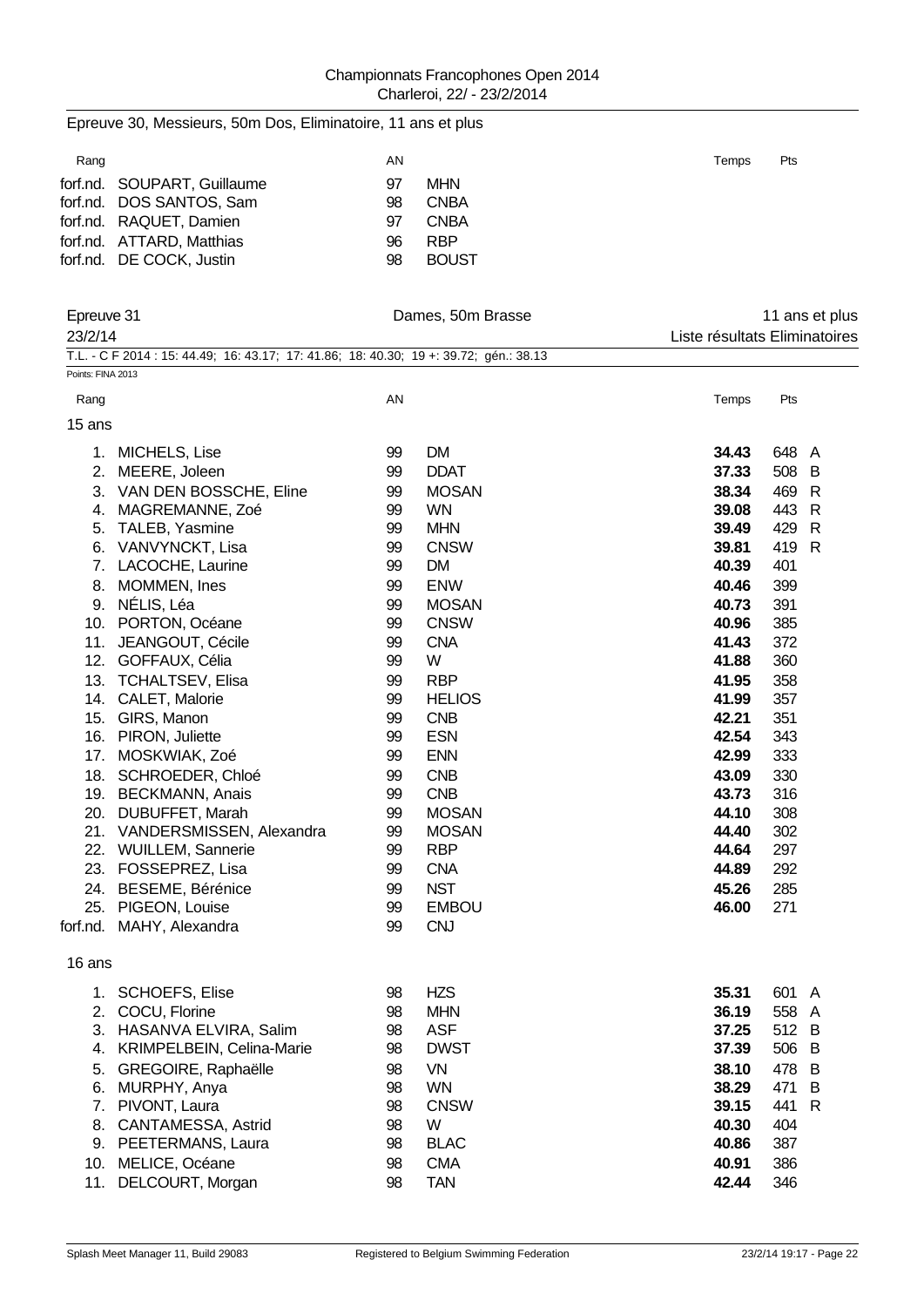|                          | Epreuve 31, Filles, 50m Brasse, Eliminatoire, 16 ans                                                                                                                                                                                                                                                                                                                                                  |                                                                                                    |                                                                                                                                                                                                                                                   |                                                                                                                                                       |                                                                                                                                                                                                                                                            |
|--------------------------|-------------------------------------------------------------------------------------------------------------------------------------------------------------------------------------------------------------------------------------------------------------------------------------------------------------------------------------------------------------------------------------------------------|----------------------------------------------------------------------------------------------------|---------------------------------------------------------------------------------------------------------------------------------------------------------------------------------------------------------------------------------------------------|-------------------------------------------------------------------------------------------------------------------------------------------------------|------------------------------------------------------------------------------------------------------------------------------------------------------------------------------------------------------------------------------------------------------------|
| Rang                     |                                                                                                                                                                                                                                                                                                                                                                                                       | AN                                                                                                 |                                                                                                                                                                                                                                                   | Temps                                                                                                                                                 | Pts                                                                                                                                                                                                                                                        |
|                          | disq. HARDY, Soline<br>SW 4.4 - Départ anticipé                                                                                                                                                                                                                                                                                                                                                       | 98                                                                                                 | <b>NCH</b>                                                                                                                                                                                                                                        |                                                                                                                                                       |                                                                                                                                                                                                                                                            |
| 17 - 18 ans              |                                                                                                                                                                                                                                                                                                                                                                                                       |                                                                                                    |                                                                                                                                                                                                                                                   |                                                                                                                                                       |                                                                                                                                                                                                                                                            |
| 7.                       | 1. BEAUVOIS, Aurélie<br>2. HARZE, Marine<br>3. FOSSE, Chloé<br>4. VAN DEN BOSSCHE, Manon<br>5. VANNESTE, Margaux<br>6. SMEEKENS, Clothilde<br>COESSENS, Audrey<br>8. BADER, Zoe<br>9. DE GRAEVE, Caroline<br>10. ANCIAUX, Camille<br>11. VAN MELKEBEKE, Léonore<br>12. CARPIN, Violette<br>13. CASTAIGNE, Justine<br>14. MELOTTE, Elise                                                               | 97<br>97<br>96<br>97<br>97<br>96<br>96<br>96<br>96<br>97<br>97<br>97<br>96<br>96                   | <b>BOUST</b><br><b>ATLAS</b><br><b>CNBA</b><br><b>MOSAN</b><br><b>BOUST</b><br><b>CHTHN</b><br><b>CMA</b><br><b>NCH</b><br><b>CCM</b><br><b>NOC</b><br><b>BOUST</b><br><b>ENL</b><br><b>CNA</b><br><b>NOC</b>                                     | 36.85<br>37.17<br>37.61<br>37.86<br>38.51<br>39.00<br>40.10<br>40.31<br>40.47<br>40.52<br>41.13<br>41.85<br>43.44<br>43.49                            | 528<br>A<br>515<br>B<br>497<br>B<br>487<br>B<br>$\mathsf{R}$<br>463<br>$\mathsf{R}$<br>446<br>$\mathsf{R}$<br>410<br>404<br>399<br>397<br>380<br>361<br>322<br>321                                                                                         |
|                          | 19 ans et plus<br>1. LECLUYSE, Fanny<br>2. ELZERMAN, Anouk<br>3. BOMMER, Sanne<br>4. VRIEZE, Guusje                                                                                                                                                                                                                                                                                                   | 92<br>90<br>95<br>95                                                                               | <b>DM</b><br>De Dolfijn<br>De Dolfijn<br>De Dolfijn                                                                                                                                                                                               | 32.94<br>33.78<br>35.16<br>36.30                                                                                                                      | 740<br>A<br>686<br>A<br>608<br>A<br>553 A                                                                                                                                                                                                                  |
|                          | 11 ans et plus                                                                                                                                                                                                                                                                                                                                                                                        |                                                                                                    |                                                                                                                                                                                                                                                   |                                                                                                                                                       |                                                                                                                                                                                                                                                            |
| 5.<br>6.<br>15.<br>17.   | 1. LECLUYSE, Fanny<br>2. ELZERMAN, Anouk<br>3. MICHELS, Lise<br>4. BOMMER, Sanne<br><b>SCHOEFS, Elise</b><br>COCU, Florine<br>7. VRIEZE, Guusje<br>8. BEAUVOIS, Aurélie<br>9. HARZE, Marine<br>10. HASANVA ELVIRA, Salim<br>11. MEERE, Joleen<br>12. KRIMPELBEIN, Celina-Marie<br>13. FOSSE, Chloé<br>14. VAN DEN BOSSCHE, Manon<br>GREGOIRE, Raphaëlle<br>16. MURPHY, Anya<br>VAN DEN BOSSCHE, Eline | 92<br>90<br>99<br>95<br>98<br>98<br>95<br>97<br>97<br>98<br>99<br>98<br>96<br>97<br>98<br>98<br>99 | <b>DM</b><br>De Dolfijn<br><b>DM</b><br>De Dolfijn<br><b>HZS</b><br><b>MHN</b><br>De Dolfijn<br><b>BOUST</b><br><b>ATLAS</b><br><b>ASF</b><br><b>DDAT</b><br><b>DWST</b><br><b>CNBA</b><br><b>MOSAN</b><br><b>VN</b><br><b>WN</b><br><b>MOSAN</b> | 32.94<br>33.78<br>34.43<br>35.16<br>35.31<br>36.19<br>36.30<br>36.85<br>37.17<br>37.25<br>37.33<br>37.39<br>37.61<br>37.86<br>38.10<br>38.29<br>38.34 | 740<br>A<br>686<br>A<br>648<br>A<br>608<br>A<br>601<br>A<br>558<br>$\mathsf{A}$<br>553 A<br>528<br>$\mathsf{A}$<br>515 B<br>512 B<br>508<br>B<br>506<br>B<br>$\overline{B}$<br>497<br>487<br>B<br>478<br>$\overline{B}$<br>471<br>B<br>469<br>$\mathsf{R}$ |
| 18.<br>21.<br>22.<br>23. | VANNESTE, Margaux<br>19. SMEEKENS, Clothilde<br>20. MAGREMANNE, Zoé<br>PIVONT, Laura<br>TALEB, Yasmine<br>VANVYNCKT, Lisa<br>24. COESSENS, Audrey<br>25. CANTAMESSA, Astrid<br>26. BADER, Zoe<br>27. LACOCHE, Laurine                                                                                                                                                                                 | 97<br>96<br>99<br>98<br>99<br>99<br>96<br>98<br>96<br>99                                           | <b>BOUST</b><br><b>CHTHN</b><br><b>WN</b><br><b>CNSW</b><br><b>MHN</b><br><b>CNSW</b><br><b>CMA</b><br>W<br><b>NCH</b><br><b>DM</b>                                                                                                               | 38.51<br>39.00<br>39.08<br>39.15<br>39.49<br>39.81<br>40.10<br>40.30<br>40.31<br>40.39                                                                | $\mathsf{R}$<br>463<br>$\mathsf{R}$<br>446<br>443<br>$\mathsf{R}$<br>441<br>$\mathsf{R}$<br>429<br>$\mathsf{R}$<br>419<br>$\mathsf{R}$<br>410<br>$\mathsf{R}$<br>404<br>404<br>401                                                                         |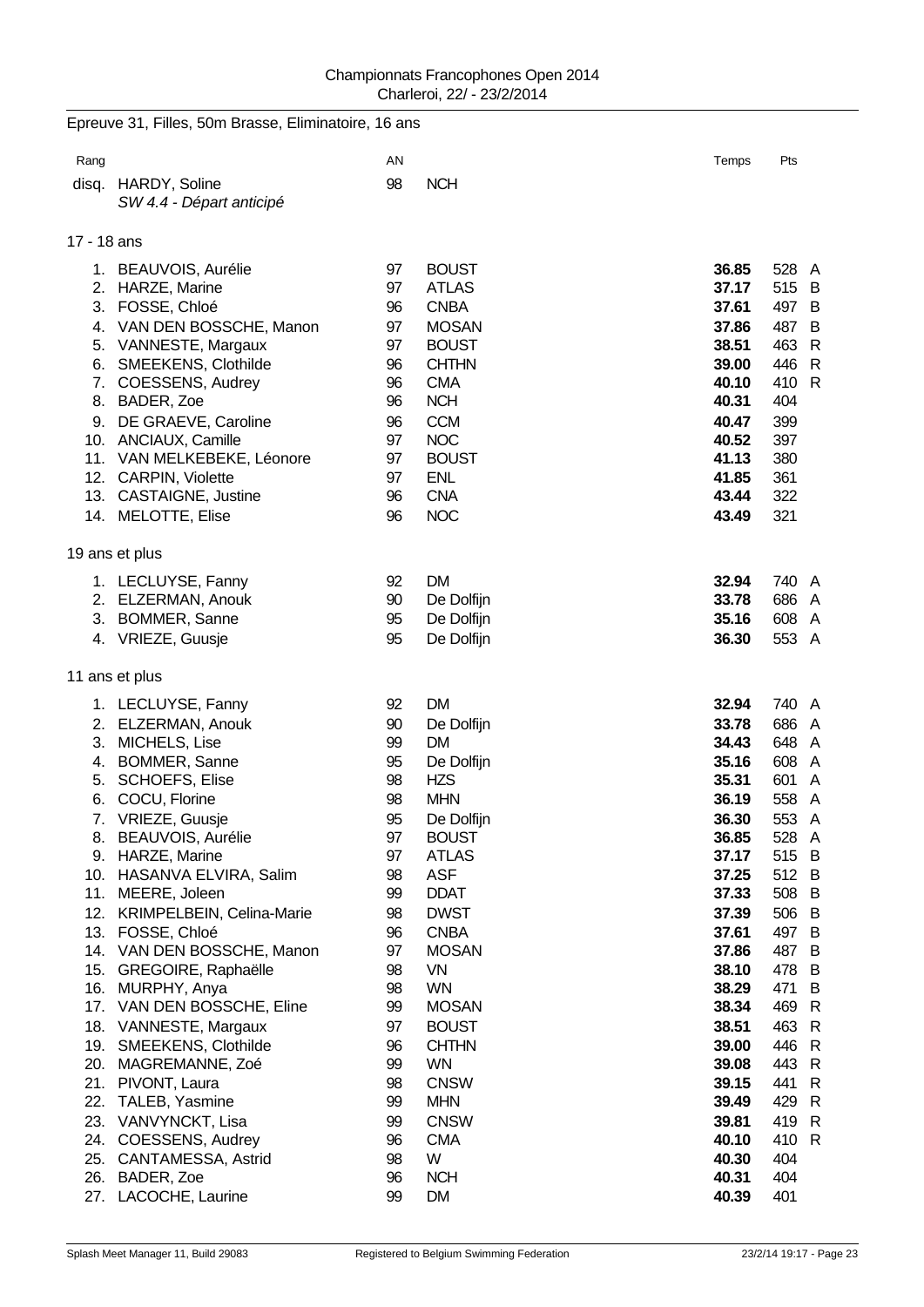## Epreuve 31, Dames, 50m Brasse, Eliminatoire, 11 ans et plus

| Rang  |                              | AN |               | Temps | Pts |
|-------|------------------------------|----|---------------|-------|-----|
| 28.   | MOMMEN, Ines                 | 99 | <b>ENW</b>    | 40.46 | 399 |
|       | 29. DE GRAEVE, Caroline      | 96 | <b>CCM</b>    | 40.47 | 399 |
|       | 30. ANCIAUX, Camille         | 97 | <b>NOC</b>    | 40.52 | 397 |
|       | 31. NÉLIS, Léa               | 99 | <b>MOSAN</b>  | 40.73 | 391 |
|       | 32. PEETERMANS, Laura        | 98 | <b>BLAC</b>   | 40.86 | 387 |
|       | 33. MELICE, Océane           | 98 | <b>CMA</b>    | 40.91 | 386 |
|       | 34. PORTON, Océane           | 99 | <b>CNSW</b>   | 40.96 | 385 |
|       | 35. VAN MELKEBEKE, Léonore   | 97 | <b>BOUST</b>  | 41.13 | 380 |
|       | 36. JEANGOUT, Cécile         | 99 | <b>CNA</b>    | 41.43 | 372 |
|       | 37. CARPIN, Violette         | 97 | <b>ENL</b>    | 41.85 | 361 |
|       | 38. GOFFAUX, Célia           | 99 | W             | 41.88 | 360 |
|       | 39. TCHALTSEV, Elisa         | 99 | <b>RBP</b>    | 41.95 | 358 |
|       | 40. CALET, Malorie           | 99 | <b>HELIOS</b> | 41.99 | 357 |
| 41.   | GIRS, Manon                  | 99 | <b>CNB</b>    | 42.21 | 351 |
| 42.   | DELCOURT, Morgan             | 98 | <b>TAN</b>    | 42.44 | 346 |
| 43.   | PIRON, Juliette              | 99 | <b>ESN</b>    | 42.54 | 343 |
| 44.   | MOSKWIAK, Zoé                | 99 | <b>ENN</b>    | 42.99 | 333 |
|       | 45. SCHROEDER, Chloé         | 99 | <b>CNB</b>    | 43.09 | 330 |
| 46.   | <b>CASTAIGNE, Justine</b>    | 96 | <b>CNA</b>    | 43.44 | 322 |
|       | 47. MELOTTE, Elise           | 96 | <b>NOC</b>    | 43.49 | 321 |
|       | 48. BECKMANN, Anais          | 99 | <b>CNB</b>    | 43.73 | 316 |
| 49.   | DUBUFFET, Marah              | 99 | <b>MOSAN</b>  | 44.10 | 308 |
|       | 50. VANDERSMISSEN, Alexandra | 99 | <b>MOSAN</b>  | 44.40 | 302 |
|       | 51. WUILLEM, Sannerie        | 99 | <b>RBP</b>    | 44.64 | 297 |
|       | 52. FOSSEPREZ, Lisa          | 99 | <b>CNA</b>    | 44.89 | 292 |
|       | 53. BESEME, Bérénice         | 99 | <b>NST</b>    | 45.26 | 285 |
|       | 54. PIGEON, Louise           | 99 | <b>EMBOU</b>  | 46.00 | 271 |
| disq. | HARDY, Soline                | 98 | <b>NCH</b>    |       |     |
|       | SW 4.4 - Départ anticipé     |    |               |       |     |
|       | forf.nd. MAHY, Alexandra     | 99 | <b>CNJ</b>    |       |     |

| Garçons, 800m Libre<br>Epreuve 32<br>23/2/14 |                                             |         |                    |         |             |                         |       |         |       |         |          | $11 - 12$ ans<br>Liste résultats |
|----------------------------------------------|---------------------------------------------|---------|--------------------|---------|-------------|-------------------------|-------|---------|-------|---------|----------|----------------------------------|
|                                              | T.L. - C F 2014: 11: 12:29.08; 12: 11:40.54 |         |                    |         |             |                         |       |         |       |         |          |                                  |
| Points: FINA 2013                            |                                             |         |                    |         |             |                         |       |         |       |         |          |                                  |
| Rang                                         |                                             |         |                    |         | AN          |                         |       |         |       |         | Temps    | Pts                              |
| 11 ans                                       |                                             |         |                    |         |             |                         |       |         |       |         |          |                                  |
| 1.                                           | COHNEN, Levy<br>50 <sub>m</sub> :           | 37.45   | 100m:              | 41.61   | 03<br>200m: | SSSV<br>1:24.29         | 400m: | 2:50.76 | 800m: | 5:31.65 | 11:05.76 | 313                              |
| 2.                                           | DEVILLE, Louis<br>50m:                      | 37.13   | $100m$ :           | 41.63   | 03<br>200m: | <b>EMBOU</b><br>1:24.66 | 400m: | 2:51.45 | 800m: | 5:33.07 | 11:07.94 | 310                              |
| 3.                                           | CARNEIRO, Joao<br>50m:                      | 39.57   | $100m$ :           | 43.58   | 03<br>200m: | <b>PLOUF</b><br>1:30.21 | 400m: | 2:58.55 | 800m: | 5:45.25 | 11:37.16 | 272                              |
| 4.                                           | ROBIN, Mathieu<br>100m:                     | 1.28.06 | 200 <sub>m</sub> : | 1:35.57 | 03<br>400m: | <b>CNSW</b><br>3:09.35  | 800m: | 6:10.04 |       |         | 12:23.02 | 225                              |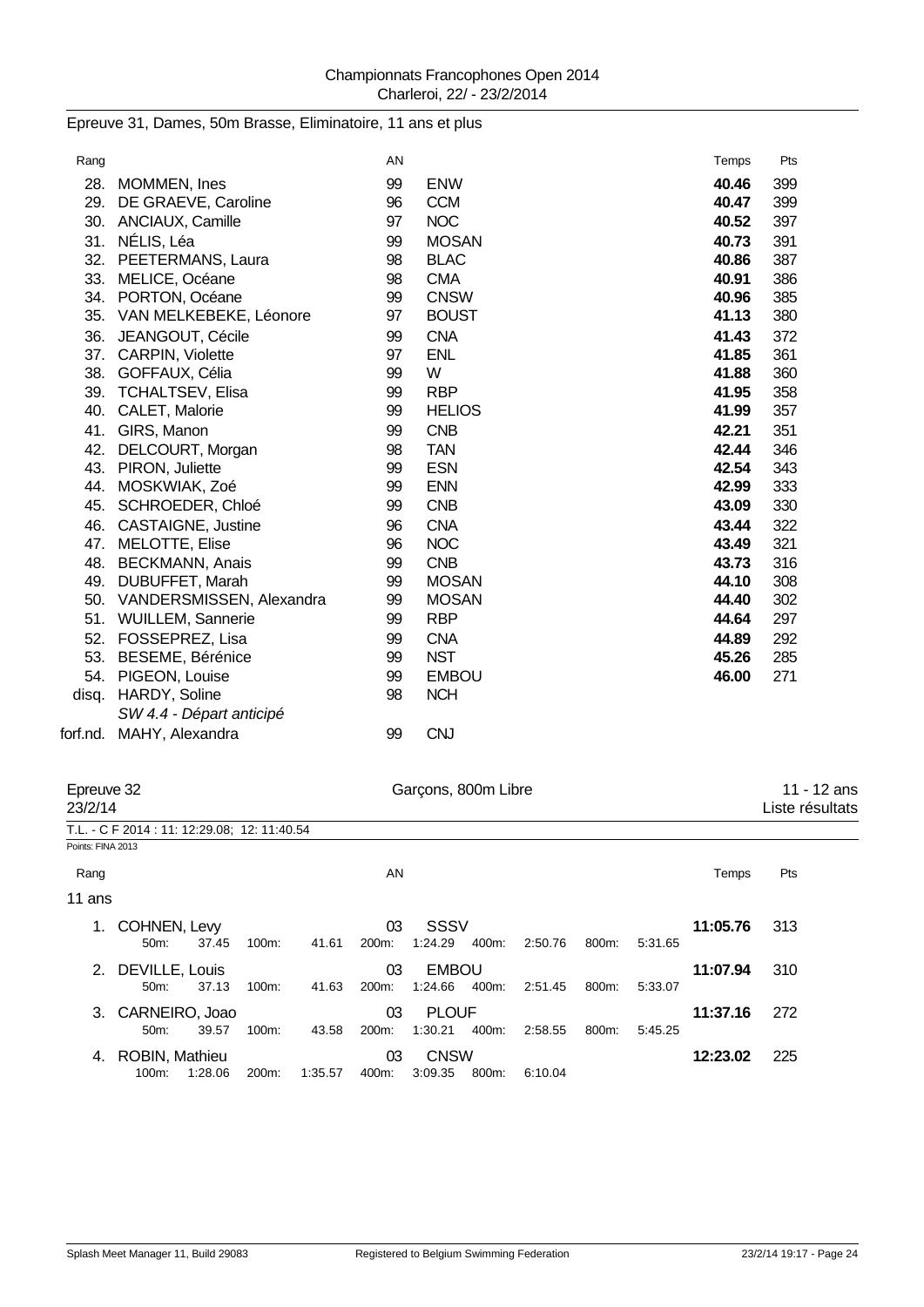# Epreuve 32, Garçons, 800m Libre

## 12 ans

|    | 1. CLAYSON, Nicolas      |       |          |       | 02                 | <b>BLAC</b>  |       |         |       |         | 10:25.48 | 377 |
|----|--------------------------|-------|----------|-------|--------------------|--------------|-------|---------|-------|---------|----------|-----|
|    | $50m$ :                  | 34.29 | $100m$ : | 37.23 | 200m:              | 1:17.27      | 400m: | 2:37.81 | 800m: | 5:18.88 |          |     |
| 2. | VATA, Gjon               |       |          |       | 02                 | <b>CNBA</b>  |       |         |       |         | 10:33.85 | 362 |
|    | $50m$ :                  | 34.85 | $100m$ : | 39.01 | 200 <sub>m</sub> : | 1:21.10      | 400m: | 2:43.27 | 800m: | 5:15.62 |          |     |
| 3. | MAHIEU, Vincent          |       |          |       | 02                 | <b>EMBOU</b> |       |         |       |         | 10:36.94 | 357 |
|    | $50m$ :                  | 37.72 | $100m$ : | 41.49 | 200m:              | 1:23.09      | 400m: | 2:43.78 | 800m: | 5:10.86 |          |     |
|    | 4. CARYN, Mathys         |       |          |       | 02                 | DM.          |       |         |       |         | 11:02.22 | 318 |
|    | $50m$ :                  | 38.84 | $100m$ : | 40.73 | 200 <sub>m</sub> : | 1:23.73      | 400m: | 2:49.60 | 800m: | 5.29.32 |          |     |
| 5. | BOVY, Guillaume          |       |          |       | 02                 | <b>PSL</b>   |       |         |       |         | 11:38.54 | 271 |
|    | $50m$ :                  | 37.51 | $100m$ : | 42.15 | 200m:              | 1:29.92      | 400m: | 3:00.67 | 800m: | 5:48.29 |          |     |
| 6. | LOURTIE, Hugo            |       |          |       | 02                 | <b>CHTHN</b> |       |         |       |         | 12:27.03 | 221 |
|    | $50m$ :                  | 40.80 | $100m$ : | 45.87 | 200m:              | 1:33.80      | 400m: | 3:10.73 | 800m: | 6.15.83 |          |     |
|    | forf.nd. SCALAIS. Martin |       |          |       | 02                 | <b>PSL</b>   |       |         |       |         |          |     |
|    |                          |       |          |       |                    |              |       |         |       |         |          |     |

| Epreuve 33<br>23/2/14 |                                      |                     |       |         |             | Messieurs, 1500m Libre        |       |                              |         |                                                                                                                                      | 13 ans et plus<br>Liste résultats |
|-----------------------|--------------------------------------|---------------------|-------|---------|-------------|-------------------------------|-------|------------------------------|---------|--------------------------------------------------------------------------------------------------------------------------------------|-----------------------------------|
|                       |                                      |                     |       |         |             |                               |       |                              |         | T.L. - C F 2014 : 13: 20:39.99; 14: 20:02.09; 15: 19:28.99; 16: 19:18.37; 17: 18:54.87; 18: 18:33.40; 19 +: 18:17.78; gén.: 17:07.36 |                                   |
| Points: FINA 2013     |                                      |                     |       |         |             |                               |       |                              |         |                                                                                                                                      |                                   |
| Rang                  |                                      |                     |       |         | AN          |                               |       |                              |         | Temps                                                                                                                                | Pts                               |
| 13 ans                |                                      |                     |       |         |             |                               |       |                              |         |                                                                                                                                      |                                   |
| 1.                    | <b>INNES, Hadrien</b><br>100m:       | 1:08.85             | 200m: | 1:14.05 | 01<br>400m: | <b>ENW</b>                    |       | 2:25.86 800m: 4:53.91 1500m: | 8:29.02 | 18:11.69                                                                                                                             | 507                               |
|                       | 2. RENNESON, Xavier                  | 100m: 1:11.73       | 200m: | 1:13.82 | 01<br>400m: | <b>ENW</b>                    |       | 2:30.46 800m: 5:02.13 1500m: | 8:48.18 | 18:46.32                                                                                                                             | 462                               |
| 3.                    | HÉRION, Martin                       | 100m: 1:14.48       | 200m: | 1:18.58 | 01<br>400m: | <b>MOSAN</b>                  |       | 2:38.49 800m: 5:21.33 1500m: | 9:22.88 | 19:55.76                                                                                                                             | 386                               |
| 4.                    | MITITELU, Armand                     | 100m: 1:13.78 200m: |       | 1:19.62 | 01<br>400m: | <b>CNBA</b>                   |       | 2:41.31 800m: 5:42.84 1500m: | 9:03.37 | 20:00.92                                                                                                                             | 381                               |
| 5.                    | <b>BEN NAIM, Rayane</b>              | 100m: 1:12.71 200m: |       | 1:18.03 | 01<br>400m: | <b>CNBA</b>                   |       | 2:39.17 800m: 5:27.89 1500m: | 9:27.37 | 20:05.17                                                                                                                             | 377                               |
| 6.                    | DONATI, Alexandre<br>100m:           | 1:17.57 200m:       |       | 1:14.78 | 01<br>400m: | HN<br>2:43.53                 |       | 800m: 5:24.63 1500m:         | 9:24.75 | 20:05.26                                                                                                                             | 377                               |
|                       | 7. VAN DEN BOSSCHE, Yann<br>$100m$ : | 1:17.41 200m:       |       | 1:13.70 | 01<br>400m: | <b>MOSAN</b><br>2:47.71 800m: |       | 5:46.73 1500m:               | 9:36.70 | 20:42.25                                                                                                                             | 344                               |
|                       | 8. DEFRAINE, Quentin<br>$100m$ :     | 1:15.22 200m:       |       | 1:18.61 | 01<br>400m: | <b>ESN</b><br>2:44.14         | 800m: | 5:38.33 1500m:               | 9:50.78 | 20:47.08                                                                                                                             | 340                               |
| 14 ans                |                                      |                     |       |         |             |                               |       |                              |         |                                                                                                                                      |                                   |
|                       |                                      |                     |       |         |             |                               |       |                              |         |                                                                                                                                      |                                   |

| 1. BISENIUS, Rayan<br>$50m$ :  | 31.77 | 100m:    | 35.14 | 00<br>200m:              | MOSAN<br>1:11.55      | 400m: | 2:22.12 | 800m: | 4:50.08 | 17:58.01<br>1500m: | 527<br>8:27.35 |
|--------------------------------|-------|----------|-------|--------------------------|-----------------------|-------|---------|-------|---------|--------------------|----------------|
| 2. HENVEAUX, Lucas<br>50m      | 32.57 | 100m:    | 35.43 | 00<br>200m:              | <b>PSL</b><br>1:12.93 | 400m: | 2:26.67 | 800m: | 4:40.54 | 18:13.63<br>1500m: | 505<br>8:45.49 |
| 3. RUELLE, Thibault<br>$50m$ : | 31.89 | 100m:    | 35.10 | 00 <sup>1</sup><br>200m: | <b>CCM</b><br>1:11.74 | 400m: | 2:25.10 | 800m: | 4:58.66 | 18:30.69<br>1500m: | 482<br>8:48.20 |
| 4. VRIELYNCK, Maximilien       |       |          |       | 00 <sup>°</sup>          | <b>CNBA</b>           |       |         |       |         | 19:02.99           | 442            |
| 50m                            | 32.93 | $100m$ : | 36.08 | 200 <sub>m</sub> :       | 1:15.18               | 400m: | 2:34.17 | 800m: | 5:08.74 | 1500m:             | 8:55.89        |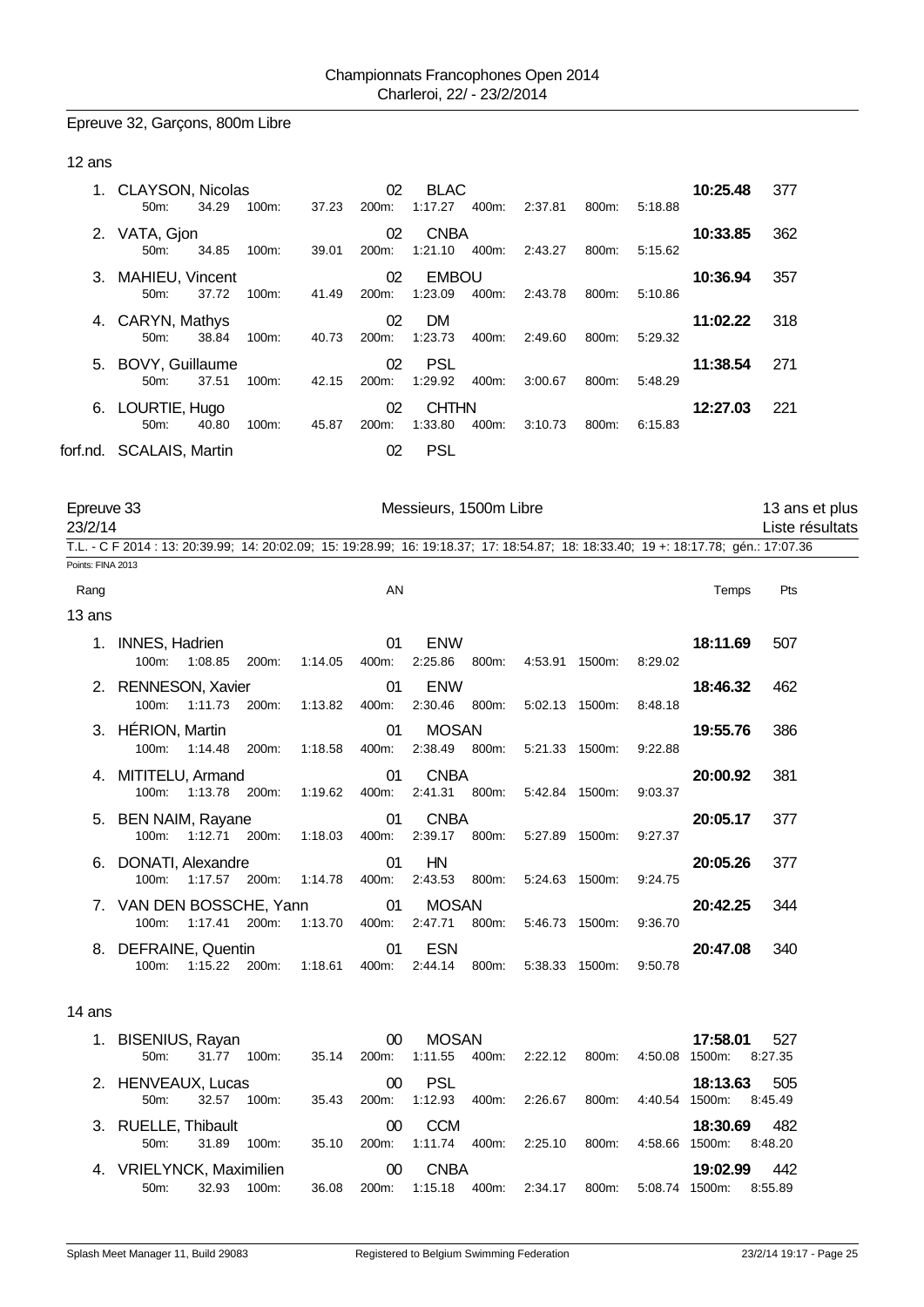Epreuve 33, Garçons, 1500m Libre, 14 ans

| Rang        |                                            |             |         | AN              |                                      |       |                |       |                | Pts<br>Temps                              |
|-------------|--------------------------------------------|-------------|---------|-----------------|--------------------------------------|-------|----------------|-------|----------------|-------------------------------------------|
| 5.          | MICHEL, Leo<br>100m:<br>1:10.40            | 200m:       | 1:14.86 | $00\,$<br>400m: | <b>COUNTRY</b><br>2:32.71            | 800m: | 5:12.00 1500m: |       | 9:03.83        | 430<br>19:13.80                           |
| 6.          | DE SMET, Grégory<br>100m: 1:13.71 200m:    |             | 1:18.65 | $00\,$<br>400m: | <b>BLAC</b><br>2:34.38               | 800m: | 5:11.83 1500m: |       | 9:08.74        | 19:27.31<br>415                           |
|             | 7. ACOLATSE, Guillaume<br>50m:<br>33.34    | 100m:       | 37.67   | $00\,$<br>200m: | <b>PSL</b><br>1:14.87                | 400m: | 2:32.26        | 800m: | 5:16.11 1500m: | 19:32.76<br>409<br>9:18.51                |
| 15 ans      |                                            |             |         |                 |                                      |       |                |       |                |                                           |
|             | 1. DAL, Lucas<br>30.34<br>50m:             | 100m:       | 32.95   | 99<br>200m:     | <b>DM</b><br>1:07.70                 | 400m: | 2:15.63        | 800m: | 4:30.13        | 16:43.77<br>653<br>1500m:<br>7:47.02      |
|             | 2. WIRTZ, Valentin<br>50m:<br>1:06.20      | 200m:       | 1:09.21 | 99<br>400m:     | <b>CNBA</b><br>2:20.38               | 800m: | 4:41.30 1500m: |       | 8:09.30        | 17:26.39<br>576                           |
|             | 3. SCAPIN, Nicolas<br>50m:<br>31.79        | 100m:       | 34.95   | 99<br>200m:     | <b>NCH</b><br>1:11.98                | 400m: | 2:58.08        | 800m: | 4:13.54 1500m: | 17:57.02<br>528<br>8:26.68                |
|             | 4. VIELVOYE, Martin                        |             |         | 99              | <b>DWST</b>                          |       |                |       |                | 18:58.83<br>447                           |
|             | 50m:<br>34.03                              | 100m:       | 36.87   | 200m:           | 1:16.13                              | 400m: | 2:32.88        | 800m: | 5:06.83 1500m: | 8:52.09                                   |
| 16 ans      |                                            |             |         |                 |                                      |       |                |       |                |                                           |
|             | 1. GOIRE, Adrien<br>100m:<br>1:09.67       | 200m:       | 1:13.95 | 98<br>400m:     | <b>EMBOU</b><br>2:29.65              | 800m: | 4:55.11 1500m: |       | 8:34.15        | 18:22.53<br>493                           |
|             | 2. TABI, Zaccaria<br>50m:<br>34.42         | 100m:       | 37.10   | 98<br>200m:     | <b>HELIOS</b><br>1:15.48             | 400m: | 2:30.03        | 800m: | 5:07.78 1500m: | 19:08.87<br>435<br>9:04.06                |
| 17 - 18 ans |                                            |             |         |                 |                                      |       |                |       |                |                                           |
|             | 1. VANHUYS, Logan<br>50m:<br>30.02         | 100m:       | 33.25   | 97<br>200m:     | DM<br>1:06.04                        | 400m: | 2:10.78        | 800m: | 4:22.25        | 16:17.34<br>707<br>1500m:<br>7:35.00      |
|             | 2. TRAP, Alexander<br>29.85<br>50m:        | 100m:       | 32.67   | 97<br>200m:     | STT<br>1:07.00                       | 400m: | 2:12.07        | 800m: | 4:22.64        | 699<br>16:21.44<br>1500m:<br>7:37.21      |
|             | 3. VAN AUDEKERKE, Nils<br>100m:<br>1:00.91 | 200m:       | 1:06.26 | 96<br>400m:     | <b>TSZ</b><br>2:12.36                | 800m: | 4:27.31 1500m: |       | 7:47.80        | 16:34.64<br>671                           |
|             | 4. COUPE, Thomas<br>100m:<br>1:06.90       | 200m:       | 1:11.10 | 97<br>400m:     | <b>BOUST</b><br>2:20.38 800m:        |       | 4:41.13 1500m: |       | 8:07.26        | 17:26.77<br>576                           |
|             | 5. ALDRIC, Martial                         |             |         | 97              | <b>HELIOS</b>                        |       |                |       |                | 18:40.00<br>470                           |
| 6.          | MAROT, Joseph<br>100m:<br>1:08.14          | 200m:       | 1:15.28 | 96<br>400m:     | <b>CNHUY</b><br>2:27.92 800m:        |       | 5:02.25 1500m: |       | 8:52.46        | 18:46.05<br>462                           |
|             | 19 ans et plus                             |             |         |                 |                                      |       |                |       |                |                                           |
|             | 1. MATTELAER, Mathieu<br>31.12<br>50m:     | 100m:       | 33.15   | 91<br>200m:     | <b>GOLD</b><br>1:06.42 400m:         |       | 2:12.10        | 800m: | 4:27.72        | 16:30.18<br>680<br>1500m:<br>7:39.67      |
|             | 2. WOUTERMAERTENS, Jarne<br>50m:<br>31.71  | 100m:       | 34.06   | 92<br>200m:     | <b>SCSG</b><br>1:07.49               | 400m: | 2:14.53        | 800m: | 4:26.66 1500m: | 16:42.10<br>656<br>7:47.65                |
|             | 3. TABI, Mehdi<br>50m:                     | 32.24 100m: | 34.97   | 95              | <b>HELIOS</b><br>200m: 1:11.76 400m: |       | 3:25.18        | 800m: |                | 500<br>18:16.85<br>4:32.05 1500m: 8:00.65 |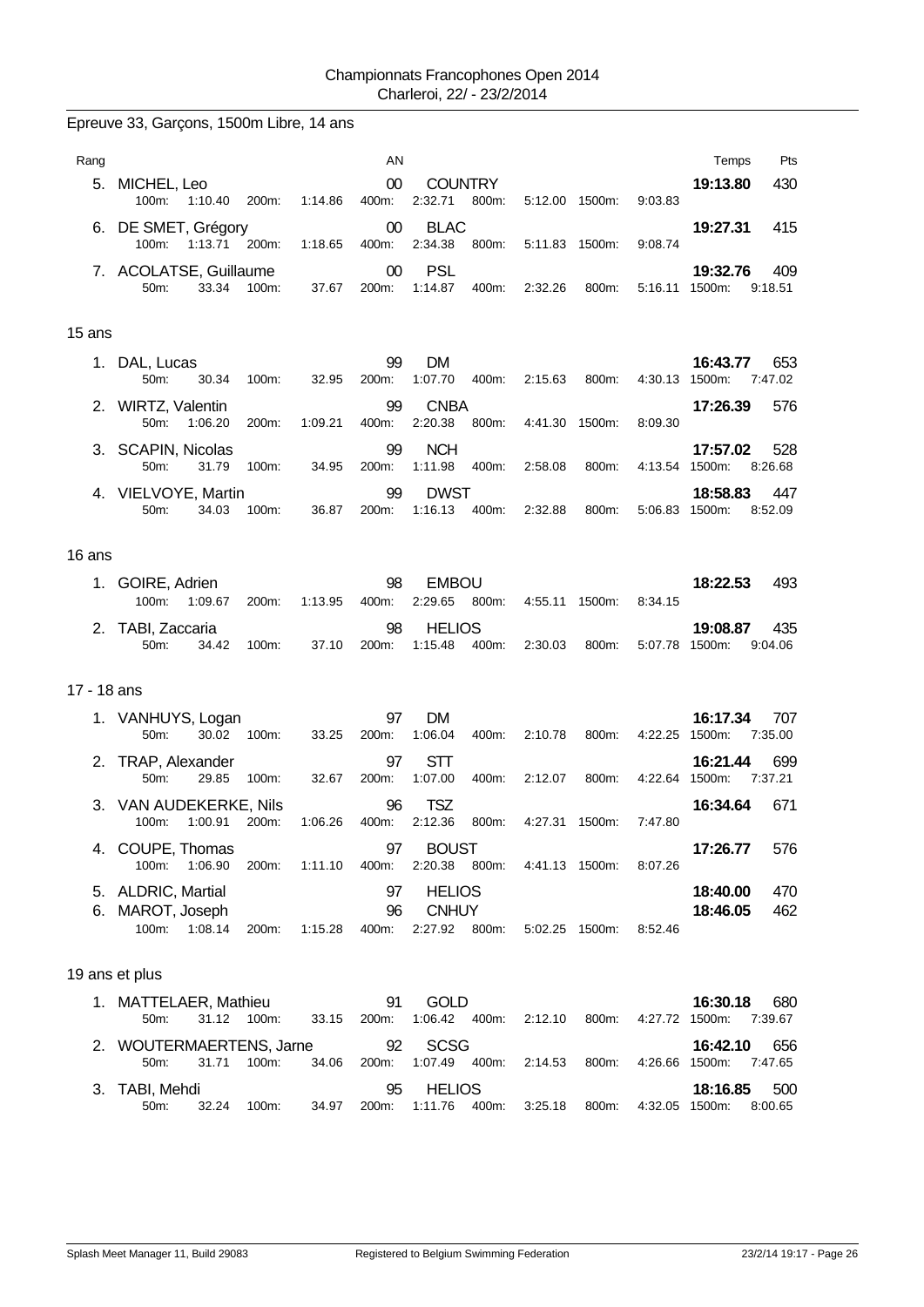# Epreuve 33, Messieurs, 1500m Libre

## 13 ans et plus

| 1. VANHUYS, Logan<br>50m:<br>30.02<br>100m:                                                    | 33.25   | 97<br>200m:     | <b>DM</b><br>1:06.04<br>400m:     | 2:10.78<br>800m:                                    | 4:22.25 1500m: | 16:17.34<br>707<br>7:35.00                   |
|------------------------------------------------------------------------------------------------|---------|-----------------|-----------------------------------|-----------------------------------------------------|----------------|----------------------------------------------|
| 2. TRAP, Alexander<br>50m:<br>29.85<br>100m:                                                   | 32.67   | 97<br>200m:     | <b>STT</b><br>1:07.00<br>400m:    | 2:12.07<br>800m:                                    | 4:22.64 1500m: | 699<br>16:21.44<br>7:37.21                   |
| 3. MATTELAER, Mathieu<br>$50m$ :<br>31.12<br>100m:                                             | 33.15   | 91<br>200m:     | <b>GOLD</b><br>1:06.42<br>400m:   | 2:12.10<br>800m:                                    | 4:27.72 1500m: | 680<br>16:30.18<br>7:39.67                   |
| 4. VAN AUDEKERKE, Nils<br>200m:<br>100m:<br>1:00.91                                            | 1:06.26 | 96<br>400m:     | <b>TSZ</b><br>2:12.36<br>800m:    | 4:27.31<br>1500m:                                   | 7:47.80        | 16:34.64<br>671                              |
| 5. WOUTERMAERTENS, Jarne<br>31.71<br>50m:<br>100m:                                             | 34.06   | 92<br>200m:     | <b>SCSG</b><br>400m:<br>1:07.49   | 2:14.53<br>800m:                                    | 4:26.66 1500m: | 16:42.10<br>656<br>7:47.65                   |
| 6. DAL, Lucas<br>50m:<br>30.34<br>100m:                                                        | 32.95   | 99<br>200m:     | <b>DM</b><br>1:07.70<br>400m:     | 2:15.63<br>800m:                                    | 4:30.13 1500m: | 16:43.77<br>653<br>7:47.02                   |
| 7. WIRTZ, Valentin<br>50m:<br>1:06.20<br>200m:                                                 | 1:09.21 | 99<br>400m:     | <b>CNBA</b><br>2:20.38<br>800m:   | 4:41.30 1500m:                                      | 8:09.30        | 17:26.39<br>576                              |
| 8. COUPE, Thomas<br>100m:<br>1:06.90<br>200m:                                                  | 1:11.10 | 97<br>400m:     | <b>BOUST</b><br>2:20.38<br>800m:  | 4:41.13 1500m:                                      | 8:07.26        | 576<br>17:26.77                              |
| 9. SCAPIN, Nicolas<br>50m:<br>31.79<br>100m:                                                   | 34.95   | 99<br>200m:     | <b>NCH</b><br>1:11.98<br>400m:    | 2:58.08<br>800m:                                    | 4:13.54 1500m: | 528<br>17:57.02<br>8:26.68                   |
| 10. BISENIUS, Rayan<br>50m:<br>31.77<br>100m:                                                  | 35.14   | 00<br>200m:     | <b>MOSAN</b><br>1:11.55<br>400m:  | 2:22.12<br>800m:                                    | 4:50.08 1500m: | 527<br>17:58.01<br>8:27.35                   |
| 11. INNES, Hadrien<br>100m:<br>1:08.85<br>200m:                                                | 1:14.05 | 01<br>400m:     | <b>ENW</b><br>2:25.86<br>800m:    | 4:53.91 1500m:                                      | 8:29.02        | 507<br>18:11.69                              |
| 12. HENVEAUX, Lucas<br>32.57<br>100m:<br>50m:                                                  | 35.43   | $00\,$<br>200m: | <b>PSL</b><br>1:12.93<br>400m:    | 2:26.67<br>800m:                                    | 4:40.54 1500m: | 18:13.63<br>505<br>8:45.49                   |
| 13. TABI, Mehdi<br>50m:<br>32.24<br>100m:                                                      | 34.97   | 95<br>200m:     | <b>HELIOS</b><br>1:11.76<br>400m: | 3:25.18<br>800m:                                    | 4:32.05 1500m: | 500<br>18:16.85<br>8:00.65                   |
| 14. GOIRE, Adrien<br>100m:<br>1:09.67<br>200m:                                                 | 1:13.95 | 98<br>400m:     | <b>EMBOU</b><br>2:29.65<br>800m:  | 4:55.11<br>1500m:                                   | 8:34.15        | 493<br>18:22.53                              |
| 15. RUELLE, Thibault<br>50m:<br>31.89<br>100m:                                                 | 35.10   | 00<br>200m:     | <b>CCM</b><br>1:11.74<br>400m:    | 2:25.10<br>800m:                                    | 4:58.66 1500m: | 482<br>18:30.69<br>8:48.20                   |
| 16. ALDRIC, Martial<br>17. MAROT, Joseph                                                       |         | 97<br>96        | <b>HELIOS</b><br><b>CNHUY</b>     |                                                     |                | 18:40.00<br>470<br>462<br>18:46.05           |
| 100m: 1:08.14 200m: 1:15.28 400m: 2:27.92 800m: 5:02.25 1500m: 8:52.46<br>18. RENNESON, Xavier |         | 01              | ENW                               |                                                     |                | 18:46.32 462                                 |
| 100m: 1:11.73 200m: 1:13.82 400m:<br>19. VIELVOYE, Martin                                      |         | 99              | <b>DWST</b>                       | 2:30.46 800m: 5:02.13 1500m:                        | 8:48.18        | 18:58.83 447                                 |
| 50m:<br>20. VRIELYNCK, Maximilien<br>50m: 32.93 100m: 36.08 20                                 |         | 00              | <b>CNBA</b>                       | 34.03 100m: 36.87 200m: 1:16.13 400m: 2:32.88 800m: |                | 5:06.83 1500m: 8:52.09<br>19:02.99<br>442    |
| 21. TABI, Zaccaria                                                                             |         | 98              | <b>HELIOS</b>                     | 36.08 200m: 1:15.18 400m: 2:34.17 800m:             |                | 5:08.74 1500m: 8:55.89<br>19:08.87 435       |
| 34.42 100m:<br>50m:<br>22. MICHEL, Leo                                                         | 37.10   | $00\,$          | <b>COUNTRY</b>                    | 200m: 1:15.48 400m: 2:30.03 800m:                   |                | 5:07.78 1500m:<br>9:04.06<br>19:13.80<br>430 |
| 100m: 1:10.40 200m: 1:14.86 400m: 2:32.71 800m:<br>23. DE SMET, Grégory                        |         | 00              | <b>BLAC</b>                       | 5:12.00 1500m:                                      | 9:03.83        | 19:27.31<br>415                              |
| 100m: 1:13.71 200m: 1:18.65 400m: 2:34.38 800m:<br>24. ACOLATSE, Guillaume                     |         | 00 <sub>o</sub> | <b>PSL</b>                        | 5:11.83 1500m:                                      | 9:08.74        | 19:32.76<br>- 409                            |
| 50m: 33.34 100m: 37.67 200m:<br>25. HÉRION, Martin                                             |         | 01              | <b>MOSAN</b>                      | 1:14.87  400m: 2:32.26  800m:                       |                | 5:16.11 1500m: 9:18.51<br>386<br>19:55.76    |
| 100m: 1:14.48 200m: 1:18.58 400m: 2:38.49 800m: 5:21.33 1500m: 9:22.88                         |         |                 |                                   |                                                     |                |                                              |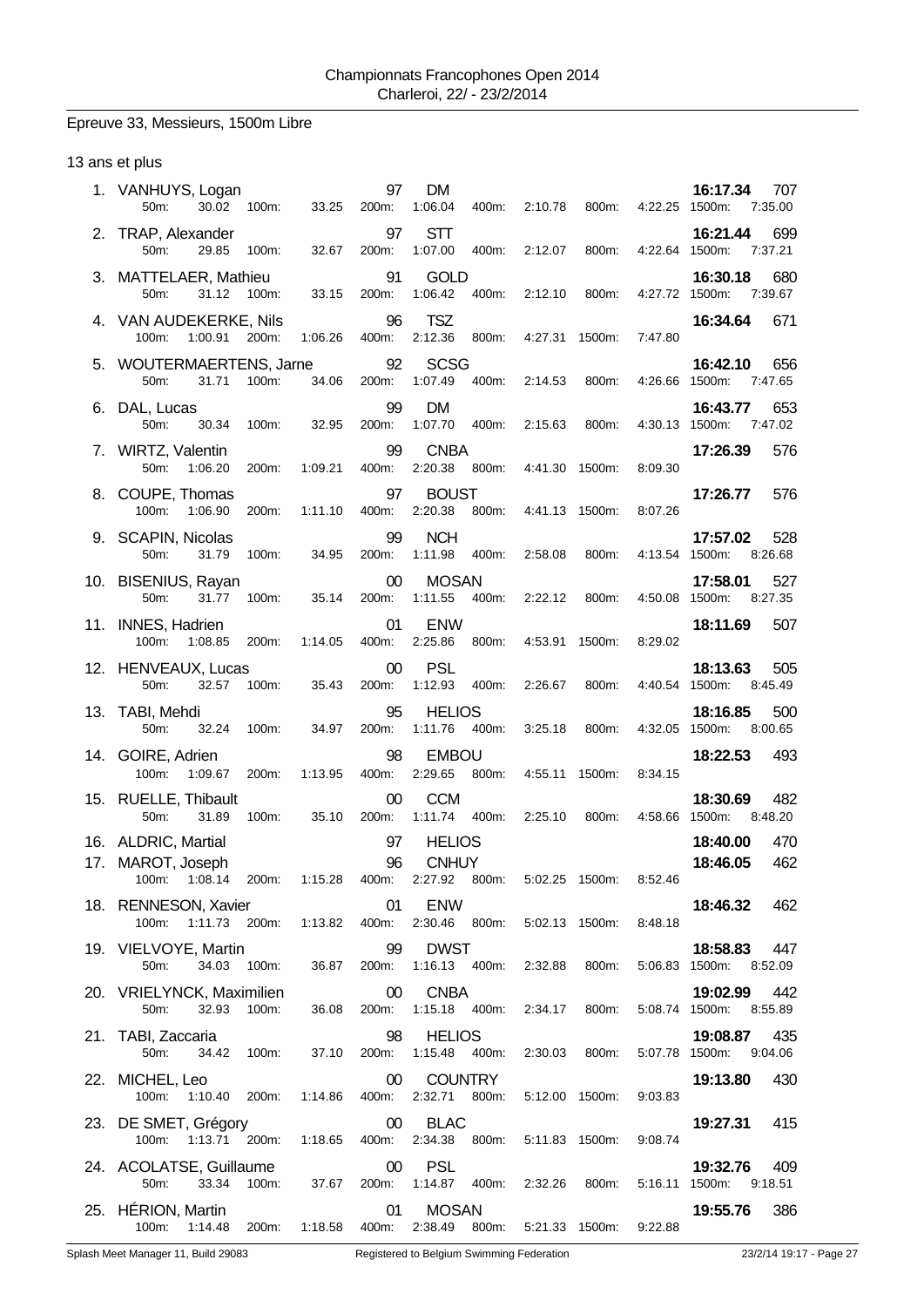## Epreuve 33, Messieurs, 1500m Libre, 13 ans et plus

| Rang |                                       |         |       |         | AN          |                         |       |         |           |         | Temps    | Pts |
|------|---------------------------------------|---------|-------|---------|-------------|-------------------------|-------|---------|-----------|---------|----------|-----|
| 26.  | MITITELU, Armand<br>$100m$ :          | 1:13.78 | 200m: | 1:19.62 | 01<br>400m: | <b>CNBA</b><br>2:41.31  | 800m: | 5:42.84 | 1500m:    | 9:03.37 | 20:00.92 | 381 |
|      | 27. BEN NAIM, Rayane<br>$100m$ :      | 1:12.71 | 200m: | 1:18.03 | 01<br>400m: | <b>CNBA</b><br>2:39.17  | 800m: | 5:27.89 | 1500m:    | 9:27.37 | 20:05.17 | 377 |
| 28.  | DONATI, Alexandre<br>$100m$ :         | 1:17.57 | 200m: | 1:14.78 | 01<br>400m: | HN<br>2:43.53           | 800m: | 5:24.63 | 1500m:    | 9:24.75 | 20:05.26 | 377 |
|      | 29. VAN DEN BOSSCHE, Yann<br>$100m$ : | 1:17.41 | 200m: | 1:13.70 | 01<br>400m: | <b>MOSAN</b><br>2:47.71 | 800m: | 5:46.73 | 1500m:    | 9:36.70 | 20:42.25 | 344 |
| 30.  | DEFRAINE, Quentin<br>$100m$ :         | 1:15.22 | 200m: | 1:18.61 | 01<br>400m: | <b>ESN</b><br>2:44.14   | 800m: | 5:38.33 | $1500m$ : | 9:50.78 | 20:47.08 | 340 |

| Epreuve 34<br>23/2/14 |                                           |       |       | Dames, 200m Brasse |                                                                                                    | 11 ans et plus<br>Liste résultats Eliminatoires |                            |
|-----------------------|-------------------------------------------|-------|-------|--------------------|----------------------------------------------------------------------------------------------------|-------------------------------------------------|----------------------------|
|                       |                                           |       |       |                    | T.L. - C F 2014 : 15: 3:22.39; 16: 3:17.25; 17: 3:11.92; 18: 3:06.48; 19 +: 3:03.78; gén.: 2:56.06 |                                                 |                            |
| Points: FINA 2013     |                                           |       |       |                    |                                                                                                    |                                                 |                            |
| Rang                  |                                           |       |       | AN                 |                                                                                                    | Temps                                           | Pts                        |
| 15 ans                |                                           |       |       |                    |                                                                                                    |                                                 | Liste résultats provisoire |
|                       | MICHELS, Lise<br>35.73<br>50m:            | 100m: | 39.67 | 99<br>200m:        | <b>DM</b><br>1:21.08                                                                               | 2:36.48                                         | 709                        |
|                       | VAN DEN BOSSCHE, Eline<br>39.33<br>50m:   | 100m: | 43.09 | 99<br>200m:        | <b>MOSAN</b><br>1:29.59                                                                            | 2:52.01                                         | 534                        |
|                       | PONTEUR, Ellen<br>50m:<br>40.32           | 100m: | 43.96 | 99<br>200m:        | <b>MEGA</b><br>1:31.26                                                                             | 2:55.54                                         | 502                        |
|                       | DELMOTTE, Elodie<br>42.97<br>50m:         | 100m: | 46.14 | 99<br>200m:        | <b>BOUST</b><br>1:30.72                                                                            | 2:59.83                                         | 467                        |
|                       | MAGREMANNE, Zoé<br>50m:<br>41.97          | 100m: | 46.53 | 99<br>200m:        | <b>WN</b><br>1:32.78                                                                               | 3:01.28                                         | 456                        |
|                       | ETIENNE, Marie<br>50m:<br>42.10           | 100m: | 46.15 | 99<br>200m:        | <b>EMBOU</b><br>1:34.46                                                                            | 3:02.71                                         | 445                        |
|                       | <b>REINQUIN, Justine</b><br>50m:<br>41.61 | 100m: | 47.02 | 99<br>200m:        | DM<br>1:34.26                                                                                      | 3:02.89                                         | 444                        |
|                       | TALEB, Yasmine<br>50m:<br>43.91           | 100m: | 48.31 | 99<br>200m:        | <b>MHN</b><br>1:36.09                                                                              | 3:08.31                                         | 407                        |
|                       | VANVYNCKT, Lisa<br>50m:<br>43.79          | 100m: | 48.58 | 99<br>200m:        | <b>CNSW</b><br>1:36.80                                                                             | 3:09.17                                         | 401                        |
|                       | MOMMEN, Ines<br>50m:<br>43.18             | 100m: | 48.06 | 99<br>200m:        | <b>ENW</b><br>1:38.05                                                                              | 3:09.29                                         | 401                        |
|                       | LACOCHE, Laurine<br>42.90<br>50m:         | 100m: | 48.73 | 99<br>200m:        | DM<br>1:37.89                                                                                      | 3:09.52                                         | 399                        |
|                       | PORTON, Océane<br>50m:<br>45.57           | 100m: | 49.44 | 99<br>200m:        | <b>CNSW</b><br>1:40.83                                                                             | 3:15.84                                         | 362                        |
|                       | <b>BECKMANN, Anais</b><br>50m:<br>47.71   | 100m: | 49.65 | 99<br>200m:        | <b>CNB</b><br>1:39.08                                                                              | 3:16.44                                         | 358                        |
|                       | GOFFAUX, Célia<br>50m:<br>44.39           | 100m: | 50.68 | 99<br>200m:        | W<br>1:42.23                                                                                       | 3:17.30                                         | 354                        |
|                       | PIRON, Juliette<br>50m:<br>45.95          | 100m: | 51.29 | 99<br>200m:        | <b>ESN</b><br>1:43.37                                                                              | 3:20.61                                         | 336                        |
|                       |                                           |       |       |                    |                                                                                                    |                                                 |                            |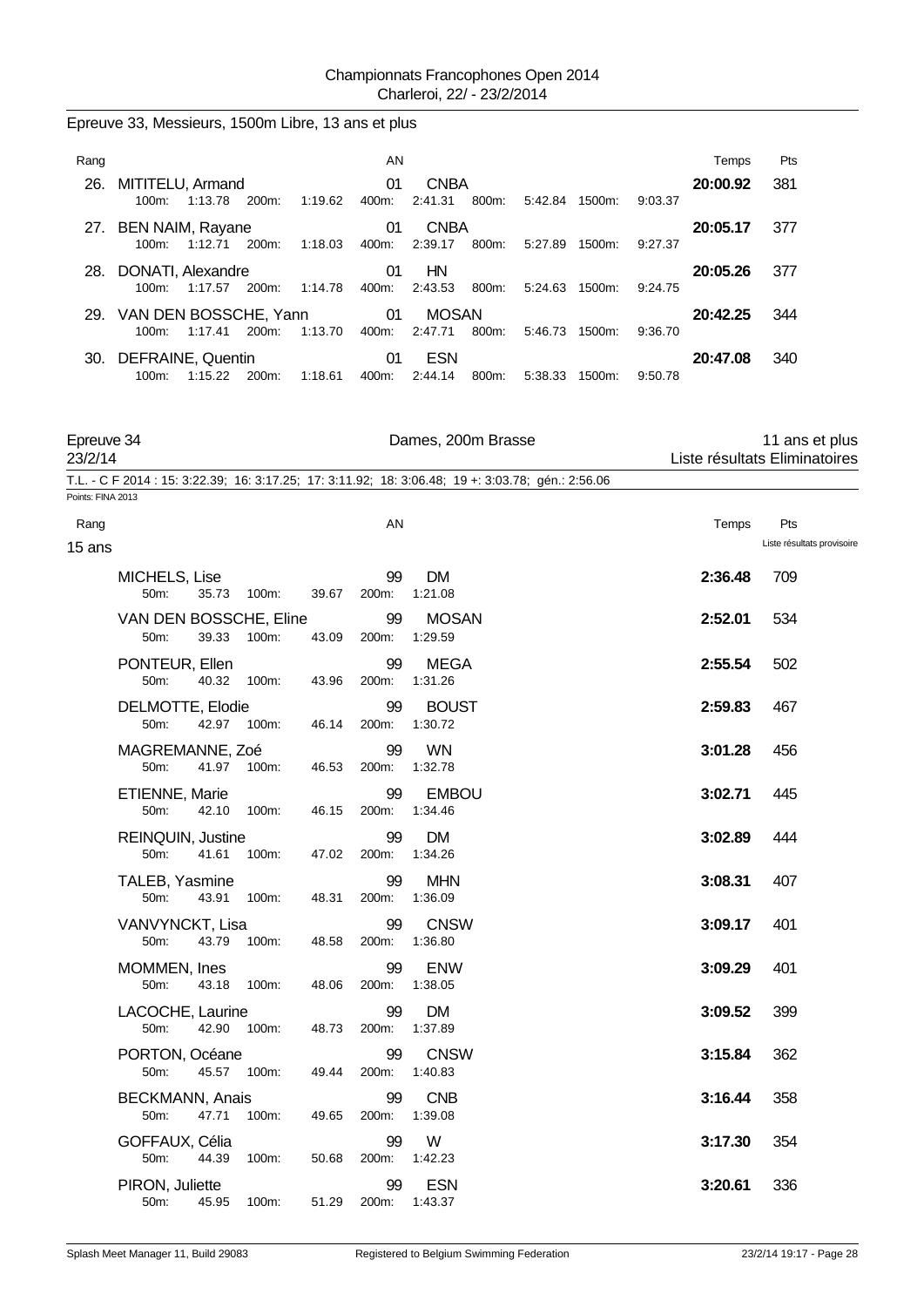| Rang        |                                                                           |                | AN          |                                         | Temps   | Pts                        |
|-------------|---------------------------------------------------------------------------|----------------|-------------|-----------------------------------------|---------|----------------------------|
|             | SCHROEDER, Chloé<br>46.36<br>50m:<br>100m:                                | 51.55          | 99<br>200m: | <b>CNB</b><br>1:43.50                   | 3:21.41 | 332                        |
|             | FOSSEPREZ, Lisa<br>50m:<br>46.90<br>100m:                                 | 51.27          | 99<br>200m: | <b>CNA</b><br>1:44.27                   | 3:22.44 | 327                        |
|             | CALET, Malorie<br>50m:<br>48.13<br>100m:                                  | 54.38          | 99<br>200m: | <b>HELIOS</b><br>1:45.50                | 3:28.01 | 302                        |
|             | <b>TCHALTSEV, Elisa</b><br>50m:<br>46.14<br>100m:                         | 52.11          | 99<br>200m: | <b>RBP</b><br>1:50.57                   | 3:28.82 | 298                        |
|             | MOSKWIAK, Zoé<br>50m:<br>44.69<br>100m:                                   | 50.15          | 99<br>200m: | <b>ENN</b><br>1:54.36                   | 3:29.20 | 297                        |
| 16 ans      |                                                                           |                |             |                                         |         | Liste résultats provisoire |
|             | COCU, Florine<br>50m:<br>39.04 100m:                                      | 42.95          | 98<br>200m: | <b>MHN</b><br>1:29.43                   | 2:51.42 | 539                        |
|             | VAN GINDERACHTER, Justine<br>39.26<br>50m:<br>100m:                       | 43.62          | 98<br>200m: | <b>BOUST</b><br>1:28.57                 | 2:51.45 | 539                        |
|             | MURPHY, Anya<br>50m:<br>39.32<br>100m:                                    | 43.46          | 98<br>200m: | <b>WN</b><br>1:28.99                    | 2:51.77 | 536                        |
|             | KRIMPELBEIN, Celina-Marie<br>39.93 100m:<br>50m:                          | 44.78          | 98<br>200m: | <b>DWST</b><br>1:31.02                  | 2:55.73 | 501                        |
|             | GREGOIRE, Raphaëlle<br>50m:<br>39.33 100m:                                | 45.36          | 98<br>200m: | VN<br>1:33.22                           | 2:57.91 | 483                        |
|             | CANTAMESSA, Astrid<br>50m:<br>42.33 100m:                                 | 47.62          | 98<br>200m: | W<br>1:35.49                            | 3:05.44 | 426                        |
|             | LONGTON, Louise<br>50m:<br>42.24 100m:                                    | 47.01          | 98<br>200m: | <b>ATLAS</b><br>1:36.21                 | 3:05.46 | 426                        |
|             | LENAERTZ, Kiara<br>50m:<br>43.99<br>100m:                                 | 47.35          | 98<br>200m: | <b>SCR</b><br>1:36.05                   | 3:07.39 | 413                        |
|             | MELICE, Océane<br>50m:<br>42.74<br>100m:                                  | 46.89          | 98<br>200m: | <b>CMA</b><br>1:37.81                   | 3:07.44 | 413                        |
|             | HENNEBERT, Barbara<br>50m:<br>44.69<br>100m:                              | 48.08          | 98<br>200m: | <b>ENL</b><br>1:35.83                   | 3:08.60 | 405                        |
|             | ALEXANDRE, Anaïs<br>50m:<br>45.50<br>100m:                                | 47.94          | 98<br>200m: | <b>EMBOU</b><br>1:39.04                 | 3:12.48 | 381                        |
|             | PIVONT, Laura<br>50m:<br>44.73 100m:                                      | 50.37          | 98<br>200m: | <b>CNSW</b><br>1:40.95                  | 3:16.05 | 360                        |
|             | PEETERMANS, Laura<br>46.41<br>100m:<br>50m:                               | 51.44          | 98<br>200m: | <b>BLAC</b><br>1:45.00                  | 3:22.85 | 325                        |
| 17 - 18 ans |                                                                           |                |             |                                         |         | Liste résultats provisoire |
|             | DAUBA, Camille<br>38.57                                                   |                | 97          | <b>NCA</b><br>1:26.06                   | 2:46.36 | 590                        |
|             | 50m:<br>100m:<br>FOSSE, Chloé                                             | 41.73          | 200m:<br>96 | <b>CNBA</b>                             | 2:50.58 | 547                        |
|             | 50m:<br>38.82<br>100m:<br>EZQUER ECHANDIA, Pauline<br>40.78 100m:<br>50m: | 43.49<br>44.15 | 200m:<br>97 | 1:28.27<br><b>BCSG</b><br>200m: 1:30.77 | 2:55.70 | 501                        |

#### Epreuve 34, Filles, 200m Brasse, Eliminatoire, 15 ans

50m: 42.31 100m: 46.26 200m: 1:33.83

COESSENS, Audrey 96 CMA **3:02.40** 448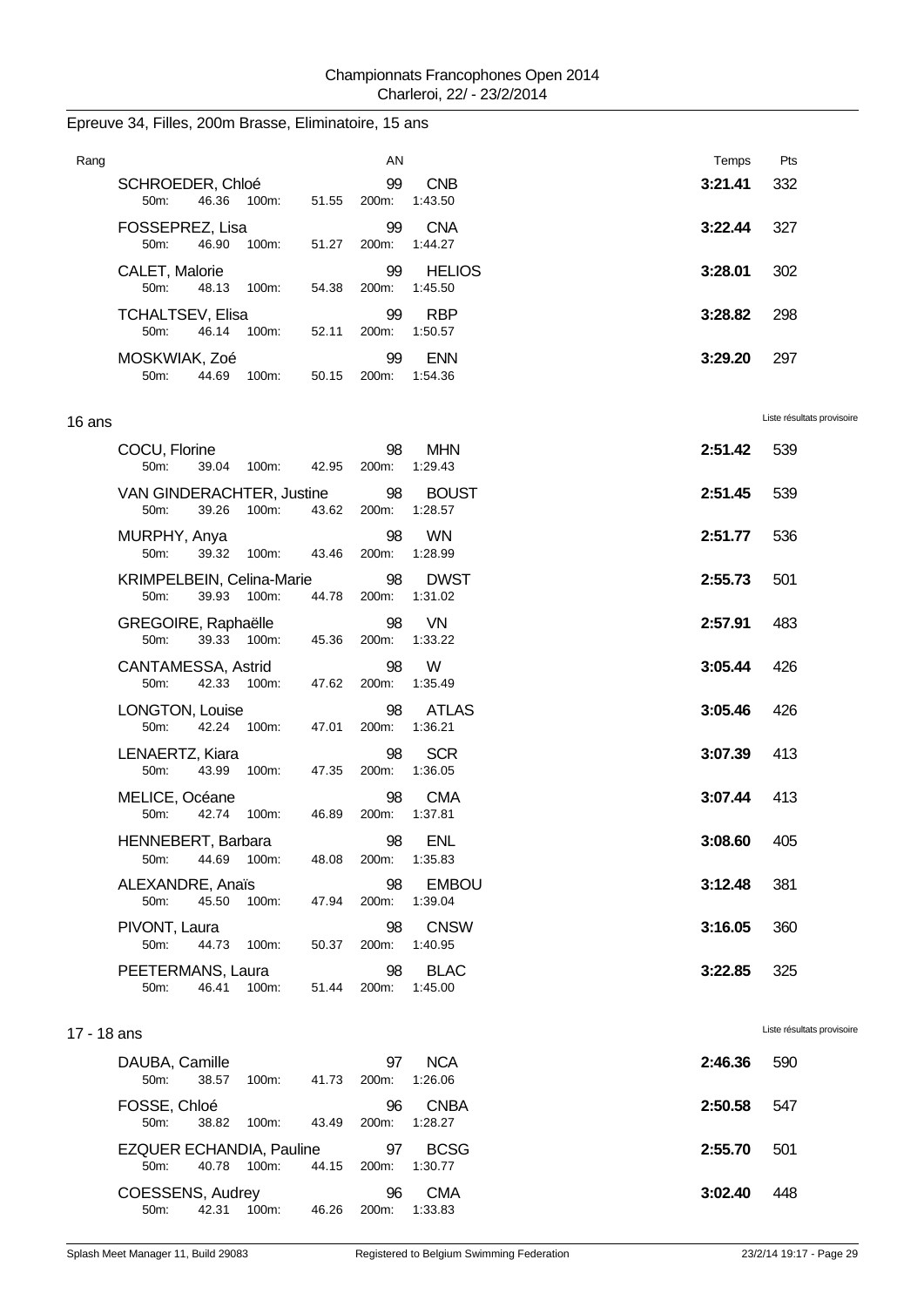|                       | Epreuve 34, Dames, 200m Brasse, Eliminatoire, 17 - 18 ans |       |             |                                                                                                    |         |                                                 |
|-----------------------|-----------------------------------------------------------|-------|-------------|----------------------------------------------------------------------------------------------------|---------|-------------------------------------------------|
| Rang                  |                                                           |       | AN          |                                                                                                    | Temps   | Pts                                             |
|                       | VANNESTE, Margaux<br>43.45 100m:<br>50m:                  | 47.26 | 97<br>200m: | <b>BOUST</b><br>1:35.62                                                                            | 3:06.33 | 420                                             |
|                       | 19 ans et plus                                            |       |             |                                                                                                    |         | Liste résultats provisoire                      |
|                       | LECLUYSE, Fanny<br>36.01 100m:<br>50m:                    | 37.51 | 92<br>200m: | DM<br>1:18.24                                                                                      | 2:31.76 | 778                                             |
|                       | ELZERMAN, Anouk<br>36.42<br>100m:<br>50m:                 | 39.77 | 90<br>200m: | De Dolfijn<br>1:24.47                                                                              | 2:40.66 | 655                                             |
|                       | BOMMER, Sanne<br>50m:<br>32.96<br>100m:                   | 46.90 | 95<br>200m: | De Dolfijn<br>1:26.83                                                                              | 2:46.69 | 587                                             |
| Epreuve 35<br>23/2/14 |                                                           |       |             | Messieurs, 100m Papillon                                                                           |         | 11 ans et plus<br>Liste résultats Eliminatoires |
| Points: FINA 2013     |                                                           |       |             | T.L. - C F 2014 : 15: 1:15.89; 16: 1:12.96; 17: 1:11.68; 18: 1:10.35; 19 +: 1:07.67; gén.: 1:02.88 |         |                                                 |
| Rang                  |                                                           |       | AN          |                                                                                                    | Temps   | Pts                                             |
| 15 ans                |                                                           |       |             |                                                                                                    |         |                                                 |
|                       | 1. MARCOURT, Alexandre<br>50m:<br>29.47 100m:             | 32.80 | 99          | <b>PSL</b>                                                                                         | 1:02.27 | 512 B                                           |
|                       | 2. KOBAYASHI, Ryuji<br>50m:<br>29.68<br>100m:             | 33.36 | 99          | <b>CNSW</b>                                                                                        | 1:03.04 | 493 R                                           |
| 3.                    | BAUDOUX, Valentin<br>29.97<br>50m:<br>100m:               | 33.87 | 99          | <b>HELIOS</b>                                                                                      | 1:03.84 | 475 R                                           |
| 4.                    | DE SMET, Guillaume<br>50m:<br>30.08<br>100m:              | 34.12 | 99          | <b>BLAC</b>                                                                                        | 1:04.20 | 467 R                                           |
|                       | 5. BERTRAND, Amaury<br>100m:<br>50m:<br>30.85             | 33.68 | 99          | <b>ONS</b>                                                                                         | 1:04.53 | 460                                             |
|                       | 6. LEDNICKY, Vit<br>50m: 30.32 100m:                      | 34.74 | 99          | <b>CNSW</b>                                                                                        | 1:05.06 | 449                                             |
|                       | 7. MORIAU, Thibault<br>100m:<br>50m:<br>33.45             | 35.42 | 99          | <b>CNSW</b>                                                                                        | 1:08.87 | 378                                             |
|                       | 8. LAGAE, Remy<br>50m:<br>33.57 100m:                     | 35.41 | 99          | <b>DM</b>                                                                                          | 1:08.98 | 376                                             |
|                       | 9. VERVONDEL, Jesens<br>32.34 100m:<br>50m:               | 36.95 | 99          | <b>MOSAN</b>                                                                                       | 1:09.29 | 371                                             |
|                       | 10. SEBILLE, Corenthin<br>32.03<br>100m:<br>50m:          | 37.56 | 99          | <b>ENL</b>                                                                                         | 1:09.59 | 366                                             |
|                       | 11. HUPPERTZ, Stefan<br>50m:<br>31.70 100m:               | 38.46 | 99          | SSSV                                                                                               | 1:10.16 | 358                                             |
|                       | 12. HOLTER, Damien<br>50m:<br>33.06<br>100m:              | 38.67 | 99          | <b>NCA</b>                                                                                         | 1:11.73 | 335                                             |
|                       | 13. VEKEMANS, Kilian<br>50m:<br>35.04<br>100m:            | 40.32 | 99          | <b>EMBOU</b>                                                                                       | 1:15.36 | 288                                             |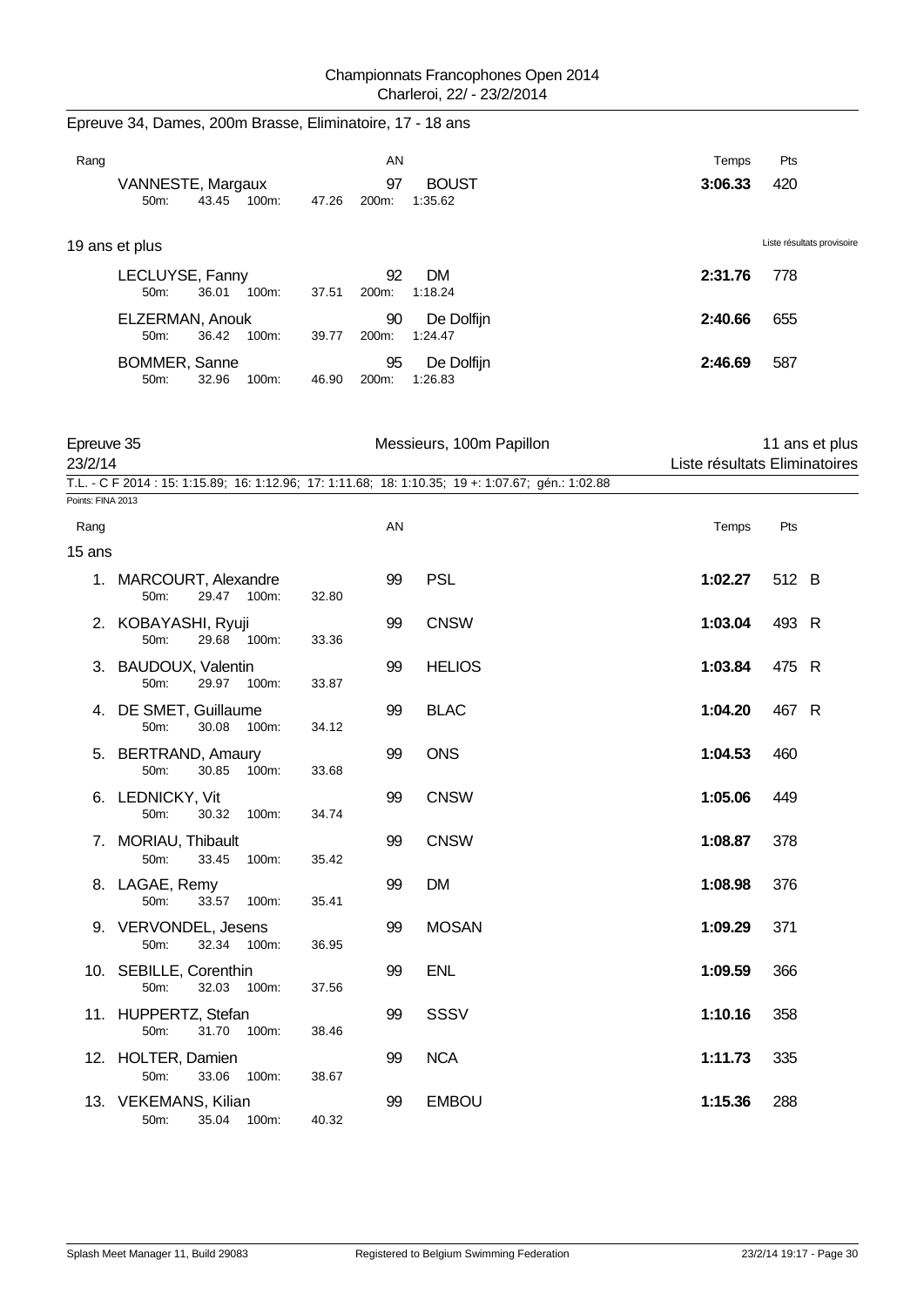# Epreuve 35, Messieurs, 100m Papillon, Eliminatoire

| 16 ans      |                                                       |       |    |               |         |       |  |
|-------------|-------------------------------------------------------|-------|----|---------------|---------|-------|--|
|             | 1. BIERBERG, Grégory<br>28.16 100m:<br>50m:           | 32.72 | 98 | VN            | 1:00.88 | 548 B |  |
|             | 2. VANDENDRIESSCHE, Stan<br>50m:<br>28.93 100m:       | 32.76 | 98 | <b>KZK</b>    | 1:01.69 | 526 B |  |
|             | 3. FRIPPIAT, Florian<br>50m:<br>29.48<br>100m:        | 32.90 | 98 | <b>NCA</b>    | 1:02.38 | 509 B |  |
|             | 4. AERTS-BANCKEN, Martin<br>29.10 100m:<br>50m:       | 33.37 | 98 | <b>ATLAS</b>  | 1:02.47 | 507 B |  |
|             | 5. XHONNEUX, Thomas<br>50m:<br>29.87 100m:            | 33.35 | 98 | <b>ATLAS</b>  | 1:03.22 | 489 R |  |
|             | 6. BALLINGER, Guillaume<br>50m:<br>31.47<br>100m:     | 34.67 | 98 | <b>CNBA</b>   | 1:06.14 | 427   |  |
|             | 7. ABIB, Driss<br>50m:<br>31.07<br>100m:              | 36.75 | 98 | <b>CNSW</b>   | 1:07.82 | 396   |  |
|             | 8. LHEUREUX, Tom<br>50m:<br>31.90<br>100m:            | 36.20 | 98 | <b>BOUST</b>  | 1:08.10 | 391   |  |
|             | 9. MOUALHI, Yanni<br>50m:<br>32.14<br>100m:           | 36.32 | 98 | <b>ENL</b>    | 1:08.46 | 385   |  |
|             | 10. PIRE, Clément<br>50m:<br>30.95<br>100m:           | 37.79 | 98 | CAB           | 1:08.74 | 380   |  |
|             | 11. DEWULF, Tjorven<br>50m:<br>32.30 100m:            | 37.20 | 98 | <b>KZK</b>    | 1:09.50 | 368   |  |
|             | 12. CHEVREMONT, Etienne<br>31.22 100m:<br>50m:        | 38.59 | 98 | VN            | 1:09.81 | 363   |  |
|             | 13. BOURSEAU, Lucas<br>50m:<br>31.47 100m:            | 38.39 | 98 | VN            | 1:09.86 | 362   |  |
|             | 14. SIMOENS, Jerome<br>32.87 100m:<br>50m:            | 39.47 | 98 | <b>HELIOS</b> | 1:12.34 | 326   |  |
|             | 15. PORTIER, Théo<br>50m:<br>33.60<br>100m:           | 38.99 | 98 | <b>ATLAS</b>  | 1:12.59 | 323   |  |
|             | 16. DOLIVIER, Cyril<br>50m:<br>33.14 100m:            | 43.26 | 98 | <b>ENL</b>    | 1:16.40 | 277   |  |
|             | 17. CALLEWAERT, Corentin<br>50m:<br>34.29 100m:       | 44.61 | 98 | <b>RBP</b>    | 1:18.90 | 251   |  |
|             | forf.nd. KORDBACHEH, Bijan                            |       | 98 | <b>SVDE</b>   |         |       |  |
| 17 - 18 ans |                                                       |       |    |               |         |       |  |
|             | 1. VANGOETSENHOVEN, Dries<br>50m:<br>27.07 100m:      | 30.55 | 97 | STT           | 57.62   | 646 A |  |
|             | 2. AERTS-BANCKEN, Guillaume<br>50m:<br>27.82<br>100m: | 31.49 | 96 | <b>ATLAS</b>  | 59.31   | 592 A |  |
| 3.          | TRAP, Alexander<br>50m:<br>27.48<br>100m:             | 31.87 | 97 | STT           | 59.35   | 591 A |  |
|             | 4. ARKANIYA, Zaur<br>27.97<br>50m:<br>100m:           | 32.30 | 97 | <b>ASF</b>    | 1:00.27 | 564 A |  |
|             | 5. HUPPERTZ, Matthias<br>28.89<br>50m:<br>100m:       | 33.16 | 97 | SSSV          | 1:02.05 | 517 B |  |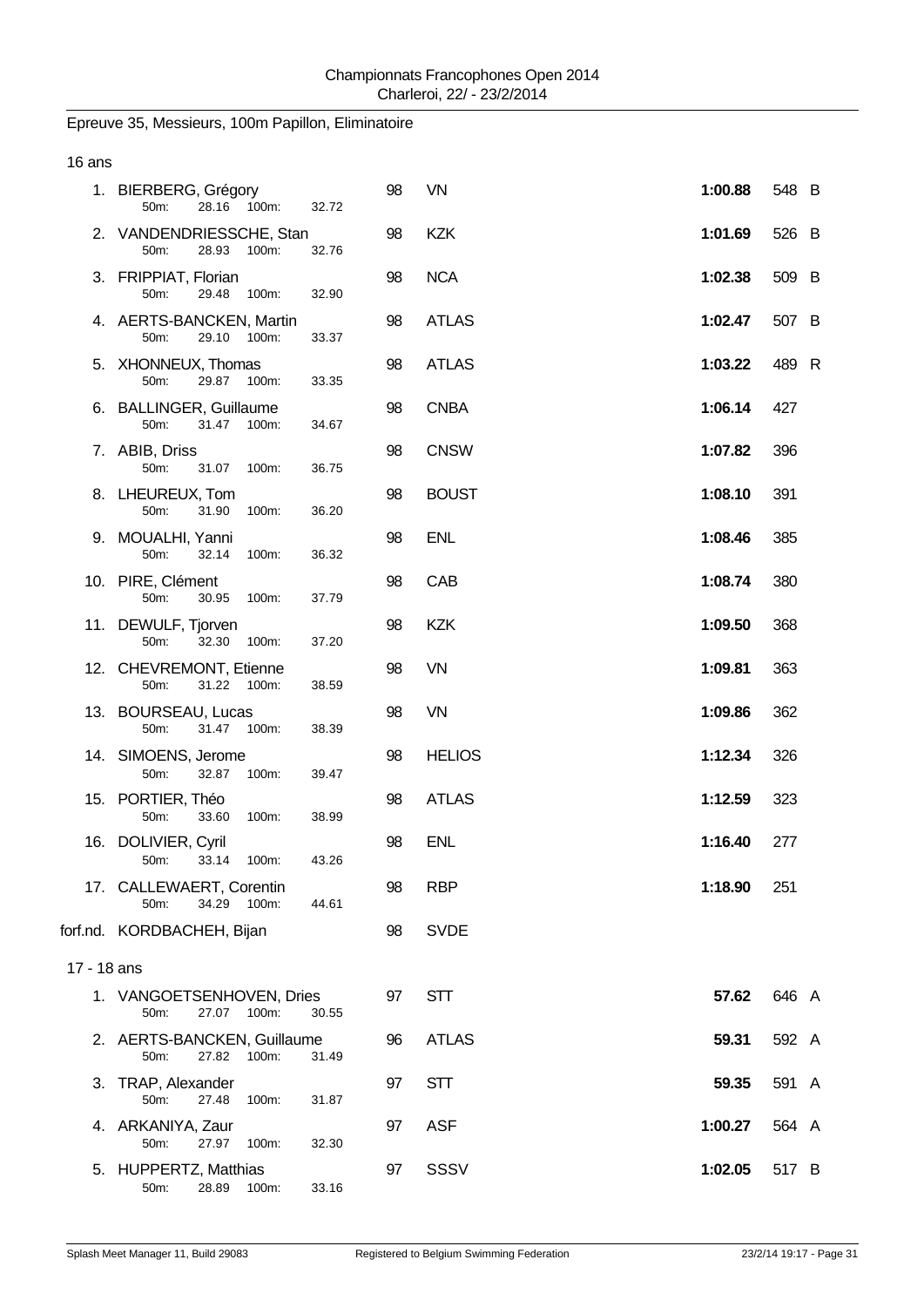| Rang |                                                                   |       | AN       |                           | Temps   | Pts   |  |
|------|-------------------------------------------------------------------|-------|----------|---------------------------|---------|-------|--|
|      | 6. KUIPERS, Richard<br>50m:<br>30.21<br>100m:                     | 34.07 | 97       | <b>ORCA</b>               | 1:04.28 | 465 R |  |
|      | 7. VERHAEGHE, Niels<br>29.80<br>50m:<br>100m:                     | 35.45 | 97       | <b>KZK</b>                | 1:05.25 | 445   |  |
|      | 8. POPGEORGIEV, Georgi<br>50m:<br>30.13 100m:                     | 36.22 | 96       | <b>RBP</b>                | 1:06.35 | 423   |  |
|      | 9. D'ANGELO, Lisandro<br>50m:<br>30.36<br>100m:                   | 36.02 | 97       | <b>ENL</b>                | 1:06.38 | 422   |  |
|      | 10. WILLEMART, François<br>50m:<br>30.94 100m:                    | 36.49 | 97       | CAB                       | 1:07.43 | 403   |  |
|      | 11. MATAIGNE, Martin<br>50m:<br>31.91<br>100m:                    | 35.68 | 97       | <b>NCA</b>                | 1:07.59 | 400   |  |
|      | 12. BARNSTIJN, Alexandre<br>50m:<br>31.01<br>100m:                | 36.67 | 96       | <b>CNBA</b>               | 1:07.68 | 398   |  |
|      | 13. HANIN, Matthieu<br>50m:<br>31.44<br>100m:                     | 37.50 | 96       | <b>CNA</b>                | 1:08.94 | 377   |  |
|      | 14. BOULLE, Romain<br>50m:<br>31.68<br>100m:                      | 37.57 | 97       | <b>CNSW</b>               | 1:09.25 | 372   |  |
|      | forf.nd. DEWULF, Gillian<br>forf.nd. CHICA GUZMAN, Daniel Eduardo |       | 96<br>97 | <b>KZK</b><br><b>CNBA</b> |         |       |  |
|      | 19 ans et plus                                                    |       |          |                           |         |       |  |
|      | 1. ANDRIEN, Maxime<br>27.98 100m:<br>50m:                         | 28.85 | 94       | <b>ESN</b>                | 56.83   | 673 A |  |
|      | 2. HEERSBRANDT, François<br>50m:<br>27.09 100m:                   | 29.90 | 89       | <b>NST</b>                | 56.99   | 668 A |  |
|      | 3. GRADINARU, Andrei<br>50m:<br>27.20 100m:                       | 30.88 | 95       | <b>FAR</b>                | 58.08   | 631 A |  |
|      | 4. FREDRIK, Ramon<br>100m:<br>50m:<br>29.18                       | 30.99 | 94       | <b>ORCA</b>               | 1:00.17 | 567 A |  |
|      | 5. ETIENNE, Tom<br>28.52 100m:<br>50m:                            | 31.86 | 94       | <b>HZS</b>                | 1:00.38 | 561 B |  |
|      | 6. JACQUERIE, Paul<br>50m:<br>28.17<br>100m:                      | 34.28 | 94       | HN                        | 1:02.45 | 507 B |  |
|      | 7. DE BOER, Thom<br>50m:<br>28.86<br>100m:                        | 33.98 | 91       | De Dolfijn                | 1:02.84 | 498 R |  |
|      | 8. JACOB, Geoffrey<br>50m:<br>29.37 100m:                         | 33.80 | 88       | HN                        | 1:03.17 | 490 R |  |
|      | 9. GASTALDELLO, Marvin<br>29.73 100m:<br>50m:                     | 33.62 | 91       | <b>MOSAN</b>              | 1:03.35 | 486 R |  |
|      | 10. MOUREAU, Charles<br>50m:<br>29.63 100m:                       | 35.88 | 95       | <b>ESN</b>                | 1:05.51 | 439   |  |
|      | 11. CAPELLE, Corentin<br>50m:<br>29.94 100m:                      | 35.72 | 95       | <b>NCA</b>                | 1:05.66 | 436   |  |
|      | 12. DE MENNA, Anthony<br>50m:<br>31.35 100m:                      | 35.03 | 94       | <b>ESN</b>                | 1:06.38 | 422   |  |
|      | 13. LAMBRECHT, Arno<br>31.89 100m:<br>50m:                        | 35.69 | 94       | <b>KZK</b>                | 1:07.58 | 400   |  |

# Epreuve 35, Garçons, 100m Papillon, Eliminatoire, 17 - 18 ans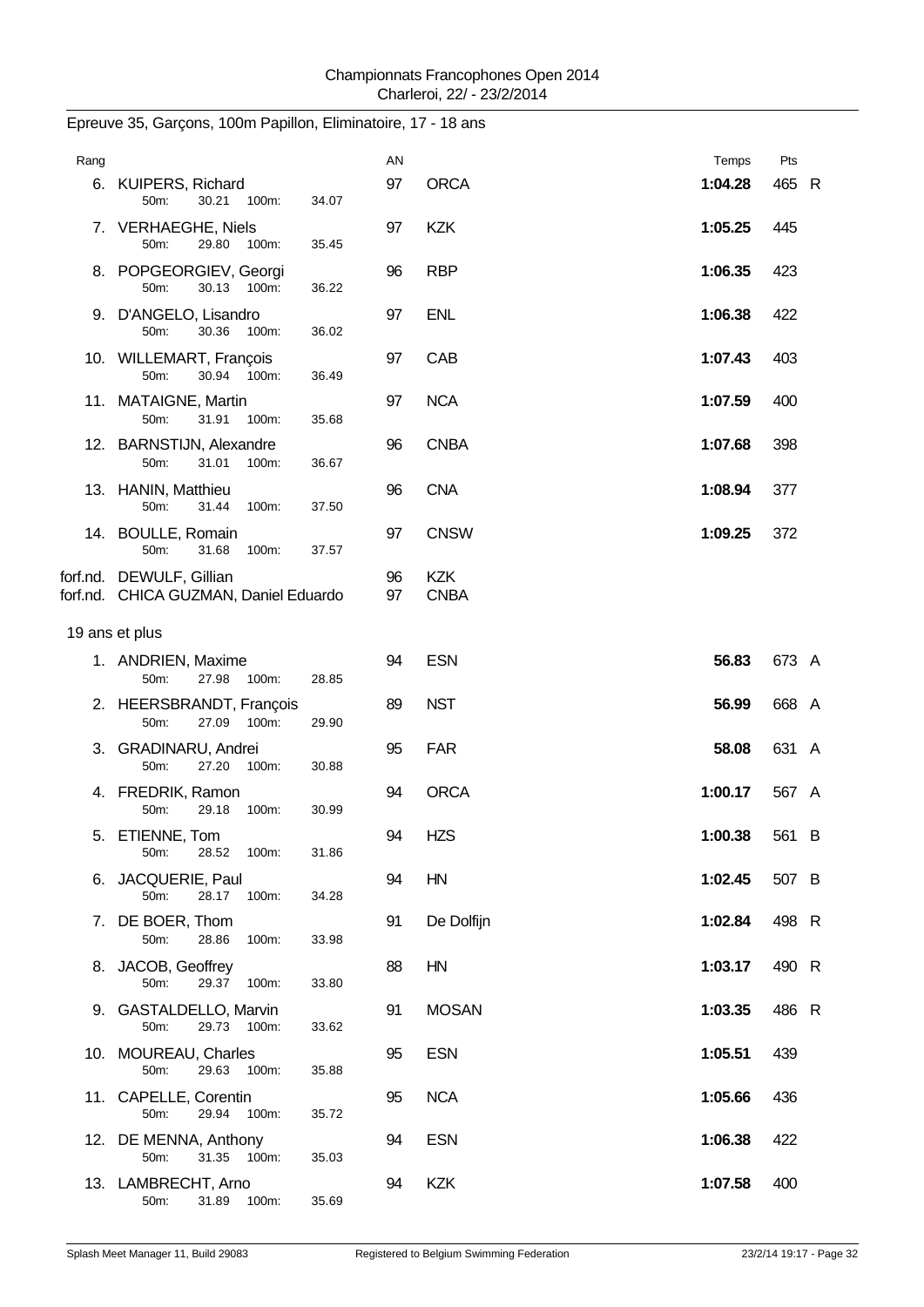# Epreuve 35, Messieurs, 100m Papillon, Eliminatoire

| 11 ans et plus                                        |       |    |               |         |       |  |
|-------------------------------------------------------|-------|----|---------------|---------|-------|--|
| 1. ANDRIEN, Maxime<br>27.98<br>100m:<br>50m:          | 28.85 | 94 | <b>ESN</b>    | 56.83   | 673 A |  |
| 2. HEERSBRANDT, François<br>50m:<br>27.09<br>100m:    | 29.90 | 89 | <b>NST</b>    | 56.99   | 668 A |  |
| 3. VANGOETSENHOVEN, Dries<br>27.07 100m:<br>50m:      | 30.55 | 97 | <b>STT</b>    | 57.62   | 646 A |  |
| 4. GRADINARU, Andrei<br>27.20<br>50m:<br>100m:        | 30.88 | 95 | <b>FAR</b>    | 58.08   | 631 A |  |
| 5. AERTS-BANCKEN, Guillaume<br>50m:<br>27.82<br>100m: | 31.49 | 96 | <b>ATLAS</b>  | 59.31   | 592 A |  |
| 6. TRAP, Alexander<br>50m:<br>27.48<br>100m:          | 31.87 | 97 | <b>STT</b>    | 59.35   | 591 A |  |
| 7. FREDRIK, Ramon<br>50m:<br>29.18<br>100m:           | 30.99 | 94 | <b>ORCA</b>   | 1:00.17 | 567 A |  |
| 8. ARKANIYA, Zaur<br>50m:<br>27.97<br>100m:           | 32.30 | 97 | <b>ASF</b>    | 1:00.27 | 564 A |  |
| 9. ETIENNE, Tom<br>50m:<br>28.52<br>100m:             | 31.86 | 94 | <b>HZS</b>    | 1:00.38 | 561 B |  |
| 10. BIERBERG, Grégory<br>50m:<br>28.16<br>100m:       | 32.72 | 98 | VN            | 1:00.88 | 548 B |  |
| 11. VANDENDRIESSCHE, Stan<br>50m:<br>28.93<br>100m:   | 32.76 | 98 | <b>KZK</b>    | 1:01.69 | 526 B |  |
| 12. HUPPERTZ, Matthias<br>50m:<br>28.89<br>100m:      | 33.16 | 97 | SSSV          | 1:02.05 | 517 B |  |
| 13. MARCOURT, Alexandre<br>50m:<br>29.47<br>100m:     | 32.80 | 99 | <b>PSL</b>    | 1:02.27 | 512 B |  |
| 14. FRIPPIAT, Florian<br>50m:<br>29.48<br>100m:       | 32.90 | 98 | <b>NCA</b>    | 1:02.38 | 509 B |  |
| 15. JACQUERIE, Paul<br>28.17 100m:<br>50m:            | 34.28 | 94 | HN            | 1:02.45 | 507 B |  |
| 16. AERTS-BANCKEN, Martin<br>50m:<br>29.10<br>100m:   | 33.37 | 98 | <b>ATLAS</b>  | 1:02.47 | 507 B |  |
| 17. DE BOER, Thom<br>28.86<br>50m:<br>100m:           | 33.98 | 91 | De Dolfijn    | 1:02.84 | 498 R |  |
| 18. KOBAYASHI, Ryuji<br>50m:<br>29.68<br>100m:        | 33.36 | 99 | <b>CNSW</b>   | 1:03.04 | 493 R |  |
| 19. JACOB, Geoffrey<br>29.37<br>50m:<br>100m:         | 33.80 | 88 | HN            | 1:03.17 | 490 R |  |
| 20. XHONNEUX, Thomas<br>29.87 100m:<br>50m:           | 33.35 | 98 | <b>ATLAS</b>  | 1:03.22 | 489 R |  |
| 21. GASTALDELLO, Marvin<br>29.73 100m:<br>50m:        | 33.62 | 91 | <b>MOSAN</b>  | 1:03.35 | 486 R |  |
| 22. BAUDOUX, Valentin<br>50m:<br>29.97<br>100m:       | 33.87 | 99 | <b>HELIOS</b> | 1:03.84 | 475 R |  |
| 23. DE SMET, Guillaume<br>50m:<br>30.08<br>100m:      | 34.12 | 99 | <b>BLAC</b>   | 1:04.20 | 467 R |  |
| 24. KUIPERS, Richard<br>50m:<br>30.21<br>100m:        | 34.07 | 97 | <b>ORCA</b>   | 1:04.28 | 465 R |  |
|                                                       |       |    |               |         |       |  |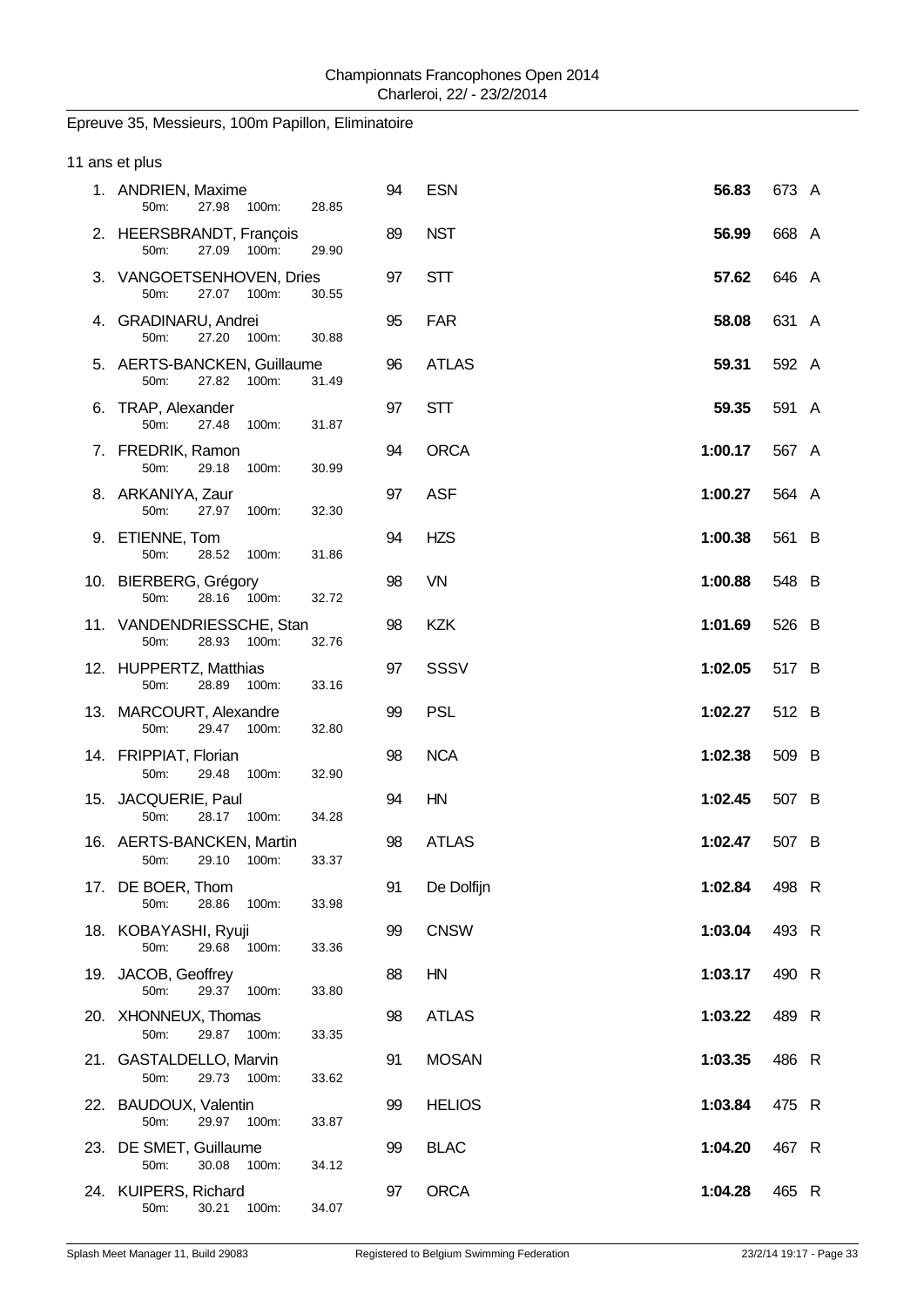| Rang |                                                    |       | AN |              | Temps   | Pts |
|------|----------------------------------------------------|-------|----|--------------|---------|-----|
|      | 25. BERTRAND, Amaury<br>30.85<br>100m:<br>50m:     | 33.68 | 99 | <b>ONS</b>   | 1:04.53 | 460 |
|      | 26. LEDNICKY, Vit<br>50m:<br>30.32<br>100m:        | 34.74 | 99 | <b>CNSW</b>  | 1:05.06 | 449 |
|      | 27. VERHAEGHE, Niels<br>50m:<br>29.80<br>100m:     | 35.45 | 97 | <b>KZK</b>   | 1:05.25 | 445 |
|      | 28. MOUREAU, Charles<br>50m:<br>29.63<br>100m:     | 35.88 | 95 | <b>ESN</b>   | 1:05.51 | 439 |
|      | 29. CAPELLE, Corentin<br>50m:<br>29.94<br>100m:    | 35.72 | 95 | <b>NCA</b>   | 1:05.66 | 436 |
|      | 30. BALLINGER, Guillaume<br>50m:<br>31.47 100m:    | 34.67 | 98 | <b>CNBA</b>  | 1:06.14 | 427 |
|      | 31. POPGEORGIEV, Georgi<br>50m:<br>30.13 100m:     | 36.22 | 96 | <b>RBP</b>   | 1:06.35 | 423 |
|      | 32. DE MENNA, Anthony<br>31.35<br>50m:<br>100m:    | 35.03 | 94 | <b>ESN</b>   | 1:06.38 | 422 |
|      | D'ANGELO, Lisandro<br>50m:<br>30.36<br>100m:       | 36.02 | 97 | <b>ENL</b>   | 1:06.38 | 422 |
|      | 34. WILLEMART, François<br>50m:<br>30.94 100m:     | 36.49 | 97 | CAB          | 1:07.43 | 403 |
|      | 35. LAMBRECHT, Arno<br>31.89<br>50m:<br>100m:      | 35.69 | 94 | <b>KZK</b>   | 1:07.58 | 400 |
|      | 36. MATAIGNE, Martin<br>50m:<br>31.91<br>100m:     | 35.68 | 97 | <b>NCA</b>   | 1:07.59 | 400 |
|      | 37. BARNSTIJN, Alexandre<br>31.01<br>50m:<br>100m: | 36.67 | 96 | <b>CNBA</b>  | 1:07.68 | 398 |
|      | 38. ABIB, Driss<br>31.07<br>100m:<br>50m:          | 36.75 | 98 | <b>CNSW</b>  | 1:07.82 | 396 |
|      | 39. LHEUREUX, Tom<br>50m:<br>31.90<br>100m:        | 36.20 | 98 | <b>BOUST</b> | 1:08.10 | 391 |
|      | 40. MOUALHI, Yanni<br>50m:<br>32.14<br>100m:       | 36.32 | 98 | <b>ENL</b>   | 1:08.46 | 385 |
|      | 41. PIRE, Clément<br>50m:<br>30.95<br>100m:        | 37.79 | 98 | CAB          | 1:08.74 | 380 |
|      | 42. MORIAU, Thibault<br>50m:<br>33.45<br>100m:     | 35.42 | 99 | <b>CNSW</b>  | 1:08.87 | 378 |
|      | 43. HANIN, Matthieu<br>50m:<br>31.44<br>100m:      | 37.50 | 96 | <b>CNA</b>   | 1:08.94 | 377 |
|      | 44. LAGAE, Remy<br>50m:<br>33.57<br>100m:          | 35.41 | 99 | <b>DM</b>    | 1:08.98 | 376 |
|      | 45. BOULLE, Romain<br>50m:<br>31.68<br>100m:       | 37.57 | 97 | <b>CNSW</b>  | 1:09.25 | 372 |
|      | 46. VERVONDEL, Jesens<br>50m:<br>32.34<br>100m:    | 36.95 | 99 | <b>MOSAN</b> | 1:09.29 | 371 |
|      | 47. DEWULF, Tjorven<br>32.30<br>50m:<br>100m:      | 37.20 | 98 | <b>KZK</b>   | 1:09.50 | 368 |
|      | 48. SEBILLE, Corenthin<br>50m:<br>32.03<br>100m:   | 37.56 | 99 | <b>ENL</b>   | 1:09.59 | 366 |

# Epreuve 35, Messieurs, 100m Papillon, Eliminatoire, 11 ans et plus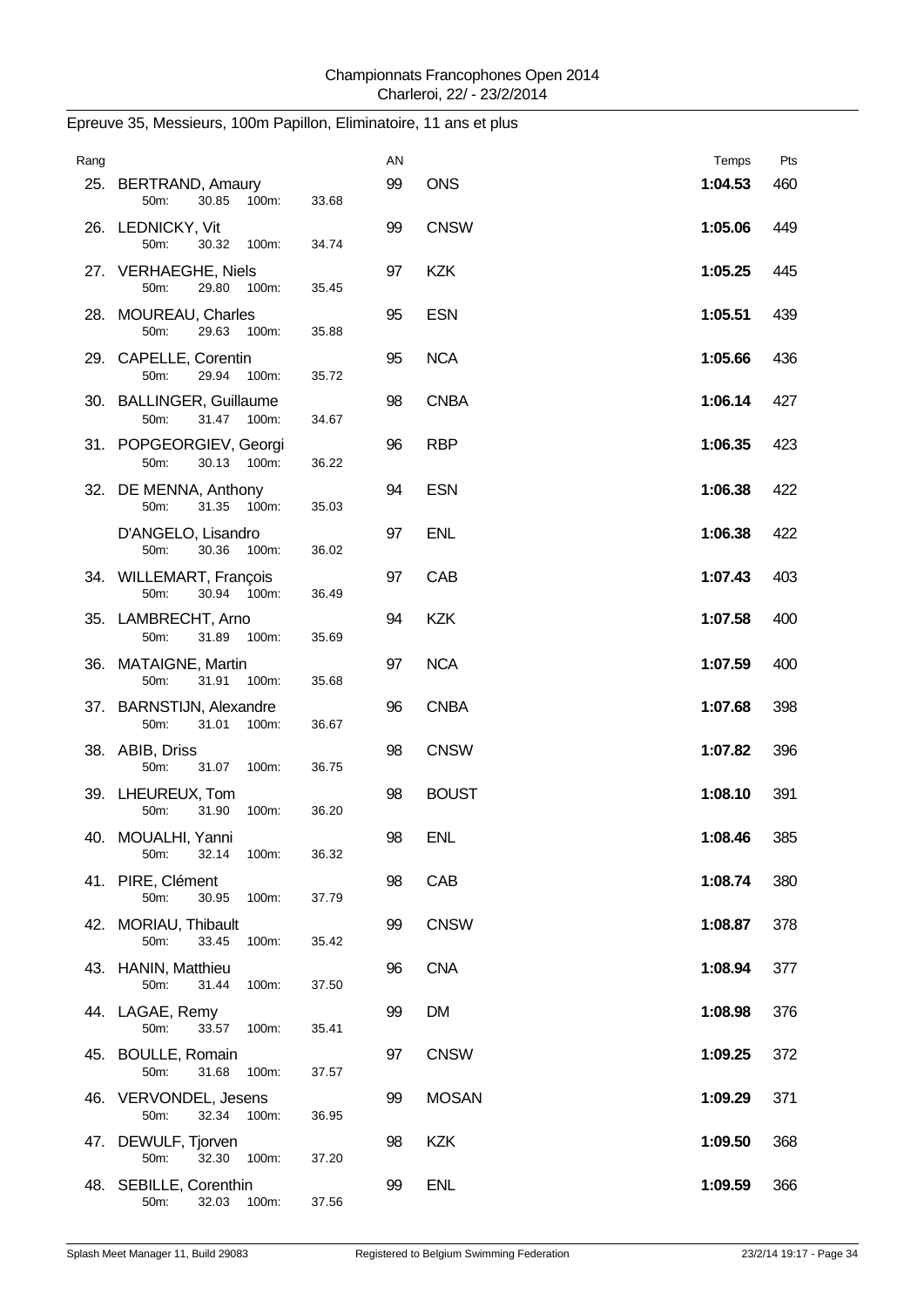| Rang |                                                                                                 |       | AN             |                                          | Temps   | Pts |
|------|-------------------------------------------------------------------------------------------------|-------|----------------|------------------------------------------|---------|-----|
|      | 49. CHEVREMONT, Etienne<br>31.22 100m:<br>50m:                                                  | 38.59 | 98             | VN                                       | 1:09.81 | 363 |
|      | 50. BOURSEAU, Lucas<br>31.47 100m:<br>50m:                                                      | 38.39 | 98             | VN                                       | 1:09.86 | 362 |
|      | 51. HUPPERTZ, Stefan<br>31.70<br>100m:<br>$50m$ :                                               | 38.46 | 99             | <b>SSSV</b>                              | 1:10.16 | 358 |
|      | 52. HOLTER, Damien<br>$50m$ :<br>33.06<br>100m:                                                 | 38.67 | 99             | <b>NCA</b>                               | 1:11.73 | 335 |
|      | 53. SIMOENS, Jerome<br>50m:<br>32.87<br>100m:                                                   | 39.47 | 98             | <b>HELIOS</b>                            | 1:12.34 | 326 |
|      | 54. PORTIER, Théo<br>33.60<br>50m:<br>100m:                                                     | 38.99 | 98             | <b>ATLAS</b>                             | 1:12.59 | 323 |
|      | 55. VEKEMANS, Kilian<br>35.04 100m:<br>50m:                                                     | 40.32 | 99             | <b>EMBOU</b>                             | 1:15.36 | 288 |
|      | 56. DOLIVIER, Cyril<br>33.14<br>100m:<br>50m:                                                   | 43.26 | 98             | <b>ENL</b>                               | 1:16.40 | 277 |
|      | 57. CALLEWAERT, Corentin<br>34.29<br>$50m$ :<br>100m:                                           | 44.61 | 98             | <b>RBP</b>                               | 1:18.90 | 251 |
|      | forf.nd. DEWULF, Gillian<br>forf.nd. CHICA GUZMAN, Daniel Eduardo<br>forf.nd. KORDBACHEH, Bijan |       | 96<br>97<br>98 | <b>KZK</b><br><b>CNBA</b><br><b>SVDE</b> |         |     |

## Epreuve 35, Messieurs, 100m Papillon, Eliminatoire, 11 ans et plus

| Epreuve 36<br>23/2/14     |                                                     |       |       |          | Dames, 100m Libre                                                                                 | 11 ans et plus<br>Liste résultats Eliminatoires |            |  |  |
|---------------------------|-----------------------------------------------------|-------|-------|----------|---------------------------------------------------------------------------------------------------|-------------------------------------------------|------------|--|--|
|                           |                                                     |       |       |          | T.L. - C F 2014: 15: 1:11.54: 16: 1:09.94: 17: 1:07.55: 18: 1:05.01: 19 +: 1:04.06: gén.: 1:02.45 |                                                 |            |  |  |
| Points: FINA 2013<br>Rang |                                                     |       |       | AN       |                                                                                                   | Temps                                           | Pts        |  |  |
| 15 ans                    |                                                     |       |       |          |                                                                                                   |                                                 |            |  |  |
|                           | 1. MEERE, Joleen<br>29.37<br>50m:                   | 100m: | 31.73 | 99       | <b>DDAT</b>                                                                                       | 1:01.10                                         | 618 A      |  |  |
|                           | 2. VANDERHEYDEN, Ashley<br>30.22<br>50m:            | 100m: | 31.06 | 99       | <b>ZGEEL</b>                                                                                      | 1:01.28                                         | 613 B      |  |  |
|                           | 3. JUNGLING, Florence<br>30.73<br>50m:              | 100m: | 31.93 | 99       | <b>PSL</b>                                                                                        | 1:02.66                                         | 573 B      |  |  |
|                           | 4. LOUNES-CHERIF, Alison<br>50m:<br>30.74           | 100m: | 32.41 | 99       | DM                                                                                                | 1:03.15                                         | 560 R      |  |  |
|                           | 5. KAMEL, Joy<br>50m:<br>31.44                      | 100m: | 32.60 | 99       | DM                                                                                                | 1:04.04                                         | 537        |  |  |
| 6.                        | DEFRAINE, Claris<br>50m:<br>30.91                   | 100m: | 33.34 | 99       | <b>ESN</b>                                                                                        | 1:04.25                                         | 532        |  |  |
| 8.                        | 7. COLLE, Noémie<br>DAWANS, Axelle<br>50m:<br>31.28 | 100m: | 33.86 | 99<br>99 | <b>EMBOU</b><br><b>PSL</b>                                                                        | 1:04.56<br>1:05.14                              | 524<br>510 |  |  |
|                           | 9. HUBERT, Lauriane<br>32.53<br>50m:                | 100m: | 33.16 | 99       | <b>NCA</b>                                                                                        | 1:05.69                                         | 498        |  |  |
| 10.                       | DEVREUX, Laura<br>50m:<br>31.75                     | 100m: | 34.26 | 99       | <b>CNSW</b>                                                                                       | 1:06.01                                         | 490        |  |  |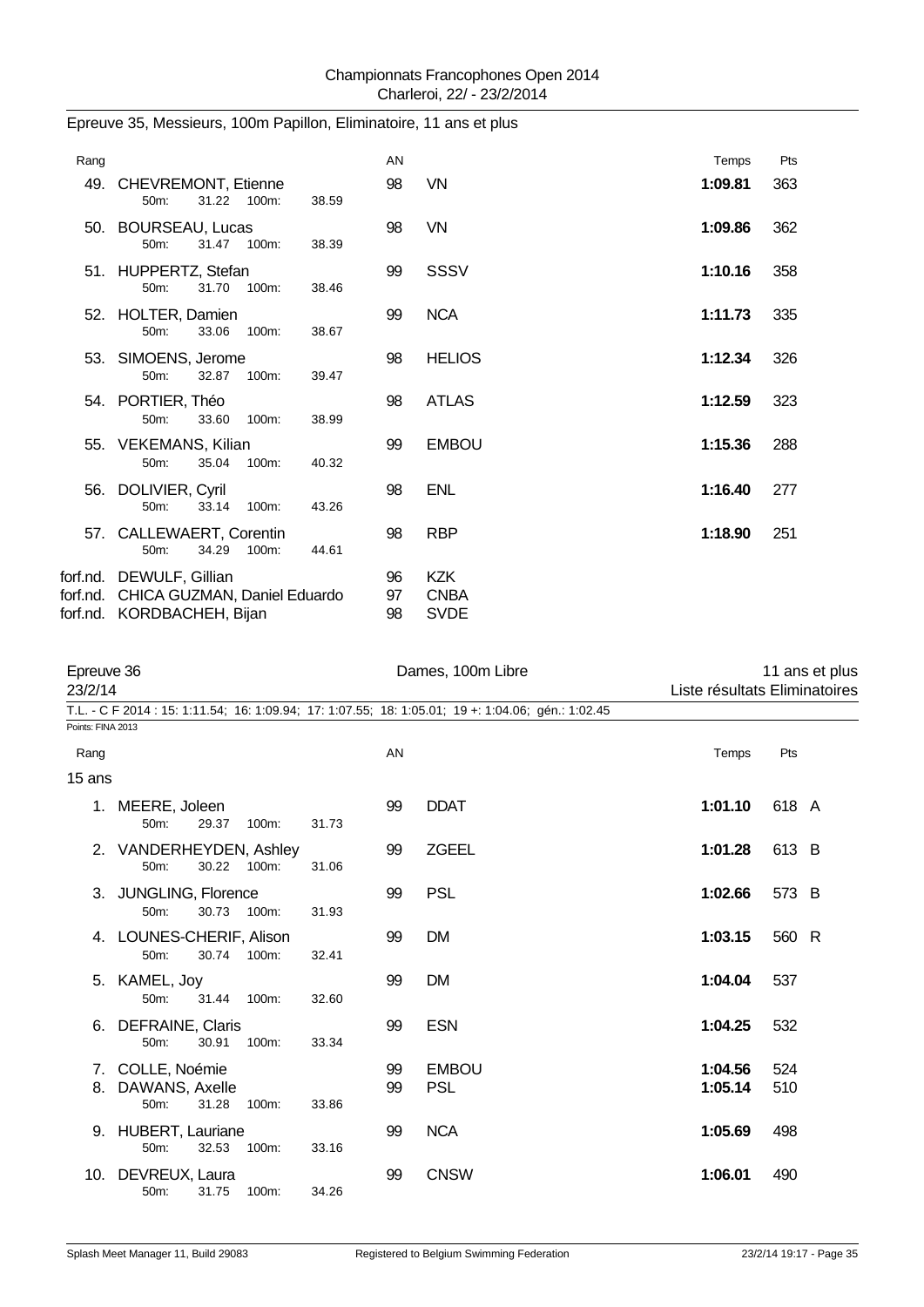| Rang   |                                                  |       | AN |               | Temps   | Pts   |
|--------|--------------------------------------------------|-------|----|---------------|---------|-------|
|        | 11. VOOS, Marie<br>32.30<br>50m:<br>100m:        | 34.01 | 99 | <b>BLAC</b>   | 1:06.31 | 484   |
|        | 12. DEWANDRE, Valentine<br>32.79 100m:<br>50m:   | 34.13 | 99 | <b>MOSAN</b>  | 1:06.92 | 471   |
|        | 13. VAN OUDENHOVE, Naïs<br>50m:<br>32.32 100m:   | 34.85 | 99 | <b>CNSW</b>   | 1:07.17 | 465   |
|        | 14. FALLAISE, Sarah<br>32.18<br>50m:<br>100m:    | 35.27 | 99 | W             | 1:07.45 | 460   |
|        | 15. OGILVIE, Lara<br>50m:<br>33.27 100m:         | 35.05 | 99 | <b>CHTHN</b>  | 1:08.32 | 442   |
|        | 16. DEMAREZ, Celine<br>33.00<br>50m:<br>100m:    | 36.29 | 99 | <b>BCSG</b>   | 1:09.29 | 424   |
|        | 17. BRUNELLI, Luana<br>50m:<br>33.38<br>100m:    | 36.01 | 99 | <b>MHN</b>    | 1:09.39 | 422   |
|        | 18. JEANGOUT, Cécile<br>34.10 100m:<br>50m:      | 35.38 | 99 | <b>CNA</b>    | 1:09.48 | 420   |
|        | 19. MAGREMANNE, Zoé<br>33.53 100m:<br>50m:       | 36.38 | 99 | <b>WN</b>     | 1:09.91 | 413   |
|        | 20. WATHIONG, Marine<br>34.06<br>50m:<br>100m:   | 35.97 | 99 | <b>BLAC</b>   | 1:10.03 | 411   |
|        | <b>CATTELAIN, Emeline</b><br>34.17 100m:<br>50m: | 35.86 | 99 | <b>HELIOS</b> | 1:10.03 | 411   |
|        | 22. NOISET, Sorenza<br>50m:<br>33.72<br>100m:    | 37.23 | 99 | <b>CNSW</b>   | 1:10.95 | 395   |
|        | 23. WUILLEM, Sannerie<br>50m:<br>33.75<br>100m:  | 37.40 | 99 | <b>RBP</b>    | 1:11.15 | 391   |
|        | 24. GIRS, Manon<br>50m:<br>34.59<br>100m:        | 37.02 | 99 | <b>CNB</b>    | 1:11.61 | 384   |
|        | 25. DELAHAUT, Katya<br>50m:<br>34.28<br>100m:    | 37.46 | 99 | <b>ESN</b>    | 1:11.74 | 382   |
|        | 26. PIGEON, Louise<br>36.02<br>50m:<br>100m:     | 37.63 | 99 | <b>EMBOU</b>  | 1:13.65 | 353   |
| 16 ans |                                                  |       |    |               |         |       |
|        | 1. DE BOCK, Sonia                                |       | 98 | <b>BRABO</b>  | 1:00.58 | 635 A |
|        | 50m:<br>28.91<br>100m:                           | 31.67 |    |               |         |       |
|        | 2. YAX, Bénédicte<br>50m:<br>29.87<br>100m:      | 31.21 | 98 | <b>CNBA</b>   | 1:01.08 | 619 A |
|        | 3. VANDENHAUTE, Sarah<br>50m:<br>29.69<br>100m:  | 31.48 | 98 | <b>MEGA</b>   | 1:01.17 | 616 B |
|        | 4. KERKENI, Sonia<br>50m:<br>30.49<br>100m:      | 31.76 | 98 | <b>ESP</b>    | 1:02.25 | 585 B |
|        | 5. MARCHAL, Léa<br>50m:<br>30.29<br>100m:        | 32.24 | 98 | <b>NCA</b>    | 1:02.53 | 577 B |
|        | 6. HAZENDONCK, Wynona<br>30.97<br>100m:<br>50m:  | 31.98 | 98 | <b>CNSW</b>   | 1:02.95 | 565 R |
|        | 7. STEPHAN, Charlotte<br>50m:<br>30.13<br>100m:  | 33.07 | 98 | <b>CNBA</b>   | 1:03.20 | 559 R |

# Epreuve 36, Filles, 100m Libre, Eliminatoire, 15 ans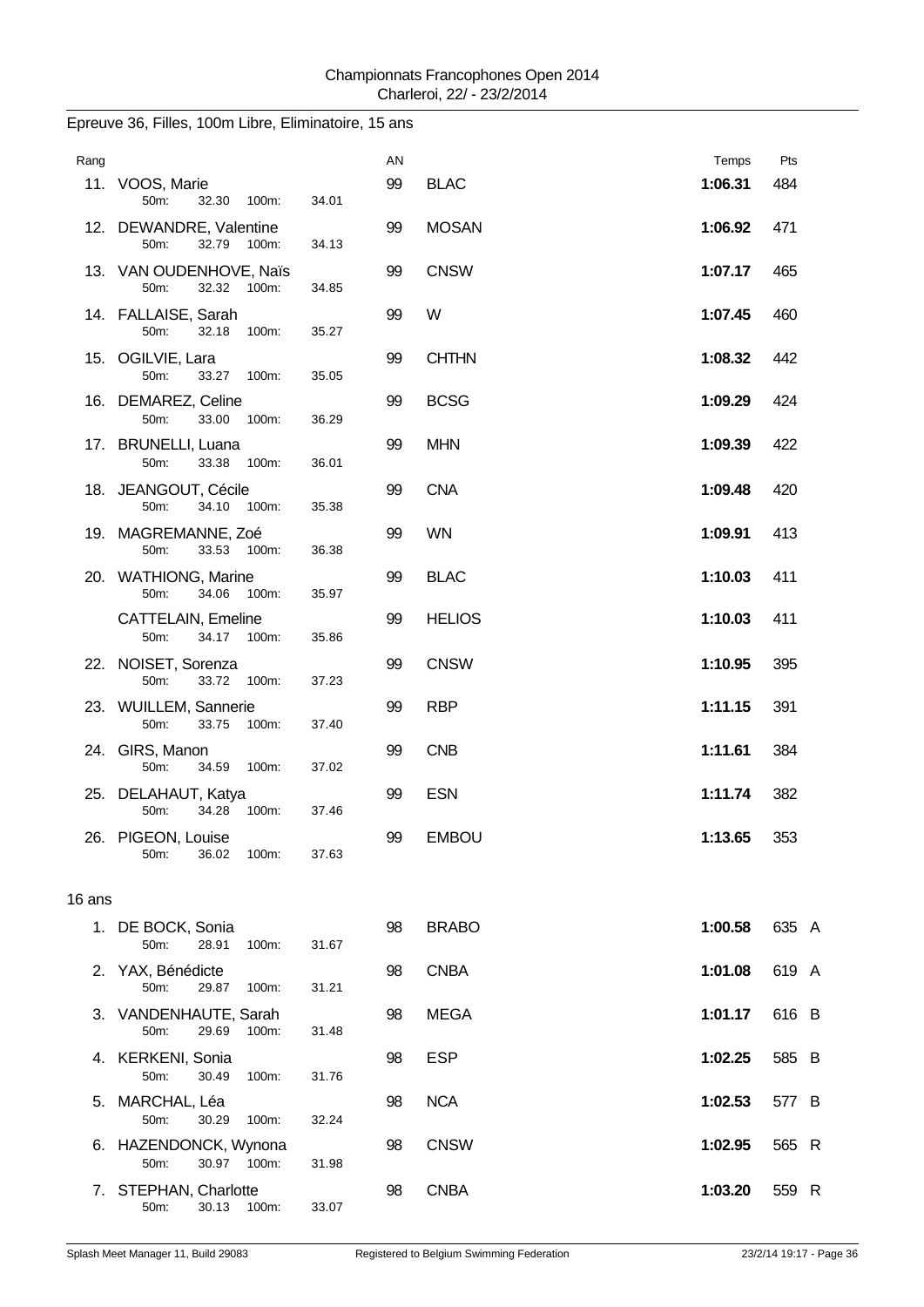| Rang        |                                                         |       | ΑN |               | Temps   | Pts   |  |
|-------------|---------------------------------------------------------|-------|----|---------------|---------|-------|--|
|             | 8. STEL, Serena<br>50m:<br>30.38<br>100m:               | 32.83 | 98 | De Dolfijn    | 1:03.21 | 558 R |  |
|             | 9. DEFRENNE, Blandine<br>50m:<br>30.48<br>100m:         | 32.91 | 98 | <b>MHN</b>    | 1:03.39 | 554 R |  |
|             | 10. FAVART, Megan<br>50m:<br>31.38<br>100m:             | 32.23 | 98 | <b>ENN</b>    | 1:03.61 | 548   |  |
|             | 11. DUSSORT, Marie<br>50m:<br>31.23<br>100m:            | 33.04 | 98 | <b>CNBA</b>   | 1:04.27 | 531   |  |
|             | 12. D'AGOSTINO, Léa<br>50m:<br>32.49<br>100m:           | 33.04 | 98 | <b>NCA</b>    | 1:05.53 | 501   |  |
|             | 13. JEVENS, Clodagh<br>31.73<br>50m:<br>100m:           | 33.82 | 98 | <b>WN</b>     | 1:05.55 | 501   |  |
|             | 14. FAVART, Manon<br>50m:<br>32.56<br>100m:             | 33.54 | 98 | <b>ENN</b>    | 1:06.10 | 488   |  |
|             | 15. BRANDT, Tasha<br>50m:<br>32.36<br>100m:             | 33.86 | 98 | <b>CNSW</b>   | 1:06.22 | 486   |  |
|             | 16. CAVADINI, Virginie<br>50m:<br>32.46<br>100m:        | 34.03 | 98 | <b>CNBA</b>   | 1:06.49 | 480   |  |
|             | 17. NICOLE, Chloe<br>50m:<br>32.32 100m:                | 34.24 | 98 | <b>ESN</b>    | 1:06.56 | 478   |  |
|             | 18. VAN DESSEL, Erika<br>50m:<br>33.29 100m:            | 34.58 | 98 | <b>HELIOS</b> | 1:07.87 | 451   |  |
|             | 19. DELCOURT, Morgan<br>50m:<br>32.68 100m:             | 35.45 | 98 | <b>TAN</b>    | 1:08.13 | 446   |  |
|             | 20. DONNELLY, Claire<br>50m:<br>32.27 100m:             | 36.10 | 98 | <b>WN</b>     | 1:08.37 | 441   |  |
|             | 21. VERHAEGHE, Nikita<br>50m:<br>32.99 100m:            | 35.70 | 98 | <b>KZK</b>    | 1:08.69 | 435   |  |
|             | 22. RUMFELS, Océane<br>33.94<br>100m:<br>50m:           | 35.23 | 98 | <b>ATLAS</b>  | 1:09.17 | 426   |  |
|             | 23. CUVELLIEZ, Lucie<br>34.32 100m:<br>50m:             | 36.34 | 98 | <b>WN</b>     | 1:10.66 | 400   |  |
|             | 24. MODZELEWSKA, Dominika<br>50m:<br>35.08<br>100m:     | 36.22 | 98 | <b>BLAC</b>   | 1:11.30 | 389   |  |
|             | 25. HARDY, Soline<br>50m:<br>34.10<br>100m:             | 37.49 | 98 | <b>NCH</b>    | 1:11.59 | 384   |  |
|             | 26. FRANCAUX, Alice<br>50m:<br>34.61<br>100m:           | 37.19 | 98 | <b>ONS</b>    | 1:11.80 | 381   |  |
|             | 27. JAMAR DE BOLSEE, Mathilde<br>50m:<br>34.63<br>100m: | 37.36 | 98 | <b>ATLAS</b>  | 1:11.99 | 378   |  |
| 17 - 18 ans |                                                         |       |    |               |         |       |  |
|             | 1. MIDREZ, Noémie<br>30.05<br>50m:<br>100m:             | 30.20 | 96 | <b>VN</b>     | 1:00.25 | 645 A |  |
|             | 2. VANLEYNSEELE, Sara<br>50m:<br>29.47 100m:            | 31.62 | 97 | <b>BRABO</b>  | 1:01.09 | 619 A |  |
|             | 3. SCHOEMANS, Céline<br>29.52<br>50m:<br>100m:          | 31.94 | 96 | <b>LSC</b>    | 1:01.46 | 608 B |  |

# Epreuve 36, Filles, 100m Libre, Eliminatoire, 16 ans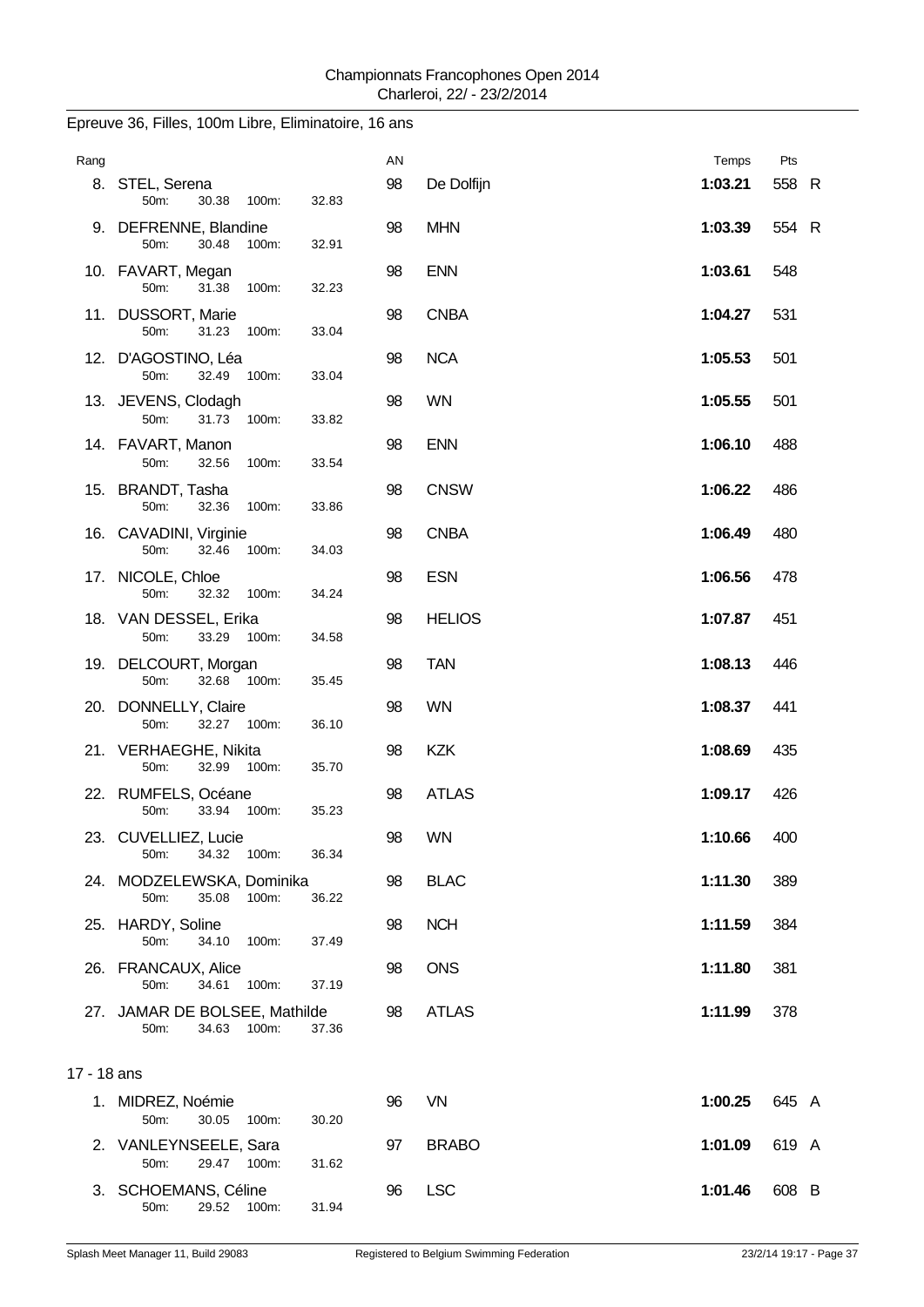| Rang |                                                   |       | AN |               | Temps   | Pts   |
|------|---------------------------------------------------|-------|----|---------------|---------|-------|
|      | 4. DE VRIES, Claris<br>50m:<br>30.50<br>100m:     | 32.05 | 97 | <b>ORCA</b>   | 1:02.55 | 576 B |
|      | 5. BULTE, Manon<br>50m:<br>30.51<br>100m:         | 32.19 | 97 | <b>ESN</b>    | 1:02.70 | 572 R |
|      | 6. MATTENS, Edith<br>50m:<br>30.70<br>100m:       | 32.24 | 97 | <b>KZK</b>    | 1:02.94 | 566 R |
|      | 7. FEUILLEN, Caroline<br>50m:<br>30.57<br>100m:   | 32.80 | 97 | <b>ESN</b>    | 1:03.37 | 554 R |
|      | 8. WASTYN, Heline<br>50m:<br>30.58<br>100m:       | 33.23 | 97 | <b>KZK</b>    | 1:03.81 | 543   |
|      | 9. KERKENI, Sarah<br>50m:<br>31.50<br>100m:       | 33.53 | 96 | <b>ESP</b>    | 1:05.03 | 513   |
|      | 10. CANTAMESSA, Roxane<br>50m:<br>31.24 100m:     | 33.80 | 97 | W             | 1:05.04 | 513   |
|      | 11. LEVEQUE, Justine<br>31.40 100m:<br>50m:       | 33.67 | 97 | <b>MHN</b>    | 1:05.07 | 512   |
|      | 12. STOLL, Justine<br>31.91<br>50m:<br>100m:      | 33.64 | 97 | <b>CNSW</b>   | 1:05.55 | 501   |
|      | 13. HENNEBERT, Alyssa<br>32.54 100m:<br>50m:      | 34.05 | 96 | <b>ENL</b>    | 1:06.59 | 478   |
|      | 14. VAN MELKEBEKE, Léonore<br>32.50 100m:<br>50m: | 34.20 | 97 | <b>BOUST</b>  | 1:06.70 | 475   |
|      | 15. MAROQUIN, Morgane<br>50m:<br>32.55 100m:      | 34.17 | 97 | <b>CMA</b>    | 1:06.72 | 475   |
|      | 16. GODEFROID, Marie<br>32.07 100m:<br>50m:       | 34.82 | 96 | <b>CHTHN</b>  | 1:06.89 | 471   |
|      | 17. DELAHAUT, Camille<br>50m:<br>32.70 100m:      | 34.69 | 97 | <b>WN</b>     | 1:07.39 | 461   |
|      | 18. MAHER, Alexandra<br>33.05<br>50m:<br>100m:    | 35.92 | 97 | <b>SCR</b>    | 1:08.97 | 430   |
|      | 19. BADER, Zoe<br>100m:<br>50m:<br>33.13          | 36.98 | 96 | <b>NCH</b>    | 1:10.11 | 409   |
|      | 19 ans et plus                                    |       |    |               |         |       |
|      | 1. KRAAIJEVELD, Ilse<br>50m:<br>29.37<br>100m:    | 28.76 | 90 | <b>ORCA</b>   | 58.13   | 718 A |
|      | 2. TOUATI, Assia<br>50m:<br>28.75<br>100m:        | 30.17 | 95 | <b>CNBA</b>   | 58.92   | 690 A |
|      | 3. CAVADINI, Caroline<br>29.64<br>50m:<br>100m:   | 31.26 | 90 | <b>CNBA</b>   | 1:00.90 | 625 A |
|      | 4. WANTER, Ann<br>50m:<br>30.46<br>100m:          | 31.58 | 82 | <b>BEST</b>   | 1:02.04 | 591 B |
|      | 5. LHOST, Elodie<br>50m:<br>31.21<br>100m:        | 32.64 | 93 | <b>MOSAN</b>  | 1:03.85 | 542   |
|      | 6. CLEMENT, Kimberley<br>50m:<br>31.06<br>100m:   | 33.43 | 91 | <b>HELIOS</b> | 1:04.49 | 526   |
|      | forf.nd. BAUM, Sydney                             |       | 93 | <b>BOUST</b>  |         |       |

Epreuve 36, Dames, 100m Libre, Eliminatoire, 17 - 18 ans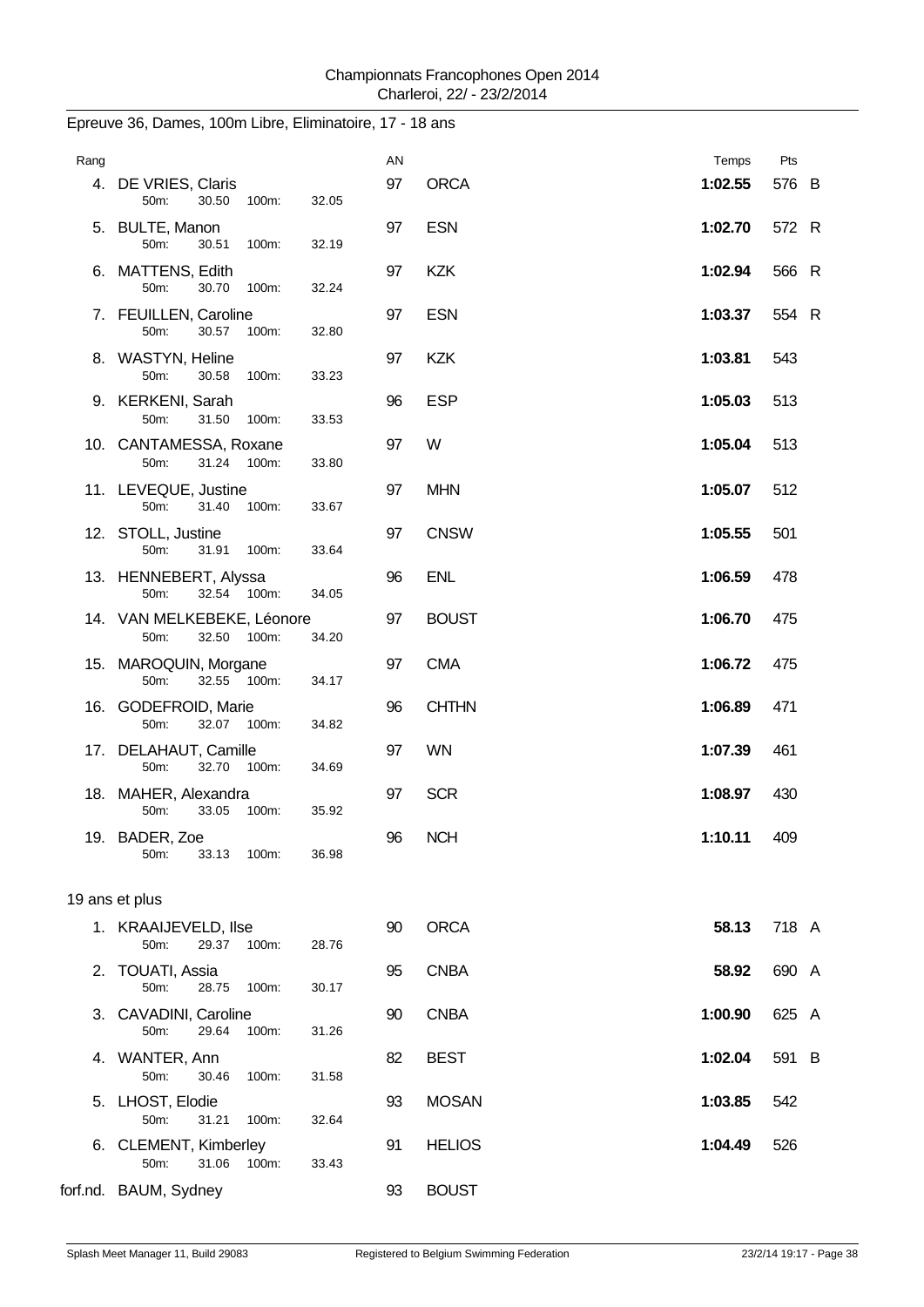## Epreuve 36, Dames, 100m Libre, Eliminatoire

| 11 ans et plus                                   |       |    |              |         |       |
|--------------------------------------------------|-------|----|--------------|---------|-------|
| 1. KRAAIJEVELD, Ilse<br>29.37 100m:<br>50m:      | 28.76 | 90 | <b>ORCA</b>  | 58.13   | 718 A |
| 2. TOUATI, Assia<br>50m:<br>28.75<br>100m:       | 30.17 | 95 | <b>CNBA</b>  | 58.92   | 690 A |
| 3. MIDREZ, Noémie<br>50m:<br>30.05<br>100m:      | 30.20 | 96 | <b>VN</b>    | 1:00.25 | 645 A |
| 4. DE BOCK, Sonia<br>50m:<br>28.91<br>100m:      | 31.67 | 98 | <b>BRABO</b> | 1:00.58 | 635 A |
| 5. CAVADINI, Caroline<br>50m:<br>29.64<br>100m:  | 31.26 | 90 | <b>CNBA</b>  | 1:00.90 | 625 A |
| 6. YAX, Bénédicte<br>50m:<br>29.87<br>100m:      | 31.21 | 98 | <b>CNBA</b>  | 1:01.08 | 619 A |
| 7. VANLEYNSEELE, Sara<br>50m:<br>29.47 100m:     | 31.62 | 97 | <b>BRABO</b> | 1:01.09 | 619 A |
| 8. MEERE, Joleen<br>50m:<br>29.37<br>100m:       | 31.73 | 99 | <b>DDAT</b>  | 1:01.10 | 618 A |
| 9. VANDENHAUTE, Sarah<br>50m:<br>29.69<br>100m:  | 31.48 | 98 | <b>MEGA</b>  | 1:01.17 | 616 B |
| 10. VANDERHEYDEN, Ashley<br>30.22 100m:<br>50m:  | 31.06 | 99 | ZGEEL        | 1:01.28 | 613 B |
| 11. SCHOEMANS, Céline<br>29.52<br>50m:<br>100m:  | 31.94 | 96 | <b>LSC</b>   | 1:01.46 | 608 B |
| 12. WANTER, Ann<br>50m:<br>30.46<br>100m:        | 31.58 | 82 | <b>BEST</b>  | 1:02.04 | 591 B |
| 13. KERKENI, Sonia<br>50m:<br>30.49<br>100m:     | 31.76 | 98 | <b>ESP</b>   | 1:02.25 | 585 B |
| 14. MARCHAL, Léa<br>50m:<br>30.29<br>100m:       | 32.24 | 98 | <b>NCA</b>   | 1:02.53 | 577 B |
| 15. DE VRIES, Claris<br>50m:<br>30.50<br>100m:   | 32.05 | 97 | <b>ORCA</b>  | 1:02.55 | 576 B |
| 16. JUNGLING, Florence<br>50m:<br>30.73<br>100m: | 31.93 | 99 | <b>PSL</b>   | 1:02.66 | 573 B |
| 17. BULTE, Manon<br>50m:<br>30.51<br>100m:       | 32.19 | 97 | <b>ESN</b>   | 1:02.70 | 572 R |
| 18. MATTENS, Edith<br>30.70<br>50m:<br>100m:     | 32.24 | 97 | <b>KZK</b>   | 1:02.94 | 566 R |
| 19. HAZENDONCK, Wynona<br>30.97 100m:<br>50m:    | 31.98 | 98 | <b>CNSW</b>  | 1:02.95 | 565 R |
| 20. LOUNES-CHERIF, Alison<br>30.74 100m:<br>50m: | 32.41 | 99 | <b>DM</b>    | 1:03.15 | 560 R |
| 21. STEPHAN, Charlotte<br>50m:<br>30.13<br>100m: | 33.07 | 98 | <b>CNBA</b>  | 1:03.20 | 559 R |
| 22. STEL, Serena<br>30.38<br>50m:<br>100m:       | 32.83 | 98 | De Dolfijn   | 1:03.21 | 558 R |
| 23. FEUILLEN, Caroline<br>30.57 100m:<br>50m:    | 32.80 | 97 | <b>ESN</b>   | 1:03.37 | 554 R |
| 24. DEFRENNE, Blandine<br>30.48<br>50m:<br>100m: | 32.91 | 98 | <b>MHN</b>   | 1:03.39 | 554 R |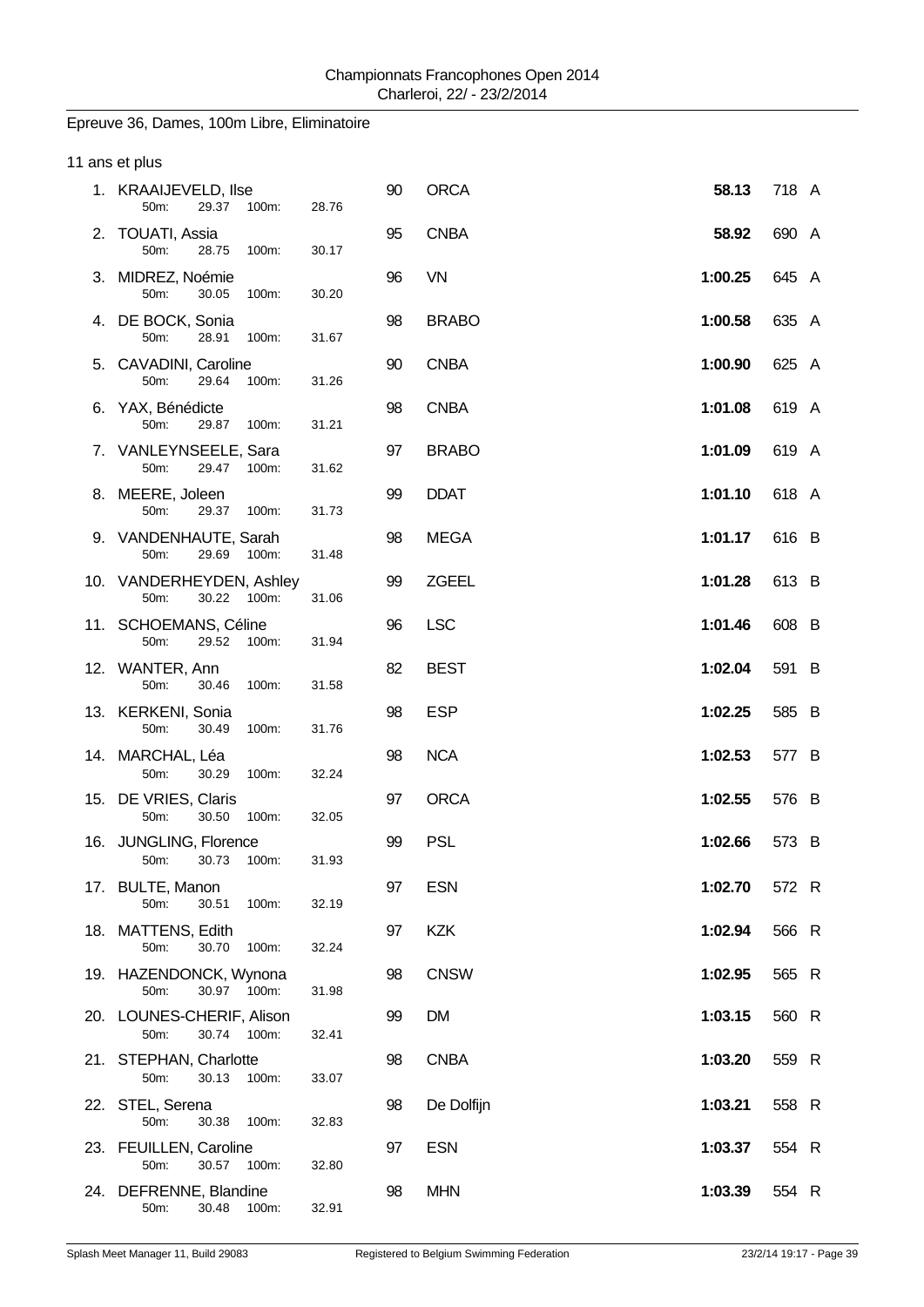| Rang |                                                                   |       | AN       |                            | Temps              | Pts        |
|------|-------------------------------------------------------------------|-------|----------|----------------------------|--------------------|------------|
|      | 25. FAVART, Megan<br>50m:<br>31.38<br>100m:                       | 32.23 | 98       | <b>ENN</b>                 | 1:03.61            | 548        |
|      | 26. WASTYN, Heline<br>50m:<br>30.58<br>100m:                      | 33.23 | 97       | <b>KZK</b>                 | 1:03.81            | 543        |
|      | 27. LHOST, Elodie<br>50m:<br>31.21<br>100m:                       | 32.64 | 93       | <b>MOSAN</b>               | 1:03.85            | 542        |
|      | 28. KAMEL, Joy<br>31.44<br>50m:<br>100m:                          | 32.60 | 99       | <b>DM</b>                  | 1:04.04            | 537        |
|      | 29. DEFRAINE, Claris<br>50m:<br>30.91<br>100m:                    | 33.34 | 99       | <b>ESN</b>                 | 1:04.25            | 532        |
|      | 30. DUSSORT, Marie<br>50m:<br>31.23<br>100m:                      | 33.04 | 98       | <b>CNBA</b>                | 1:04.27            | 531        |
|      | 31. CLEMENT, Kimberley<br>50m:<br>31.06<br>100m:                  | 33.43 | 91       | <b>HELIOS</b>              | 1:04.49            | 526        |
|      | 32. COLLE, Noémie<br>33. KERKENI, Sarah<br>50m:<br>31.50<br>100m: | 33.53 | 99<br>96 | <b>EMBOU</b><br><b>ESP</b> | 1:04.56<br>1:05.03 | 524<br>513 |
|      | 34. CANTAMESSA, Roxane<br>31.24<br>50m:<br>100m:                  | 33.80 | 97       | W                          | 1:05.04            | 513        |
|      | 35. LEVEQUE, Justine<br>31.40<br>50m:<br>100m:                    | 33.67 | 97       | <b>MHN</b>                 | 1:05.07            | 512        |
|      | 36. DAWANS, Axelle<br>50m:<br>31.28<br>100m:                      | 33.86 | 99       | <b>PSL</b>                 | 1:05.14            | 510        |
|      | 37. D'AGOSTINO, Léa<br>50m:<br>32.49<br>100m:                     | 33.04 | 98       | <b>NCA</b>                 | 1:05.53            | 501        |
|      | 38. STOLL, Justine<br>50m:<br>31.91<br>100m:                      | 33.64 | 97       | <b>CNSW</b>                | 1:05.55            | 501        |
|      | JEVENS, Clodagh<br>50m:<br>31.73<br>100m:                         | 33.82 | 98       | <b>WN</b>                  | 1:05.55            | 501        |
|      | 40. HUBERT, Lauriane<br>50m:<br>32.53<br>100m:                    | 33.16 | 99       | <b>NCA</b>                 | 1:05.69            | 498        |
|      | 41. DEVREUX, Laura<br>50m:<br>31.75<br>100m:                      | 34.26 | 99       | <b>CNSW</b>                | 1:06.01            | 490        |
|      | 42. FAVART, Manon<br>50m:<br>32.56<br>100m:                       | 33.54 | 98       | <b>ENN</b>                 | 1:06.10            | 488        |
|      | 43. BRANDT, Tasha<br>50m:<br>32.36<br>100m:                       | 33.86 | 98       | <b>CNSW</b>                | 1:06.22            | 486        |
|      | 44. VOOS, Marie<br>50m:<br>32.30<br>100m:                         | 34.01 | 99       | <b>BLAC</b>                | 1:06.31            | 484        |
|      | 45. CAVADINI, Virginie<br>50m:<br>32.46<br>100m:                  | 34.03 | 98       | <b>CNBA</b>                | 1:06.49            | 480        |
|      | 46. NICOLE, Chloe<br>50m:<br>32.32<br>100m:                       | 34.24 | 98       | <b>ESN</b>                 | 1:06.56            | 478        |
|      | 47. HENNEBERT, Alyssa<br>50m:<br>32.54 100m:                      | 34.05 | 96       | <b>ENL</b>                 | 1:06.59            | 478        |
|      | 48. VAN MELKEBEKE, Léonore<br>50m:<br>32.50 100m:                 | 34.20 | 97       | <b>BOUST</b>               | 1:06.70            | 475        |
|      | 49. MAROQUIN, Morgane<br>50m:<br>32.55 100m:                      | 34.17 | 97       | <b>CMA</b>                 | 1:06.72            | 475        |

# Epreuve 36, Dames, 100m Libre, Eliminatoire, 11 ans et plus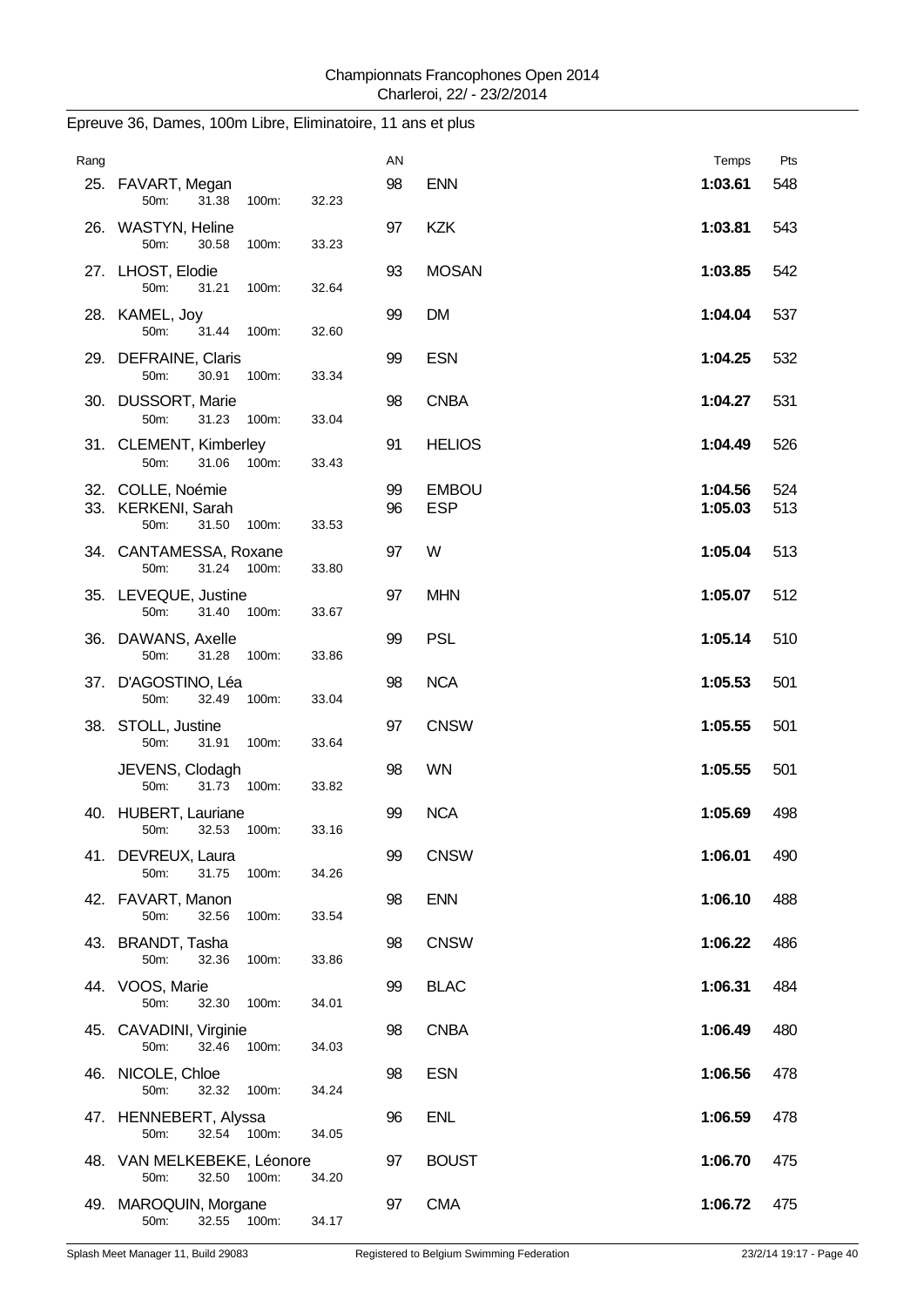| Rang |                                                     |       | AN |               | Temps   | Pts |
|------|-----------------------------------------------------|-------|----|---------------|---------|-----|
|      | 50. GODEFROID, Marie<br>32.07 100m:<br>50m:         | 34.82 | 96 | <b>CHTHN</b>  | 1:06.89 | 471 |
|      | 51. DEWANDRE, Valentine<br>50m:<br>32.79 100m:      | 34.13 | 99 | <b>MOSAN</b>  | 1:06.92 | 471 |
|      | 52. VAN OUDENHOVE, Naïs<br>50m:<br>32.32 100m:      | 34.85 | 99 | <b>CNSW</b>   | 1:07.17 | 465 |
|      | 53. DELAHAUT, Camille<br>32.70<br>50m:<br>100m:     | 34.69 | 97 | <b>WN</b>     | 1:07.39 | 461 |
|      | 54. FALLAISE, Sarah<br>50m:<br>32.18 100m:          | 35.27 | 99 | W             | 1:07.45 | 460 |
|      | 55. VAN DESSEL, Erika<br>33.29<br>50m:<br>100m:     | 34.58 | 98 | <b>HELIOS</b> | 1:07.87 | 451 |
|      | 56. DELCOURT, Morgan<br>50m:<br>32.68 100m:         | 35.45 | 98 | <b>TAN</b>    | 1:08.13 | 446 |
|      | 57. OGILVIE, Lara<br>50m:<br>33.27 100m:            | 35.05 | 99 | <b>CHTHN</b>  | 1:08.32 | 442 |
|      | 58. DONNELLY, Claire<br>50m:<br>32.27 100m:         | 36.10 | 98 | <b>WN</b>     | 1:08.37 | 441 |
|      | 59. VERHAEGHE, Nikita<br>50m:<br>32.99<br>100m:     | 35.70 | 98 | <b>KZK</b>    | 1:08.69 | 435 |
|      | 60. MAHER, Alexandra<br>33.05 100m:<br>50m:         | 35.92 | 97 | <b>SCR</b>    | 1:08.97 | 430 |
|      | 61. RUMFELS, Océane<br>50m:<br>33.94<br>100m:       | 35.23 | 98 | <b>ATLAS</b>  | 1:09.17 | 426 |
|      | 62. DEMAREZ, Celine<br>50m:<br>33.00<br>100m:       | 36.29 | 99 | <b>BCSG</b>   | 1:09.29 | 424 |
|      | 63. BRUNELLI, Luana<br>100m:<br>50m:<br>33.38       | 36.01 | 99 | <b>MHN</b>    | 1:09.39 | 422 |
|      | 64. JEANGOUT, Cécile<br>34.10<br>100m:<br>50m:      | 35.38 | 99 | <b>CNA</b>    | 1:09.48 | 420 |
|      | 65. MAGREMANNE, Zoé<br>33.53<br>50m:<br>100m:       | 36.38 | 99 | <b>WN</b>     | 1:09.91 | 413 |
|      | 66. WATHIONG, Marine<br>34.06<br>50m:<br>100m:      | 35.97 | 99 | <b>BLAC</b>   | 1:10.03 | 411 |
|      | CATTELAIN, Emeline<br>50m:<br>34.17<br>100m:        | 35.86 | 99 | <b>HELIOS</b> | 1:10.03 | 411 |
|      | 68. BADER, Zoe<br>33.13<br>50m:<br>100m:            | 36.98 | 96 | <b>NCH</b>    | 1:10.11 | 409 |
|      | 69. CUVELLIEZ, Lucie<br>50m:<br>34.32<br>100m:      | 36.34 | 98 | WN            | 1:10.66 | 400 |
|      | 70. NOISET, Sorenza<br>50m:<br>33.72<br>100m:       | 37.23 | 99 | <b>CNSW</b>   | 1:10.95 | 395 |
|      | 71. WUILLEM, Sannerie<br>33.75<br>50m:<br>100m:     | 37.40 | 99 | <b>RBP</b>    | 1:11.15 | 391 |
|      | 72. MODZELEWSKA, Dominika<br>50m:<br>35.08<br>100m: | 36.22 | 98 | <b>BLAC</b>   | 1:11.30 | 389 |
|      | 73. HARDY, Soline<br>50m:<br>34.10<br>100m:         | 37.49 | 98 | <b>NCH</b>    | 1:11.59 | 384 |

## Epreuve 36, Dames, 100m Libre, Eliminatoire, 11 ans et plus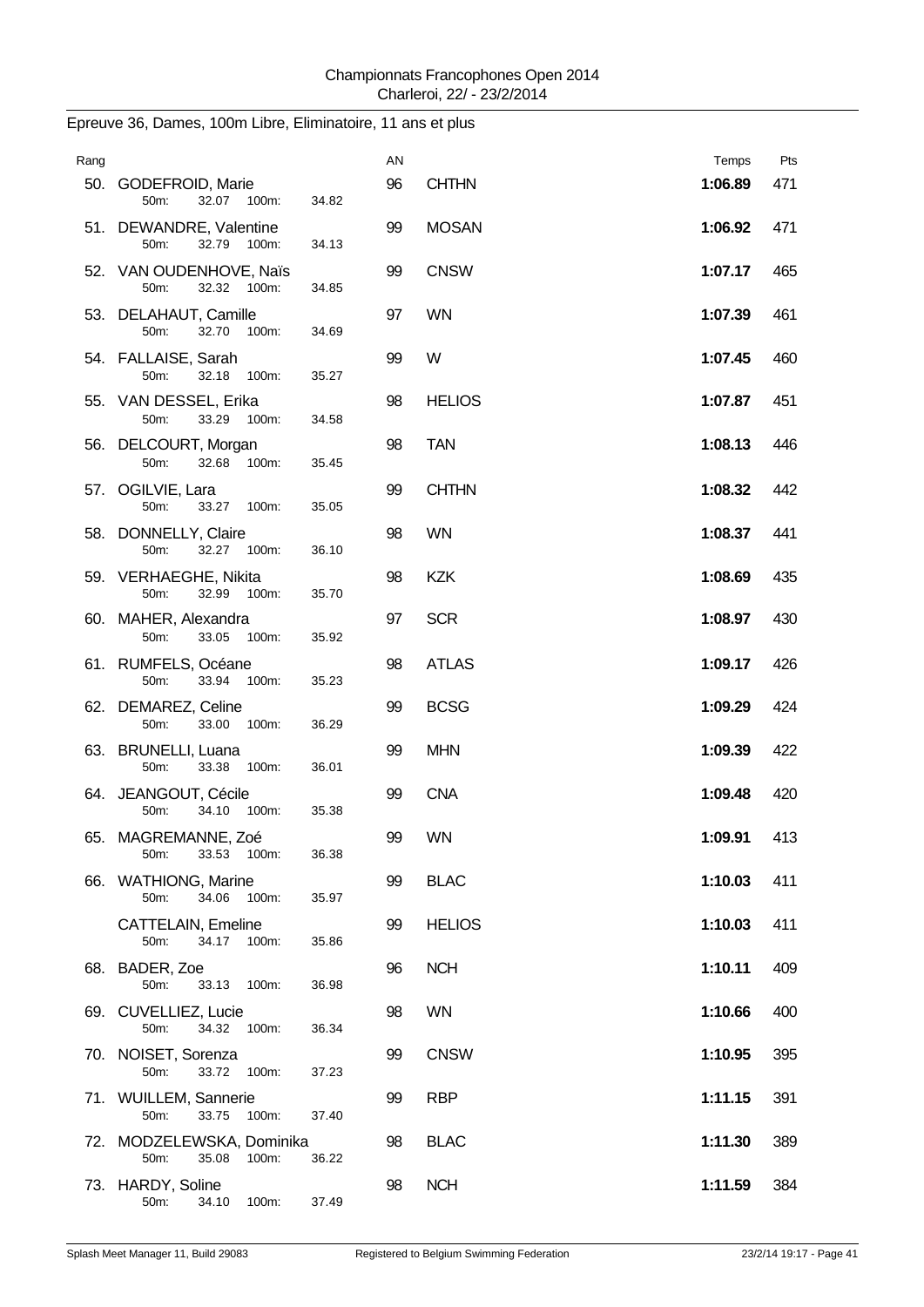| Epreuve 36, Dames, 100m Libre, Eliminatoire, 11 ans et plus |  |  |  |  |  |
|-------------------------------------------------------------|--|--|--|--|--|
|-------------------------------------------------------------|--|--|--|--|--|

| Rang |                                                    |          |       | AN       |                              | Temps   | Pts |
|------|----------------------------------------------------|----------|-------|----------|------------------------------|---------|-----|
| 74.  | GIRS, Manon<br>34.59<br>$50m$ :                    | 100m:    | 37.02 | 99       | <b>CNB</b>                   | 1:11.61 | 384 |
| 75.  | DELAHAUT, Katya<br>34.28<br>50m:                   | $100m$ : | 37.46 | 99       | <b>ESN</b>                   | 1:11.74 | 382 |
|      | 76. FRANCAUX, Alice<br>34.61<br>$50m$ :            | $100m$ : | 37.19 | 98       | <b>ONS</b>                   | 1:11.80 | 381 |
| 77.  | JAMAR DE BOLSEE, Mathilde<br>34.63<br>50m          | $100m$ : | 37.36 | 98       | <b>ATLAS</b>                 | 1:11.99 | 378 |
|      | 78. PIGEON, Louise<br>36.02<br>$50m$ :             | 100m:    | 37.63 | 99       | <b>EMBOU</b>                 | 1:13.65 | 353 |
|      | forf.nd. BAUM, Sydney<br>forf.nd. DUMONT, Juliette |          |       | 93<br>00 | <b>BOUST</b><br><b>EMBOU</b> |         |     |

| Epreuve 20<br>23/2/14 |                                                      |         |             | Messieurs, 200m Libre   |                    | 11 ans et plus<br>Liste résultats Finales |
|-----------------------|------------------------------------------------------|---------|-------------|-------------------------|--------------------|-------------------------------------------|
| Points: FINA 2013     |                                                      |         |             |                         |                    |                                           |
| Rang                  |                                                      |         | AN          |                         | Temps              | Pts                                       |
| Finale A              |                                                      |         |             |                         |                    |                                           |
|                       | 1. BORISAVLJEVIC, Alexis<br>27.63 100m:<br>50m:      | 28.67   | 97<br>200m: | <b>BEST</b><br>57.28    | 1:53.58            | 724                                       |
|                       | 2. ANDRIEN, Maxime<br>50m:<br>27.21<br>100m:         | 29.46   | 94<br>200m: | <b>ESN</b><br>1:01.31   | 1:57.98            | 646                                       |
|                       | 3. DELVOIE, Cédric<br>50m:<br>28.24<br>100m:         | 29.98   | 92<br>200m: | <b>MOSAN</b><br>1:00.75 | 1:58.97            | 630                                       |
| 4.                    | <b>MALACHI, Constantin</b><br>27.89<br>50m:<br>100m: | 30.89   | 97<br>200m: | <b>LSC</b><br>1:02.91   | 2:01.69            | 588                                       |
|                       | 5. FREDRIK, Ramon<br>50m:<br>29.32<br>100m:          | 30.99   | 94<br>200m: | <b>ORCA</b><br>1:02.09  | 2:02.40            | 578                                       |
|                       | 6. BIERBERG, Grégory<br>59.20 200m:<br>100m:         | 1:03.71 | 98          | VN                      | 2:02.91            | 571                                       |
|                       | 7. KUIPERS, Richard<br>100m:<br>50m:<br>28.09        | 31.20   | 97<br>200m: | <b>ORCA</b><br>1:03.98  | 2:03.27            | 566                                       |
| 8.                    | COUPE, Thomas<br>28.91<br>100m:<br>50m:              | 30.90   | 97<br>200m: | <b>BOUST</b><br>1:05.72 | 2:05.53            | 536                                       |
| <b>Finale B</b>       |                                                      |         |             |                         |                    |                                           |
|                       | 9. ROGGEMAN, Guillaume                               |         | 93          | <b>WN</b>               | 2:04.52            | 549                                       |
| 11.                   | 10. GONCALVES, Joshua<br>THIRY, Simon                |         | 98<br>98    | <b>CNSW</b><br>W        | 2:05.13<br>2:05.33 | 541<br>539                                |
|                       | 12. GASTALDELLO, Marvin                              |         | 91          | <b>MOSAN</b>            | 2:05.39            | 538                                       |
| 13.                   | MAROT, Joseph                                        |         | 96          | <b>CNHUY</b>            | 2:05.70            | 534                                       |
|                       | 14. MOUREAU, Charles                                 |         | 95          | <b>ESN</b>              | 2:06.40            | 525                                       |
|                       | 15. KOBAYASHI, Ryuji                                 |         | 99          | <b>CNSW</b>             | 2:08.92            | 495                                       |
|                       | 16. BRUSTEN, Arthur                                  |         | 95          | <b>ONS</b>              | 2:11.20            | 469                                       |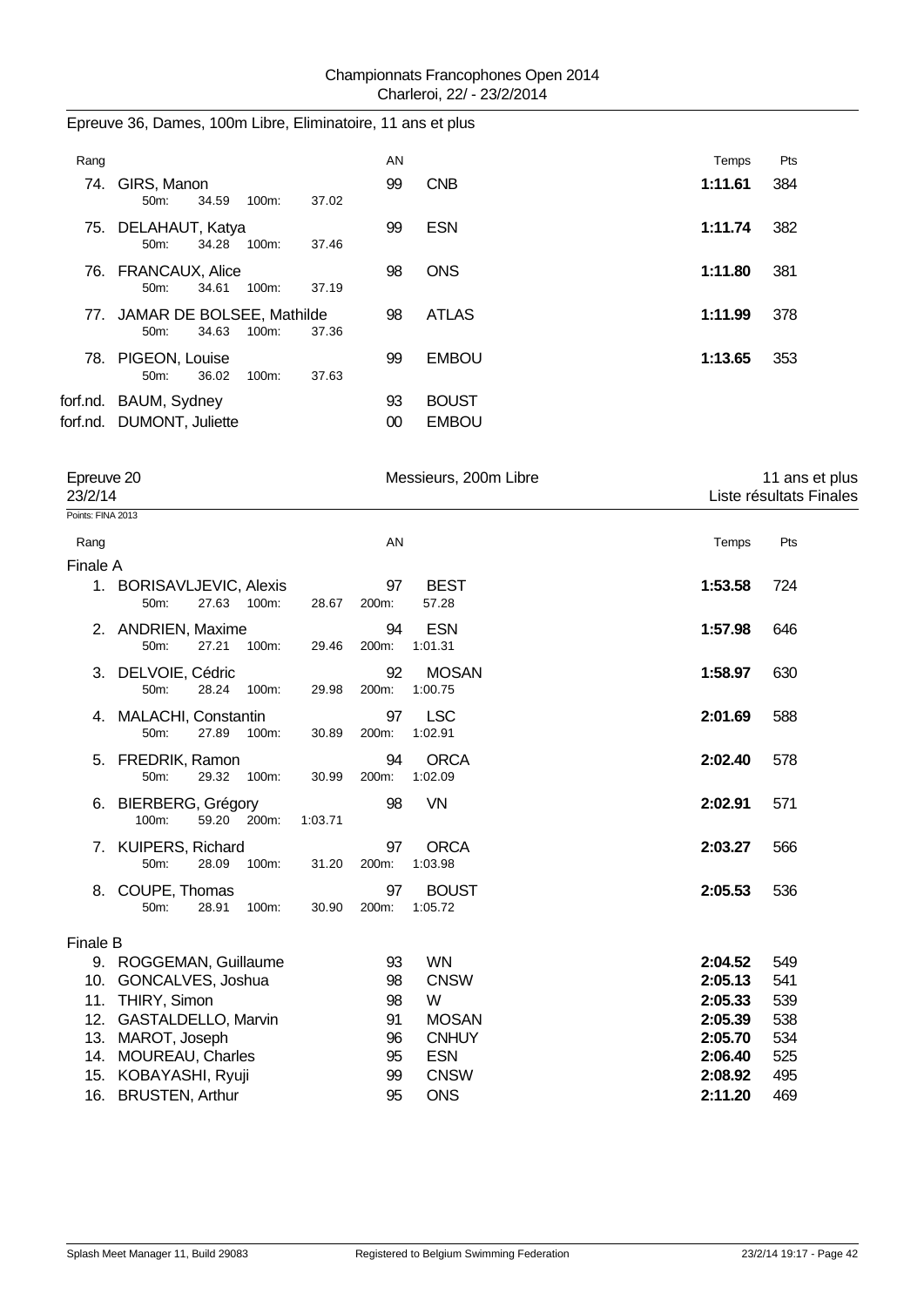| Epreuve 21<br>23/2/14 |                    |         |          |         |       | Dames, 400m Libre |       |         |         | 11 ans et plus<br>Liste résultats Finales |
|-----------------------|--------------------|---------|----------|---------|-------|-------------------|-------|---------|---------|-------------------------------------------|
| Points: FINA 2013     |                    |         |          |         |       |                   |       |         |         |                                           |
| Rang                  |                    |         |          |         | AN    |                   |       |         | Temps   | Pts                                       |
| Finale A              |                    |         |          |         |       |                   |       |         |         |                                           |
|                       | 1. MULLER, Aurélie |         |          |         | 90    | <b>CNBA</b>       |       |         | 4:25.34 | 732                                       |
|                       | 50m:               | 31.07   | 100m:    | 32.70   | 200m: | 1:06.98           | 400m: | 2:14.59 |         |                                           |
|                       | 2. MATTENS, Edith  |         |          |         | 97    | <b>KZK</b>        |       |         | 4:28.92 | 703                                       |
|                       | 50m:               | 32.37   | 100m:    | 33.25   | 200m: | 1:07.59           | 400m: | 2:15.71 |         |                                           |
|                       | 3. MIDREZ, Noémie  |         |          |         | 96    | VN                |       |         | 4:34.92 | 658                                       |
|                       | $100m$ :           | 1:06.02 | 200m:    | 1:08.16 | 400m: | 2:20.74           |       |         |         |                                           |
| 4.                    | YAX, Bénédicte     |         |          |         | 98    | <b>CNBA</b>       |       |         | 4:36.28 | 648                                       |
|                       | $50m$ :            | 31.51   | $100m$ : | 34.67   | 200m: | 1:10.33           | 400m: | 2:19.77 |         |                                           |
| 5.                    | CAVADINI, Caroline |         |          |         | 90    | <b>CNBA</b>       |       |         | 4:36.83 | 644                                       |
|                       | $50m$ :            | 31.70   | $100m$ : | 34.33   | 200m: | 1:10.50           | 400m: | 2:20.30 |         |                                           |
| 6.                    | MARCHAL, Léa       |         |          |         | 98    | <b>NCA</b>        |       |         | 4:38.87 | 630                                       |
|                       | $50m$ :            | 32.15   | $100m$ : | 34.16   | 200m: | 1:09.89           | 400m: | 2:22.67 |         |                                           |
| 7.                    | PONTEUR, Ellen     |         |          |         | 99    | MEGA              |       |         | 4:41.44 | 613                                       |
|                       | 50m:               | 32.54   | 100m:    | 34.15   | 200m: | 1:10.94           | 400m: | 2.23.81 |         |                                           |
| 8.                    | DAWANS, Axelle     |         |          |         | 99    | <b>PSL</b>        |       |         | 4:41.95 | 610                                       |
|                       | $50m$ :            | 32.04   | 100m:    | 34.59   | 200m: | 1:12.67           | 400m: | 2:22.65 |         |                                           |

| Epreuve 22<br>23/2/14 |                                                         |             |       | Messieurs, 100m Brasse | 11 ans et plus<br>Liste résultats Finales |         |     |  |
|-----------------------|---------------------------------------------------------|-------------|-------|------------------------|-------------------------------------------|---------|-----|--|
| Points: FINA 2013     |                                                         |             |       |                        |                                           |         |     |  |
| Rang                  |                                                         |             |       | AN                     |                                           | Temps   | Pts |  |
| Finale A              |                                                         |             |       |                        |                                           |         |     |  |
|                       | 1. COREELMAN, Jonas<br>50m:                             | 31.33 100m: | 33.17 | 91                     | <b>DM</b>                                 | 1:04.50 | 744 |  |
|                       | 2. CABROL, Maxime<br>50m:<br>32.10                      | 100m:       | 34.92 | 95                     | <b>CNBA</b>                               | 1:07.02 | 663 |  |
|                       | 3. GRADINARU, Andrei<br>31.86<br>50m:                   | $100m$ :    | 35.60 | 95                     | <b>FAR</b>                                | 1:07.46 | 650 |  |
|                       | 4. HUBERTY, Mathieu<br>50m:                             | 32.87 100m: | 36.89 | 96                     | <b>LSC</b>                                | 1:09.76 | 588 |  |
|                       | 5. VIEJO, Yulen<br>50m:<br>32.86                        | 100m:       | 37.20 | 95                     | <b>CNBA</b>                               | 1:10.06 | 580 |  |
|                       | 6. RYDANT, Hannes<br>33.99<br>50m:                      | 100m:       | 37.62 | 93                     | <b>MEGA</b>                               | 1:11.61 | 544 |  |
|                       | forf.nd. EMONDS-ALT, Thibault<br>forf.nd. GNEEV, Daniil |             |       | 93<br>98               | <b>MOSAN</b><br><b>SDUCHOR</b>            |         |     |  |
| Finale B              |                                                         |             |       |                        |                                           |         |     |  |
|                       | 9. CLAYSON, Thomas<br>34.65<br>50m:                     | 100m:       | 38.25 | 99                     | <b>BLAC</b>                               | 1:12.90 | 515 |  |
|                       | 10. FEUSI, Felix<br>50m:<br>35.27                       | 100m:       | 38.58 | 91                     | <b>CNBA</b>                               | 1:13.85 | 496 |  |
|                       | 11. BOULLE, Romain<br>50m:<br>35.38                     | 100m:       | 38.53 | 97                     | <b>CNSW</b>                               | 1:13.91 | 494 |  |
| 12.                   | JACOB, Geoffrey<br>35.11<br>50m:                        | 100m:       | 39.18 | 88                     | HN                                        | 1:14.29 | 487 |  |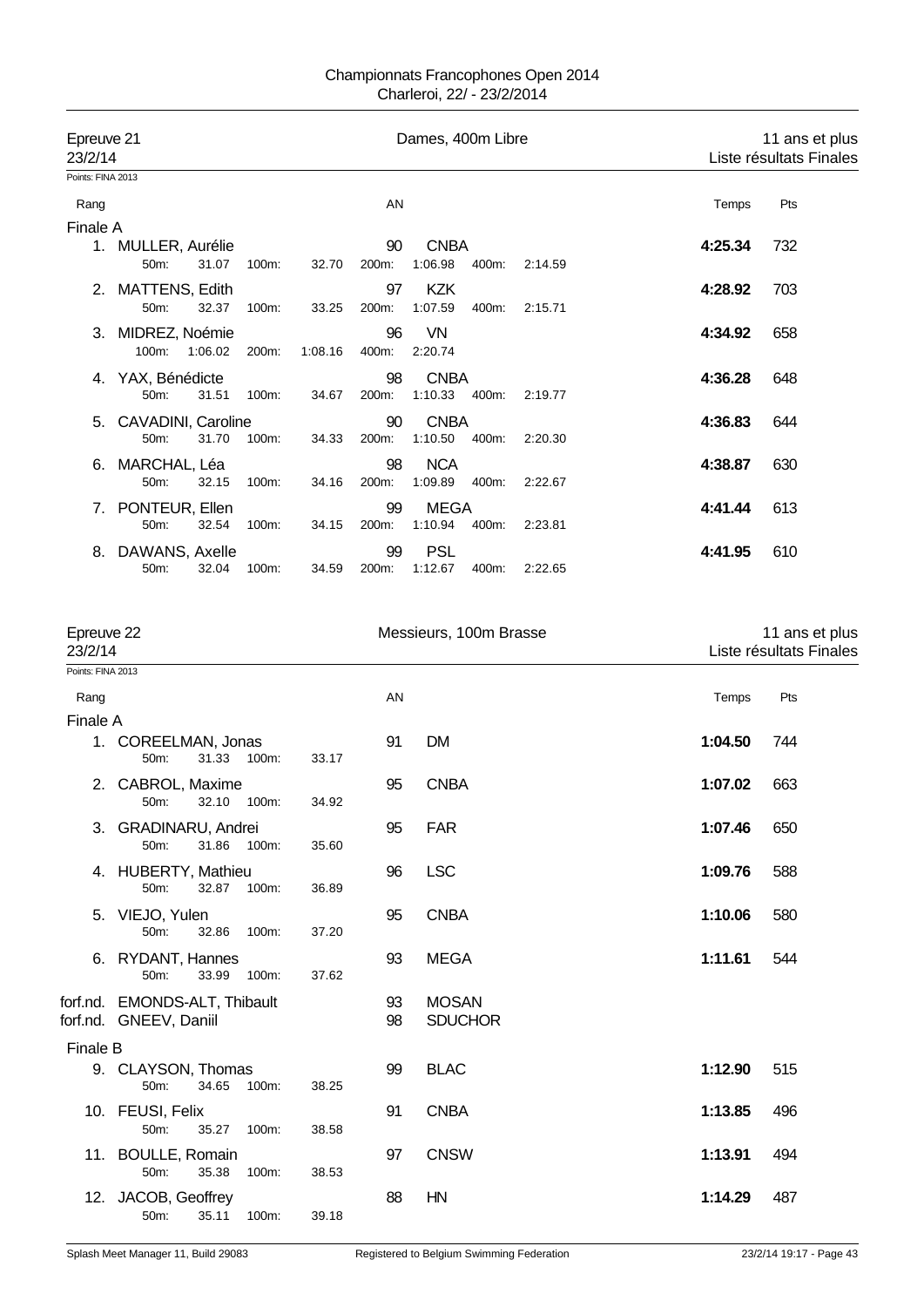|                       | Epreuve 22, Messieurs, 100m Brasse, Finale, 11 ans et plus |                          |                               |         |                                           |
|-----------------------|------------------------------------------------------------|--------------------------|-------------------------------|---------|-------------------------------------------|
| Rang                  |                                                            | AN                       |                               | Temps   | Pts                                       |
|                       | 13. FAZEKAS ABEL DORIAN, Ishtvan<br>34.61<br>50m:<br>100m: | 98<br>40.15              | <b>ASF</b>                    | 1:14.76 | 478                                       |
|                       | 14. MATAIGNE, Martin<br>50m:<br>35.62<br>100m:             | 97<br>39.65              | <b>NCA</b>                    | 1:15.27 | 468                                       |
| Epreuve 23<br>23/2/14 |                                                            |                          | Dames, 200m Papillon          |         | 11 ans et plus<br>Liste résultats Finales |
| Points: FINA 2013     |                                                            |                          |                               |         |                                           |
| Rang                  |                                                            | AN                       |                               | Temps   | Pts                                       |
| Finale A              | 1. VERKAIK, Cynthia<br>32.21<br>50m:<br>100m:              | 96<br>35.15<br>200m:     | <b>ORCA</b><br>1:12.58        | 2:19.94 | 659                                       |
|                       | 2. GRANDJEAN, Joan<br>50m:<br>32.41<br>100m:               | 96<br>36.24<br>200m:     | <b>PSL</b><br>1:12.32         | 2:20.97 | 645                                       |
| 3.                    | DOBRIN, Alexandra<br>50m:<br>31.48<br>100m:                | 93<br>200m:<br>35.97     | <b>CNBA</b><br>1:16.06        | 2:23.51 | 611                                       |
|                       | 4. GILLET, Victoria<br>50m:<br>32.52<br>100m:              | 98<br>37.25<br>200m:     | <b>PSL</b><br>1:17.53         | 2:27.30 | 565                                       |
| 5.                    | <b>DUMONT, Valentine</b><br>50m:<br>33.95<br>100m:         | $00\,$<br>37.17<br>200m: | <b>NOC</b><br>1:16.82         | 2:27.94 | 558                                       |
| 6.                    | HARZE, Marine<br>50m:<br>32.75<br>100m:                    | 97<br>37.67<br>200m:     | <b>ATLAS</b><br>1:17.75       | 2:28.17 | 555                                       |
|                       | 7. PITTERI, Maria-Cristina<br>50m:<br>33.29<br>100m:       | 00<br>38.57<br>200m:     | <b>SCC</b><br>1:20.49         | 2:32.35 | 511                                       |
|                       | 8. LECHEIN, Eline<br>50m:<br>34.04<br>100m:                | 92<br>38.69<br>200m:     | <b>CNBA</b><br>1:20.90        | 2:33.63 | 498                                       |
| <b>Finale B</b>       |                                                            |                          |                               |         |                                           |
|                       | 9. DE BOCK, Sonia<br>50m: 23.68<br>100m:                   | 98<br>48.76              | <b>BRABO</b><br>200m: 1:21.07 | 2:33.51 | 499                                       |
|                       | 10. LEDNICKA, Jindriska<br>100m:<br>50m:<br>34.91          | 97<br>39.88<br>200m:     | <b>CNSW</b><br>1:22.57        | 2:37.36 | 463                                       |
|                       | 11. VAN DESSEL, Erika<br>50m:<br>34.90<br>100m:            | 98<br>39.94<br>200m:     | <b>HELIOS</b><br>1:22.97      | 2:37.81 | 459                                       |
|                       | 12. SIMON, Fiona<br>50m:<br>35.71<br>100m:                 | 98<br>40.77<br>200m:     | <b>ESN</b><br>1:24.63         | 2:41.11 | 432                                       |
|                       | 13. PIRON, Noémie<br>50m:<br>100m:<br>35.96                | 95<br>42.17<br>200m:     | <b>ESN</b><br>1:23.56         | 2:41.69 | 427                                       |
|                       | 14. CAVADINI, Virginie<br>35.45<br>50m:<br>100m:           | 98<br>41.15<br>200m:     | <b>CNBA</b><br>1:26.66        | 2:43.26 | 415                                       |
|                       | 15. L'HOMME, Camille<br>50m:<br>37.45 100m:                | 97<br>200m:<br>42.01     | W<br>1:27.41                  | 2:46.87 | 388                                       |
|                       | forf.nd. LEPOMME, Anne-Sophie                              | 86                       | <b>NST</b>                    |         |                                           |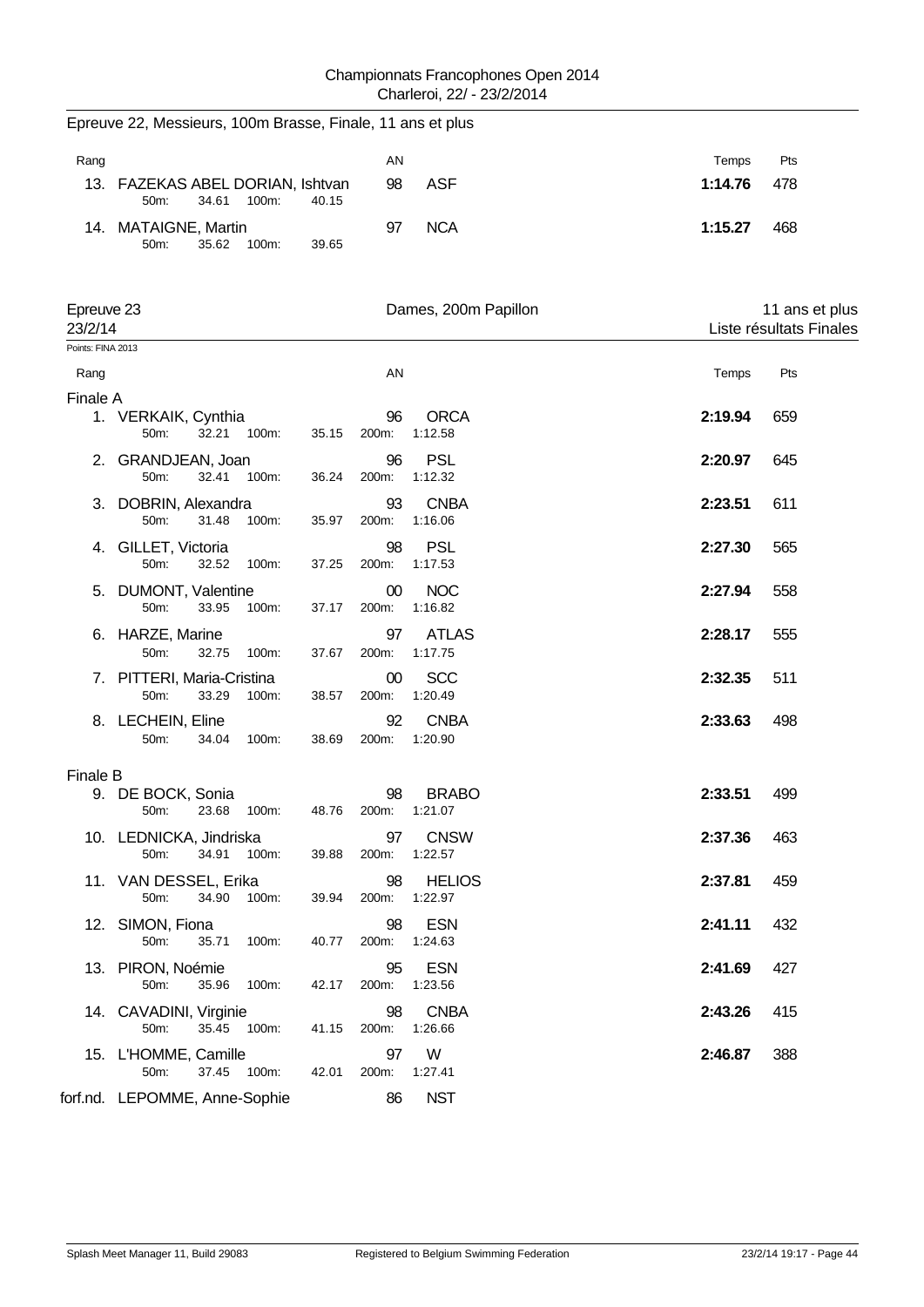| Epreuve 24<br>23/2/14                               | Messieurs, 400m 4 nages       | 11 ans et plus<br>Liste résultats Finales |
|-----------------------------------------------------|-------------------------------|-------------------------------------------|
| Points: FINA 2013                                   |                               |                                           |
| Rang                                                | AN                            | Pts<br>Temps                              |
| Finale A                                            |                               |                                           |
| 1. MATTELAER, Mathieu                               | <b>GOLD</b><br>91             | 4:32.09<br>719                            |
| 2. VANHUYS, Logan                                   | <b>DM</b><br>97               | 4:33.54<br>708                            |
| 3. DAL, Thomas                                      | <b>DM</b><br>97               | 4:36.59<br>685                            |
| 4. COREELMAN, Jonas                                 | <b>DM</b><br>91               | 4:38.39<br>671                            |
| 5. BORISAVLJEVIC, Valentin                          | <b>BEST</b><br>97             | 4:53.21<br>575                            |
| 6. FRIPPIAT, Florian                                | <b>NCA</b><br>98              | 5:03.44<br>518                            |
| 7. VANDENDRIESSCHE, Stan                            | <b>KZK</b><br>98              | 5:07.58<br>498                            |
| SIMONS, Maxence<br>8.                               | <b>NCH</b><br>97              | 5:18.18<br>450                            |
| Epreuve 25<br>23/2/14                               | Dames, 200m 4 nages           | 11 ans et plus<br>Liste résultats Finales |
| Points: FINA 2013                                   |                               |                                           |
| Rang                                                | AN                            | Pts<br>Temps                              |
| Finale A                                            |                               |                                           |
| 1. VERKAIK, Cynthia<br>31.64 200m:<br>50m:          | <b>ORCA</b><br>96<br>1:51.23  | 2:22.87<br>688                            |
| 2. HASANVA ELVIRA, Salim                            | <b>ASF</b><br>98              | 2:26.14<br>643                            |
| 3. VANLEYNSEELE, Sara<br>50m:<br>30.01<br>200m:     | <b>BRABO</b><br>97<br>1:57.01 | 2:27.02<br>631                            |
| DAUBA, Camille<br>4.<br>50m:<br>31.25<br>200m:      | <b>NCA</b><br>97<br>1:56.07   | 2:27.32<br>627                            |
| DOBRIN, Alexandra<br>5.<br>50m:<br>30.72 200m:      | <b>CNBA</b><br>93<br>1:59.39  | 2:30.11<br>593                            |
| 6. VAN DEN BOSSCHE, Manon<br>50m:<br>33.06<br>200m: | <b>MOSAN</b><br>97<br>1:59.95 | 2:33.01<br>560                            |
| 7. KHIYARA, Inès<br>50m:<br>34.59<br>200m:          | <b>PSL</b><br>98<br>1:58.85   | 2:33.44<br>555                            |
| 8. DEVILLE, Alexandra<br>50m:<br>31.54<br>200m:     | <b>CNBA</b><br>95<br>2:03.01  | 2:34.55<br>543                            |
|                                                     |                               |                                           |
| <b>Finale B</b><br>9. MEERE, Joleen                 | <b>DDAT</b><br>99             | 2:29.05<br>606                            |
| MATTENS, Edith<br>10.                               | <b>KZK</b><br>97              | 2:30.87<br>584                            |
| WANTER, Ann<br>11.                                  | <b>BEST</b><br>82             | 2:30.95<br>583                            |
| 12. LOUNES-CHERIF, Alison                           | <b>DM</b><br>99               | 2:35.02<br>538                            |
| 13. LEPOMME, Anne-Sophie                            | <b>NST</b><br>86              | 2:36.50<br>523                            |
| 14. DELVOIE, Natacha                                | <b>MOSAN</b><br>95            | 2:37.35<br>515                            |
| 15. EZQUER ECHANDIA, Pauline                        | <b>BCSG</b><br>97             | 512<br>2:37.66                            |
| 16.<br><b>REINQUIN, Justine</b>                     | 99<br><b>DM</b>               | 2:40.41<br>486                            |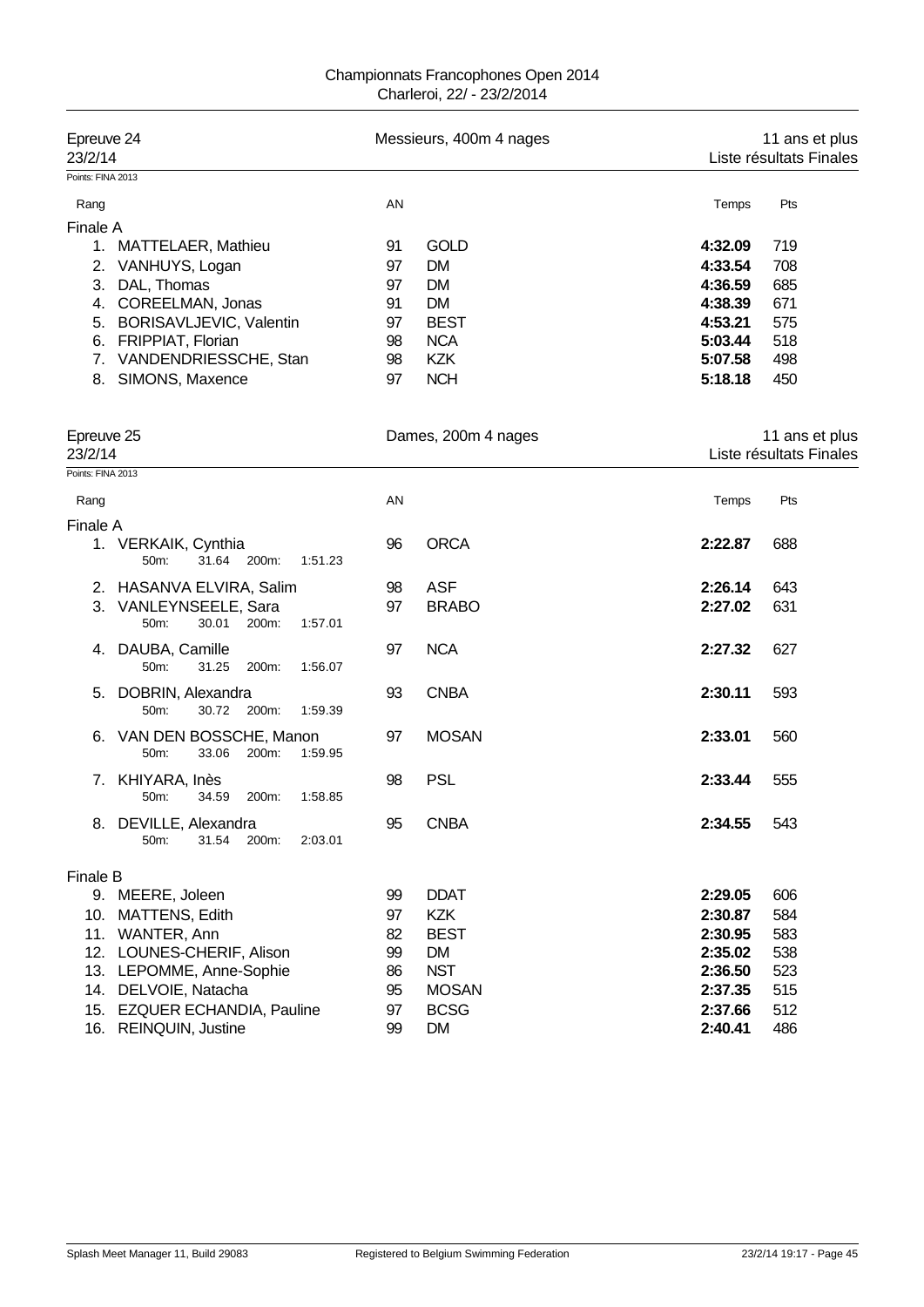| Epreuve 26<br>23/2/14       |    | Messieurs, 200m Dos |         | 11 ans et plus<br>Liste résultats Finales<br>Pts<br>Temps<br>2:06.50<br>692<br>2:06.62<br>690<br>2:14.21<br>579<br>2:14.47<br>576<br>573<br>2:14.70<br>2:18.92<br>522 |  |  |  |
|-----------------------------|----|---------------------|---------|-----------------------------------------------------------------------------------------------------------------------------------------------------------------------|--|--|--|
| Points: FINA 2013           |    |                     |         |                                                                                                                                                                       |  |  |  |
| Rang                        | AN |                     |         |                                                                                                                                                                       |  |  |  |
| Finale A                    |    |                     |         |                                                                                                                                                                       |  |  |  |
| 1. VAN AUDEKERKE, Nils      | 96 | <b>TSZ</b>          |         |                                                                                                                                                                       |  |  |  |
| CABROL, Alexis<br>2.        | 91 | <b>CNBA</b>         |         |                                                                                                                                                                       |  |  |  |
| AERTS-BANCKEN, Martin<br>3. | 98 | <b>ATLAS</b>        |         |                                                                                                                                                                       |  |  |  |
| MARCOURT, Alexandre<br>4.   | 99 | <b>PSL</b>          |         |                                                                                                                                                                       |  |  |  |
| SORET, Lucas<br>5.          | 97 | <b>PSL</b>          |         |                                                                                                                                                                       |  |  |  |
| IEMMOLO, Romain<br>6.       | 97 | <b>MOSAN</b>        |         |                                                                                                                                                                       |  |  |  |
| 7.<br>DAWANS, Audric        | 97 | <b>PSL</b>          | 2:21.38 | 496                                                                                                                                                                   |  |  |  |
| 8. DURIEUX, Damien          | 99 | <b>NCA</b>          | 2:22.63 | 483                                                                                                                                                                   |  |  |  |
| <b>Finale B</b>             |    |                     |         |                                                                                                                                                                       |  |  |  |
| 9. GUEUNING, Louis          | 97 | <b>BOUST</b>        | 2:21.58 | 493                                                                                                                                                                   |  |  |  |
| 10. KUIPERS, Richard        | 97 | <b>ORCA</b>         | 2:21.67 | 493                                                                                                                                                                   |  |  |  |
| 11. VERHAEGHE, Niels        | 97 | KZK                 | 2:21.74 | 492                                                                                                                                                                   |  |  |  |
| 12. DOUKMANI, Zakariya      | 99 | HN                  | 2:24.67 | 463                                                                                                                                                                   |  |  |  |
| 13. VERVONDEL, Jesens       | 99 | <b>MOSAN</b>        | 2:24.94 | 460                                                                                                                                                                   |  |  |  |
| 14. FEUILLEN, David         | 99 | <b>ESN</b>          | 2:25.12 | 458                                                                                                                                                                   |  |  |  |
| 15. HUTZEMAKERS, Julien     | 97 | <b>ATLAS</b>        | 2:28.45 | 428                                                                                                                                                                   |  |  |  |
| MAROT, Joseph<br>16.        | 96 | <b>CNHUY</b>        | 2:29.18 | 422                                                                                                                                                                   |  |  |  |
| Epreuve 27<br>23/2/14       |    | Dames, 100m Dos     |         | 11 ans et plus<br>Liste résultats Finales                                                                                                                             |  |  |  |
| Points: FINA 2013           |    |                     |         |                                                                                                                                                                       |  |  |  |
| Rang                        | AN |                     | Temps   | Pts                                                                                                                                                                   |  |  |  |
| Finale A                    |    |                     |         |                                                                                                                                                                       |  |  |  |
| 1. KRAAIJEVELD, Ilse        | 90 | <b>ORCA</b>         | 1:05.07 | 712                                                                                                                                                                   |  |  |  |
| DE VRIES, Claris<br>2.      | 97 | <b>ORCA</b>         | 1:06.73 | 660                                                                                                                                                                   |  |  |  |
| 3. GOETHALS, Hilkje         | 95 | <b>MEGA</b>         | 1:07.11 | 649                                                                                                                                                                   |  |  |  |
| 4. BOCKEN, Anne             | 98 | <b>PSL</b>          | 1:08.59 | 608                                                                                                                                                                   |  |  |  |
| 5. DOBRIN, Alexandra        | 93 | <b>CNBA</b>         | 1:09.08 | 595                                                                                                                                                                   |  |  |  |
| 6. VAN DEN BOSSCHE, Eline   | 99 | <b>MOSAN</b>        | 1:09.55 | 583                                                                                                                                                                   |  |  |  |
| 7. LAGAE, Chloe             | 96 | DM                  | 1:10.52 | 559                                                                                                                                                                   |  |  |  |
| 8. JUNGLING, Florence       | 99 | <b>PSL</b>          | 1:10.85 | 552                                                                                                                                                                   |  |  |  |
| Finale B                    |    |                     |         |                                                                                                                                                                       |  |  |  |
| 9. VRIEZE, Guusje           | 95 | De Dolfijn          | 1:09.01 | 597                                                                                                                                                                   |  |  |  |
| 10. HAZENDONCK, Wynona      | 98 | <b>CNSW</b>         | 1:10.00 | 572                                                                                                                                                                   |  |  |  |
| 11. VANLEYNSEELE, Sara      | 97 | <b>BRABO</b>        | 1:10.08 | 570                                                                                                                                                                   |  |  |  |
| 12. FEUILLEN, Caroline      | 97 | <b>ESN</b>          | 1:10.28 | 565                                                                                                                                                                   |  |  |  |
| 13.<br>STEPHAN, Charlotte   | 98 | <b>CNBA</b>         | 1:10.63 | 557                                                                                                                                                                   |  |  |  |
| 14. STEL, Serena            | 98 | De Dolfijn          | 1:11.36 | 540                                                                                                                                                                   |  |  |  |
| 15. PITTERI, Maria-Cristina | 00 | <b>SCC</b>          | 1:11.48 | 537                                                                                                                                                                   |  |  |  |
| 16. LEVEQUE, Justine        | 97 | <b>MHN</b>          | 1:12.00 | 525                                                                                                                                                                   |  |  |  |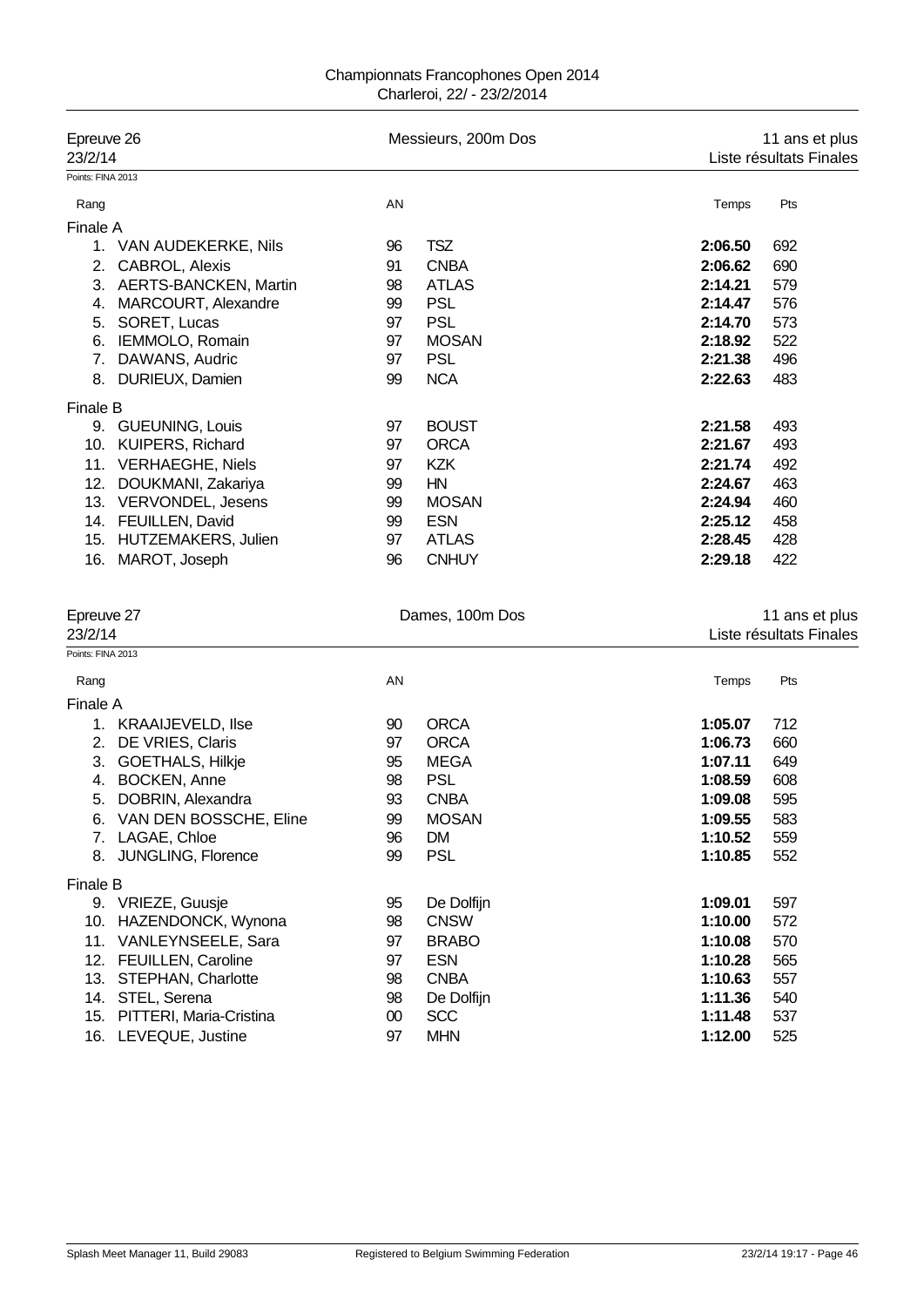| Epreuve 28<br>23/2/14 |                              |    | Messieurs, 50m Libre |       | 11 ans et plus<br>Liste résultats Finales |  |  |
|-----------------------|------------------------------|----|----------------------|-------|-------------------------------------------|--|--|
| Points: FINA 2013     |                              |    |                      |       |                                           |  |  |
| Rang                  |                              | AN |                      | Temps | Pts                                       |  |  |
| Finale A              |                              |    |                      |       |                                           |  |  |
| 1.                    | <b>HEERSBRANDT, François</b> | 89 | <b>NST</b>           | 23.38 | 715                                       |  |  |
| 2.                    | DE BOER, Thom                | 91 | De Dolfijn           | 24.09 | 653                                       |  |  |
|                       | BORISAVLJEVIC, Alexis        | 97 | <b>BEST</b>          | 24.09 | 653                                       |  |  |
| 4.                    | DELVOIE, Cédric              | 92 | <b>MOSAN</b>         | 24.52 | 620                                       |  |  |
| 5.                    | ARKANIYA, Zaur               | 97 | <b>ASF</b>           | 24.96 | 587                                       |  |  |
| 6.                    | MALACHI, Constantin          | 97 | <b>LSC</b>           | 25.05 | 581                                       |  |  |
| 7.                    | OLSEN, Antoine               | 87 | <b>NST</b>           | 25.53 | 549                                       |  |  |
| 8.                    | THIRY, Simon                 | 98 | W                    | 25.66 | 541                                       |  |  |
| Finale B              |                              |    |                      |       |                                           |  |  |
| 9.                    | SORET, Lucas                 | 97 | <b>PSL</b>           | 25.59 | 545                                       |  |  |
| 10.                   | <b>BRUSTEN, Arthur</b>       | 95 | <b>ONS</b>           | 25.83 | 530                                       |  |  |
| 11.                   | BORISAVLJEVIC, Valentin      | 97 | <b>BEST</b>          | 25.86 | 528                                       |  |  |
| 12.                   | ROGGEMAN, Guillaume          | 93 | <b>WN</b>            | 26.00 | 520                                       |  |  |
| 13.                   | <b>BIERBERG, Grégory</b>     | 98 | VN                   | 26.10 | 514                                       |  |  |
| 14.                   | JANON, Guillaume             | 95 | <b>ESN</b>           | 26.43 | 495                                       |  |  |
| 15.                   | RYDANT, Hannes               | 93 | <b>MEGA</b>          | 26.46 | 493                                       |  |  |
| forf.nd.              | EMONDS-ALT, Thibault         | 93 | <b>MOSAN</b>         |       |                                           |  |  |

| Epreuve 29                      |    | Dames, 50m Papillon | 11 ans et plus |                         |  |
|---------------------------------|----|---------------------|----------------|-------------------------|--|
| 23/2/14                         |    |                     |                | Liste résultats Finales |  |
| Points: FINA 2013               |    |                     |                |                         |  |
| Rang                            | AN |                     | Temps          | Pts                     |  |
| Finale A                        |    |                     |                |                         |  |
| <b>TOUATI, Assia</b><br>1.      | 95 | <b>CNBA</b>         | 28.94          | 650                     |  |
| DUMONT, Juliette<br>2.          | 00 | <b>EMBOU</b>        | 29.76          | 597                     |  |
| GRANDJEAN, Joan<br>3.           | 96 | <b>PSL</b>          | 29.83          | 593                     |  |
| GILLET, Victoria<br>4.          | 98 | <b>PSL</b>          | 30.21          | 571                     |  |
| CAVADINI, Caroline<br>5.        | 90 | <b>CNBA</b>         | 30.39          | 561                     |  |
| DEVILLE, Alexandra<br>6.        | 95 | <b>CNBA</b>         | 30.70          | 544                     |  |
| HARZE, Marine<br>7.             | 97 | <b>ATLAS</b>        | 31.05          | 526                     |  |
| PITTERI, Maria-Cristina<br>8.   | 00 | <b>SCC</b>          | 31.24          | 516                     |  |
| <b>Finale B</b>                 |    |                     |                |                         |  |
| VAN DEN BOSSCHE, Eline<br>9.    | 99 | <b>MOSAN</b>        | 30.10          | 577                     |  |
| WANTER, Ann<br>10.              | 82 | <b>BEST</b>         | 30.55          | 552                     |  |
| <b>SCHOEMANS, Céline</b><br>11. | 96 | <b>LSC</b>          | 30.84          | 537                     |  |
| <b>DEFRAINE, Claris</b><br>12.  | 99 | <b>ESN</b>          | 30.87          | 535                     |  |
| GOETHALS, Hilkje<br>13.         | 95 | <b>MEGA</b>         | 31.05          | 526                     |  |
| 14. LEPOMME, Anne-Sophie        | 86 | <b>NST</b>          | 31.08          | 524                     |  |
| 15. LEDNICKA, Jindriska         | 97 | <b>CNSW</b>         | 31.16          | 520                     |  |
| 16. BULTE, Manon                | 97 | <b>ESN</b>          | 31.59          | 499                     |  |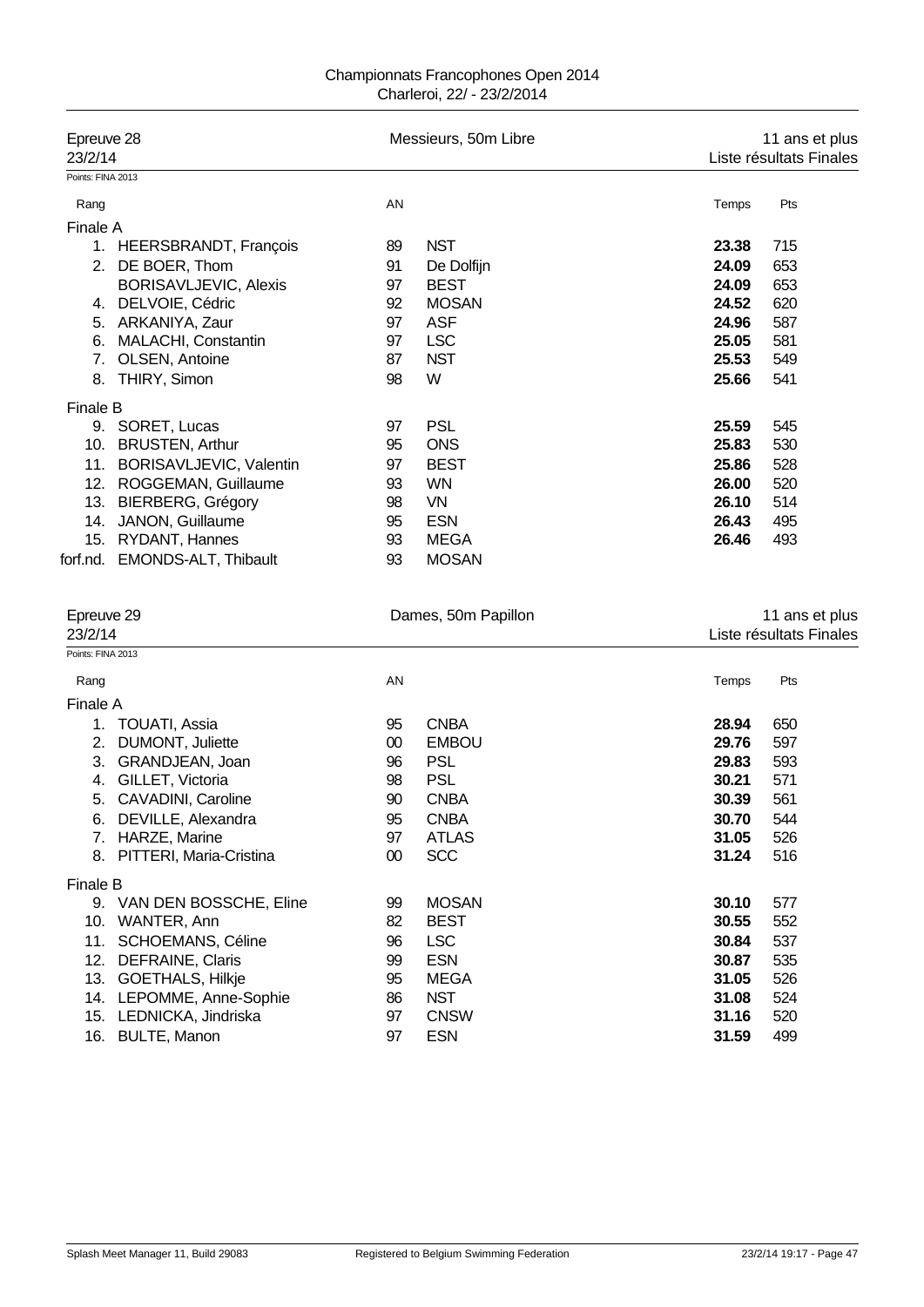| Epreuve 30                                              |          | Messieurs, 50m Dos         | 11 ans et plus<br>Liste résultats Finales |                                           |  |
|---------------------------------------------------------|----------|----------------------------|-------------------------------------------|-------------------------------------------|--|
| 23/2/14                                                 |          |                            |                                           |                                           |  |
| Points: FINA 2013                                       |          |                            |                                           |                                           |  |
| Rang                                                    | AN       |                            | Temps                                     | Pts                                       |  |
| Finale A                                                |          |                            |                                           |                                           |  |
| 1. CABROL, Alexis                                       | 91       | <b>CNBA</b>                | 27.51                                     | 667                                       |  |
| 2.<br><b>ANDRIEN, Maxime</b>                            | 94       | <b>ESN</b>                 | 27.64                                     | 657                                       |  |
| ETIENNE, Tom<br>3.                                      | 94       | <b>HZS</b>                 | 27.88                                     | 641                                       |  |
| 4. DAVID, Mathieu                                       | 95       | <b>WN</b>                  | 27.98                                     | 634                                       |  |
| SORET, Lucas<br>5.                                      | 97       | <b>PSL</b>                 | 29.41                                     | 546                                       |  |
| <b>AERTS-BANCKEN, Martin</b><br>6.                      | 98       | <b>ATLAS</b>               | 29.71                                     | 529                                       |  |
| DURIEUX, Damien<br>7.                                   | 99       | <b>NCA</b>                 | 30.26                                     | 501                                       |  |
| DAWANS, Audric<br>8.                                    | 97       | <b>PSL</b>                 | 30.41                                     | 494                                       |  |
| Finale B                                                |          |                            |                                           |                                           |  |
| 9. JACQUERIE, Paul                                      | 94       | HN                         | 29.82                                     | 523                                       |  |
| 10. FEUILLEN, David                                     | 99       | <b>ESN</b>                 | 30.75                                     | 477                                       |  |
| <b>GUEUNING, Louis</b><br>11.                           | 97       | <b>BOUST</b>               | 30.79                                     | 475                                       |  |
| MALACHI, Constantin<br>12.                              | 97       | <b>LSC</b>                 | 31.01                                     | 465                                       |  |
| HUTZEMAKERS, Julien<br>13.                              | 97       | <b>ATLAS</b>               | 31.36                                     | 450                                       |  |
| 14. JANON, Guillaume                                    | 95       | <b>ESN</b>                 | 31.90                                     | 427                                       |  |
| 15. STAVART, Corentin                                   | 99       | <b>BOUST</b>               | 32.09                                     | 420                                       |  |
| 16. COUASNARD, Maxime                                   | 98       | <b>DM</b>                  | 32.56                                     | 402                                       |  |
| Epreuve 31<br>23/2/14<br>Points: FINA 2013              |          | Dames, 50m Brasse          |                                           | 11 ans et plus<br>Liste résultats Finales |  |
|                                                         |          |                            | Temps                                     |                                           |  |
| Rang                                                    | AN       |                            |                                           | Pts                                       |  |
| <b>Finale A</b>                                         |          |                            |                                           |                                           |  |
| 1. LECLUYSE, Fanny                                      | 92       | <b>DM</b>                  | 32.75                                     | 753                                       |  |
| 2.<br>ELZERMAN, Anouk                                   | 90       | De Dolfijn                 | 32.98                                     | 737                                       |  |
| MICHELS, Lise<br>3.                                     | 99<br>98 | <b>DM</b><br><b>HZS</b>    | 34.85<br>35.18                            | 625<br>607                                |  |
| SCHOEFS, Elise<br>4.<br>5.<br>BOMMER, Sanne             | 95       | De Dolfijn                 | 35.32                                     | 600                                       |  |
|                                                         |          | <b>MHN</b>                 | 36.73                                     | 534                                       |  |
| COCU, Florine<br>ნ.<br>HARZE, Marine<br>7.              | 98<br>97 | <b>ATLAS</b>               | 37.57                                     | 499                                       |  |
| KRIMPELBEIN, Celina-Marie<br>8.                         | 98       | <b>DWST</b>                | 37.76                                     | 491                                       |  |
|                                                         |          |                            |                                           |                                           |  |
| Finale B                                                |          |                            |                                           |                                           |  |
| 9. VRIEZE, Guusje                                       | 95       | De Dolfijn                 | 36.15                                     | 560                                       |  |
| 10. MEERE, Joleen                                       | 99       | <b>DDAT</b>                | 37.19                                     | 514                                       |  |
| 11. VAN DEN BOSSCHE, Manon                              | 97       | <b>MOSAN</b>               | 37.92                                     | 485                                       |  |
| 12. MURPHY, Anya                                        | 98       | <b>WN</b>                  | 38.00                                     | 482                                       |  |
| 13. VAN DEN BOSSCHE, Eline<br>14. HASANVA ELVIRA, Salim | 99<br>98 | <b>MOSAN</b><br><b>ASF</b> | 38.25<br>38.33                            | 472<br>469                                |  |
| 15. GREGOIRE, Raphaëlle                                 | 98       | VN                         | 38.38                                     | 468                                       |  |
| 16. FOSSE, Chloé                                        | 96       | <b>CNBA</b>                | 38.44                                     | 465                                       |  |
|                                                         |          |                            |                                           |                                           |  |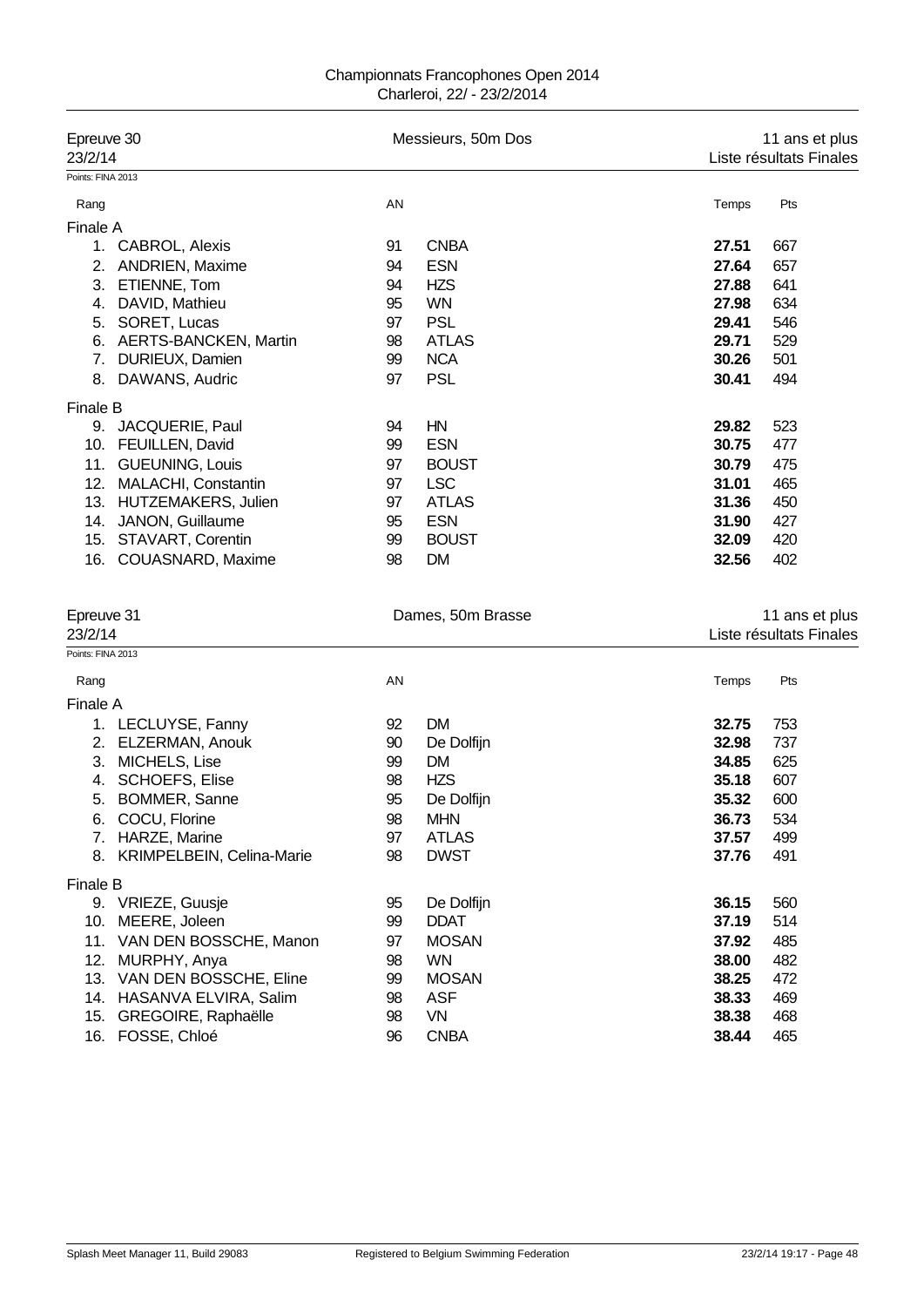| Epreuve 33<br>23/2/14 |                                                                                               |                |                 | Messieurs, 1500m Libre                |                                                          |                                        | 13 ans et plus<br>Liste résultats |
|-----------------------|-----------------------------------------------------------------------------------------------|----------------|-----------------|---------------------------------------|----------------------------------------------------------|----------------------------------------|-----------------------------------|
| Points: FINA 2013     |                                                                                               |                |                 |                                       |                                                          |                                        |                                   |
| Rang                  |                                                                                               |                | AN              |                                       |                                                          | Temps                                  | Pts                               |
| 13 ans                |                                                                                               |                |                 |                                       |                                                          |                                        |                                   |
|                       | 1. INNES, Hadrien<br>100m:<br>1:08.85 200m:                                                   | 1:14.05        | 01<br>400m:     | <b>ENW</b>                            | 2:25.86 800m: 4:53.91 1500m:                             | 18:11.69<br>8:29.02                    | 507                               |
|                       | 2. RENNESON, Xavier<br>100m: 1:11.73 200m:                                                    | 1:13.82        | 01<br>400m:     | <b>ENW</b>                            | 2:30.46 800m: 5:02.13 1500m:                             | 18:46.32<br>8:48.18                    | 462                               |
|                       | 3. HÉRION, Martin<br>100m: 1:14.48<br>200m:                                                   | 1:18.58        | 01<br>400m:     | <b>MOSAN</b><br>2:38.49 800m:         | 5:21.33 1500m:                                           | 19:55.76<br>9:22.88                    | 386                               |
|                       | 4. MITITELU, Armand<br>100m:<br>1:13.78 200m:                                                 | 1:19.62        | 01<br>400m:     | <b>CNBA</b><br>2:41.31 800m:          | 5:42.84 1500m:                                           | 20:00.92<br>9:03.37                    | 381                               |
|                       | 5. BEN NAIM, Rayane<br>100m: 1:12.71 200m:                                                    | 1:18.03        | 01<br>400m:     | <b>CNBA</b>                           | 2:39.17 800m: 5:27.89 1500m:                             | 20:05.17<br>9:27.37                    | 377                               |
|                       | 6. DONATI, Alexandre<br>100m:<br>1:17.57 200m:                                                | 1:14.78        | 01<br>400m:     | HN<br>2:43.53 800m:                   | 5:24.63 1500m:                                           | 20:05.26<br>9:24.75                    | 377                               |
|                       | 7. VAN DEN BOSSCHE, Yann<br>100m:<br>1:17.41 200m:                                            | 1:13.70  400m: | 01              | <b>MOSAN</b><br>2:47.71<br>800m:      | 5:46.73 1500m:                                           | 20:42.25<br>9:36.70                    | 344                               |
|                       | 8. DEFRAINE, Quentin<br>$100m$ :<br>1:15.22 200m:                                             | 1:18.61        | 01<br>400m:     | <b>ESN</b><br>2:44.14<br>800m:        | 5:38.33 1500m:                                           | 20:47.08<br>9:50.78                    | 340                               |
| 14 ans                |                                                                                               |                |                 |                                       |                                                          |                                        |                                   |
|                       | 1. BISENIUS, Rayan<br>50 <sub>m</sub> :<br>31.77 100m:                                        | 35.14          | $00\,$<br>200m: | <b>MOSAN</b><br>1:11.55               | 400m: 2:22.12<br>800m:                                   | 17:58.01<br>4:50.08 1500m:             | 527<br>8:27.35                    |
|                       | 2. HENVEAUX, Lucas<br>50m:<br>32.57<br>100m:                                                  | 35.43          | $00\,$<br>200m: | <b>PSL</b><br>1:12.93<br>400m:        | 2:26.67<br>800m:                                         | 18:13.63<br>4:40.54 1500m:             | 505<br>8:45.49                    |
|                       | 3. RUELLE, Thibault<br>50m:<br>31.89<br>100m:                                                 | 35.10          | $00\,$<br>200m: | <b>CCM</b><br>1:11.74  400m:          | 2:25.10 800m:                                            | 18:30.69<br>4:58.66 1500m:             | 482<br>8:48.20                    |
|                       | 4. VRIELYNCK, Maximilien<br>100m:<br>50m:<br>32.93                                            | 36.08          | $00\,$<br>200m: | <b>CNBA</b><br>1:15.18  400m: 2:34.17 | 800m:                                                    | 19:02.99<br>5:08.74 1500m:             | 442<br>8:55.89                    |
|                       | 5. MICHEL, Leo<br>100m: 1:10.40 200m: 1:14.86 400m: 2:32.71 800m: 5:12.00 1500m: 9:03.83      |                | $00\,$          | <b>COUNTRY</b>                        |                                                          | 19:13.80                               | 430                               |
|                       | 6. DE SMET, Grégory<br>100m: 1:13.71 200m: 1:18.65 400m: 2:34.38 800m: 5:11.83 1500m: 9:08.74 |                | 00              | <b>BLAC</b>                           |                                                          | 19:27.31 415                           |                                   |
|                       | 7. ACOLATSE, Guillaume 00 PSL<br>33.34 100m: 37.67<br>50m:                                    |                |                 |                                       | 200m: 1:14.87 400m: 2:32.26 800m:                        | 19:32.76 409<br>5:16.11 1500m: 9:18.51 |                                   |
| 15 ans                |                                                                                               |                |                 |                                       |                                                          |                                        |                                   |
|                       | 1. DAL, Lucas<br>50m:<br>30.34 100m:                                                          | 32.95          | 99<br>200m:     | DM                                    | 1:07.70  400m:  2:15.63  800m:                           | 16:43.77 653<br>4:30.13 1500m: 7:47.02 |                                   |
|                       | 2. WIRTZ, Valentin<br>50m: 1:06.20                                                            |                | 99              | <b>CNBA</b>                           | 200m: 1:09.21 400m: 2:20.38 800m: 4:41.30 1500m: 8:09.30 | 17:26.39                               | 576                               |
|                       | 3. SCAPIN, Nicolas<br>50m: 31.79<br>100m:                                                     | 34.95          | 99              | <b>NCH</b>                            | 200m: 1:11.98 400m: 2:58.08 800m: 4:13.54 1500m: 8:26.68 | 17:57.02                               | 528                               |
|                       | 4. VIELVOYE, Martin<br>34.03<br>50m:<br>100m:                                                 | 36.87          | 99<br>200m:     | <b>DWST</b>                           | 1:16.13  400m: 2:32.88  800m:                            | 18:58.83 447<br>5:06.83 1500m:         | 8:52.09                           |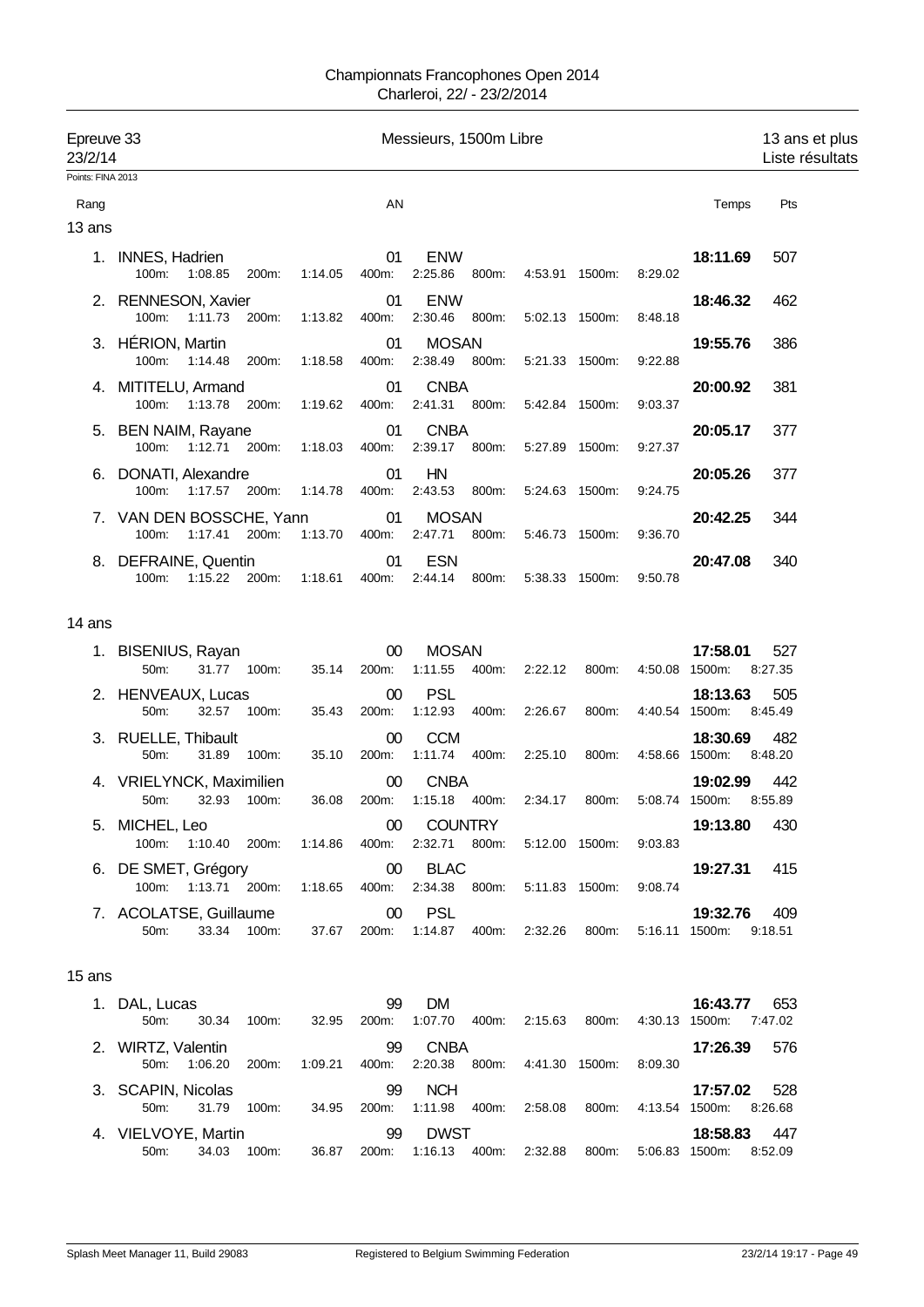Epreuve 33, Messieurs, 1500m Libre

| ł<br>×<br>× |  |
|-------------|--|
|-------------|--|

|             | 1. GOIRE, Adrien<br>100m:<br>1:09.67                                        | 1:13.95<br>200m:                     | 98<br>400m:                | <b>EMBOU</b><br>2:29.65<br>800m:               | 4:55.11 1500m:                                                         | 8:34.15            | 18:22.53<br>493                                                                               |
|-------------|-----------------------------------------------------------------------------|--------------------------------------|----------------------------|------------------------------------------------|------------------------------------------------------------------------|--------------------|-----------------------------------------------------------------------------------------------|
|             | 2. TABI, Zaccaria<br>50m:<br>34.42                                          | 100m:<br>37.10                       | 98<br>200m:                | <b>HELIOS</b><br>1:15.48<br>400m:              | 2:30.03<br>800m:                                                       | 5:07.78 1500m:     | 19:08.87<br>435<br>9:04.06                                                                    |
| 17 - 18 ans |                                                                             |                                      |                            |                                                |                                                                        |                    |                                                                                               |
|             | 1. VANHUYS, Logan<br>50m:<br>30.02                                          | 33.25<br>100m:                       | 97<br>200m:                | <b>DM</b><br>1:06.04<br>400m:                  | 2:10.78<br>800m:                                                       | 4:22.25            | 16:17.34<br>707<br>1500m:<br>7:35.00                                                          |
|             | 2. TRAP, Alexander<br>50m:<br>29.85                                         | 100m:<br>32.67                       | 97<br>200m:                | <b>STT</b><br>1:07.00<br>400m:                 | 2:12.07<br>800m:                                                       | 4:22.64 1500m:     | 16:21.44<br>699<br>7:37.21                                                                    |
|             | 3. VAN AUDEKERKE, Nils<br>100m:<br>1:00.91                                  | 200m:<br>1:06.26                     | 96<br>400m:                | <b>TSZ</b><br>2:12.36<br>800m:                 | 4:27.31 1500m:                                                         | 7:47.80            | 16:34.64<br>671                                                                               |
|             | 4. COUPE, Thomas                                                            |                                      | 97                         | <b>BOUST</b><br>2:20.38 800m:                  |                                                                        |                    | 17:26.77<br>576                                                                               |
|             | 100m:<br>1:06.90<br>5. ALDRIC, Martial<br>MAROT, Joseph<br>100m:<br>1:08.14 | 200m:<br>1:11.10<br>1:15.28<br>200m: | 400m:<br>97<br>96<br>400m: | <b>HELIOS</b><br><b>CNHUY</b><br>2:27.92 800m: | 4:41.13 1500m:<br>5:02.25 1500m:                                       | 8:07.26<br>8:52.46 | 18:40.00<br>470<br>18:46.05<br>462                                                            |
|             | 19 ans et plus                                                              |                                      |                            |                                                |                                                                        |                    |                                                                                               |
|             | 1. MATTELAER, Mathieu<br>50m:                                               | 31.12 100m:<br>33.15                 | 91<br>200m:                | <b>GOLD</b><br>1:06.42  400m:                  | 2:12.10<br>800m:                                                       | 4:27.72 1500m:     | 16:30.18<br>680<br>7:39.67                                                                    |
|             | 2. WOUTERMAERTENS, Jarne<br>50m:<br>31.71                                   | 100m:<br>34.06                       | 92<br>200m:                | <b>SCSG</b><br>1:07.49<br>400m:                | 2:14.53<br>800m:                                                       | 4:26.66            | 16:42.10<br>656<br>1500m:<br>7:47.65                                                          |
|             | 3. TABI, Mehdi<br>50m:<br>32.24                                             | 34.97<br>100m:                       | 95<br>200m:                | <b>HELIOS</b><br>1:11.76<br>400m:              | 3:25.18<br>800m:                                                       | 4:32.05 1500m:     | 500<br>18:16.85<br>8:00.65                                                                    |
|             | 13 ans et plus                                                              |                                      |                            |                                                |                                                                        |                    |                                                                                               |
|             | 1. VANHUYS, Logan<br>50m:<br>30.02                                          | 33.25<br>100m:                       | 97<br>200m:                | DM<br>1:06.04<br>400m:                         | 2:10.78<br>800m:                                                       | 4:22.25 1500m:     | 16:17.34<br>707<br>7:35.00                                                                    |
|             | 2. TRAP, Alexander<br>50m:<br>29.85                                         | 100m:<br>32.67                       | 97<br>200m:                | STT<br>1:07.00<br>400m:                        | 2:12.07<br>800m:                                                       | 4:22.64 1500m:     | 16:21.44<br>699<br>7:37.21                                                                    |
|             | 3. MATTELAER, Mathieu<br>50m:                                               |                                      | 91                         | <b>GOLD</b>                                    |                                                                        |                    | 16:30.18<br>680<br>31.12 100m: 33.15 200m: 1:06.42 400m: 2:12.10 800m: 4:27.72 1500m: 7:39.67 |
|             | 4. VAN AUDEKERKE, Nils                                                      |                                      |                            | 96 TSZ                                         | 100m: 1:00.91 200m: 1:06.26 400m: 2:12.36 800m: 4:27.31 1500m: 7:47.80 |                    | 16:34.64<br>671                                                                               |
|             | 5. WOUTERMAERTENS, Jarne 92 SCSG<br>50m:<br>31.71                           | 100m:<br>34.06                       | 200m:                      | 1:07.49  400m: 2:14.53                         | 800m:                                                                  |                    | 16:42.10<br>656<br>4:26.66 1500m:<br>7:47.65                                                  |
|             | 6. DAL, Lucas                                                               |                                      | 99                         | DM                                             | 2:15.63 800m:                                                          |                    | 16:43.77<br>653                                                                               |
|             | 50m:<br>30.34<br>7. WIRTZ, Valentin                                         | 100m:<br>32.95                       | 200m:<br>99                | 1:07.70 400m:<br><b>CNBA</b>                   |                                                                        | 4:30.13 1500m:     | 7:47.02<br>17:26.39<br>576                                                                    |
|             | 50m: 1:06.20<br>8. COUPE, Thomas                                            | 200m:<br>1:09.21                     | 400m:<br>97                | <b>BOUST</b>                                   | 2:20.38 800m: 4:41.30 1500m:                                           | 8:09.30            | 17:26.77<br>576                                                                               |
|             | 100m: 1:06.90<br>9. SCAPIN, Nicolas                                         | 200m:<br>1:11.10                     | 400m:<br>99                | 2:20.38 800m:<br><b>NCH</b>                    | 4:41.13 1500m:                                                         | 8:07.26            | 17:57.02<br>528                                                                               |
|             | 50m:<br>31.79                                                               | 100m:<br>34.95                       | 200m:                      | 1:11.98 400m:                                  | 2:58.08 800m: 4:13.54 1500m:                                           |                    | 8:26.68                                                                                       |
|             | 10. BISENIUS, Rayan<br>50m:                                                 | 31.77 100m:<br>35.14                 | $00\,$                     | <b>MOSAN</b>                                   | 200m: 1:11.55 400m: 2:22.12 800m: 4:50.08 1500m:                       |                    | 17:58.01<br>527<br>8:27.35                                                                    |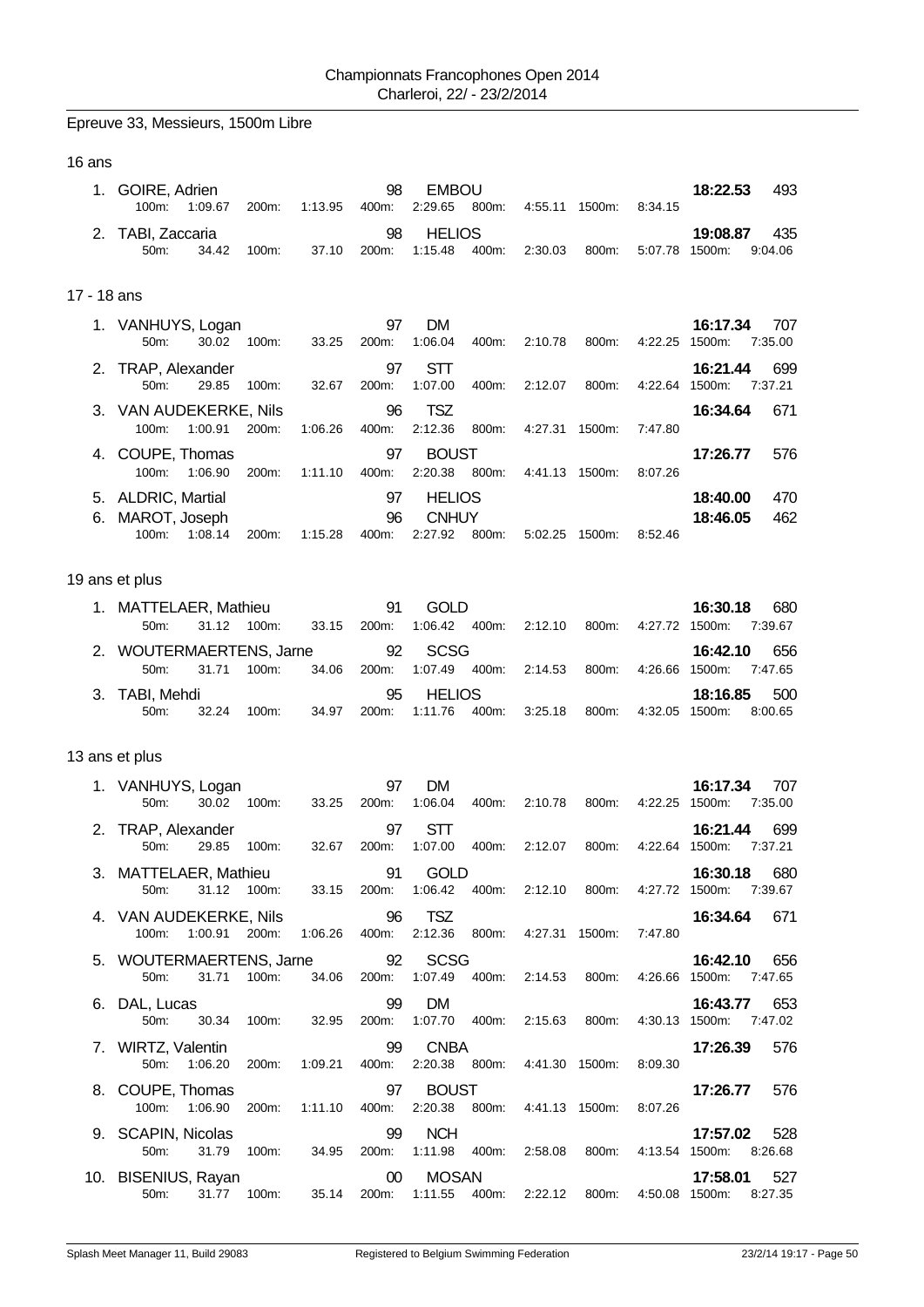| Rang |                                                                                                 |               | AN                |                                                   |                   |                | Pts<br>Temps                       |
|------|-------------------------------------------------------------------------------------------------|---------------|-------------------|---------------------------------------------------|-------------------|----------------|------------------------------------|
| 11.  | <b>INNES, Hadrien</b><br>100m:<br>1:08.85<br>200m:                                              | 1:14.05       | 01<br>400m:       | <b>ENW</b><br>2:25.86<br>800m:                    | 4:53.91<br>1500m: | 8:29.02        | 18:11.69<br>507                    |
|      | 12. HENVEAUX, Lucas<br>50m:<br>32.57<br>100m:                                                   | 35.43         | 00<br>200m:       | <b>PSL</b><br>1:12.93<br>400m:                    | 2:26.67<br>800m:  | 4:40.54 1500m: | 18:13.63<br>505<br>8:45.49         |
|      | 13. TABI, Mehdi<br>50m:<br>32.24<br>100m:                                                       | 34.97         | 95<br>200m:       | <b>HELIOS</b><br>1:11.76<br>400m:                 | 3:25.18<br>800m:  | 4:32.05 1500m: | 18:16.85<br>500<br>8:00.65         |
|      | 14. GOIRE, Adrien<br>1:09.67<br>200m:<br>100m:                                                  | 1:13.95       | 98<br>400m:       | <b>EMBOU</b><br>2:29.65<br>800m:                  | 4:55.11<br>1500m: | 8:34.15        | 493<br>18:22.53                    |
| 15.  | <b>RUELLE, Thibault</b><br>50m:<br>31.89<br>100m:                                               | 35.10         | 00<br>200m:       | <b>CCM</b><br>1:11.74<br>400m:                    | 2:25.10<br>800m:  | 4:58.66 1500m: | 482<br>18:30.69<br>8:48.20         |
| 17.  | 16. ALDRIC, Martial<br>MAROT, Joseph<br>100m: 1:08.14<br>200m:                                  | 1:15.28       | 97<br>96<br>400m: | <b>HELIOS</b><br><b>CNHUY</b><br>2:27.92<br>800m: | 5:02.25 1500m:    | 8:52.46        | 18:40.00<br>470<br>18:46.05<br>462 |
|      | 18. RENNESON, Xavier<br>1:11.73 200m:<br>100m:                                                  | 1:13.82       | 01<br>400m:       | <b>ENW</b><br>2:30.46<br>800m:                    | 5:02.13 1500m:    | 8:48.18        | 18:46.32<br>462                    |
|      | 19. VIELVOYE, Martin<br>50m:<br>34.03<br>100m:                                                  | 36.87         | 99<br>200m:       | <b>DWST</b><br>1:16.13<br>400m:                   | 2:32.88<br>800m:  | 5:06.83 1500m: | 18:58.83<br>447<br>8:52.09         |
|      | 20. VRIELYNCK, Maximilien<br>100m:<br>50m:<br>32.93                                             | 36.08         | 00<br>200m:       | <b>CNBA</b><br>1:15.18 400m:                      | 2:34.17<br>800m:  | 5:08.74 1500m: | 19:02.99<br>442<br>8:55.89         |
|      | 21. TABI, Zaccaria<br>50m:<br>34.42<br>100m:                                                    | 37.10         | 98<br>200m:       | <b>HELIOS</b><br>1:15.48<br>400m:                 | 2:30.03<br>800m:  | 5:07.78 1500m: | 435<br>19:08.87<br>9:04.06         |
| 22.  | MICHEL, Leo<br>100m:<br>1:10.40<br>200m:                                                        | 1:14.86       | 00<br>400m:       | <b>COUNTRY</b><br>2:32.71<br>800m:                | 5:12.00 1500m:    | 9:03.83        | 19:13.80<br>430                    |
| 23.  | DE SMET, Grégory<br>1:13.71<br>200m:<br>100m:                                                   | 1:18.65       | $00\,$<br>400m:   | <b>BLAC</b><br>2:34.38<br>800m:                   | 5:11.83 1500m:    | 9:08.74        | 19:27.31<br>415                    |
|      | 24. ACOLATSE, Guillaume<br>50m:<br>33.34<br>100m:                                               | 37.67         | 00<br>200m:       | <b>PSL</b><br>1:14.87<br>400m:                    | 2:32.26<br>800m:  | 5:16.11 1500m: | 19:32.76<br>409<br>9:18.51         |
| 25.  | HÉRION, Martin<br>$100m$ :<br>1:14.48<br>200m:                                                  | 1:18.58       | 01<br>400m:       | <b>MOSAN</b><br>2:38.49<br>800m:                  | 5:21.33 1500m:    | 9:22.88        | 19:55.76<br>386                    |
| 26.  | MITITELU, Armand<br>200m:<br>100m:<br>1:13.78                                                   | 1:19.62       | 01<br>400m:       | <b>CNBA</b><br>2:41.31<br>800m:                   | 5:42.84 1500m:    | 9:03.37        | 20:00.92<br>381                    |
|      | 27. BEN NAIM, Rayane<br>100m: 1:12.71 200m: 1:18.03                                             |               | 01<br>400m:       | <b>CNBA</b><br>2:39.17 800m:                      | 5:27.89 1500m:    | 9:27.37        | 20:05.17<br>377                    |
|      | 28. DONATI, Alexandre<br>100m:<br>1:17.57 200m:                                                 | 1:14.78       | 01<br>400m:       | HN<br>2:43.53<br>800m:                            | 5:24.63 1500m:    | 9:24.75        | 377<br>20:05.26                    |
|      | 29. VAN DEN BOSSCHE, Yann<br>1:17.41<br>200m:<br>100m:                                          | 1:13.70 400m: | 01                | <b>MOSAN</b><br>2:47.71<br>800m:                  | 5:46.73 1500m:    | 9:36.70        | 20:42.25<br>344                    |
|      | 30. DEFRAINE, Quentin<br>100m: 1:15.22 200m: 1:18.61 400m: 2:44.14 800m: 5:38.33 1500m: 9:50.78 |               | 01                | <b>ESN</b>                                        |                   |                | 340<br>20:47.08                    |

## Epreuve 33, Messieurs, 1500m Libre, 13 ans et plus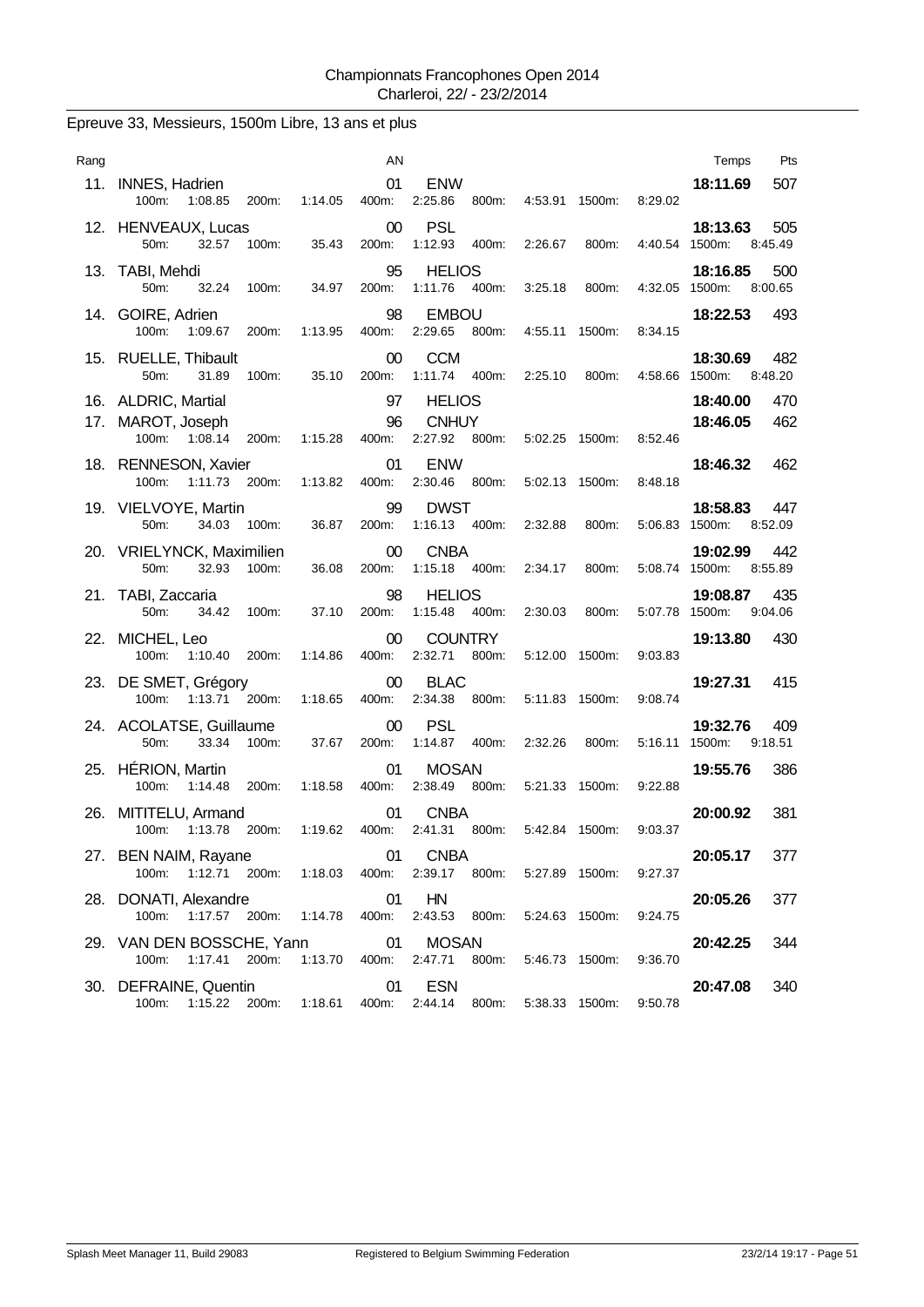| Epreuve 34<br>23/2/14 |                                                 |             |       |                   | Dames, 200m Brasse      |         | 11 ans et plus<br>Liste résultats Finales |
|-----------------------|-------------------------------------------------|-------------|-------|-------------------|-------------------------|---------|-------------------------------------------|
| Points: FINA 2013     |                                                 |             |       |                   |                         |         |                                           |
| Rang                  |                                                 |             |       | AN                |                         | Temps   | Pts                                       |
| Finale A              |                                                 |             |       |                   |                         |         |                                           |
|                       | 1. LECLUYSE, Fanny<br>50m:<br>34.69             | 100m:       | 38.23 | 92<br>200m:       | DM<br>1:16.55           | 2:29.47 | 814                                       |
|                       | 2. MICHELS, Lise<br>50m:<br>36.60               | 100m:       | 40.00 | 99<br>200m:       | <b>DM</b><br>1:20.77    | 2:37.37 | 697                                       |
|                       | 3. ELZERMAN, Anouk<br>50m:<br>36.04             | 100m:       | 39.65 | 90<br>200m:       | De Dolfijn<br>1:22.42   | 2:38.11 | 688                                       |
|                       | 4. VERKAIK, Cynthia<br>37.36<br>50m:            | 100m:       | 41.04 | 96<br>200m:       | <b>ORCA</b><br>1:24.95  | 2:43.35 | 624                                       |
|                       | 5. BOMMER, Sanne<br>50m:<br>36.77               | 100m:       | 41.60 | 95<br>200m:       | De Dolfijn<br>1:25.85   | 2:44.22 | 614                                       |
|                       | 6. DAUBA, Camille<br>50 <sub>m</sub> :<br>37.52 | 100m:       | 42.43 | 97<br>200m:       | <b>NCA</b><br>1:27.03   | 2:46.98 | 584                                       |
|                       | 7. FOSSE, Chloé<br>50m:<br>38.65                | 100m:       | 44.02 | 96<br>200m:       | <b>CNBA</b><br>1:29.89  | 2:52.56 | 529                                       |
|                       | 8. KHIYARA, Inès<br>50m:<br>38.11               | 100m:       | 43.34 | 98<br>200m:       | <b>PSL</b><br>1:31.23   | 2:52.68 | 528                                       |
| <b>Finale B</b>       |                                                 |             |       |                   |                         |         |                                           |
|                       | 9. SCHOEFS, Elise<br>50m:<br>37.94              | 100m:       | 42.41 | 98<br>200m:       | <b>HZS</b><br>1:29.02   | 2:49.37 | 559                                       |
|                       | 10. BUGGENHOUT, Niki<br>50m:                    | 39.01 100m: | 43.75 | $00\,$<br>200m:   | <b>CNSW</b><br>1:28.11  | 2:50.87 | 545                                       |
|                       | 11. VAN GINDERACHTER, Justine<br>50m:           | 39.57 100m: | 43.81 | 98<br>200m:       | <b>BOUST</b><br>1:28.01 | 2:51.39 | 540                                       |
|                       | 12. MURPHY, Anya<br>50m:<br>39.75               | 100m:       | 43.25 | 98<br>200m:       | <b>WN</b><br>1:28.81    | 2:51.81 | 536                                       |
|                       | 13. COCU, Florine<br>50m:                       | 39.08 100m: |       | 98<br>43.27 200m: | <b>MHN</b><br>1:31.43   | 2:53.78 | 518                                       |
|                       | 14. VAN DEN BOSSCHE, Eline<br>50m:              | 39.31 100m: | 44.31 | 99<br>200m:       | <b>MOSAN</b><br>1:31.26 | 2:54.88 | 508                                       |
|                       | 15. PONTEUR, Ellen<br>50m:<br>40.90             | 100m:       | 45.05 | 99<br>200m:       | <b>MEGA</b><br>1:29.68  | 2:55.63 | 502                                       |
|                       | forf.nd. EZQUER ECHANDIA, Pauline               |             |       | 97                | <b>BCSG</b>             |         |                                           |

| Epreuve 35<br>23/2/14 | Messieurs, 100m Papillon | 11 ans et plus<br>Liste résultats Finales |
|-----------------------|--------------------------|-------------------------------------------|
| Points: FINA 2013     |                          |                                           |
| Rang                  | ΑN                       | Temps<br>Pts                              |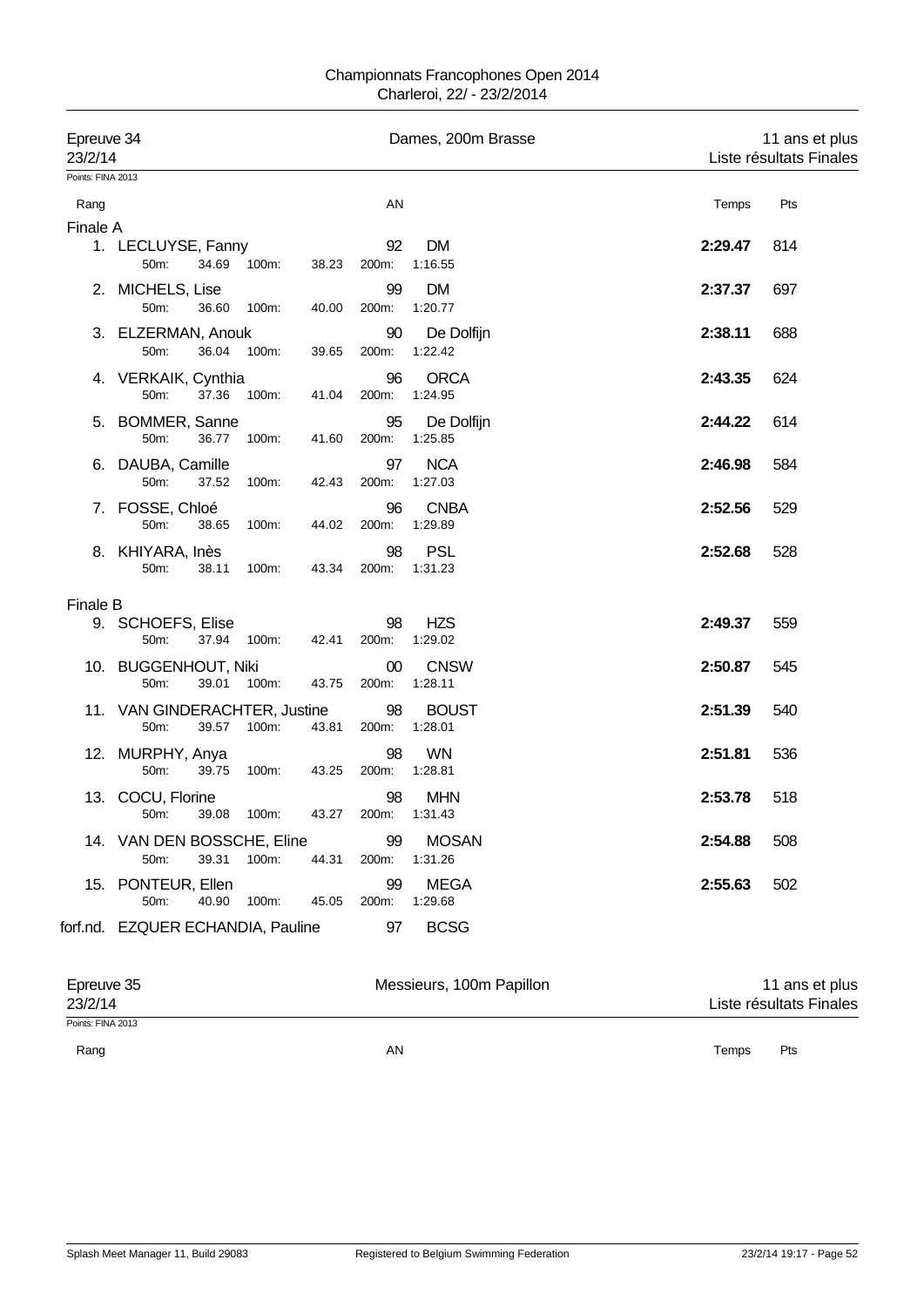# Epreuve 35, Messieurs, 100m Papillon, Finale

| 1. HEERSBRANDT, François         |                                                                                                                                                                                                                                                                                                    |                                                                                       |                          |                |            |
|----------------------------------|----------------------------------------------------------------------------------------------------------------------------------------------------------------------------------------------------------------------------------------------------------------------------------------------------|---------------------------------------------------------------------------------------|--------------------------|----------------|------------|
| 50m:<br>26.39<br>100m:           | 28.73                                                                                                                                                                                                                                                                                              | 89                                                                                    | <b>NST</b>               | 55.12          | 738        |
| 50m:<br>26.63<br>100m:           | 29.68                                                                                                                                                                                                                                                                                              | 94                                                                                    | <b>ESN</b>               | 56.31          | 692        |
| 27.03 100m:<br>50 <sub>m</sub> : | 31.24                                                                                                                                                                                                                                                                                              | 97<br>95                                                                              | <b>STT</b><br><b>FAR</b> | 58.17<br>58.27 | 628<br>624 |
| 27.51<br>50m:<br>100m:           | 31.34                                                                                                                                                                                                                                                                                              | 96                                                                                    | <b>ATLAS</b>             | 58.85          | 606        |
| 50m:<br>28.65<br>100m:           | 31.33                                                                                                                                                                                                                                                                                              | 94                                                                                    | <b>ORCA</b>              | 59.98          | 573        |
| 50m:<br>28.13 100m:              | 32.09                                                                                                                                                                                                                                                                                              | 98                                                                                    | VN                       | 1:00.22        | 566        |
| 27.80<br>100m:<br>50m:           | 32.81                                                                                                                                                                                                                                                                                              | 97                                                                                    | <b>ASF</b>               | 1:00.61        | 555        |
|                                  |                                                                                                                                                                                                                                                                                                    |                                                                                       |                          |                |            |
| 50m:<br>28.77<br>100m:           | 31.56                                                                                                                                                                                                                                                                                              | 94                                                                                    | <b>HZS</b>               | 1:00.33        | 563        |
| 28.51<br>50m:<br>100m:           | 32.31                                                                                                                                                                                                                                                                                              | 98                                                                                    | <b>KZK</b>               | 1:00.82        | 549        |
| 27.92<br>50m:<br>100m:           | 33.95                                                                                                                                                                                                                                                                                              | 94                                                                                    | HN                       | 1:01.87        | 522        |
| 50m:<br>29.65<br>100m:           | 33.15                                                                                                                                                                                                                                                                                              | 88                                                                                    | HN                       | 1:02.80        | 499        |
| 50m:<br>29.63<br>100m:           | 33.44                                                                                                                                                                                                                                                                                              | 98                                                                                    | <b>NCA</b>               | 1:03.07        | 492        |
| 50m:<br>29.85 100m:              | 34.30                                                                                                                                                                                                                                                                                              | 99                                                                                    | <b>CNSW</b>              | 1:04.15        | 468        |
| 50m:<br>29.99<br>100m:           | 34.51                                                                                                                                                                                                                                                                                              | 99                                                                                    | <b>PSL</b>               | 1:04.50        | 460        |
| 29.38<br>50m:<br>100m:           | 36.73                                                                                                                                                                                                                                                                                              | 98                                                                                    | <b>ATLAS</b>             | 1:06.11        | 427        |
|                                  | 2. ANDRIEN, Maxime<br>4. GRADINARU, Andrei<br>6. FREDRIK, Ramon<br>7. BIERBERG, Grégory<br>8. ARKANIYA, Zaur<br>Finale B<br>9. ETIENNE, Tom<br>11. JACQUERIE, Paul<br>12. JACOB, Geoffrey<br>13. FRIPPIAT, Florian<br>14. KOBAYASHI, Ryuji<br>15. MARCOURT, Alexandre<br>16. AERTS-BANCKEN, Martin | 3. VANGOETSENHOVEN, Dries<br>5. AERTS-BANCKEN, Guillaume<br>10. VANDENDRIESSCHE, Stan |                          |                |            |

| Epreuve 36<br>23/2/14 |                                      |       |       | Dames, 100m Libre |    |              |         | 11 ans et plus<br>Liste résultats Finales |  |
|-----------------------|--------------------------------------|-------|-------|-------------------|----|--------------|---------|-------------------------------------------|--|
| Points: FINA 2013     |                                      |       |       |                   |    |              |         |                                           |  |
| Rang                  |                                      |       |       |                   | AN |              | Temps   | Pts                                       |  |
| Finale A              |                                      |       |       |                   |    |              |         |                                           |  |
|                       | 1. KRAAIJEVELD, Ilse<br>$50m$ :      | 28.09 | 100m: | 29.13             | 90 | <b>ORCA</b>  | 57.22   | 753                                       |  |
|                       | 2. TOUATI, Assia<br>$50m$ :          | 28.24 | 100m: | 29.22             | 95 | <b>CNBA</b>  | 57.46   | 744                                       |  |
|                       | 3. DE BOCK, Sonia<br>$50m$ :         | 29.03 | 100m: | 31.37             | 98 | <b>BRABO</b> | 1:00.40 | 640                                       |  |
| 4.                    | <b>CAVADINI, Caroline</b><br>$50m$ : | 29.28 | 100m: | 31.29             | 90 | <b>CNBA</b>  | 1:00.57 | 635                                       |  |
| 5.                    | MIDREZ, Noémie<br>50 <sub>m</sub>    | 29.82 | 100m: | 30.81             | 96 | VN           | 1:00.63 | 633                                       |  |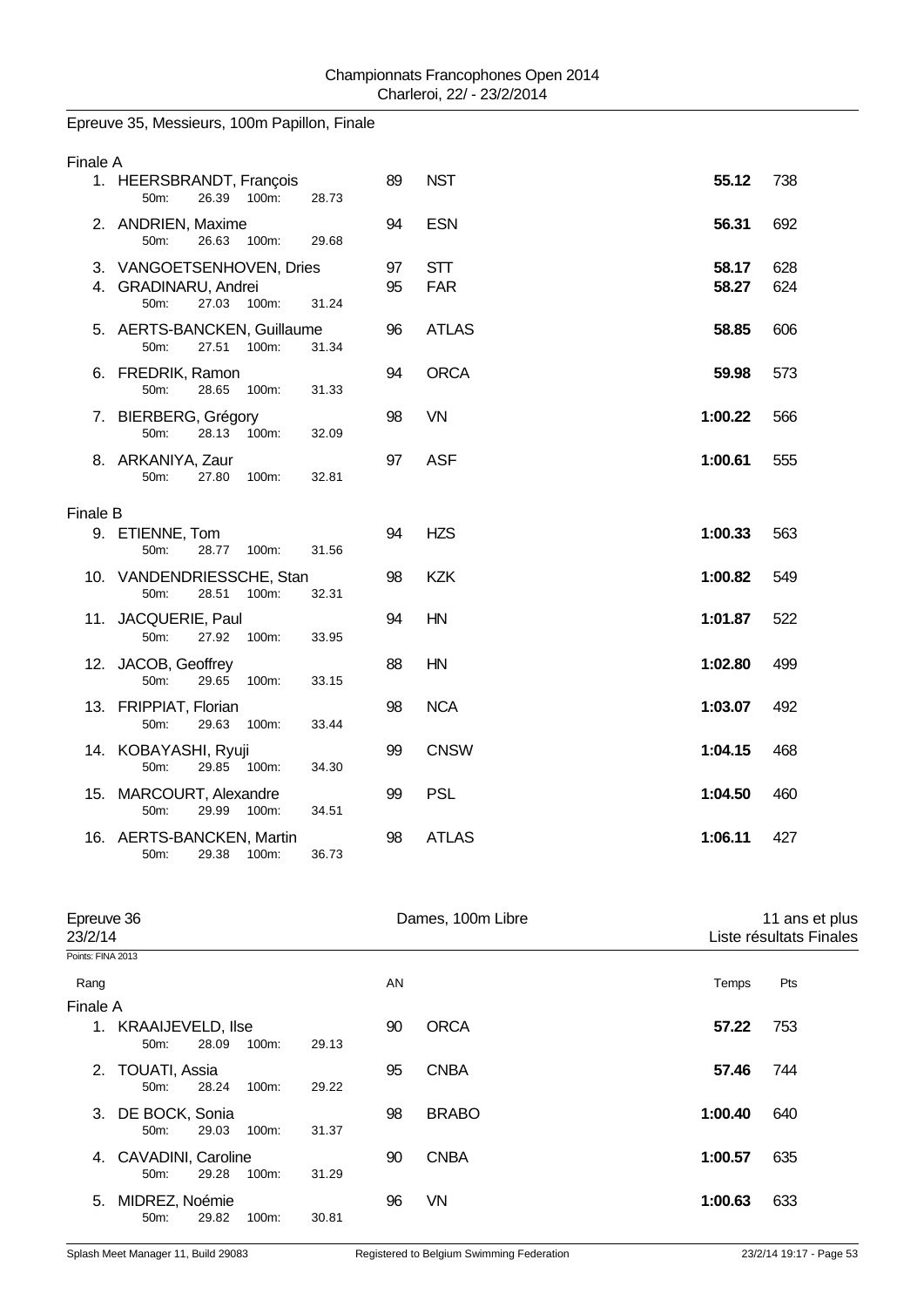| Rang     |                                                   |       | AN |              | Temps   | Pts |
|----------|---------------------------------------------------|-------|----|--------------|---------|-----|
| 6.       | YAX, Bénédicte<br>50m:<br>29.67<br>100m:          | 31.20 | 98 | <b>CNBA</b>  | 1:00.87 | 625 |
|          | 7. SCHOEMANS, Céline<br>29.54 100m:<br>50m:       | 32.21 | 96 | <b>LSC</b>   | 1:01.75 | 599 |
|          | 8. VANLEYNSEELE, Sara                             |       | 97 | <b>BRABO</b> | 1:02.14 | 588 |
| Finale B |                                                   |       |    |              |         |     |
|          | 9. VANDERHEYDEN, Ashley<br>100m:<br>29.15<br>50m: | 30.65 | 99 | <b>ZGEEL</b> | 59.80   | 660 |
|          | 10. MEERE, Joleen<br>50m:<br>28.89<br>100m:       | 31.67 | 99 | <b>DDAT</b>  | 1:00.56 | 635 |
|          | 11. KERKENI, Sonia<br>30.12<br>$50m$ :<br>100m:   | 31.37 | 98 | <b>ESP</b>   | 1:01.49 | 607 |
|          | 12. VANDENHAUTE, Sarah<br>29.66<br>50m:<br>100m:  | 32.33 | 98 | <b>MEGA</b>  | 1:01.99 | 592 |
|          | 13. BULTE, Manon<br>50m:<br>30.38<br>100m:        | 32.54 | 97 | <b>ESN</b>   | 1:02.92 | 566 |
|          | 14. JUNGLING, Florence<br>31.00 100m:<br>50m:     | 32.64 | 99 | <b>PSL</b>   | 1:03.64 | 547 |
|          | 15. HAZENDONCK, Wynona<br>30.92<br>100m:<br>50m:  | 32.83 | 98 | <b>CNSW</b>  | 1:03.75 | 544 |
| 16.      | MARCHAL, Léa<br>50m:<br>30.19<br>100m:            | 33.76 | 98 | <b>NCA</b>   | 1:03.95 | 539 |

# Epreuve 36, Dames, 100m Libre, Finale, 11 ans et plus

| Epreuve 37<br>23/2/14 |                                            |          |       |              | Messieurs, 4 x 100m Libre                            |          | Cat. générale<br>Liste résultats |     |
|-----------------------|--------------------------------------------|----------|-------|--------------|------------------------------------------------------|----------|----------------------------------|-----|
| Points: FINA 2013     |                                            |          |       |              |                                                      |          |                                  |     |
| Rang                  |                                            |          |       |              |                                                      |          | Temps                            | Pts |
| 1.                    | <b>MOSAN1</b>                              |          |       | <b>MOSAN</b> |                                                      |          | 3:41.87                          | 610 |
|                       | GASTALDELLO, Marvin<br>IEMMOLO, Romain     | 91<br>97 | 28.25 | 57.10        | EMONDS-ALT, Thibault<br>DELVOIE, Cédric              | 93<br>92 |                                  |     |
| 2.                    | CNBA <sub>1</sub>                          |          |       | <b>CNBA</b>  |                                                      |          | 3:42.71                          | 603 |
|                       | LENAERTS, Michael<br>CABROL, Maxime        | 91<br>95 | 26.74 | 55.65        | DOS SANTOS, Sam<br>CABROL, Alexis                    | 98<br>91 |                                  |     |
| 3.                    | DM <sub>1</sub>                            |          |       | DM           |                                                      |          | 3:45.49                          | 581 |
|                       | DAL, Lucas<br>COREELMAN, Jonas             | 99<br>91 | 28.28 | 58.72        | DAL. Thomas<br>VANHUYS, Logan                        | 97<br>97 |                                  |     |
| 4.                    | ESN <sub>1</sub>                           |          |       | <b>ESN</b>   |                                                      |          | 3:46.47                          | 574 |
|                       | ANDRIEN, Maxime<br><b>MOUREAU, Charles</b> | 94<br>95 | 25.98 | 53.27        | FEUILLEN, David<br>JANON, Guillaume                  | 99<br>95 |                                  |     |
| 5.                    | CNBA <sub>2</sub>                          |          |       | <b>CNBA</b>  |                                                      |          | 3:54.38                          | 518 |
|                       | VIEJO, Yulen<br><b>FEUSI, Felix</b>        | 95<br>91 | 27.18 | 57.70        | BARNSTIJN, Alexandre<br><b>VRIELYNCK, Maximilien</b> | 96<br>00 |                                  |     |
| 6.                    | CNSW <sub>1</sub>                          |          |       | <b>CNSW</b>  |                                                      |          | 3:55.91                          | 508 |
|                       | <b>BOULLE, Romain</b><br>LEDNICKY, Vit     | 97<br>99 | 28.87 | 59.58        | KOBAYASHI, Ryuji<br>GONCALVES, Joshua                | 99<br>98 |                                  |     |
| 7 <sub>1</sub>        | WN <sub>1</sub>                            |          |       | <b>WN</b>    |                                                      |          | 3:57.00                          | 501 |
|                       | ROGGEMAN, Guillaume<br>DE MEUNYNCK, Ivan   | 93<br>91 | 28.03 | 57.03        | THUMAS, Arthur<br>DAVID, Mathieu                     | 98<br>95 |                                  |     |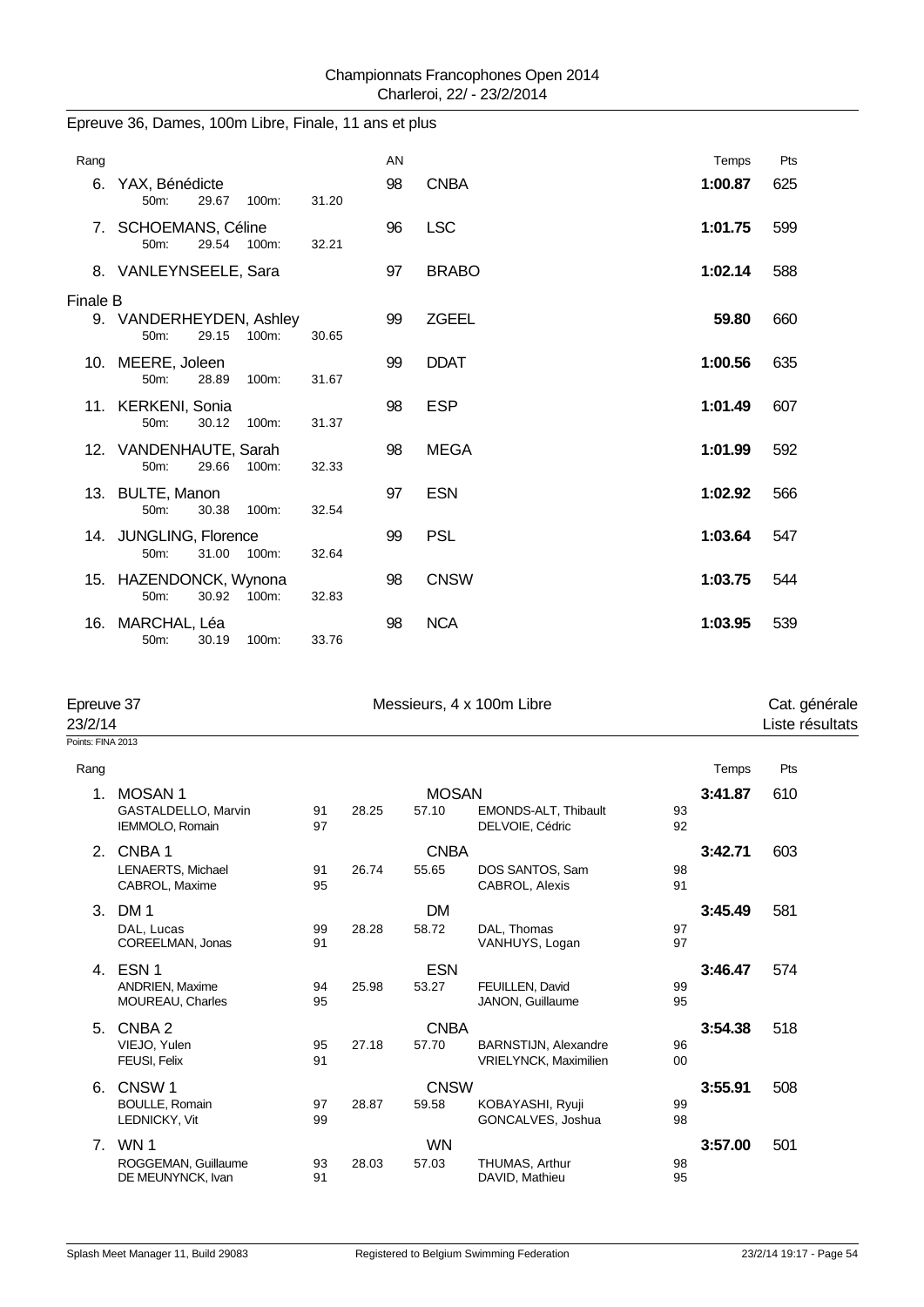# Epreuve 37, Messieurs, 4 x 100m Libre, Cat. générale

| Rang |                                                                    |          |       |                         |                                                    |          | Temps   | Pts |
|------|--------------------------------------------------------------------|----------|-------|-------------------------|----------------------------------------------------|----------|---------|-----|
| 8.   | <b>BOUST1</b><br><b>GUEUNING, Louis</b><br><b>GROSDENT, Thomas</b> | 97<br>92 | 29.57 | <b>BOUST</b><br>1:00.87 | BAUDUIN, Liam<br>COUPE, Thomas                     | 98<br>97 | 3:57.74 | 496 |
| 9.   | <b>HELIOS 1</b><br>BAUDOUX, Valentin<br>TABI, Zaccaria             | 99<br>98 | 28.76 | <b>HELIOS</b><br>59.26  | TABI, Mehdi<br>ALDRIC, Martial                     | 95<br>97 | 4:00.44 | 479 |
| 10.  | CNBA 3<br>ZERAIDI, Amine<br><b>WIRTZ, Valentin</b>                 | 96<br>99 | 29.07 | <b>CNBA</b><br>1:00.80  | <b>BALLINGER, Guillaume</b><br>DOLYAN, David       | 98<br>98 | 4:05.76 | 449 |
| 11.  | CNSW <sub>2</sub><br>ABIB, Driss<br>DEBONGNIE, Aymeric             | 98<br>99 | 29.40 | <b>CNSW</b><br>1:01.59  | MORIAU, Thibault<br>VERBAUWHEDE, Tristan           | 99<br>96 | 4:10.98 | 421 |
| 12.  | ENL 4<br>MABILLE, Loic<br>BRUNO, Anthony                           | 97<br>98 | 30.75 | <b>ENL</b><br>1:03.71   | DOLIVIER, Cyril<br>SEBILLE, Corenthin              | 98<br>99 | 4:13.52 | 409 |
| 13.  | WN 2<br>PARMENTIER, Aymeric<br>MOORE, Ryan                         | 93<br>96 |       | <b>WN</b><br>1:03.63    | VAN GELDEREN, Arthur<br><b>BEAUCLERCQ, Quentin</b> | 97<br>99 | 4:20.38 | 377 |

| Epreuve 38<br>23/2/14 |                                               | Dames, 4 x 100m 4 nages |               |                                          |          |         | Cat. générale<br>Liste résultats |  |
|-----------------------|-----------------------------------------------|-------------------------|---------------|------------------------------------------|----------|---------|----------------------------------|--|
| Points: FINA 2013     |                                               |                         |               |                                          |          |         |                                  |  |
| Rang                  |                                               |                         |               |                                          |          | Temps   | Pts                              |  |
|                       | 1. DM 1                                       |                         | <b>DM</b>     |                                          |          | 4:29.05 | 641                              |  |
|                       | LAGAE, Chloe<br>MICHELS, Lise                 | 96<br>99                |               | LECLUYSE, Fanny<br>LOUNES-CHERIF, Alison | 92<br>99 |         |                                  |  |
|                       | 2. CNBA1                                      |                         | <b>CNBA</b>   |                                          |          | 4:32.96 | 614                              |  |
|                       | STEPHAN, Charlotte<br>FOSSE, Chloé            | 98<br>96                |               | DOBRIN, Alexandra<br>TOUATI, Assia       | 93<br>95 |         |                                  |  |
|                       | 3. PSL 1                                      |                         | <b>PSL</b>    |                                          |          | 4:35.10 | 600                              |  |
|                       | <b>BOCKEN, Anne</b><br>KHIYARA, Inès          | 98<br>98                |               | GRANDJEAN, Joan<br>GILLET, Victoria      | 96<br>98 |         |                                  |  |
|                       | 4. NCA 1                                      |                         | <b>NCA</b>    |                                          |          | 4:43.59 | 547                              |  |
|                       | D'AGOSTINO, Léa<br>BECKER, Lia                | 98<br>99                |               | DAUBA, Camille<br>MARCHAL, Léa           | 97<br>98 |         |                                  |  |
| 5.                    | CNBA 2                                        |                         | <b>CNBA</b>   |                                          |          | 4:44.99 | 539                              |  |
|                       | MULLER, Aurélie<br><b>LECHEIN, Eline</b>      | 90<br>92                | 1:11.62       | DEVILLE, Alexandra<br>CAVADINI, Caroline | 95<br>90 |         |                                  |  |
|                       | 6. CNSW 1                                     |                         | <b>CNSW</b>   |                                          |          | 4:45.91 | 534                              |  |
|                       | HAZENDONCK, Wynona<br><b>BUGGENHOUT, Niki</b> | 98<br>00                |               | LEDNICKA, Jindriska<br>DEVREUX, Laura    | 97<br>99 |         |                                  |  |
|                       | 7. MOSAN 1                                    |                         | <b>MOSAN</b>  |                                          |          | 4:49.87 | 513                              |  |
|                       | LHOST, Elodie                                 | 93                      |               | VAN DEN BOSSCHE, Eline                   | 99       |         |                                  |  |
|                       | VAN DEN BOSSCHE, Manon                        | 97                      |               | DELVOIE, Natacha                         | 95       |         |                                  |  |
|                       | 8. WN 2                                       |                         | <b>WN</b>     |                                          |          | 4:53.57 | 493                              |  |
|                       | <b>BAUDUIN, Fiona</b><br>MAGREMANNE, Zoé      | 97<br>99                | 1:12.38       | DELAHAUT, Romane<br>CUVELLIEZ, Lucie     | 99<br>98 |         |                                  |  |
|                       | 9. WN 1                                       |                         | <b>WN</b>     |                                          |          | 4:55.81 | 482                              |  |
|                       | DELAHAUT, Camille                             | 97                      | 1:12.34       | GILBERT, Juliette                        | 98       |         |                                  |  |
|                       | MURPHY, Anya                                  | 98                      |               | JEVENS, Clodagh                          | 98       |         |                                  |  |
|                       | 10. HELIOS 1                                  |                         | <b>HELIOS</b> |                                          |          | 4:56.24 | 480                              |  |
|                       | CLEMENT, Kimberley<br>BONNET, Eva             | 91<br>00                | 1:11.77       | VAN DESSEL, Erika<br>CATTELAIN, Emeline  | 98<br>99 |         |                                  |  |